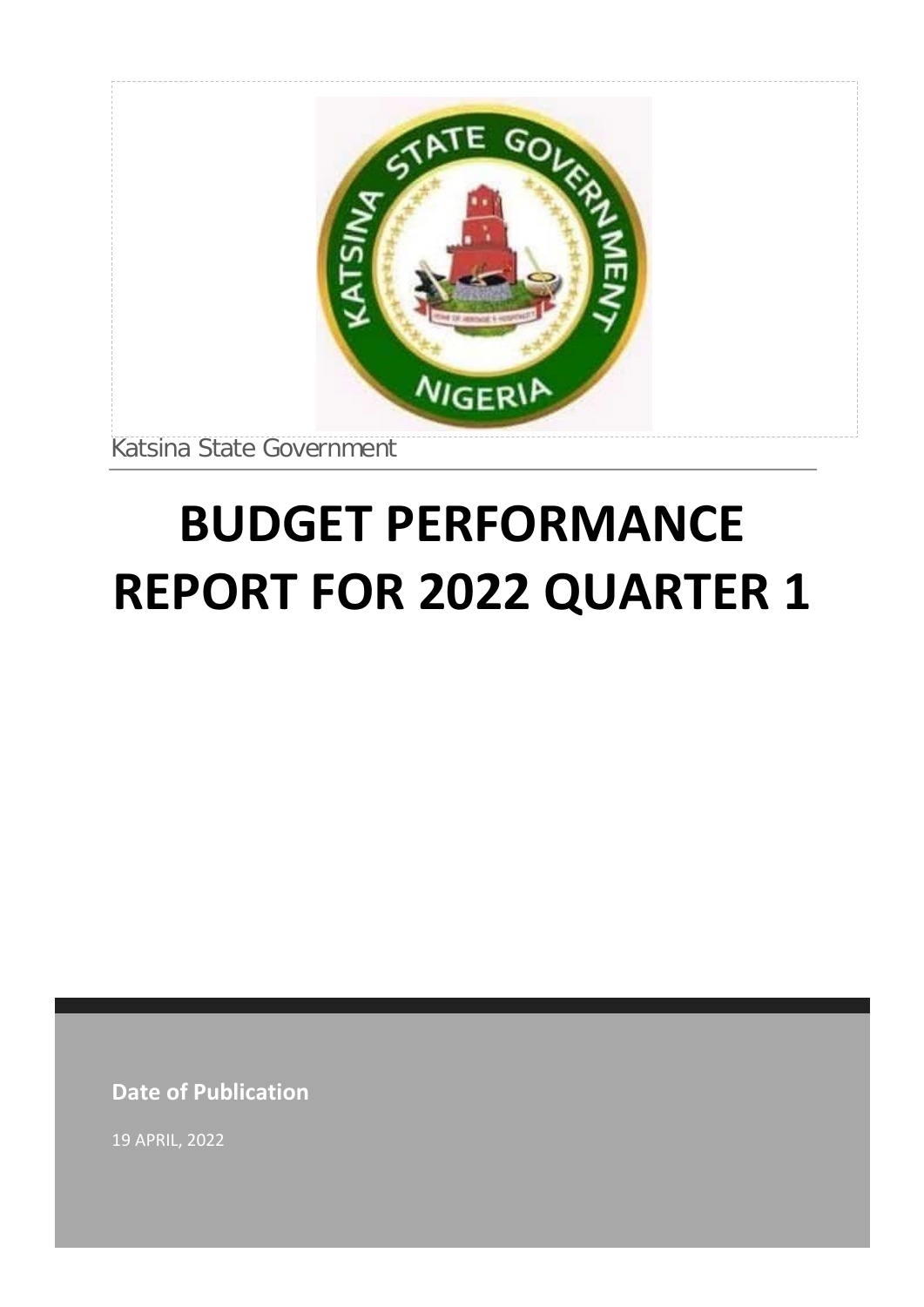## **Contents**

| $\mathbf{1}$   |  |
|----------------|--|
| 1.A            |  |
| 1.B            |  |
| 1.C            |  |
| 1.D            |  |
| 1.F            |  |
| $\overline{2}$ |  |
| 2.A            |  |
| 2.B            |  |
| 2.C            |  |
| 2.D            |  |
| 2.E            |  |
| 2.F            |  |

### **List of Reports**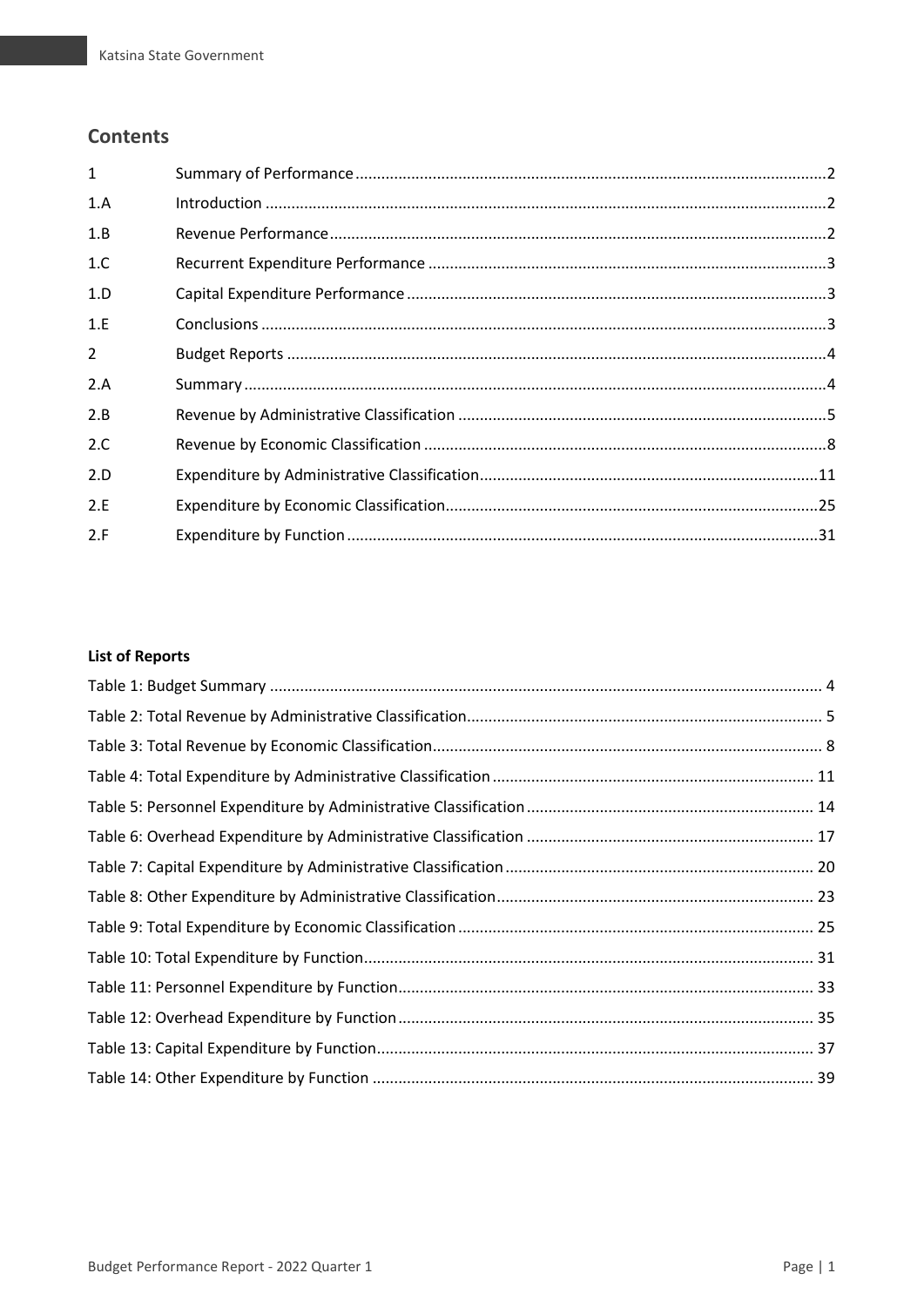# <span id="page-2-0"></span>**1 Summary of Performance**

## <span id="page-2-1"></span>**1.A Introduction**

This Budget Performance Report for Katsina State is prepared quarterly, and issued within four (4) weeks from the end of each quarter.

This report includes, the original approved budget appropriation for the year 2022 against each organizational unit for each of the core economic classification of expenditures (Personnel, Overheads, Capital, and Others); the actual expenditures for the quarter Q1, attributed to each organizational unit, as well as the cumulative expenditures for year to date, and balances against each of the revenue and expenditure appropriations.

This Q1 report is assessed against the 2022 Original budget.

The core economic classifications refer to:

- Personnel Economic Sub-Account Type 21
- Overheads Economic Account Class 2202
- Capital Economic Sub-Account Type 32
- Others Economic Account Classes 2203-2209 as applicable

This Budget Performance Report is produced by the Office of the Accountant General/ Ministry of Budget and Economic Planning Katsina State and published on the Katsina State website on 28 April 2022.

#### <span id="page-2-2"></span>**1.B Revenue Performance**

The Katsina State Projected a Total Revenue of N323,296,220,961 for the year 2022 from various sources with Recurrent Revenue Anticipated to the sum of N168,293,660,284.00 whereas the inflow of Internal and External Receipts i.e (Aids, Grants and Loans) estimated to N142,502,560,677.00, thus the closing balance from the previous year carried forward as Opening Balance for the year 2022 was estimated N12,500,000,000.00.

The 2022 pro-rata for the first Quarter was expected to generate N77,699,055,240.25 however the actual amount generated was N27,467,364,037.79 consisting of Recurrent Revenue of N19,674,505,299.23 plus Capital Receipts of N7,792,858,738.56 imitating a Revenue Performance of 35.35% for the quarter under reference. Moreover, the 2022 Statutory Allocation Expected for the 1<sup>st</sup> quarter had a performance of 60.13% on pro-rata for the quarter and 15.03% for the whole year.

The Internally Generated Revenue performance of 4.5% and 25% for the year and the first quarter respectively is principally due to the reality of economic hardship in the State and the country as a whole. The first quarter of Revenue Performance including opening balance stood at 19.34% against the budgeted figure and N45,198,415,071 was expected during the first quarter of the year while N34,969,281,191.46 was realised, representing 77.36%.

The Capital Receipts of N35,625,640,169.25 was expected to be realised but only N7,792,858,738.56 has so far realised representing a 21.8%. The overall performance of Revenue, capital receipts and opening balance is only 13.23%. Thus shows that there is significant need for new measures to be adopted in order to swiftly turn around a good performance of inflow of funds to the State.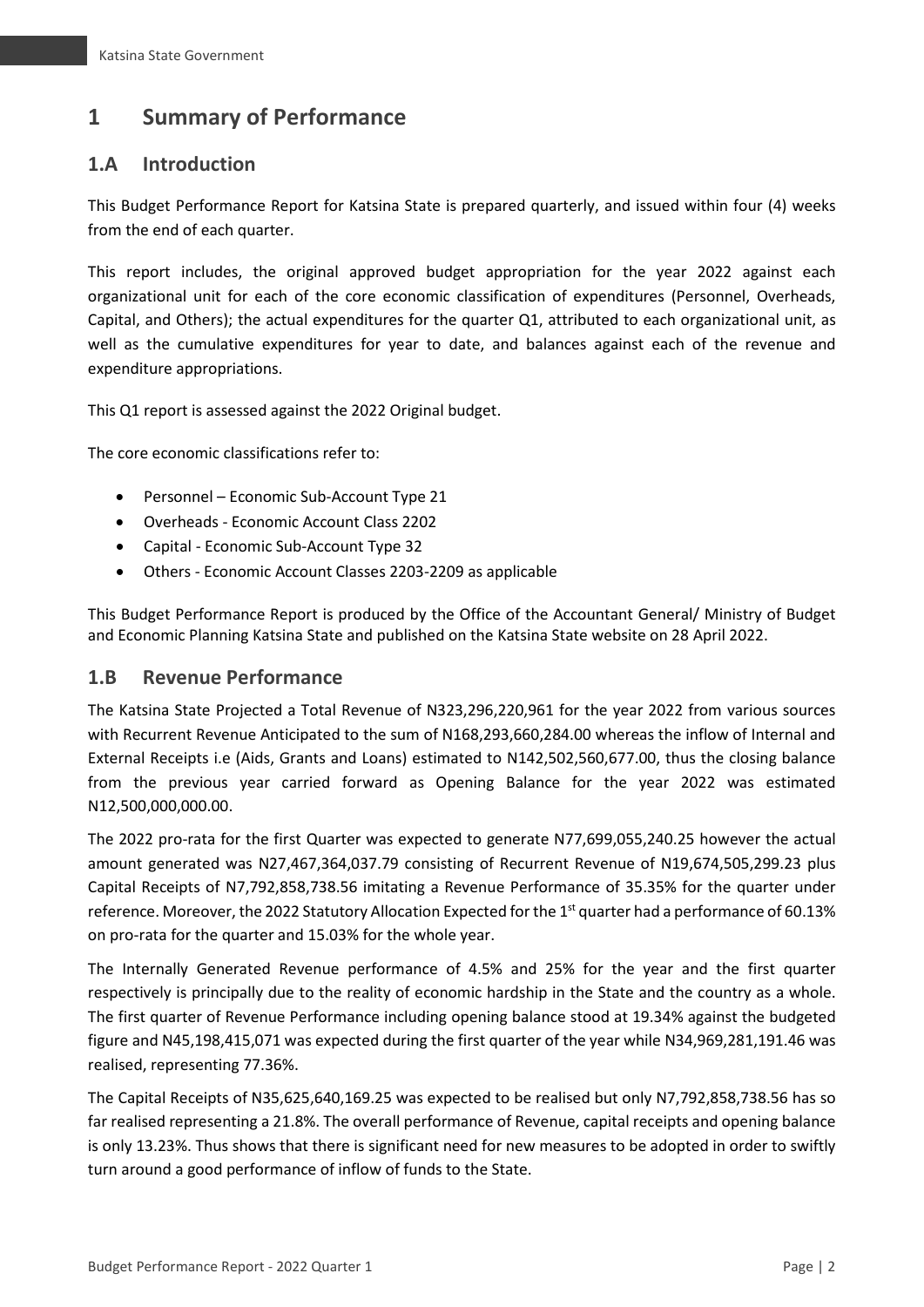## <span id="page-3-0"></span>**1.C Recurrent Expenditure Performance**

The Recurrent Expenditure comprises of Personnel Emolument, Pension and Gratuities, Overhead Cost and Other Recurrent Expenses such as Debt Servicing. The Personnel Costs performance is 20.0% and 79.99% of the entire year and first quarter respectively. This is a result of Government commitment regular payment of its work force which helps in promoting economic activities. Other Recurrent Expenditure Performance compared with the whole year is only 10.8% and 43.21% for the first quarter, this can be associated to the government policy of decreasing the costs of running government.

## <span id="page-3-1"></span>**1.D Capital Expenditure Performance**

The Capital Expenditure for the year is estimated at N223,184,660,602.00 while N13,326,729,420.24 was released for the first quarter representing 5.97% and 23.88% respectively. This is an indication the need for government to kick start implementing top prioritize project that would improve the standard of living economic growth in the State.

## <span id="page-3-2"></span>**1.E Conclusions**

The first quarter 2022 Budget Performance reflect the execution of some of the strategic project in the State including the following:

- a. Construction of two underpasses bridges at some strategic location in the State's capital
- b. Construction of rural feeder roads to ease transportation of agricultural products to the market
- c. Procurement and distribution of agricultural inputs to the farmers at a subsidize rate in order to boost food production.
- d. Rehabilitation of some irrigation dams across the state.
- e. Expansion of Water works that would improve access to pipe borne water.

The overall Budget Performance at the first quarter of the year shows that there is a greater need for the State to come up with strategic measures to boost its revenue performance including capital receipts which in return enable the government to execute projects that will improve the standard of living of its populace and economic activities in the state.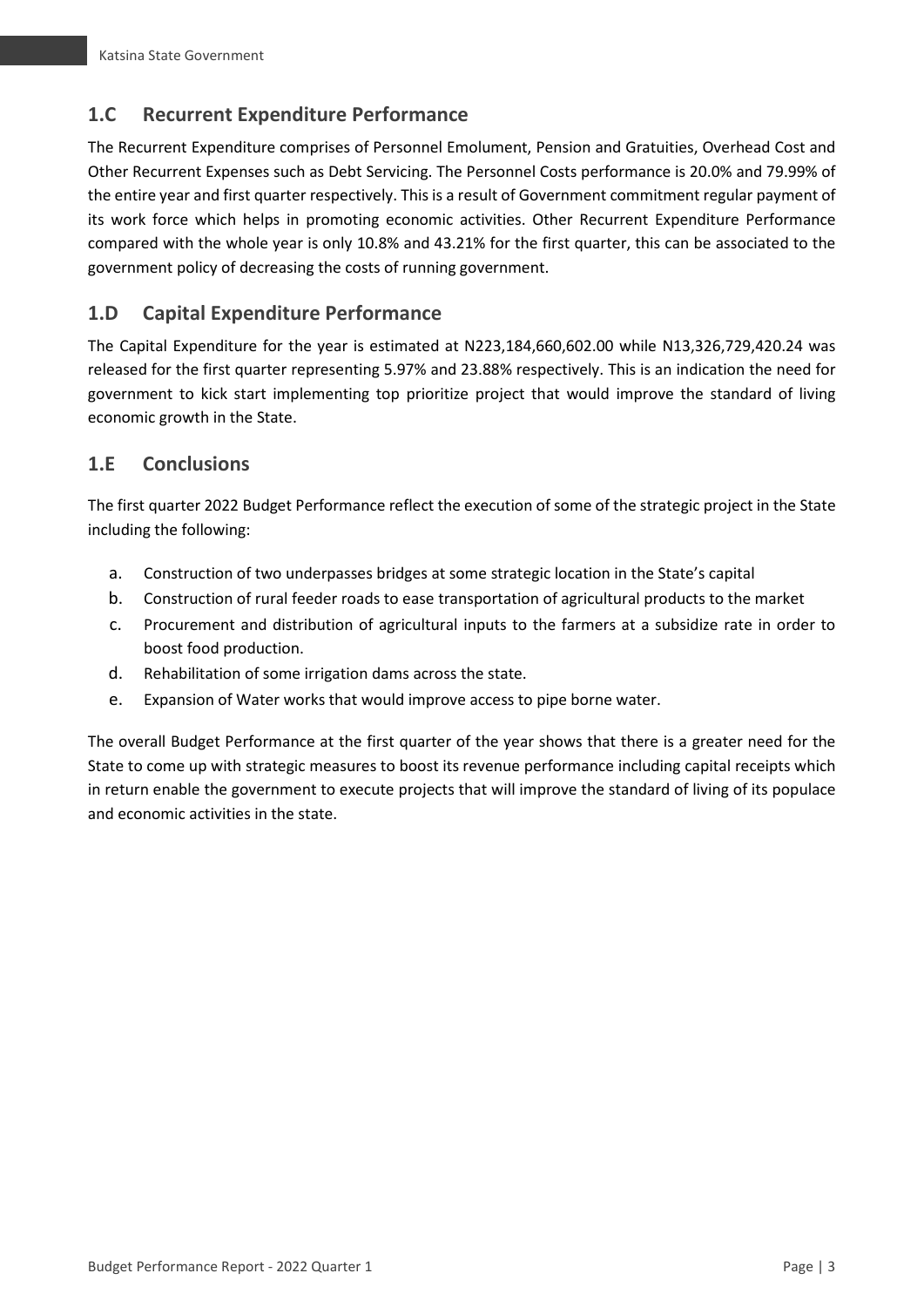# **2 Budget Reports**

# **2.A Summary**

#### **Table 1: Budget Summary**

#### **Katsina State Government 2022 Q1 Budget Performance Report - Summary**

<span id="page-4-2"></span><span id="page-4-1"></span><span id="page-4-0"></span>

| <b>Item</b>                                            | 2022 Original Budget | 2022 Q1 Performance | 2022 Performance Year to<br>Date $(Q1)$ | % Performance Year to<br>Date against 2022 Original<br><b>Budget</b> | <b>Balance (against Original</b><br><b>Budget</b> ) |
|--------------------------------------------------------|----------------------|---------------------|-----------------------------------------|----------------------------------------------------------------------|-----------------------------------------------------|
| <b>Opening Balance</b>                                 | 12,500,000,000.00    | 15,294,775,892.23   | 15,294,775,892.23                       | 122.4%                                                               | 2,794,775,892.23                                    |
| <b>Recurrent Revenue</b>                               | 168,293,660,284.00   | 19,674,505,299.23   | 19,674,505,299.23                       | 11.7%                                                                | 148,619,154,984.77                                  |
| - GOVERNMENT SHARE OF FAAC                             | 114,955,748,318.00   | 17,279,744,174.58   | 17,279,744,174.58                       | 15.0%                                                                | 97,676,004,143.42                                   |
| 12 - INDEPENDENT REVENUE                               | 53,337,911,966.00    | 2,394,761,124.65    | 2,394,761,124.65                        | 4.5%                                                                 | 50,943,150,841.35                                   |
| <b>Recurrent Expenditure</b>                           | 100,111,560,359.00   | 15,238,768,434.22   | 15,238,768,434.22                       | 15.2%                                                                | 84,872,791,924.78                                   |
| - PERSONNEL COST (INCLUDING 2201 WHERE APPROPRIA<br>21 | 48,123,003,181.00    | 9,622,854,034.96    | 9,622,854,034.96                        | 20.0%                                                                | 38,500,149,146.04                                   |
| - OTHER RECURRENT COSTS (EXCLUDING 2201)<br>22         | 51,988,557,178.00    | 5,615,914,399.26    | 5,615,914,399.26                        | 10.8%                                                                | 46,372,642,778.74                                   |
| Breakdown of Other Recurrent Costs                     |                      |                     |                                         |                                                                      |                                                     |
| 2202 - OVERHEAD COST                                   | 20,762,853,595.00    | 3,607,154,502.57    | 3,607,154,502.57                        | 17.4%                                                                | 17,155,699,092.43                                   |
| OTHER RECURRENT (2203-2208)                            | 31,225,703,583.00    | 2,008,759,896.69    | 2,008,759,896.69                        | 6.4%                                                                 | 29,216,943,686.31                                   |
| Transfer to Capital Account                            | 80,682,099,925.00    | 19,730,512,757.24   | 19,730,512,757.24                       | 24.5%                                                                | 60,951,587,167.76                                   |
| <b>Capital Receipts</b>                                | 142,502,560,677.00   | 7,792,858,738.56    | 7,792,858,738.56                        | 5.5%                                                                 | 134,709,701,938.44                                  |
| 13 - AID AND GRANTS                                    | 87,448,070,659.00    | 1,778,497,824.28    | 1,778,497,824.28                        | 2.0%                                                                 | 85,669,572,834.72                                   |
| 14 - CAPITAL DEVELOPMENT FUND (CDF) RECEIPTS           | 55,054,490,018.00    | 6,014,360,914.28    | 6,014,360,914.28                        | 10.9%                                                                | 49,040,129,103.72                                   |
| Capital Expenditure:                                   |                      |                     |                                         |                                                                      |                                                     |
| 32 - NON-CURRENT (FIXED) ASSETS                        | 223,184,660,602.00   | 13,326,729,420.24   | 13,326,729,420.24                       | 6.0%                                                                 | 209,857,931,181.76                                  |
| Total Revenue (including OB)                           | 323,296,220,961.00   | 42,762,139,930.02   | 42,762,139,930.02                       | 13.2%                                                                | 280,534,081,030.98                                  |
| <b>Total Expenditure</b>                               | 323,296,220,961.00   | 28,565,497,854.46   | 28,565,497,854.46                       | 8.8%                                                                 | 294,730,723,106.54                                  |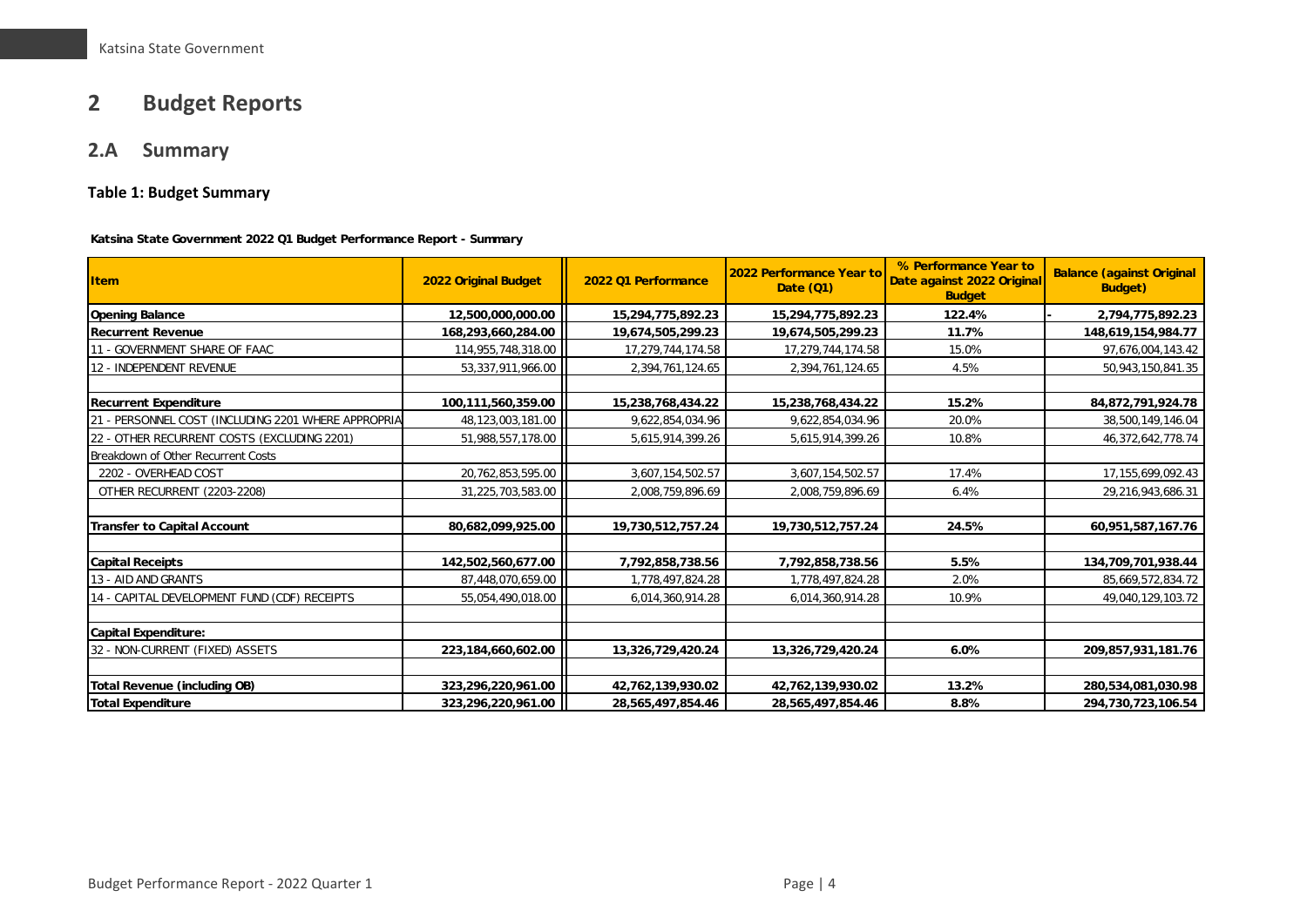## **2.B Revenue by Administrative Classification**

#### **Table 2: Total Revenue by Administrative Classification**

**Katsina State Government Budget Performance Report 2022 Q1 - Total Revenue by Administrative Classification**

<span id="page-5-1"></span><span id="page-5-0"></span>

| Code         | Adminstrative Unit                                                  | <b>2022 Original Budget</b> | 2022 Q1 Performance      | 2022 Performance Year<br>to Date (Q1) | % Performance Year to<br>Date against 2022 Original<br><b>Budget</b> | <b>Balance (against Original</b><br><b>Budget</b> ) |
|--------------|---------------------------------------------------------------------|-----------------------------|--------------------------|---------------------------------------|----------------------------------------------------------------------|-----------------------------------------------------|
|              | <b>Total Revenue</b>                                                | 310,796,220,961.00          | 27,467,364,037.79        | 27,467,364,037.79                     | 8.8%                                                                 | 283,328,856,923.21                                  |
| 010000000000 | <b>ADMINISTRATIVE SECTOR</b>                                        | 5.323.911.167.00            | 182.276.886.39           | 182,276,886.39                        | 3.4%                                                                 | 5,141,634,280.61                                    |
| 011100000000 | <b>Government House</b>                                             | 4,575,310,999.00            | 181,440,736.39           | 181,440,736.39                        | 4.0%                                                                 | 4,393,870,262.61                                    |
| 011100700100 | Department of Empowerment and Social Intervention                   | 850,000.00                  |                          |                                       | 0.0%                                                                 | 850,000.00                                          |
| 011101000100 | State Bureau of Public Procurement                                  | 2,220,460,999.00            | 181,440,736.39           | 181,440,736.39                        | 8.2%                                                                 | 2,039,020,262.61                                    |
| 011100500100 | Sustainable Development Goals (SDGs)                                | 400,000,000.00              |                          |                                       | 0.0%                                                                 | 400,000,000.00                                      |
| 011113200100 | Department of Inter-Governmental and Development Partners           | 1.855.000.000.00            | $\sim$                   |                                       | 0.0%                                                                 | 1.855.000.000.00                                    |
| 011118300100 | Department of Banking and Finance                                   | 99,000,000.00               | $\sim$                   | $\sim$                                | 0.0%                                                                 | 99.000.000.00                                       |
| 011200000000 | Katsina State House of Assembly                                     | 50,000,000.00               |                          | ٠                                     | 0.0%                                                                 | 50,000,000.00                                       |
| 011200300100 | Katsina State House of Assembly                                     | 50,000,000.00               |                          |                                       | 0.0%                                                                 | 50,000,000.00                                       |
| 012300000000 | Ministry of Information, Culture and Home Affairs                   | 184,771,525.00              | 808,850.00               | 808,850.00                            | 0.4%                                                                 | 183,962,675.00                                      |
| 012300100100 | Ministry of Information, Culture and Home Affairs                   | 10,765,000.00               | 343,500.00               | 343,500.00                            | 3.2%                                                                 | 10,421,500.00                                       |
| 012300300100 | Katsina State Television Authority (KTTV)                           | 38.240.000.00               | $\sim$                   | $\sim$                                | 0.0%                                                                 | 38.240.000.00                                       |
| 012300400100 | Katsina State Radio                                                 | 78,380,000.00               | $\sim$                   |                                       | 0.0%                                                                 | 78,380,000.00                                       |
| 012301300100 | <b>Government Printing Press</b>                                    | 50,000,000.00               | 465,350.00               | 465,350.00                            | 0.9%                                                                 | 49,534,650.00                                       |
| 012301500100 | History and Culture Bureau                                          | 7,386,525.00                |                          |                                       | 0.0%                                                                 | 7,386,525.00                                        |
| 012500000000 | Governor's Office (Head of Civil Service of the State (HOCSS))      | 1.820.000.00                | 10,300.00                | 10,300.00                             | 0.6%                                                                 | 1,809,700.00                                        |
| 012500500100 | Directorate of Establishment and Training                           | 1,320,000.00                | 10,300.00                | 10,300.00                             | 0.8%                                                                 | 1.309.700.00                                        |
| 012500500200 | Department of Human Capital Development                             | 500,000.00                  | $\sim$                   |                                       | 0.0%                                                                 | 500,000.00                                          |
| 014000000000 | <b>Auditor-General</b>                                              | 74,728,265.00               |                          |                                       | 0.0%                                                                 | 74,728,265.00                                       |
| 014000100100 | Office of the Auditor-General for the State                         | 500.000.00                  | $\overline{\phantom{a}}$ |                                       | 0.0%                                                                 | 500.000.00                                          |
| 014000200200 | Office of the Auditor-General for Local Government                  | 73.728.265.00               | $\sim$                   |                                       | 0.0%                                                                 | 73,728,265.00                                       |
| 014000300200 | <b>Audit Service Commission</b>                                     | 500,000.00                  | $\sim$                   | $\sim$                                | 0.0%                                                                 | 500.000.00                                          |
| 014700000000 | <b>Civil Service Commission</b>                                     | 1,000,000.00                | 17,000.00                | 17,000.00                             | 1.7%                                                                 | 983,000.00                                          |
| 014700100100 | Civil Service Commission                                            | 1,000,000.00                | 17,000.00                | 17.000.00                             | 1.7%                                                                 | 983,000.00                                          |
| 014800000000 | State Independent Electoral Commission                              | 74,550,000.00               | $\overline{\phantom{a}}$ |                                       | 0.0%                                                                 | 74,550,000.00                                       |
| 014800100100 | State Independent Electoral Commission                              | 74,550,000.00               |                          |                                       | 0.0%                                                                 | 74,550,000.00                                       |
| 014900000000 | <b>Local Government Service Commission</b>                          | 301,700,378.00              | $\blacksquare$           | ۰.                                    | 0.0%                                                                 | 301,700,378.00                                      |
| 014900100100 | Local Government Service Commission                                 | 301.700.378.00              | $\sim$                   | $\blacksquare$                        | 0.0%                                                                 | 301.700.378.00                                      |
| 016300000000 | <b>Ministry of Religious Affairs</b>                                | 60,030,000.00               | $\overline{\phantom{a}}$ | $\overline{\phantom{a}}$              | 0.0%                                                                 | 60,030,000.00                                       |
| 016300200100 | <b>Islamic Education Bureau</b>                                     | 42,800,000.00               | $\sim$                   | $\overline{\phantom{a}}$              | 0.0%                                                                 | 42.800.000.00                                       |
| 016300300100 | Pilgrims Welfare Board                                              | 17,230,000.00               |                          |                                       | 0.0%                                                                 | 17,230,000.00                                       |
| 020000000000 | <b>ECONOMIC SECTOR</b>                                              | 297.713.253.592.00          | 27,243,018,209.40        | 27,243,018,209.40                     | 9.2%                                                                 | 270,470,235,382.60                                  |
| 021500000000 | Ministry of Agriculture and Natural Resources                       | 2,908,625,000.00            | 8,841,280.00             | 8,841,280.00                          | 0.3%                                                                 | 2,899,783,720.00                                    |
| 021500100100 | Ministry of Agriculture and Natural Resources                       | 86,075,000.00               | 6,596,650.00             | 6,596,650.00                          | 7.7%                                                                 | 79,478,350.00                                       |
| 021511000100 | Katsina Farmers Supply Company                                      | 15,000,000.00               | $\sim$                   | $\overline{a}$                        | 0.0%                                                                 | 15,000,000.00                                       |
| 021511400100 | Katsina State Agricultural and Rural Development Authority (KTARDA) | 1,676,000,000.00            |                          |                                       | 0.0%                                                                 | 1,676,000,000.00                                    |
| 021511500100 | Department of Livestock and Grazing Reserve                         | 1,131,550,000.00            | 2,244,630.00             | 2,244,630.00                          | 0.2%                                                                 | 1,129,305,370.00                                    |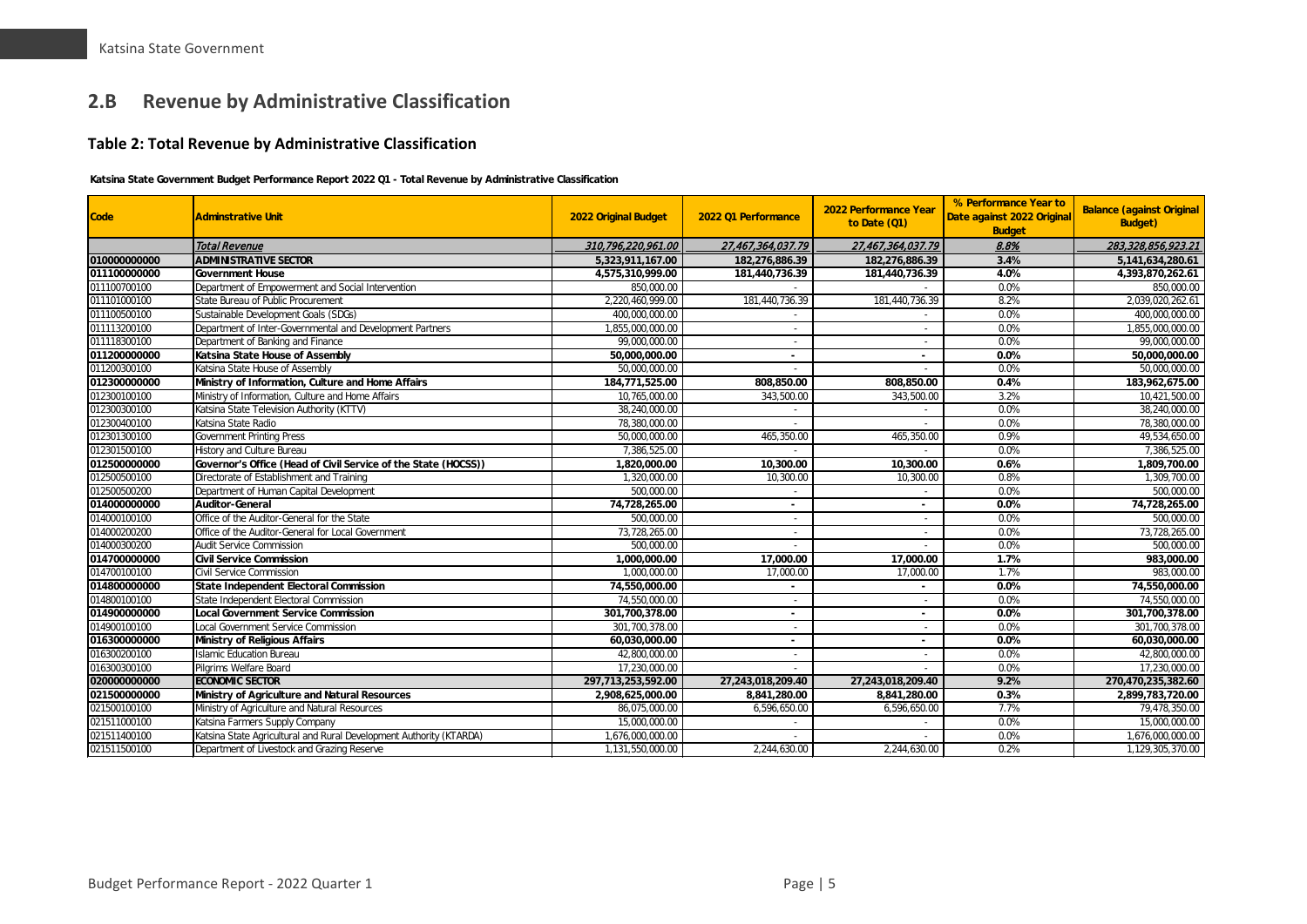| Code         | <b>Adminstrative Unit</b>                                     | 2022 Original Budget | 2022 Q1 Performance   | 2022 Performance Year<br>to Date (Q1) | % Performance Year to<br>Date against 2022 Original<br><b>Budget</b> | <b>Balance (against Original</b><br><b>Budget</b> ) |
|--------------|---------------------------------------------------------------|----------------------|-----------------------|---------------------------------------|----------------------------------------------------------------------|-----------------------------------------------------|
| 022000000000 | <b>Ministry of Finance</b>                                    | 287,821,464,794.00   | 27,204,966,999.26     | 27,204,966,999.26                     | 9.5%                                                                 | 260,616,497,794.74                                  |
| 022000700100 | Office of the Accountant-General                              | 274,125,512,794.00   | 25, 135, 640, 866. 48 | 25, 135, 640, 866. 48                 | 9.2%                                                                 | 248,989,871,927.52                                  |
| 022000800100 | Katsina State Board of Internal Revenue (KTBIR)               | 13,695,952,000.00    | 2,069,326,132.78      | 2,069,326,132.78                      | 15.1%                                                                | 11,626,625,867.22                                   |
| 023800000000 | Ministry of Budget and Economic Planning                      | 40,000,000.00        | $\sim$                |                                       | 0.0%                                                                 | 40,000,000.00                                       |
| 023800100100 | Ministry of Budget and Economic Planning                      | 40,000,000.00        |                       |                                       | 0.0%                                                                 | 40,000,000.00                                       |
| 022200000000 | Ministry of Commerce, Industry and Tourism                    | 336,000,000.00       | 7,256,500.00          | 7,256,500.00                          | 2.2%                                                                 | 328,743,500.00                                      |
| 022200100100 | Ministry of Commerce, Industry and Tourism                    | 167.000.000.00       | 7.256.500.00          | 7.256.500.00                          | 4.3%                                                                 | 159,743,500.00                                      |
| 022200200100 | <b>Investment Promotion Agency</b>                            | 100,000,000.00       | $\sim$                | $\sim$                                | 0.0%                                                                 | 100,000,000.00                                      |
| 022205300100 | Department of Market Development                              | 69,000,000.00        |                       |                                       | 0.0%                                                                 | 69,000,000.00                                       |
| 026000000000 | Ministry of Lands and Survey                                  | 1,893,700,000.00     | 18,350,357.32         | 18,350,357.32                         | 1.0%                                                                 | 1,875,349,642.68                                    |
| 026000100100 | Ministry of Lands and Survey                                  | 1.672.500.000.00     | 15,521,197.32         | 15,521,197.32                         | 0.9%                                                                 | 1.656.978.802.68                                    |
| 026001000100 | Katsina State Urban and Regional Planning Board (KURPB)       | 200.000.000.00       |                       |                                       | 0.0%                                                                 | 200,000,000.00                                      |
| 026000200100 | Office of the Surveyor-General                                | 21,200,000.00        | 2,829,160.00          | 2,829,160.00                          | 13.3%                                                                | 18,370,840.00                                       |
| 022700000000 | Department of Labour and Productivity                         | 1,500,000.00         | 30,000.00             | 30,000.00                             | 2.0%                                                                 | 1,470,000.00                                        |
| 022700500100 | Department of Employment Promotion                            | 1,500,000.00         | 30,000.00             | 30,000.00                             | 2.0%                                                                 | 1.470.000.00                                        |
| 022800000000 | Ministry of Science, Technology and Innovation                | 138,045,519.00       | 3,380,072.82          | 3.380.072.82                          | 2.4%                                                                 | 134,665,446.18                                      |
| 022800100100 | Ministry of Science, Technology and Innovation                | 84.200.000.00        | $\sim$                |                                       | 0.0%                                                                 | 84,200,000.00                                       |
| 022800700100 | Katsina State Institute of Technology and Management (KTSITM) | 53,845,519.00        | 3,380,072.82          | 3,380,072.82                          | 6.3%                                                                 | 50,465,446.18                                       |
| 023300000000 | Ministry of Resource Development                              | 55,000,000.00        | $\sim$                | $\blacksquare$                        | 0.0%                                                                 | 55,000,000.00                                       |
| 023300100100 | Ministry of Resource Development                              | 55,000,000.00        |                       |                                       | 0.0%                                                                 | 55,000,000.00                                       |
| 023400000000 | Ministry of Works, Housing and Transport                      | 4,114,873,259.00     | 193,000.00            | 193,000.00                            | 0.0%                                                                 | 4,114,680,259.00                                    |
| 023400100100 | Ministry of Works, Housing and Transport                      | 3.600.000.00         | 193,000.00            | 193,000.00                            | 5.4%                                                                 | 3,407,000.00                                        |
| 023400100200 | Katsina State Transport Authority (KTSTA)                     | 1,570,217,068.00     | $\sim$                |                                       | 0.0%                                                                 | 1,570,217,068.00                                    |
| 023400400100 | Katsina State Road Maintenance Management Agency (KASROMA)    | 629,000,000.00       | ×.                    |                                       | 0.0%                                                                 | 629,000,000.00                                      |
| 023400500100 | Katsina State Housing Authority                               | 1,912,056,191.00     | $\sim$                |                                       | 0.0%                                                                 | 1,912,056,191.00                                    |
| 025200000000 | <b>Ministry of Water Resources</b>                            | 404.045.020.00       | $\blacksquare$        | $\blacksquare$                        | 0.0%                                                                 | 404.045.020.00                                      |
| 025200100200 | Katsina State Water Board                                     | 404,045,020.00       | ×.                    |                                       | 0.0%                                                                 | 404,045,020.00                                      |
| 030000000000 | <b>LAW &amp; JUSTICE SECTOR</b>                               | 176,050,000.00       | 14,100,042.00         | 14,100,042.00                         | 8.0%                                                                 | 161,949,958.00                                      |
| 031800000000 | <b>Judicial Service Commission</b>                            | 99,050,000.00        | 14,063,642.00         | 14,063,642.00                         | 14.2%                                                                | 84,986,358.00                                       |
| 031801100100 | Judicial Service Commission                                   | 1,000,000.00         | 338,900.00            | 338,900.00                            | 33.9%                                                                | 661,100.00                                          |
| 031805100100 | <b>High Court of Justice</b>                                  | 95.000.000.00        | 13,543,642.00         | 13,543,642.00                         | 14.3%                                                                | 81,456,358.00                                       |
| 031805300100 | Sharia Court of Appeal                                        | 3,000,000.00         | 181,100.00            | 181,100.00                            | 6.0%                                                                 | 2,818,900.00                                        |
| 031805400100 | Sharia Commission                                             | 50,000.00            |                       |                                       | 0.0%                                                                 | 50,000.00                                           |
| 032600000000 | Ministry of Justice                                           | 77,000,000.00        | 36,400.00             | 36,400.00                             | 0.0%                                                                 | 76,963,600.00                                       |
| 032600100100 | Ministry of Justice                                           | 77,000,000.00        | 36,400.00             | 36,400.00                             | 0.0%                                                                 | 76,963,600.00                                       |
| 050000000000 | <b>SOCIAL SECTOR</b>                                          | 7,583,006,202.00     | 27,968,900.00         | 27,968,900.00                         | 0.4%                                                                 | 7,555,037,302.00                                    |
| 051400000000 | <b>Ministry of Women Affairs</b>                              | 27.000.000.00        | 3,811,000.00          | 3.811.000.00                          | 14.1%                                                                | 23,189,000.00                                       |
| 051400100100 | Ministry of Women Affairs                                     | 14,000,000.00        | 3,811,000.00          | 3,811,000.00                          | 27.2%                                                                | 10,189,000.00                                       |
| 051400100200 | Department of Girl Child Education and Child Development      | 11,500,000.00        | $\sim$                |                                       | 0.0%                                                                 | 11,500,000.00                                       |
| 051400200100 | Department of Skills Acquisition and Vocational Training      | 1,500,000.00         | $\sim$                |                                       | 0.0%                                                                 | 1,500,000.00                                        |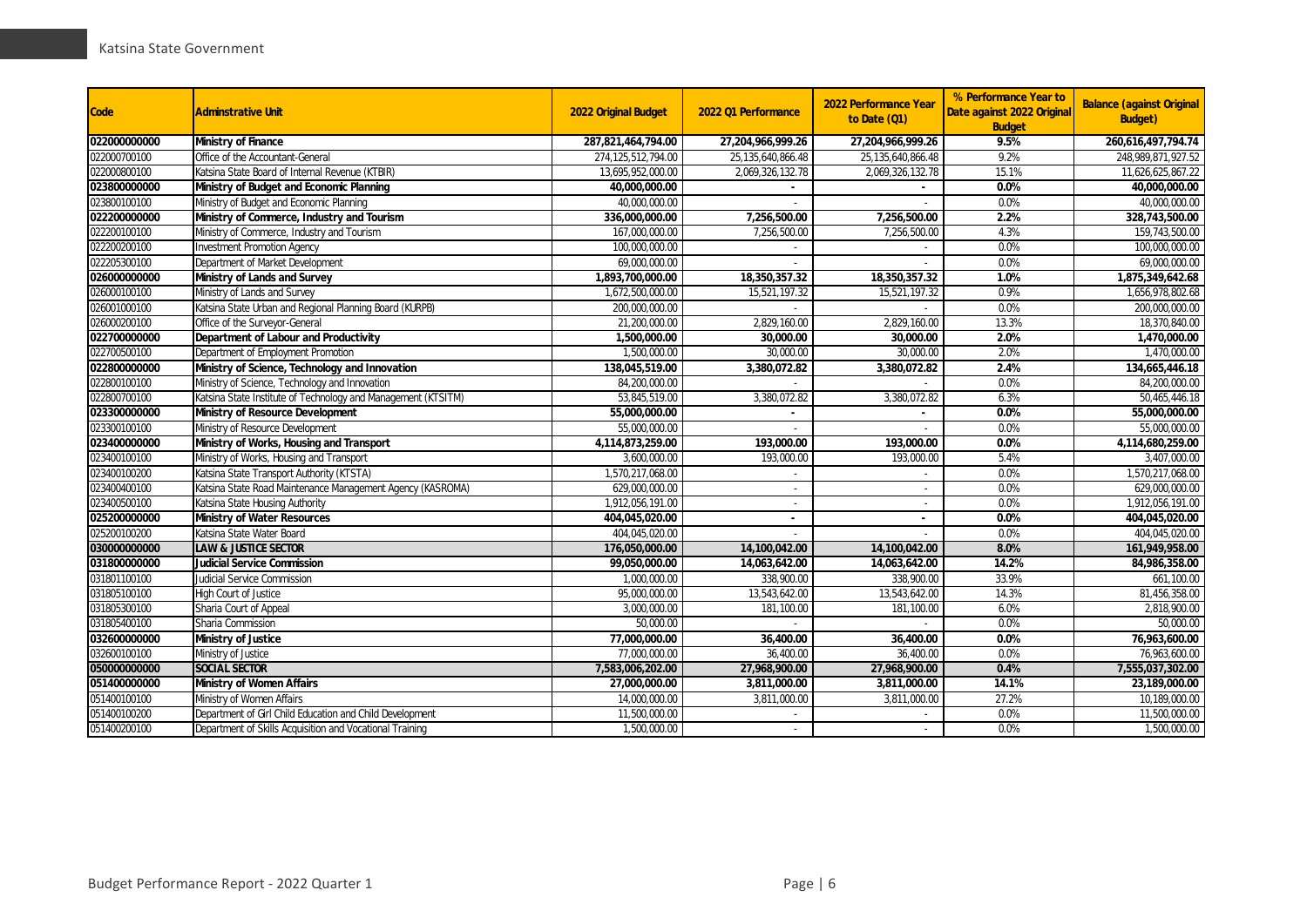| Code         | <b>Adminstrative Unit</b>                                   | 2022 Original Budget | 2022 Q1 Performance      | 2022 Performance Year<br>to Date (Q1) | % Performance Year to<br>Date against 2022 Original<br><b>Budget</b> | <b>Balance (against Original</b><br><b>Budget</b> ) |
|--------------|-------------------------------------------------------------|----------------------|--------------------------|---------------------------------------|----------------------------------------------------------------------|-----------------------------------------------------|
| 051700000000 | <b>Ministry of Education</b>                                | 2,088,881,184.00     | 9,792,500.00             | 9,792,500.00                          | 0.5%                                                                 | 2,079,088,684.00                                    |
| 051700100100 | Ministry of Education                                       | 26,850,000.00        | 6,428,500.00             | 6,428,500.00                          | 23.9%                                                                | 20,421,500.00                                       |
| 051700100200 | Department of Higher Education                              | 14,300,000.00        |                          |                                       | 0.0%                                                                 | 14,300,000.00                                       |
| 051700300100 | State Universal Basic Education Board                       | 463,011,184.00       |                          |                                       | 0.0%                                                                 | 463,011,184.00                                      |
| 051701700100 | Dr Yusufu Bala Usman College, Daura                         | 80,000,000.00        | $\overline{\phantom{a}}$ | $\sim$                                | 0.0%                                                                 | 80,000,000.00                                       |
| 051701800100 | Hassan Usman Katsina Polytechnic                            | 260,000,000.00       | $\overline{\phantom{a}}$ | $\overline{\phantom{a}}$              | 0.0%                                                                 | 260,000,000.00                                      |
| 051701900100 | Isa Kaita College of Education, Dutsin-Ma                   | 146,780,000.00       | $\sim$                   |                                       | 0.0%                                                                 | 146,780,000.00                                      |
| 051702100100 | Umaru Musa Yaradua University, Katsina                      | 749.745.000.00       |                          |                                       | 0.0%                                                                 | 749,745,000.00                                      |
| 051705300100 | Science and Technical Education Board                       | 6,500,000.00         |                          |                                       | $0.0\%$                                                              | 6,500,000.00                                        |
| 051705400100 | <b>Teachers Service Board</b>                               | 1,000,000.00         |                          |                                       | 0.0%                                                                 | 1,000,000.00                                        |
| 051705600100 | Katsina State Scholarship Board                             | 340,695,000.00       | 3,364,000.00             | 3,364,000.00                          | 1.0%                                                                 | 337,331,000.00                                      |
| 056400000000 | Ministry for Rural Development                              | 1,000,000,000.00     | $\overline{\phantom{a}}$ |                                       | 0.0%                                                                 | 1,000,000,000.00                                    |
| 056400100100 | Ministry for Rural Development                              | 1,000,000,000.00     |                          |                                       | 0.0%                                                                 | 1,000,000,000.00                                    |
| 052100000000 | Ministry of Health                                          | 4,267,683,488.00     | 13,808,400.00            | 13,808,400.00                         | 0.3%                                                                 | 4,253,875,088.00                                    |
| 052100100100 | Ministry of Health                                          | 23,970,000.00        | 5,220,000.00             | 5,220,000.00                          | 21.8%                                                                | 18,750,000.00                                       |
| 052100200100 | Contributory Health Care Management Agency                  | 1,737,927,488.00     |                          |                                       | 0.0%                                                                 | 1,737,927,488.00                                    |
| 052100300100 | State Primary Health Care Agency                            | 1,422,460,264.00     | $\blacksquare$           |                                       | 0.0%                                                                 | 1,422,460,264.00                                    |
| 052110200100 | Hospital Services Management Board                          | 24.102.293.00        |                          |                                       | 0.0%                                                                 | 24,102,293.00                                       |
| 052110400100 | College of Nursing and Midwifery                            | 41.275.000.00        |                          |                                       | 0.0%                                                                 | 41,275,000.00                                       |
| 052110600100 | College of Health Sciences                                  | 55,935,400.00        | 8,418,400.00             | 8,418,400.00                          | 15.1%                                                                | 47,517,000.00                                       |
| 052111300100 | Department of Drugs, Narcotics and Human Trafficking        | 1,000,000.00         | 170,000.00               | 170.000.00                            | 17.0%                                                                | 830,000.00                                          |
| 052111300200 | Drugs and Medical Supply Agency                             | 146,949,917.00       |                          |                                       | 0.0%                                                                 | 146,949,917.00                                      |
| 052111600200 | Katsina State Agency for the Control of AIDS (KATSACA)      | 814,063,126.00       |                          |                                       | 0.0%                                                                 | 814,063,126.00                                      |
| 053500000000 | Ministry of Environment                                     | 29,200,000.00        |                          |                                       | 0.0%                                                                 | 29,200,000.00                                       |
| 053501600100 | State Environmental Protection and Sanitation Agency (SEPA) | 29,200,000.00        |                          |                                       | 0.0%                                                                 | 29,200,000.00                                       |
| 055100000000 | Ministry for Local Government and Chieftaincy Affairs       | 140,341,530.00       | $\sim$                   |                                       | 0.0%                                                                 | 140,341,530.00                                      |
| 055100100100 | Ministry for Local Government and Chieftaincy Affairs       | 78,976,530.00        | $\overline{\phantom{a}}$ |                                       | 0.0%                                                                 | 78,976,530.00                                       |
| 055100300100 | Department of Community Development                         | 61,365,000.00        |                          |                                       | 0.0%                                                                 | 61,365,000.00                                       |
| 053900000000 | Ministry of Sports and Social Development                   | 29,900,000.00        | 557,000.00               | 557,000.00                            | 1.9%                                                                 | 29,343,000.00                                       |
| 053900100100 | Ministry of Sports and Social Development                   | 5,500,000.00         | 64,000.00                | 64,000.00                             | 1.2%                                                                 | 5,436,000.00                                        |
| 053900200100 | Department of Youth Development                             | 16.400.000.00        |                          |                                       | 0.0%                                                                 | 16,400,000.00                                       |
| 053900300100 | Katsina State Sports Council                                | 8,000,000.00         | 493,000.00               | 493,000.00                            | 6.2%                                                                 | 7,507,000.00                                        |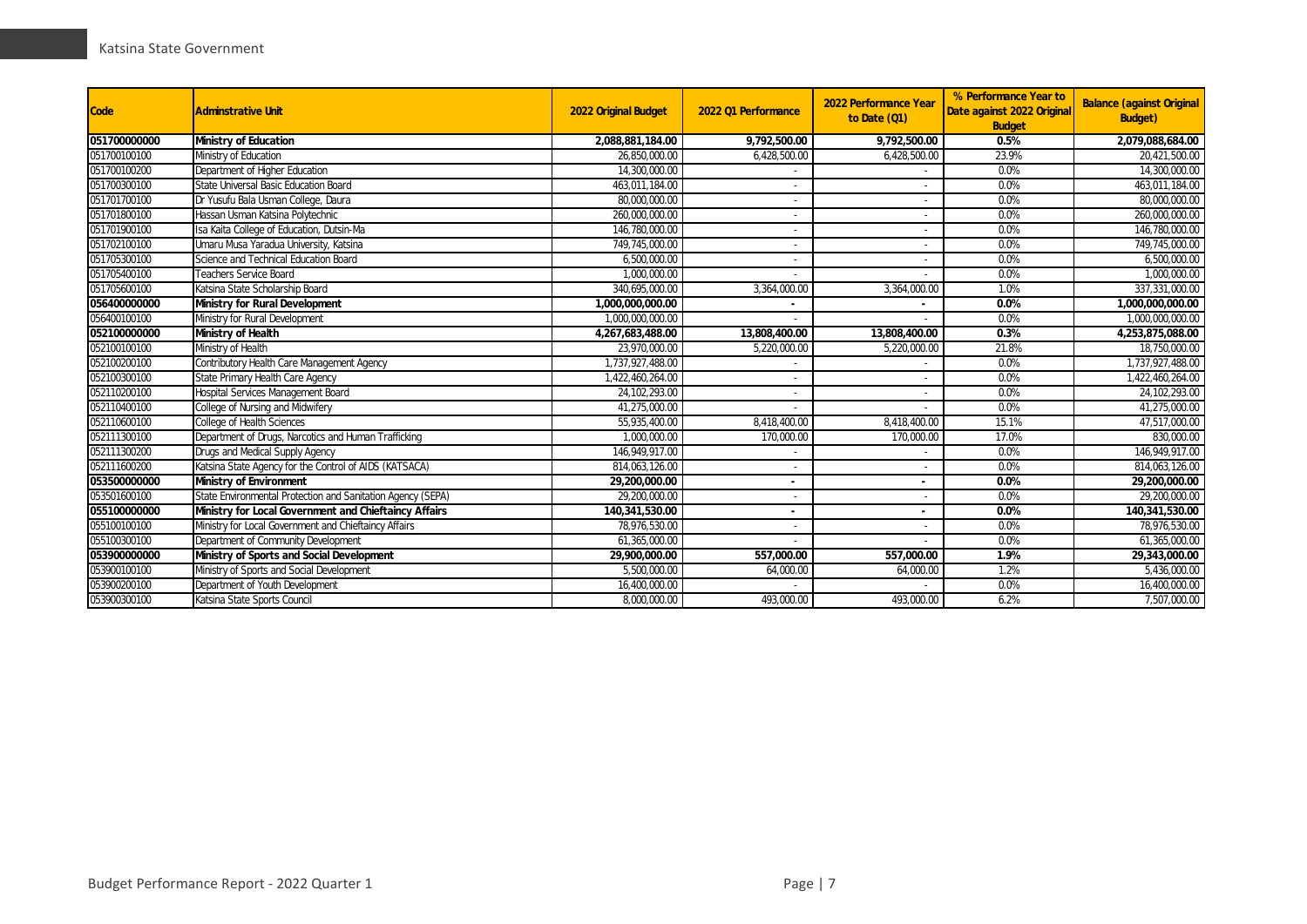## **2.C Revenue by Economic Classification**

#### **Table 3: Total Revenue by Economic Classification**

**Katsina State Government Budget Performance Report 2022 Q1 - Total Revenue by Economic Classification**

<span id="page-8-1"></span><span id="page-8-0"></span>

| Code     | <b>Economic</b>                               | 2022 Original Budget | 2022 Q1 Performance | 2022 Performance Year to<br>Date $(Q1)$ | % Performance Year to<br>Date against 2022 Original | <b>Balance (against Original</b><br><b>Budget</b> ) |
|----------|-----------------------------------------------|----------------------|---------------------|-----------------------------------------|-----------------------------------------------------|-----------------------------------------------------|
|          |                                               |                      |                     |                                         | <b>Budget</b>                                       |                                                     |
|          | <b>REVENUE</b>                                | 310.796.220.961.00   | 27.467.364.037.79   | 27.467.364.037.79                       | 8.8%                                                | 283.328.856.923.21                                  |
| 11       | <b>GOVERNMENT SHARE OF FAAC</b>               | 114,955,748,318.00   | 17.279.744.174.58   | 17,279,744,174.58                       | 15.0%                                               | 97,676,004,143.42                                   |
| 1101     | <b>GOVERNMENT SHARE OF FAAC</b>               | 114,955,748,318.00   | 17,279,744,174.58   | 17,279,744,174.58                       | 15.0%                                               | 97,676,004,143.42                                   |
| 110101   | STATE GOVERNMENT SHARE OF STATUTORY REVENUES  | 68,062,098,318.00    | 8,827,376,910.12    | 8,827,376,910.12                        | 13.0%                                               | 59,234,721,407.88                                   |
| 11010101 | STATUTORY ALLOCATION                          | 68,062,098,318.00    | 8,827,376,910.12    | 8,827,376,910.12                        | 13.0%                                               | 59,234,721,407.88                                   |
| 110102   | STATE GOVERNMENT SHARE OF VAT                 | 29,521,250,000.00    | 7,430,993,685.91    | 7,430,993,685.91                        | 25.2%                                               | 22,090,256,314.09                                   |
| 11010201 | SHARE OF VAT                                  | 29,521,250,000.00    | 7,430,993,685.91    | 7,430,993,685.91                        | 25.2%                                               | 22,090,256,314.09                                   |
| 110103   | STATE GOVERNMENT SHARE OF OTHER FAAC REVENUES | 17,372,400,000.00    | 1,021,373,578.55    | 1,021,373,578.55                        | 5.9%                                                | 16,351,026,421.45                                   |
| 11010301 | <b>EXCESS CRUDE</b>                           | 6,300,000,000.00     | $\sim$              |                                         | 0.0%                                                | 6,300,000,000.00                                    |
| 11010304 | FAAC SPECIAL ALLOCATIONS                      | 11,072,400,000.00    | 1,021,373,578.55    | 1,021,373,578.55                        | 9.2%                                                | 10,051,026,421.45                                   |
| 12       | <b>INDEPENDENT REVENUE</b>                    | 53,337,911,966.00    | 2,394,761,124.65    | 2,394,761,124.65                        | 4.5%                                                | 50,943,150,841.35                                   |
| 1201     | <b>TAX REVENUE</b>                            | 13,210,000,000.00    | 1,867,908,725.13    | 1,867,908,725.13                        | 14.1%                                               | 11,342,091,274.87                                   |
| 120101   | <b>PERSONAL TAXES</b>                         | 11,500,000,000.00    | 1,809,926,409.81    | 1,809,926,409.81                        | 15.7%                                               | 9,690,073,590.19                                    |
| 12010101 | PERSONAL TAXES (E.G PAYE)                     | 11,500,000,000.00    | 1,809,926,409.81    | 1,809,926,409.81                        | 15.7%                                               | 9,690,073,590.19                                    |
| 120103   | <b>OTHER TAXES</b>                            | 1,710,000,000.00     | 57,982,315.32       | 57,982,315.32                           | 3.4%                                                | 1,652,017,684.68                                    |
| 12010301 | <b>STAMP DUTY</b>                             | 50,000,000.00        | 521,700.00          | 521,700.00                              | 1.0%                                                | 49,478,300.00                                       |
| 12010303 | DEVELOPMENT TAX/LEVY                          | 1,000,000,000.00     |                     |                                         | 0.0%                                                | 1,000,000,000.00                                    |
| 12010305 | <b>LIVESTOCK TAX</b>                          | 100,000,000.00       | 384,500.00          | 384,500.00                              | 0.4%                                                | 99,615,500.00                                       |
| 12010306 | OTHER SERVICE TAXES                           | 560,000,000.00       | 57,076,115.32       | 57,076,115.32                           | 10.2%                                               | 502,923,884.68                                      |
| 1202     | <b>NON-TAX REVENUE</b>                        | 40,127,911,966.00    | 526,852,399.52      | 526,852,399.52                          | 7.3%                                                | 39,601,059,566.48                                   |
| 120201   | <b>LICENCES - GENERAL</b>                     | 412,900,000.00       | 39,877,637.42       | 39,877,637.42                           | 9.7%                                                | 373,022,362.58                                      |
| 12020116 | <b>CATTLE DEALER LICENCES</b>                 | 2,550,000.00         | 1.003.430.00        | 1,003,430.00                            | 39.4%                                               | 1,546,570.00                                        |
| 12020130 | CINEMATOGRAPH LICENCES                        | 4,500,000.00         | 64,000.00           | 64,000.00                               | 1.4%                                                | 4,436,000.00                                        |
| 12020132 | MOTOR VEHICLE LICENCES                        | 323,000,000.00       | 20,361,707.42       | 20,361,707.42                           | 6.3%                                                | 302,638,292.58                                      |
| 12020133 | <b>DRIVERS' LICENCES</b>                      | 60,000,000.00        | 6,800,000.00        | 6,800,000.00                            | 11.3%                                               | 53,200,000.00                                       |
| 12020134 | PATENT MEDICINE & DRUG STORES LICENCES        | 750.000.00           |                     |                                         | 0.0%                                                | 750.000.00                                          |
| 12020135 | PRIVATE SCHOOLS LICENCES                      | 16,130,000.00        | 9,833,500.00        | 9,833,500.00                            | 61.0%                                               | 6,296,500.00                                        |
| 12020136 | HEALTH FACILITIES LICENCES                    | 5,970,000.00         | 1,815,000.00        | 1,815,000.00                            | 30.4%                                               | 4,155,000.00                                        |
| 120204   | <b>FEES - GENERAL</b>                         | 6,474,825,842.00     | 246,989,774.54      | 246,989,774.54                          | 3.8%                                                | 6,227,836,067.46                                    |
| 12020401 | <b>COURT FEES</b>                             | 30,300,000.00        | 9,708,142.00        | 9,708,142.00                            | 32.0%                                               | 20,591,858.00                                       |
| 12020412 | <b>RESEARCH TESTING FEES</b>                  | 2,000,000.00         |                     |                                         | 0.0%                                                | 2,000,000.00                                        |
| 12020415 | <b>TRADE TESTING FEES</b>                     | 336,500,000.00       | 18,312,243.74       | 18,312,243.74                           | 5.4%                                                | 318, 187, 756. 26                                   |
| 12020417 | CONTRACTOR REGISTRATION FEES                  | 677,076,184.00       | 137, 185, 378.40    | 137, 185, 378.40                        | 20.3%                                               | 539,890,805.60                                      |
| 12020420 | PILGRIMS WELFARE FEES                         | 10,630,000.00        |                     |                                         | 0.0%                                                | 10,630,000.00                                       |
| 12020426 | COURT SUMMONS/OATH FEES                       | 2,200,000.00         | 130,400.00          | 130,400.00                              | 5.9%                                                | 2.069.600.00                                        |
| 12020427 | TENDER FEES                                   | 2,000,860,999.00     | 44,262,130.59       | 44,262,130.59                           | 2.2%                                                | 1,956,598,868.41                                    |
| 12020428 | FIRE SAFETY CERTIFICATE FEES                  | 10,265,000.00        | 271,000.00          | 271,000.00                              | 2.6%                                                | 9,994,000.00                                        |
| 12020430 | PROFESSIONAL REGISTRATION FEES                | 16,962,000.00        | $\sim$              | $\sim$                                  | 0.0%                                                | 16,962,000.00                                       |
| 12020436 | BILL BOARD ADVERTISEMENT FEES                 | 100,000,000.00       | $\sim$              |                                         | 0.0%                                                | 100.000.000.00                                      |
| 12020438 | SURVEY/ PLANNING/ BUILDING FEES               | 127,000,000.00       | 482,000.00          | 482,000.00                              | 0.4%                                                | 126,518,000.00                                      |
| 12020439 | <b>AGENCY FEES</b>                            | 16,952,000.00        | $\sim$              |                                         | 0.0%                                                | 16,952,000.00                                       |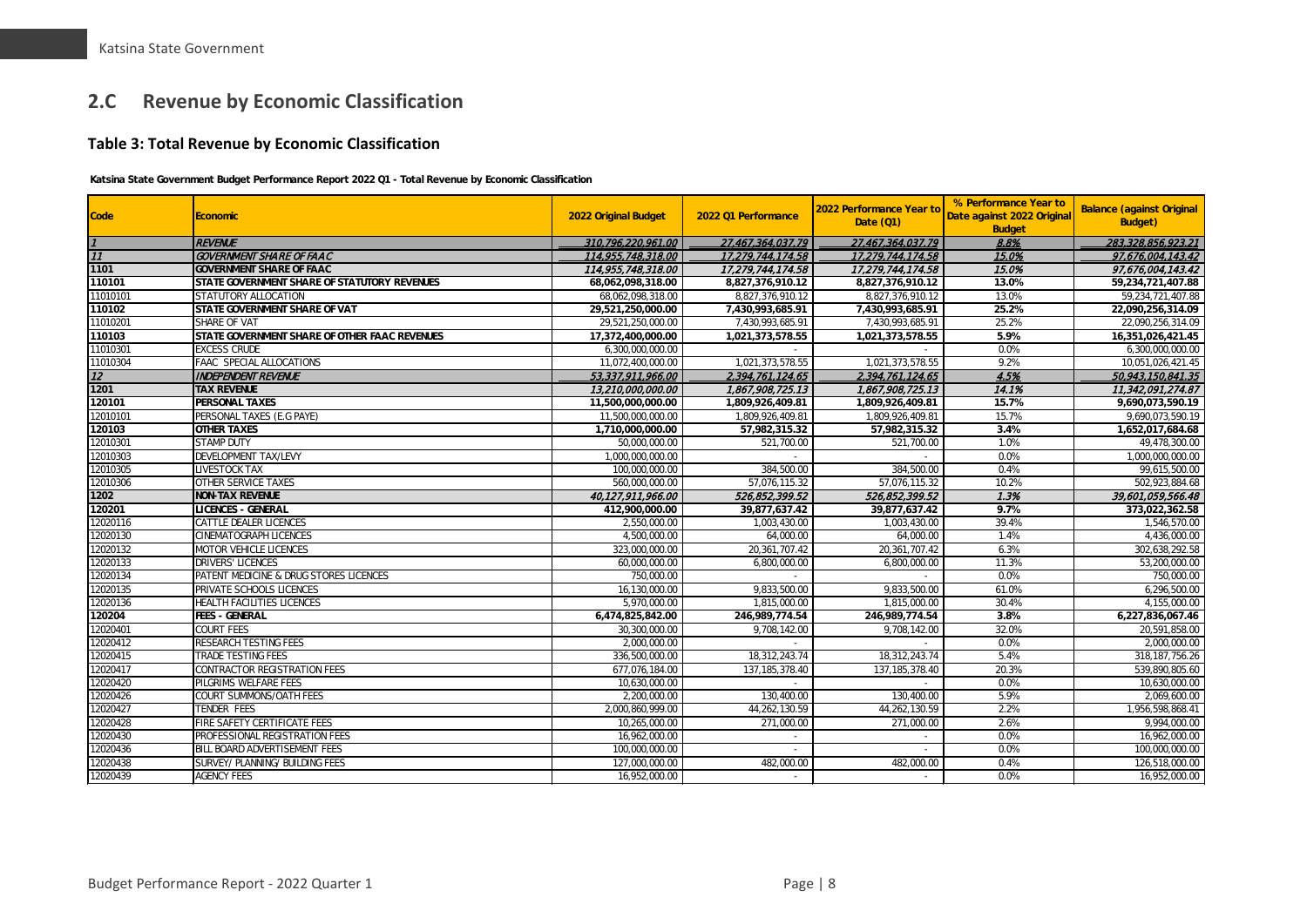| <b>Code</b> | <b>Economic</b>                                            | 2022 Original Budget | 2022 Q1 Performance      | 2022 Performance Year to<br>Date $(Q1)$ | % Performance Year to<br>Date against 2022 Original<br><b>Budget</b> | <b>Balance (against Original</b><br><b>Budget</b> ) |
|-------------|------------------------------------------------------------|----------------------|--------------------------|-----------------------------------------|----------------------------------------------------------------------|-----------------------------------------------------|
| 12020440    | MEDICAL CONSULTANCY FEES                                   | 7,000,000.00         | 642,500.00               | 642,500.00                              | 9.2%                                                                 | 6,357,500.00                                        |
| 12020441    | <b>LABORATORY FEES</b>                                     | 23,430,000.00        |                          |                                         | 0.0%                                                                 | 23,430,000.00                                       |
| 12020442    | <b>ASSOCIATION FEES</b>                                    | 20.225.000.00        | 1.601.000.00             | 1.601.000.00                            | 7.9%                                                                 | 18.624.000.00                                       |
| 12020445    | CHANGE OF OWNERSHIP FEES                                   | 5.500.000.00         | 1,319,433.32             | 1,319,433.32                            | 24.0%                                                                | 4,180,566.68                                        |
| 12020446    | AGRICULTURAL/VETINARY SERVICES FEES                        | 2.000.000.00         | 214,200.00               | 214,200.00                              | 10.7%                                                                | 1,785,800.00                                        |
| 12020447    | <b>LAND USE FEES</b>                                       | 1,100,000,000.00     | 4,956,455.64             | 4,956,455.64                            | 0.5%                                                                 | 1,095,043,544.36                                    |
| 12020448    | DEVELOPMENT LEVIES                                         | 137,000,000.00       | 1,001,400.00             | 1,001,400.00                            | 0.7%                                                                 | 135,998,600.00                                      |
| 12020449    | BUSINESS/TRADE OPERATING FEES                              | 248,695,000.00       | 7,721,850.00             | 7,721,850.00                            | 3.1%                                                                 | 240,973,150.00                                      |
| 12020450    | <b>INSPECTION FEES</b>                                     | 25,500,000.00        | 461,850.00               | 461,850.00                              | 1.8%                                                                 | 25,038,150.00                                       |
| 12020452    | SCHOOL TUITION/REGISTRATION/EXAMINATION FEES-UNDERGRADUATE | 231,885,259.00       | 2.442.533.96             | 2,442,533.96                            | 1.1%                                                                 | 229,442,725.04                                      |
| 12020453    | <b>APPLICATIONS FEES</b>                                   | 62,280,000.00        | 365,000.00               | 365,000.00                              | 0.6%                                                                 | 61,915,000.00                                       |
| 12020455    | SCHOOL TUITION/REGISTRATION/EXAMINATION FEES-POSTGRADUATE  | 68.250.000.00        |                          |                                         | 0.0%                                                                 | 68.250.000.00                                       |
| 12020456    | SCHOOL TUITION/REGISTRATION/EXAMINATION FEES - OTHERS      | 459,020,400.00       | 6,080,348.53             | 6,080,348.53                            | 1.3%                                                                 | 452,940,051.47                                      |
| 12020457    | AFFILIATION CHARGES                                        | 6,000,000.00         | $\overline{\phantom{a}}$ |                                         | 0.0%                                                                 | 6,000,000.00                                        |
| 12020458    | UNITY/STAFF/OTHER SCHOOL FEES/LEVIES                       | 118,040,000.00       |                          |                                         | 0.0%                                                                 | 118,040,000.00                                      |
| 12020459    | RIGHT OF OCCUPANCY FEES                                    | 540,000,000.00       | 170.541.70               | 170.541.70                              | 0.0%                                                                 | 539,829,458.30                                      |
| 12020460    | <b>BUILDING PLAN APPROVAL FEES</b>                         | 13,000,000.00        | 9,136,366.66             | 9,136,366.66                            | 70.3%                                                                | 3,863,633.34                                        |
| 12020462    | <b>PUBLICATION FEES</b>                                    | 4,000,000.00         |                          |                                         | 0.0%                                                                 | 4,000,000.00                                        |
| 12020463    | HOSPITAL SERVICE REGISTRATION FEES                         | 31,100,000.00        | $\sim$                   |                                         | 0.0%                                                                 | 31.100.000.00                                       |
| 12020464    | <b>HOSPITAL SERVICE CHARGES</b>                            | 16.000.000.00        |                          |                                         | 0.0%                                                                 | 16,000,000.00                                       |
| 12020465    | SPORTS/RECREATIONAL FACILITIES FEES                        | 22,654,000.00        | 495,000.00               | 495,000.00                              | 2.2%                                                                 | 22,159,000.00                                       |
| 12020466    | INDIGENSHIP REGISTRATION FEES                              | 1,500,000.00         | 30,000.00                | 30,000.00                               | 2.0%                                                                 | 1,470,000.00                                        |
| 12020489    | SPORTS ARENA/SOCIAL EVENT CENTRES FEES                     | 1,000,000.00         |                          |                                         | 0.0%                                                                 | 1,000,000.00                                        |
| 120205      | <b>FINES - GENERAL</b>                                     | 47,480,000.00        | 4,479,891.29             | 4,479,891.29                            | 9.4%                                                                 | 43,000,108.71                                       |
| 12020501    | <b>FINES/PENALTIES</b>                                     | 27,480,000.00        | 557.291.29               | 557,291.29                              | 2.0%                                                                 | 26,922,708.71                                       |
| 12020502    | <b>COURT FINES</b>                                         | 20,000,000.00        | 3,922,600.00             | 3.922.600.00                            | 19.6%                                                                | 16,077,400.00                                       |
| 120206      | <b>SALES - GENERAL</b>                                     | 4,639,456,169.00     | 9,280,614.96             | 9,280,614.96                            | 0.2%                                                                 | 4,630,175,554.04                                    |
| 12020601    | SALES OF JOURNAL & PUBLICATIONS                            | 2.050.000.00         |                          |                                         | 0.0%                                                                 | 2.050.000.00                                        |
| 12020602    | SALES OF BOOKS                                             | 2,299,425.00         | $\sim$                   |                                         | 0.0%                                                                 | 2,299,425.00                                        |
| 12020603    | SALES OF ID CARDS                                          | 4,299,260.00         | 50,172.36                | 50,172.36                               | 1.2%                                                                 | 4,249,087.64                                        |
| 12020604    | SALES OF STORES/SCRAPS/UNSERVICABLE ITEMS                  | 52,150,000.00        | 13,802.46                | 13,802.46                               | 0.0%                                                                 | 52, 136, 197.54                                     |
| 12020608    | SALES OF IMPROVED SEEDS/CHEMICAL                           | 5,000,000.00         | $\sim$                   | $\sim$                                  | 0.0%                                                                 | 5.000.000.00                                        |
| 12020609    | PROCEEDS FROM SALES OF FARM PRODUCE                        | 7,500,000.00         | $\overline{\phantom{a}}$ |                                         | 0.0%                                                                 | 7,500,000.00                                        |
| 12020611    | PROCEEDS FROM SALES OF GOVT. VEHICLES                      | 30,000,000.00        | $\sim$                   | $\overline{\phantom{a}}$                | 0.0%                                                                 | 30,000,000.00                                       |
| 12020612    | PROCEEDS FROM SALES OF DRUGS AND MEDICATIONS               | 24.102.293.00        | $\mathbf{r}$             |                                         | 0.0%                                                                 | 24.102.293.00                                       |
| 12020614    | PROCEEDS FROM SALES OF GOVT. BUILDING                      | 1,894,206,191.00     | $\overline{\phantom{a}}$ |                                         | 0.0%                                                                 | 1,894,206,191.00                                    |
| 12020615    | SALES OF UNIFORMS                                          | 50,000.00            | $\sim$                   | $\overline{\phantom{a}}$                | 0.0%                                                                 | 50,000.00                                           |
| 12020616    | <b>SALES OF FORMS</b>                                      | 162,299,000.00       | 8,649,640.14             | 8,649,640.14                            | 5.3%                                                                 | 153,649,359.86                                      |
| 12020617    | SALES OF PLAN PHOSTAT PRINT/MAP                            | 500,000.00           | 567,000.00               | 567,000.00                              | 113.4%                                                               | 67,000.00                                           |
| 12020618    | SALES OF REAGENTS & CHEMICALS                              | 2,405,000,000.00     | $\sim$                   |                                         | 0.0%                                                                 | 2,405,000,000.00                                    |
| 12020631    | SALES OF JAIZ SHARES                                       | 50.000.000.00        | $\sim$                   |                                         | 0.0%                                                                 | 50,000,000.00                                       |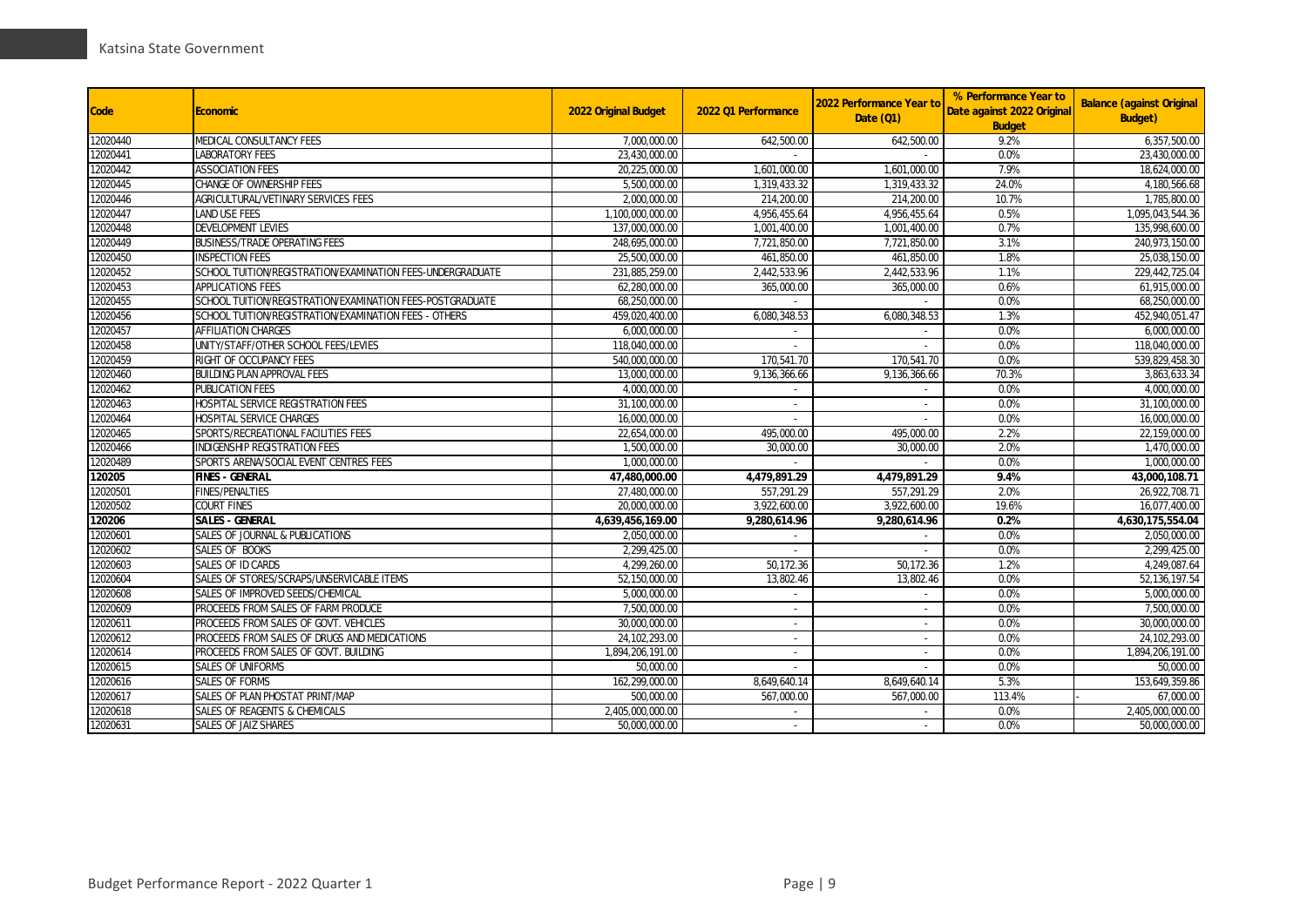| Code     | <b>Economic</b>                                                    | 2022 Original Budget | 2022 Q1 Performance         | 2022 Performance Year to<br>Date (Q1) | % Performance Year to<br>Date against 2022 Original<br><b>Budget</b> | <b>Balance (against Original</b><br><b>Budget</b> ) |
|----------|--------------------------------------------------------------------|----------------------|-----------------------------|---------------------------------------|----------------------------------------------------------------------|-----------------------------------------------------|
| 120207   | <b>EARNINGS - GENERAL</b>                                          | 3,353,794,188.00     | 139,122,099.15              | 139,122,099.15                        | 4.1%                                                                 | 3,214,672,088.85                                    |
| 12020701 | EARNINGS FROM CONSULTANCY SERVICES                                 | 90.500.000.00        | 1.555.703.47                | 1.555.703.47                          | 1.7%                                                                 | 88.944.296.53                                       |
| 12020702 | EARNINGS FROM LABORATORY SERVICES                                  | 39,200,000.00        | $\sim$                      | $\sim$                                | 0.0%                                                                 | 39,200,000.00                                       |
| 12020703 | EARNINGS FROM HIRE OF PLANTS & EQUIPMENT                           | 15,000,000.00        | $\overline{\phantom{a}}$    | ×.                                    | 0.0%                                                                 | 15,000,000.00                                       |
| 12020704 | EARNINGS FROM THE USE OF GOVT. VEHICLES                            | 8,300,000.00         | $\sim$                      | $\sim$                                | 0.0%                                                                 | 8,300,000.00                                        |
| 12020705 | EARNINGS FROM THE USE OF GOVT. HALLS/OTHERS                        | 3,500,000.00         | $\sim$                      | $\sim$                                | 0.0%                                                                 | 3,500,000.00                                        |
| 12020707 | EARNINGS FROM MEDICAL SERVICES                                     | 40,000,000.00        | ×.                          | ×.                                    | 0.0%                                                                 | 40.000.000.00                                       |
| 12020708 | EARNINGS FROM AGRICULTURAL PRODUCE                                 | 2,000,000.00         | $\sim$                      | $\sim$                                | 0.0%                                                                 | 2,000,000.00                                        |
| 12020709 | EARNINGS FROM TOURISM/CULTURE/ARTS CENTRES                         | 20,300,000.00        | $\mathcal{L}_{\mathcal{A}}$ |                                       | 0.0%                                                                 | 20.300.000.00                                       |
| 12020711 | EARNINGS FROM COMMERCIAL ACTIVITIES                                | 3,015,734,188.00     | 137, 372, 984. 17           | 137, 372, 984. 17                     | 4.6%                                                                 | 2,878,361,203.83                                    |
| 12020712 | HIRE OF ACADEMIC GOWN/BOOK OF PRECEEDINGS/OTHERS                   | 3,980,000.00         | 193,411.51                  | 193,411.51                            | 4.9%                                                                 | 3,786,588.49                                        |
| 12020713 | EARNINGS FROM LIBRARY SERVICES                                     | 12.500.000.00        | $\sim$                      |                                       | 0.0%                                                                 | 12.500.000.00                                       |
| 12020714 | EARNINGS FROM ICT SERVICES                                         | 52,480,000.00        | $\sim$                      | ×.                                    | 0.0%                                                                 | 52,480,000.00                                       |
| 12020715 | MAINTENANCE/REPAIRS FEES                                           | 300,000.00           | $\overline{\phantom{a}}$    | $\bar{a}$                             | 0.0%                                                                 | 300,000.00                                          |
| 12020720 | EARNINGS FROM KATSINA MOTEL                                        | 50,000,000.00        |                             |                                       | 0.0%                                                                 | 50,000,000.00                                       |
| 120208   | RENT ON GOVERNMENT BUILDINGS - GENERAL                             | 244.104.000.00       | 201,126.36                  | 201,126.36                            | 0.1%                                                                 | 243,902,873.64                                      |
| 12020801 | RENT ON GOVT.QUARTERS                                              | 117,204,000.00       | 201,126.36                  | 201,126.36                            | 0.2%                                                                 | 117,002,873.64                                      |
| 12020803 | <b>RENT ON GOVT BUILDINGS</b>                                      | 122,000,000.00       |                             |                                       | 0.0%                                                                 | 122,000,000.00                                      |
| 12020804 | RENT ON CONFERENCE CENTRES/HALLS                                   | 4,900,000.00         | $\sim$                      |                                       | 0.0%                                                                 | 4,900,000.00                                        |
| 120209   | RENT ON LAND & OTHERS - GENERAL                                    | 140,860,000.00       | 2,608,430.13                | 2,608,430.13                          | 1.9%                                                                 | 138,251,569.87                                      |
| 12020901 | RENT ON GOVT. LAND                                                 | 118,450,000.00       | 2,117,400.00                | 2,117,400.00                          | 1.8%                                                                 | 116,332,600.00                                      |
| 12020904 | RENTS OF PLOTS & SITES SERVICES PROGRAMME                          | 200,000.00           | $\sim$                      | $\mathbf{r}$                          | 0.0%                                                                 | 200,000.00                                          |
| 12020905 | <b>LEASE RENTAL</b>                                                | 20,150,000.00        | 482,000.00                  | 482,000.00                            | 2.4%                                                                 | 19,668,000.00                                       |
| 12020906 | RENTS ON GOVT. PROPERTIES                                          | 2,060,000.00         | 9,030.13                    | 9,030.13                              | 0.4%                                                                 | 2,050,969.87                                        |
| 120210   | <b>REPAYMENTS - GENERAL</b>                                        | 24,436,405,735.00    | $\sim$                      | $\sim$                                | 0.0%                                                                 | 24,436,405,735.00                                   |
| 12021002 | RECOVERIES FROM MISAPPROPRIATED FUNDS                              | 12.000.000.000.00    | $\sim$                      | $\sim$                                | 0.0%                                                                 | 12.000.000.000.00                                   |
| 12021003 | REFUND FROM LOCAL GOVERNMENTS COUNCIL                              | 12,200,000,000.00    | $\sim$                      | ÷.                                    | 0.0%                                                                 | 12,200,000,000.00                                   |
| 12021004 |                                                                    |                      |                             |                                       | 0.0%                                                                 |                                                     |
| 120211   | OTHER REPAYMENTS<br><b>INVESTMENT INCOME</b>                       | 236,405,735.00       | $\sim$                      | 21.254.872.32                         | 8.1%                                                                 | 236,405,735.00                                      |
|          |                                                                    | 261,454,032.00       | 21,254,872.32               |                                       | 7.4%                                                                 | 240,199,159.68                                      |
| 12021102 | DIVIDEND RECEIVED                                                  | 117,454,032.00       | 8,690,659.82                | 8,690,659.82                          |                                                                      | 108,763,372.18                                      |
| 12021103 | OTHER INVESTMENT INCOME                                            | 144,000,000.00       | 12,564,212.50               | 12,564,212.50                         | 8.7%                                                                 | 131,435,787.50                                      |
| 120212   | <b>INTEREST EARNED</b>                                             | 116,632,000.00       | 63,037,953.34               | 63,037,953.34                         | 54.0%                                                                | 53,594,046.66                                       |
| 12021210 | <b>BANK INTEREST</b>                                               | 56,632,000.00        | 63,037,953.34               | 63,037,953.34                         | 111.3%                                                               | 6,405,953.34                                        |
| 12021212 | INTEREST ON TREASURY BILLS & FIXED DEPOSITS                        | 60.000.000.00        | $\sim$                      |                                       | 0.0%                                                                 | 60.000.000.00                                       |
| 13       | A ID A ND GRANTS                                                   | 87,448,070,659.00    | 1,778,497,824.28            | 1,778,497,824.28                      | 2.0%                                                                 | 85,669,572,834.72                                   |
| 1301     | <b>AID</b>                                                         | 53,071,414,223.00    | 1,778,497,824.28            | 1,778,497,824.28                      | 3.4%                                                                 | 51,292,916,398.72                                   |
| 130101   | <b>DOMESTIC AIDS</b>                                               | 4,559,991,399.00     | 1,778,497,824.28            | 1,778,497,824.28                      | 39.0%                                                                | 2,781,493,574.72                                    |
| 13010101 | <b>CURRENT DOMESTIC AIDS</b>                                       | 40,000,000.00        |                             |                                       | 0.0%                                                                 | 40,000,000.00                                       |
| 13010102 | CAPITAL DOMESTIC AIDS                                              | 4,519,991,399.00     | 1,778,497,824.28            | 1,778,497,824.28                      | 39.3%                                                                | 2,741,493,574.72                                    |
| 130102   | <b>FOREIGN A IDS</b>                                               | 48,511,422,824.00    | $\blacksquare$              |                                       | 0.0%                                                                 | 48,511,422,824.00                                   |
| 13010202 | CAPITAL FOREIGN AIDS                                               | 48,511,422,824.00    | $\sim$                      | $\mathbf{r}$                          | 0.0%                                                                 | 48,511,422,824.00                                   |
| 1302     | Grants                                                             | 34,376,656,436.00    | $\sim$                      | $\tilde{\phantom{a}}$                 | 0.0%                                                                 | 34,376,656,436.00                                   |
| 130201   | <b>DOMESTIC GRANTS</b>                                             | 7,350,427,236.00     | $\mathbf{r}$                |                                       | 0.0%                                                                 | 7,350,427,236.00                                    |
| 13020102 | CAPITAL DOMESTIC GRANTS                                            | 7,350,427,236.00     | $\sim$                      | $\sim$                                | 0.0%                                                                 | 7,350,427,236.00                                    |
| 130202   | <b>FOREIGN GRANTS</b>                                              | 27,026,229,200.00    | $\blacksquare$              |                                       | 0.0%                                                                 | 27,026,229,200.00                                   |
| 13020202 | CAPITAL FOREIGN GRANTS                                             | 27,026,229,200.00    |                             |                                       | 0.0%                                                                 | 27,026,229,200.00                                   |
| 14       | CAPITAL DEVELOPMENT FUND (CDF) RECEIPTS                            | 55.054.490.018.00    | 6,014,360,914.28            | 6.014.360.914.28                      | 10.9%                                                                | 49.040.129.103.72                                   |
| 1403     | LOANS/ BORROWINGS RECEIPT                                          | 55,054,490,018.00    | 6,014,360,914.28            | 6,014,360,914.28                      | 10.9%                                                                | 49,040,129,103.72                                   |
| 140301   | DOMESTIC LOANS/ BORROWINGS RECEIPT                                 | 37, 152, 124, 813.00 | 6,014,360,914.28            | 6,014,360,914.28                      | 16.2%                                                                | 31,137,763,898.72                                   |
| 14030101 | DOMESTIC LOANS/ BORROWINGS FROM FINANCIAL INSTITUTIONS             | 25,000,000,000.00    | $\sim$                      | ×.                                    | 0.0%                                                                 | 25,000,000,000.00                                   |
| 14030102 | DOMESTIC LOANS/ BORROWINGS FROM OTHER GOVERNMENT ENTITIES          | 12.152.124.813.00    | 6,014,360,914.28            | 6.014.360.914.28                      | 49.5%                                                                | 6.137.763.898.72                                    |
| 140302   | INTERNATIONAL LOANS/ BORROWINGS RECEIPT                            | 17,902,365,205.00    |                             |                                       | 0.0%                                                                 | 17,902,365,205.00                                   |
| 14030203 | INTERNATIONAL LOANS/ BORROWINGS FROM OTHER ENTITIES/ ORGANISATIONS | 17,902,365,205.00    | $\sim$                      | $\sim$                                | 0.0%                                                                 | 17,902,365,205.00                                   |
|          |                                                                    |                      |                             |                                       |                                                                      |                                                     |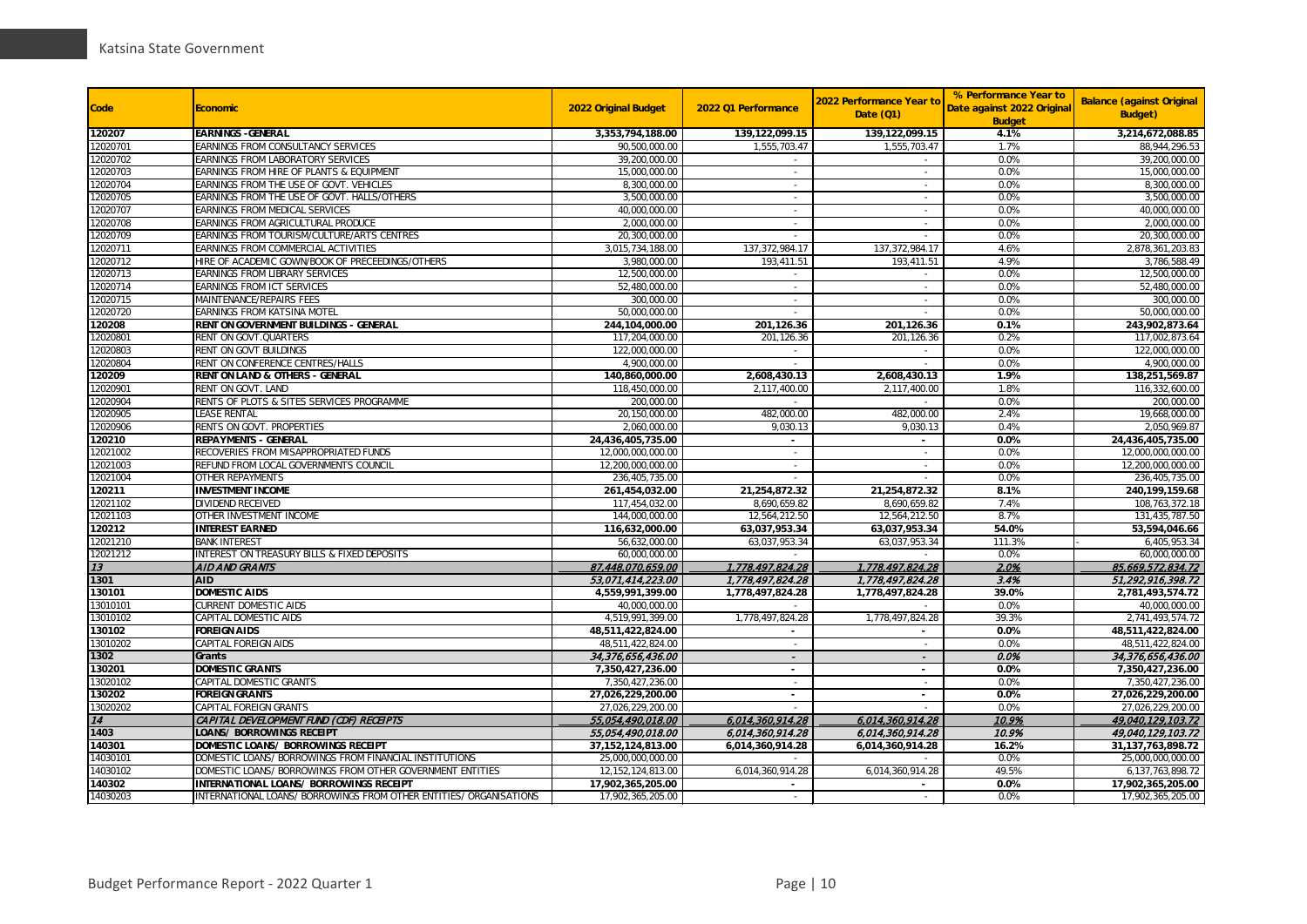## **2.D Expenditure by Administrative Classification**

#### **Table 4: Total Expenditure by Administrative Classification**

#### **Katsina State Government Budget Performance Report 2022 Q1 - Total Expenditure by Administrative Classification**

<span id="page-11-1"></span><span id="page-11-0"></span>

| Code         | <b>Adminstrative Unit</b>                                      | 2022 Original Budget | 2022 Q1 Performance | 2022 Performance Year<br>to Date (Q1) | % Performance Year to<br>Date against 2022 Original<br><b>Budget</b> | <b>Balance (against Original</b><br>Budget) |
|--------------|----------------------------------------------------------------|----------------------|---------------------|---------------------------------------|----------------------------------------------------------------------|---------------------------------------------|
|              | <b>Total Expenditure</b>                                       | 323,296,220,961.00   | 28,565,497,854.46   | 28,565,497,854.46                     | 8.8%                                                                 | 294,730,723,106.54                          |
| 010000000000 | <b>ADMINISTRATIVE SECTOR</b>                                   | 44,583,103,448.00    | 5.749.444.712.71    | 5,749,444,712.71                      | 12.9%                                                                | 38.833.658.735.29                           |
| 011100000000 | <b>Government House</b>                                        | 13,246,445,215.00    | 1,112,424,418.88    | 1,112,424,418.88                      | 8.4%                                                                 | 12,134,020,796.12                           |
| 011100100100 | Government House                                               | 7,485,732,478.00     | 857,699,864.01      | 857,699,864.01                        | 11.5%                                                                | 6,628,032,613.99                            |
| 011100100200 | Deputy Governor's Office                                       | 545,329,808.00       | 136,825,147.09      | 136,825,147.09                        | 25.1%                                                                | 408.504.660.91                              |
| 011100700100 | Department of Empowerment and Social Intervention              | 1,466,870,171.00     | 5,905,293.81        | 5,905,293.81                          | 0.4%                                                                 | 1,460,964,877.19                            |
| 011101000100 | State Bureau of Public Procurement                             | 208.150.000.00       | 16,613,994.00       | 16,613,994.00                         | 8.0%                                                                 | 191.536.006.00                              |
| 011100500100 | Sustainable Development Goals (SDGs)                           | 814,890,329.00       | 4,124,153.84        | 4,124,153.84                          | 0.5%                                                                 | 810,766,175.16                              |
| 011101300100 | Office of the Special Adviser Security                         | 31.680.000.00        | 1,920,000.00        | 1,920,000.00                          | 6.1%                                                                 | 29,760,000.00                               |
| 011113200100 | Department of Inter-Governmental and Development Partners      | 2,074,584,362.00     | 83,174,575.07       | 83,174,575.07                         | 4.0%                                                                 | 1,991,409,786.93                            |
| 011118300100 | Department of Banking and Finance                              | 619,208,067.00       | 6,161,391.06        | 6,161,391.06                          | 1.0%                                                                 | 613,046,675.94                              |
| 011200000000 | Katsina State House of Assembly                                | 5,286,032,325.00     | 1,361,141,616.51    | 1,361,141,616.51                      | 25.7%                                                                | 3,924,890,708.49                            |
| 011200300100 | Katsina State House of Assembly                                | 5,274,919,346.00     | 1,358,684,407.41    | 1,358,684,407.41                      | 25.8%                                                                | 3,916,234,938.59                            |
| 011200500100 | Department of Legislative Matters                              | 11,112,979.00        | 2,457,209.10        | 2,457,209.10                          | 22.1%                                                                | 8,655,769.90                                |
| 012300000000 | Ministry of Information, Culture and Home Affairs              | 2.486.200.095.00     | 332,764,470.36      | 332,764,470.36                        | 13.4%                                                                | 2,153,435,624.64                            |
| 012300100100 | Ministry of Information, Culture and Home Affairs              | 1,019,772,982.00     | 162,414,739.09      | 162.414.739.09                        | 15.9%                                                                | 857.358.242.91                              |
| 012300100200 | Department of Party Liaison                                    | 10,708,259.00        | 1,182,111.00        | 1,182,111.00                          | 11.0%                                                                | 9,526,148.00                                |
| 012300100300 | Department of Political Affairs                                | 268,929,270.00       | 33,368,624.40       | 33.368.624.40                         | 12.4%                                                                | 235.560.645.60                              |
| 012300300100 | Katsina State Television Authority (KTTV)                      | 443,436,321.00       | 36,860,237.11       | 36,860,237.11                         | 8.3%                                                                 | 406,576,083.89                              |
| 012300400100 | Katsina State Radio                                            | 316,135,010.00       | 69.568.742.23       | 69.568.742.23                         | 22.0%                                                                | 246,566,267.77                              |
| 012301300100 | <b>Government Printing Press</b>                               | 64.879.808.00        | 12.220.117.05       | 12.220.117.05                         | 18.8%                                                                | 52.659.690.95                               |
| 012301500100 | History and Culture Bureau                                     | 362,338,445.00       | 17,149,899.48       | 17,149,899.48                         | 4.7%                                                                 | 345, 188, 545.52                            |
| 012500000000 | Governor's Office (Head of Civil Service of the State (HOCSS)) | 14,434,359,366.00    | 1,748,143,834.22    | 1,748,143,834.22                      | 12.1%                                                                | 12,686,215,531.78                           |
| 012500100100 | Governor's Office (Head of Civil Service of the State (HOCSS)) | 1,563,564,973.00     | 141,896,406.88      | 141,896,406.88                        | 9.1%                                                                 | 1,421,668,566.12                            |
| 012500500100 | Directorate of Establishment and Training                      | 12,776,436,578.00    | 1,603,878,427.34    | 1,603,878,427.34                      | 12.6%                                                                | 11,172,558,150.66                           |
| 012500500200 | Department of Human Capital Development                        | 94,357,815.00        | 2,369,000.00        | 2,369,000.00                          | 2.5%                                                                 | 91,988,815.00                               |
| 014000000000 | <b>Auditor-General</b>                                         | 778,732,667.00       | 149,712,817.38      | 149,712,817.38                        | 19.2%                                                                | 629,019,849.62                              |
| 014000100100 | Office of the Auditor-General for the State                    | 374, 762, 346.00     | 104,693,606.19      | 104.693.606.19                        | 27.9%                                                                | 270.068.739.81                              |
| 014000200200 | Office of the Auditor-General for Local Government             | 289,186,894.00       | 43,519,208.19       | 43,519,208.19                         | 15.0%                                                                | 245,667,685.81                              |
| 014000300200 | <b>Audit Service Commission</b>                                | 114,783,427.00       | 1.500.003.00        | 1.500.003.00                          | 1.3%                                                                 | 113.283.424.00                              |
| 014700000000 | <b>Civil Service Commission</b>                                | 106,729,766.00       | 20,362,963.71       | 20,362,963.71                         | 19.1%                                                                | 86,366,802.29                               |
| 014700100100 | Civil Service Commission                                       | 106.729.766.00       | 20.362.963.71       | 20,362,963.71                         | 19.1%                                                                | 86.366.802.29                               |
| 014800000000 | State Independent Electoral Commission                         | 541,723,015.00       | 204,619,106.84      | 204,619,106.84                        | 37.8%                                                                | 337,103,908.16                              |
| 014800100100 | State Independent Electoral Commission                         | 541,723,015.00       | 204,619,106.84      | 204,619,106.84                        | 37.8%                                                                | 337, 103, 908. 16                           |
| 014900000000 | <b>Local Government Service Commission</b>                     | 840,045,216.00       | 128,170,424.87      | 128,170,424.87                        | 15.3%                                                                | 711,874,791.13                              |
| 014900100100 | Local Government Service Commission                            | 372,975,094.00       | 18,202,215.17       | 18,202,215.17                         | 4.9%                                                                 | 354,772,878.83                              |
| 014903500100 | Local Government Staff Pension Board                           | 467,070,122.00       | 109,968,209.70      | 109,968,209.70                        | 23.5%                                                                | 357, 101, 912.30                            |
| 016100000000 | Secretary to the Government of the State (SGS)                 | 4,603,847,991.00     | 557,848,775.78      | 557,848,775.78                        | 12.1%                                                                | 4,045,999,215.22                            |
| 016100100100 | Secretary to the Government of the State (SGS)                 | 4,603,847,991.00     | 557,848,775.78      | 557,848,775.78                        | 12.1%                                                                | 4,045,999,215.22                            |
| 016300000000 | Ministry of Religious Affairs                                  | 2,239,660,462.00     | 131,856,034.16      | 131,856,034.16                        | 5.9%                                                                 | 2,107,804,427.84                            |
| 016300100100 | Ministry of Religious Affairs                                  | 304,233,495.00       | 76,158,866.91       | 76,158,866.91                         | 25.0%                                                                | 228,074,628.09                              |
| 016300200100 | <b>Islamic Education Bureau</b>                                | 158,288,018.00       | 13,562,997.79       | 13,562,997.79                         | 8.6%                                                                 | 144,725,020.21                              |
| 016300300100 | Pilgrims Welfare Board                                         | 1.777.138.949.00     | 42,134,169.46       | 42, 134, 169. 46                      | 2.4%                                                                 | 1,735,004,779.54                            |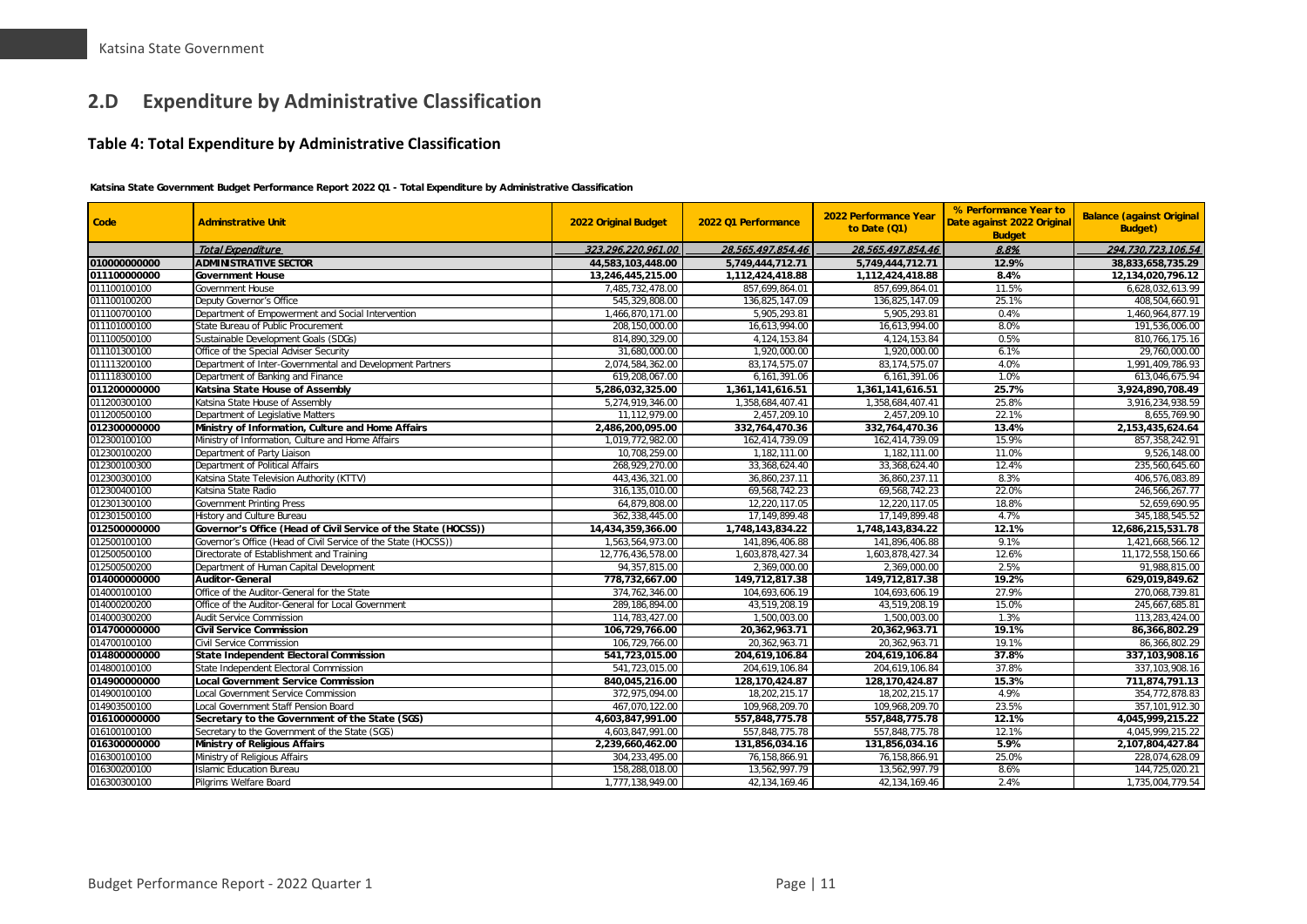| Code         | <b>Adminstrative Unit</b>                                           | 2022 Original Budget | 2022 Q1 Performance | 2022 Performance Year<br>to Date (Q1) | % Performance Year to<br>Date against 2022 Original<br><b>Budget</b> | <b>Balance (against Original</b><br><b>Budget</b> ) |
|--------------|---------------------------------------------------------------------|----------------------|---------------------|---------------------------------------|----------------------------------------------------------------------|-----------------------------------------------------|
| 016400000000 | Ministry of Special Services                                        | 19.327.330.00        | 2,400,250.00        | 2,400,250.00                          | 12.4%                                                                | 16.927.080.00                                       |
| 016400100100 | Ministry of Special Services                                        | 19,327,330.00        | 2,400,250.00        | 2,400,250.00                          | 12.4%                                                                | 16,927,080.00                                       |
| 020000000000 | <b>ECONOMIC SECTOR</b>                                              | 140,429,664,915.00   | 8,495,296,340.04    | 8,495,296,340.04                      | 6.0%                                                                 | 131,934,368,574.96                                  |
| 021500000000 | Ministry of Agriculture and Natural Resources                       | 21,561,342,942.00    | 1,332,618,952.28    | 1,332,618,952.28                      | 6.2%                                                                 | 20,228,723,989.72                                   |
| 021500100100 | Ministry of Agriculture and Natural Resources                       | 5,195,766,943.00     | 375,082,139.79      | 375,082,139.79                        | 7.2%                                                                 | 4,820,684,803.21                                    |
| 021511000100 | Katsina Farmers Supply Company                                      | 3,125,881,562.00     | 440,329,665.38      | 440,329,665.38                        | 14.1%                                                                | 2,685,551,896.62                                    |
| 021511400100 | Katsina State Agricultural and Rural Development Authority (KTARDA) | 4,129,628,964.00     | 155, 121, 431. 11   | 155, 121, 431. 11                     | 3.8%                                                                 | 3,974,507,532.89                                    |
| 021511500100 | Department of Livestock and Grazing Reserve                         | 9,110,065,473.00     | 362,085,716.00      | 362,085,716.00                        | 4.0%                                                                 | 8,747,979,757.00                                    |
| 022000000000 | <b>Ministry of Finance</b>                                          | 34,895,277,225.00    | 3,882,831,941.45    | 3,882,831,941.45                      | 11.1%                                                                | 31,012,445,283.55                                   |
| 022000100100 | Ministry of Finance                                                 | 6,486,718,675.00     | 1,325,597,514.61    | 1,325,597,514.61                      | 20.4%                                                                | 5, 161, 121, 160. 39                                |
| 022000700100 | Office of the Accountant-General                                    | 27,038,963,350.00    | 2,248,360,672.54    | 2.248.360.672.54                      | 8.3%                                                                 | 24.790.602.677.46                                   |
| 022000800100 | Katsina State Board of Internal Revenue (KTBIR)                     | 1,369,595,200.00     | 308,873,754.30      | 308,873,754.30                        | 22.6%                                                                | 1,060,721,445.70                                    |
| 023800000000 | Ministry of Budget and Economic Planning                            | 2,112,793,950.00     | 36,755,272.11       | 36,755,272.11                         | 1.7%                                                                 | 2,076,038,677.89                                    |
| 023800100100 | Ministry of Budget and Economic Planning                            | 2,076,900,804.00     | 30,427,772.11       | 30,427,772.11                         | 1.5%                                                                 | 2,046,473,031.89                                    |
| 023800400100 | Katsina State Bureau of Statistics                                  | 35,893,146.00        | 6,327,500.00        | 6,327,500.00                          | 17.6%                                                                | 29,565,646.00                                       |
| 022200000000 | Ministry of Commerce, Industry and Tourism                          | 3,544,051,755.00     | 53,524,425.53       | 53,524,425.53                         | 1.5%                                                                 | 3,490,527,329.47                                    |
| 022200100100 | Ministry of Commerce, Industry and Tourism                          | 531,152,294.00       | 35,983,884.53       | 35,983,884.53                         | 6.8%                                                                 | 495, 168, 409. 47                                   |
| 022200200100 | <b>Investment Promotion Agency</b>                                  | 1,873,015,735.00     | 12,968,608.00       | 12,968,608.00                         | 0.7%                                                                 | 1,860,047,127.00                                    |
| 022205300100 | Department of Market Development                                    | 1,139,883,726.00     | 4,571,933.00        | 4,571,933.00                          | 0.4%                                                                 | 1,135,311,793.00                                    |
| 026000000000 | Ministry of Lands and Survey                                        | 2,569,992,993.00     | 160,992,033.17      | 160,992,033.17                        | 6.3%                                                                 | 2,409,000,959.83                                    |
| 026000100100 | Ministry of Lands and Survey                                        | 2,293,938,364.00     | 142,765,117.41      | 142,765,117.41                        | 6.2%                                                                 | 2,151,173,246.59                                    |
| 026001000100 | Katsina State Urban and Regional Planning Board (KURPB)             | 198,245,045.00       | 9,503,977.33        | 9,503,977.33                          | 4.8%                                                                 | 188,741,067.67                                      |
| 026000200100 | Office of the Surveyor-General                                      | 77,809,584.00        | 8,722,938.43        | 8,722,938.43                          | 11.2%                                                                | 69,086,645.57                                       |
| 022700000000 | Department of Labour and Productivity                               | 121,226,674.00       | 21,045,281.00       | 21,045,281.00                         | 17.4%                                                                | 100,181,393.00                                      |
| 022700100100 | Department of Labour and Productivity                               | 29,139,815.00        | 3,247,020.00        | 3,247,020.00                          | 11.1%                                                                | 25,892,795.00                                       |
| 022700500100 | Department of Employment Promotion                                  | 92,086,859.00        | 17,798,261.00       | 17,798,261.00                         | 19.3%                                                                | 74,288,598.00                                       |
| 022800000000 | Ministry of Science, Technology and Innovation                      | 1,615,101,167.00     | 235,906,067.41      | 235,906,067.41                        | 14.6%                                                                | 1,379,195,099.59                                    |
| 022800100100 | Ministry of Science, Technology and Innovation                      | 554,738,364.00       | 164,229,778.58      | 164,229,778.58                        | 29.6%                                                                | 390,508,585.42                                      |
| 022800700100 | Katsina State Institute of Technology and Management (KTSITM)       | 1,060,362,803.00     | 71,676,288.83       | 71,676,288.83                         | 6.8%                                                                 | 988,686,514.17                                      |
| 023100000000 | Department of Power and Energy                                      | 3,919,561,800.00     | 385,268,236.31      | 385,268,236.31                        | 9.8%                                                                 | 3,534,293,563.69                                    |
| 023100100100 | Department of Power and Energy                                      | 143,202,549.00       | 3,827,434.41        | 3,827,434.41                          | 2.7%                                                                 | 139, 375, 114.59                                    |
| 023100300100 | Rural Electrification Board (REB)                                   | 3,776,359,251.00     | 381,440,801.90      | 381,440,801.90                        | 10.1%                                                                | 3,394,918,449.10                                    |
| 023300000000 | Ministry of Resource Development                                    | 911,178,468.00       | 27,706,423.20       | 27,706,423.20                         | 3.0%                                                                 | 883,472,044.80                                      |
| 023300100100 | Ministry of Resource Development                                    | 911,178,468.00       | 27,706,423.20       | 27,706,423.20                         | 3.0%                                                                 | 883,472,044.80                                      |
| 023400000000 | Ministry of Works, Housing and Transport                            | 29,418,182,812.00    | 1,468,708,010.75    | 1,468,708,010.75                      | 5.0%                                                                 | 27,949,474,801.25                                   |
| 023400100100 | Ministry of Works, Housing and Transport                            | 24,275,732,118.00    | 943,415,043.27      | 943,415,043.27                        | 3.9%                                                                 | 23,332,317,074.73                                   |
| 023400100200 | Katsina State Transport Authority (KTSTA)                           | 1,570,217,068.00     |                     |                                       | 0.0%                                                                 | 1,570,217,068.00                                    |
| 023400400100 | Katsina State Road Maintenance Management Agency (KASROMA)          | 3,067,452,810.00     | 516,432,618.77      | 516,432,618.77                        | 16.8%                                                                | 2,551,020,191.23                                    |
| 023400500100 | Katsina State Housing Authority                                     | 504,780,816.00       | 8,860,348.71        | 8,860,348.71                          | 1.8%                                                                 | 495,920,467.29                                      |
| 025200000000 | Ministry of Water Resources                                         | 39,760,955,129.00    | 889,939,696.83      | 889,939,696.83                        | 2.2%                                                                 | 38,871,015,432.17                                   |
| 025200100100 | Ministry of Water Resources                                         | 32,372,721,040.00    | 840,649,365.80      | 840,649,365.80                        | 2.6%                                                                 | 31,532,071,674.20                                   |
| 025200100200 | Katsina State Water Board                                           | 404,045,020.00       |                     |                                       | 0.0%                                                                 | 404,045,020.00                                      |
| 025210300100 | Rural Water Supply and Sanitation Agency (RUWASSA)                  | 4,233,530,753.00     | 16,059,411.79       | 16,059,411.79                         | 0.4%                                                                 | 4,217,471,341.21                                    |
| 025210400100 | Department of Rural and Semi-Urban Water Supply                     | 2,750,658,316.00     | 33,230,919.24       | 33,230,919.24                         | 1.2%                                                                 | 2,717,427,396.76                                    |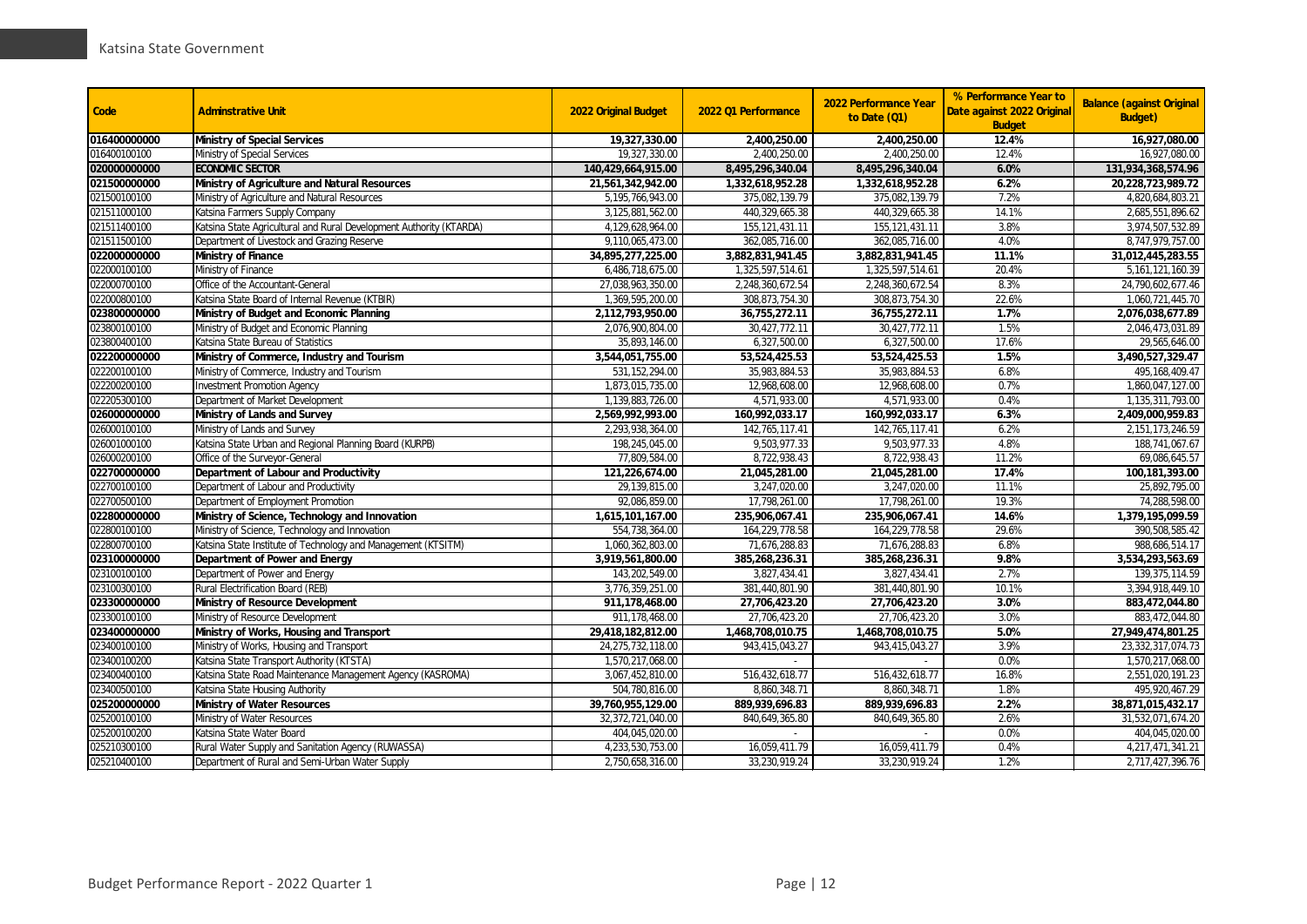|              |                                                             |                      |                     | 2022 Performance Year | % Performance Year to      | <b>Balance (against Original</b> |
|--------------|-------------------------------------------------------------|----------------------|---------------------|-----------------------|----------------------------|----------------------------------|
| Code         | <b>Adminstrative Unit</b>                                   | 2022 Original Budget | 2022 Q1 Performance | to Date (Q1)          | Date against 2022 Original | Budget)                          |
|              |                                                             |                      |                     |                       | <b>Budget</b>              |                                  |
| 030000000000 | <b>LAW &amp; JUSTICE SECTOR</b>                             | 4,930,549,287.00     | 1,107,376,369.69    | 1,107,376,369.69      | 22.5%                      | 3,823,172,917.31                 |
| 031800000000 | Judicial Service Commission                                 | 3,598,025,339.00     | 1,042,158,383.24    | 1,042,158,383.24      | 29.0%                      | 2,555,866,955.76                 |
| 031801100100 | Judicial Service Commission                                 | 159,792,084.00       | 21,021,753.72       | 21,021,753.72         | 13.2%                      | 138,770,330.28                   |
| 031805100100 | <b>High Court of Justice</b>                                | 2.755.752.861.00     | 808,734,993.05      | 808,734,993.05        | 29.3%                      | 1.947.017.867.95                 |
| 031805300100 | Sharia Court of Appeal                                      | 623,519,785.00       | 189,826,221.07      | 189,826,221.07        | 30.4%                      | 433,693,563.93                   |
| 031805400100 | Sharia Commission                                           | 58,960,609.00        | 22,575,415.40       | 22,575,415.40         | 38.3%                      | 36,385,193.60                    |
| 032600000000 | Ministry of Justice                                         | 1,332,523,948.00     | 65,217,986.45       | 65,217,986.45         | 4.9%                       | 1,267,305,961.55                 |
| 032600100100 | Ministry of Justice                                         | 1,332,523,948.00     | 65,217,986.45       | 65,217,986.45         | 4.9%                       | 1,267,305,961.55                 |
| 050000000000 | <b>SOCIAL SECTOR</b>                                        | 133,352,903,311.00   | 13,213,380,432.02   | 13,213,380,432.02     | 9.9%                       | 120, 139, 522, 878. 98           |
| 051400000000 | <b>Ministry of Women Affairs</b>                            | 1,626,417,309.00     | 198,467,126.51      | 198,467,126.51        | 12.2%                      | 1,427,950,182.49                 |
| 051400100100 | Ministry of Women Affairs                                   | 595,893,985.00       | 25,535,658.05       | 25,535,658.05         | 4.3%                       | 570,358,326.95                   |
| 051400100200 | Department of Girl Child Education and Child Development    | 219,345,189.00       | 70,463,729.23       | 70,463,729.23         | 32.1%                      | 148,881,459.77                   |
| 051400200100 | Department of Skills Acquisition and Vocational Training    | 811, 178, 135.00     | 102,467,739.23      | 102,467,739.23        | 12.6%                      | 708,710,395.77                   |
| 051700000000 | Ministry of Education                                       | 48,826,420,632.00    | 4,953,508,347.22    | 4,953,508,347.22      | 10.1%                      | 43,872,912,284.78                |
| 051700100100 | Ministry of Education                                       | 25,571,712,152.00    | 2,634,676,609.95    | 2,634,676,609.95      | 10.3%                      | 22,937,035,542.05                |
| 051700100200 | Department of Higher Education                              | 1,656,184,843.00     | 168,982,966.50      | 168,982,966.50        | 10.2%                      | 1,487,201,876.50                 |
| 051700300100 | State Universal Basic Education Board                       | 7,175,537,449.00     | 69,301,319.41       | 69,301,319.41         | 1.0%                       | 7,106,236,129.59                 |
| 051700800100 | Katsina State Library Board                                 | 220,918,952.00       | 37,888,451.33       | 37,888,451.33         | 17.2%                      | 183,030,500.67                   |
| 051701000100 | Agency for Mass Education                                   | 280,370,678.00       | 68,022,242.77       | 68,022,242.77         | 24.3%                      | 212,348,435.23                   |
| 051701700100 | Dr Yusufu Bala Usman College, Daura                         | 859,143,979.00       | 103,011,247.23      | 103,011,247.23        | 12.0%                      | 756,132,731.77                   |
| 051701800100 | Hassan Usman Katsina Polytechnic                            | 2,113,193,563.00     | 415,430,232.27      | 415,430,232.27        | 19.7%                      | 1,697,763,330.73                 |
| 051701900100 | Isa Kaita College of Education, Dutsin-Ma                   | 1,437,794,575.00     | 253,258,322.58      | 253,258,322.58        | 17.6%                      | 1,184,536,252.42                 |
| 051702100100 | Umaru Musa Yaradua University, Katsina                      | 5,358,804,886.00     | 698, 957, 179.24    | 698, 957, 179.24      | 13.0%                      | 4,659,847,706.76                 |
| 051702900100 | Mathematical Improvement Project                            | 40,354,664.00        | 9,160,850.86        | 9,160,850.86          | 22.7%                      | 31,193,813.14                    |
| 051705300100 | Science and Technical Education Board                       | 3,319,046,006.00     | 458,898,545.55      | 458,898,545.55        | 13.8%                      | 2,860,147,460.45                 |
| 051705400100 | Teachers Service Board                                      | 74,406,109.00        | 19,276,432.27       | 19,276,432.27         | 25.9%                      | 55,129,676.73                    |
| 051705600100 | Katsina State Scholarship Board                             | 718,952,776.00       | 16,643,947.26       | 16,643,947.26         | 2.3%                       | 702,308,828.74                   |
| 056400000000 | Ministry for Rural Development                              | 5,025,581,108.00     | 444,310,612.56      | 444,310,612.56        | 8.8%                       | 4,581,270,495.44                 |
| 056400100100 | Ministry for Rural Development                              | 5,025,581,108.00     | 444,310,612.56      | 444,310,612.56        | 8.8%                       | 4,581,270,495.44                 |
| 052100000000 | Ministry of Health                                          | 39,954,752,919.00    | 2,150,009,553.64    | 2,150,009,553.64      | 5.4%                       | 37,804,743,365.36                |
| 052100100100 | Ministry of Health                                          | 21,389,506,101.00    | 46,143,014.76       | 46, 143, 014. 76      | 0.2%                       | 21,343,363,086.24                |
| 052100200100 | Contributory Health Care Management Agency                  | 3,678,333,683.00     | 9,150,258.66        | 9,150,258.66          | 0.2%                       | 3,669,183,424.34                 |
| 052100300100 | State Primary Health Care Agency                            | 3,624,535,254.00     | 146,092,627.12      | 146,092,627.12        | 4.0%                       | 3,478,442,626.88                 |
| 052110200100 | Hospital Services Management Board                          | 7,217,337,251.00     | 1,712,167,020.14    | 1,712,167,020.14      | 23.7%                      | 5,505,170,230.86                 |
| 052110400100 | College of Nursing and Midwifery                            | 1,029,352,609.00     | 71,382,495.73       | 71,382,495.73         | 6.9%                       | 957,970,113.27                   |
| 052110600100 | College of Health Sciences                                  | 832,916,129.00       | 91,802,226.58       | 91,802,226.58         | 11.0%                      | 741,113,902.42                   |
| 052111300100 | Department of Drugs, Narcotics and Human Trafficking        | 298,850,025.00       | 40,547,832.43       | 40,547,832.43         | 13.6%                      | 258,302,192.57                   |
| 052111300200 | Drugs and Medical Supply Agency                             | 603,306,880.00       | 13,814,880.46       | 13,814,880.46         | 2.3%                       | 589,491,999.54                   |
| 052111600200 | Katsina State Agency for the Control of AIDS (KATSACA)      | 1,280,614,987.00     | 18,909,197.76       | 18,909,197.76         | 1.5%                       | 1,261,705,789.24                 |
| 053500000000 | Ministry of Environment                                     | 33,410,085,396.00    | 5,088,195,490.47    | 5,088,195,490.47      | 15.2%                      | 28,321,889,905.53                |
| 053500100100 | Ministry of Environment                                     | 32,128,418,986.00    | 4,988,343,704.50    | 4,988,343,704.50      | 15.5%                      | 27,140,075,281.50                |
| 053501600100 | State Environmental Protection and Sanitation Agency (SEPA) | 1,281,666,410.00     | 99,851,785.97       | 99,851,785.97         | 7.8%                       | 1,181,814,624.03                 |
| 055100000000 | Ministry for Local Government and Chieftaincy Affairs       | 1,778,759,707.00     | 33,328,328.97       | 33,328,328.97         | 1.9%                       | 1,745,431,378.03                 |
| 055100100100 | Ministry for Local Government and Chieftaincy Affairs       | 1,578,639,153.00     | 25,723,268.08       | 25,723,268.08         | 1.6%                       | 1,552,915,884.92                 |
| 055100300100 | Department of Community Development                         | 200,120,554.00       | 7,605,060.89        | 7,605,060.89          | 3.8%                       | 192,515,493.11                   |
| 053900000000 | Ministry of Sports and Social Development                   | 2,730,886,240.00     | 345,560,972.65      | 345,560,972.65        | 12.7%                      | 2,385,325,267.35                 |
| 053900100100 | Ministry of Sports and Social Development                   | 1,853,732,983.00     | 235, 144, 248.58    | 235, 144, 248.58      | 12.7%                      | 1,618,588,734.42                 |
| 053900200100 | Department of Youth Development                             | 164, 369, 779.00     | 17,108,631.34       | 17,108,631.34         | 10.4%                      | 147,261,147.66                   |
| 053900300100 | Katsina State Sports Council                                | 216,900,406.00       | 70,724,878.39       | 70,724,878.39         | 32.6%                      | 146, 175, 527.61                 |
| 053900400100 | State Emergency Management Agency (SEMA)                    | 495,883,072.00       | 22,583,214.34       | 22,583,214.34         | 4.6%                       | 473,299,857.66                   |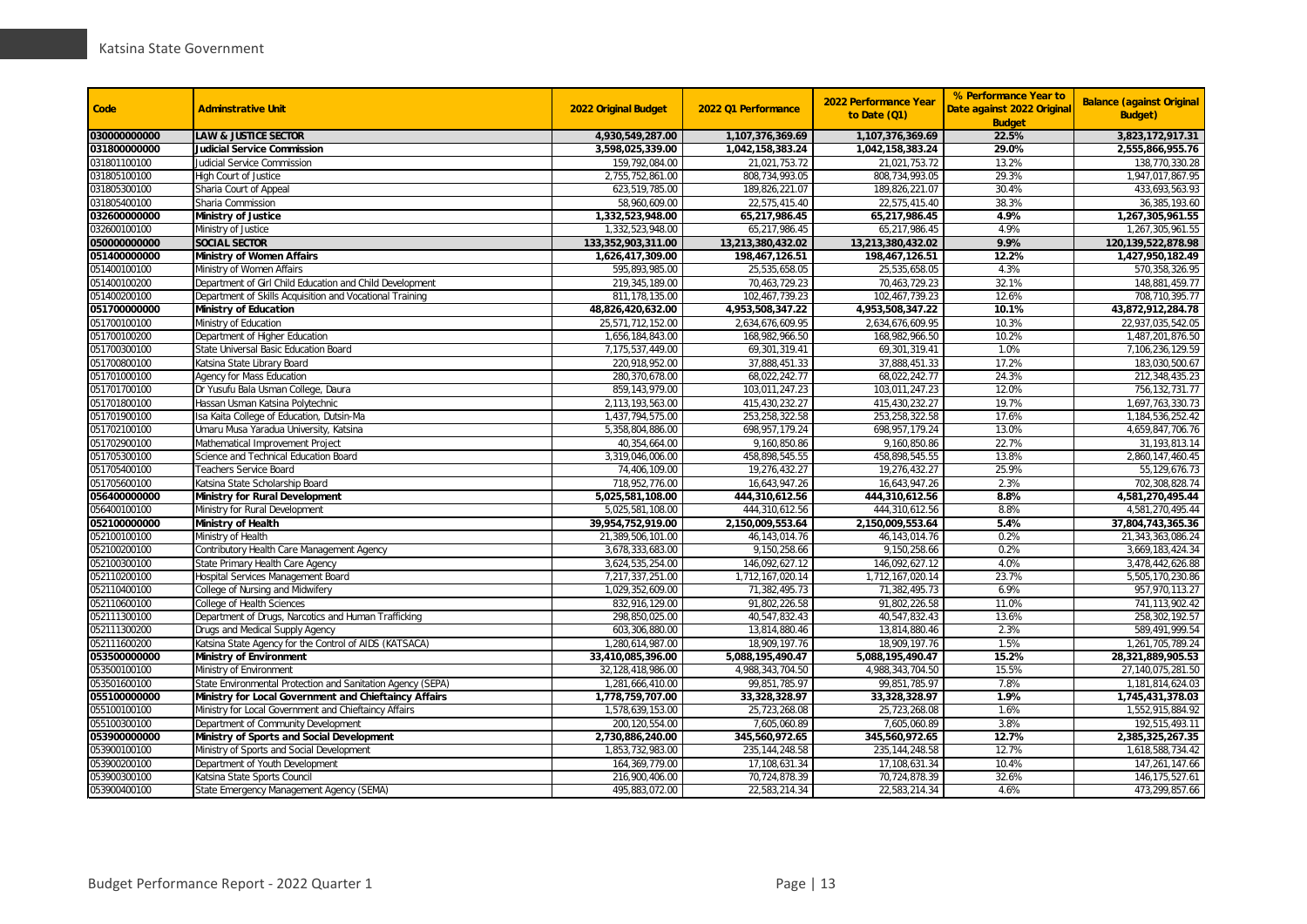#### **Table 5: Personnel Expenditure by Administrative Classification**

**Katsina State Government Budget Performance Report 2022 Q1 - Personnel Expenditure by Administrative Classification**

<span id="page-14-0"></span>

| Code         | <b>Adminstrative Unit</b>                                      | 2022 Original Budget | 2022 Q1 Performance | 2022 Performance Year<br>to Date (Q1) | % Performance Year to<br>Date against 2022 Original<br><b>Budget</b> | <b>Balance (against Original</b><br><b>Budget</b> ) |
|--------------|----------------------------------------------------------------|----------------------|---------------------|---------------------------------------|----------------------------------------------------------------------|-----------------------------------------------------|
|              | <b>Total Personnel Expenditure</b>                             | 48,123,003,181.00    | 9,622,854,034.96    | 9.622.854.034.96                      | 20.0%                                                                | 38,500,149,146.04                                   |
| 010000000000 | <b>ADMINISTRATIVE SECTOR</b>                                   | 16,954,898,568.00    | 2,724,853,568.45    | 2,724,853,568.45                      | 16.1%                                                                | 14,230,044,999.55                                   |
| 011100000000 | <b>Government House</b>                                        | 336,779,001.00       | 84, 367, 339. 79    | 84, 367, 339. 79                      | 25.1%                                                                | 252,411,661.21                                      |
| 011100100100 | Government House                                               | 187,657,478.00       | 47,839,529.47       | 47,839,529.47                         | 25.5%                                                                | 139,817,948.53                                      |
| 011100100200 | Deputy Governor's Office                                       | 52,212,044.00        | 12,584,504.69       | 12,584,504.69                         | 24.1%                                                                | 39,627,539.31                                       |
| 011100700100 | Department of Empowerment and Social Intervention              | 15,933,331.00        | 3,378,933.81        | 3,378,933.81                          | 21.2%                                                                | 12,554,397.19                                       |
| 011100500100 | Sustainable Development Goals (SDGs)                           | 12,047,037.00        | 3,413,330.84        | 3,413,330.84                          | 28.3%                                                                | 8,633,706.16                                        |
| 011113200100 | Department of Inter-Governmental and Development Partners      | 47,624,908.00        | 12,067,813.92       | 12,067,813.92                         | 25.3%                                                                | 35,557,094.08                                       |
| 011118300100 | Department of Banking and Finance                              | 21,304,203.00        | 5,083,227.06        | 5,083,227.06                          | 23.9%                                                                | 16,220,975.94                                       |
| 011200000000 | Katsina State House of Assembly                                | 488.816.985.00       | 108,050,301.51      | 108,050,301.51                        | 22.1%                                                                | 380,766,683.49                                      |
| 011200300100 | Katsina State House of Assembly                                | 483,087,170.00       | 106,938,883.41      | 106,938,883.41                        | 22.1%                                                                | 376, 148, 286.59                                    |
| 011200500100 | Department of Legislative Matters                              | 5,729,815.00         | 1,111,418.10        | 1,111,418.10                          | 19.4%                                                                | 4,618,396.90                                        |
| 012300000000 | Ministry of Information, Culture and Home Affairs              | 679,034,117.00       | 158,178,819.96      | 158,178,819.96                        | 23.3%                                                                | 520,855,297.04                                      |
| 012300100100 | Ministry of Information, Culture and Home Affairs              | 265,488,197.00       | 61,695,725.69       | 61,695,725.69                         | 23.2%                                                                | 203,792,471.31                                      |
| 012300100200 | Department of Party Liaison                                    | 5.729.815.00         |                     |                                       | 0.0%                                                                 | 5,729,815.00                                        |
| 012300100300 | Department of Political Affairs                                | 10,005,210.00        | 2,413,169.40        | 2,413,169.40                          | 24.1%                                                                | 7,592,040.60                                        |
| 012300300100 | Katsina State Television Authority (KTTV)                      | 138,147,835.00       | 33,139,503.11       | 33,139,503.11                         | 24.0%                                                                | 105,008,331.89                                      |
| 012300400100 | Katsina State Radio                                            | 141,015,758.00       | 34.454.718.23       | 34.454.718.23                         | 24.4%                                                                | 106.561.039.77                                      |
| 012301300100 | <b>Government Printing Press</b>                               | 41,351,860.00        | 10,713,130.05       | 10,713,130.05                         | 25.9%                                                                | 30,638,729.95                                       |
| 012301500100 | History and Culture Bureau                                     | 77,295,442.00        | 15,762,573.48       | 15,762,573.48                         | 20.4%                                                                | 61,532,868.52                                       |
| 012500000000 | Governor's Office (Head of Civil Service of the State (HOCSS)) | 12,294,447,699.00    | 1,599,202,890.70    | 1,599,202,890.70                      | 13.0%                                                                | 10,695,244,808.30                                   |
| 012500100100 | Governor's Office (Head of Civil Service of the State (HOCSS)) | 108,614,237.00       | 24,860,199.36       | 24,860,199.36                         | 22.9%                                                                | 83,754,037.64                                       |
| 012500500100 | Directorate of Establishment and Training                      | 12,180,103,647.00    | 1,574,342,691.34    | 1,574,342,691.34                      | 12.9%                                                                | 10,605,760,955.66                                   |
| 012500500200 | Department of Human Capital Development                        | 5,729,815.00         |                     |                                       | 0.0%                                                                 | 5,729,815.00                                        |
| 014000000000 | <b>Auditor-General</b>                                         | 316,229,372.00       | 69,380,717.38       | 69,380,717.38                         | 21.9%                                                                | 246,848,654.62                                      |
| 014000100100 | Office of the Auditor-General for the State                    | 109,936,492.00       | 28,764,630.19       | 28.764.630.19                         | 26.2%                                                                | 81,171,861.81                                       |
| 014000200200 | Office of the Auditor-General for Local Government             | 178,359,453.00       | 40,616,087.19       | 40,616,087.19                         | 22.8%                                                                | 137, 743, 365.81                                    |
| 014000300200 | <b>Audit Service Commission</b>                                | 27,933,427.00        |                     |                                       | 0.0%                                                                 | 27,933,427.00                                       |
| 014700000000 | <b>Civil Service Commission</b>                                | 81,681,854.00        | 18,988,735.71       | 18,988,735.71                         | 23.2%                                                                | 62,693,118.29                                       |
| 014700100100 | Civil Service Commission                                       | 81,681,854.00        | 18,988,735.71       | 18,988,735.71                         | 23.2%                                                                | 62,693,118.29                                       |
| 014800000000 | <b>State Independent Electoral Commission</b>                  | 109,264,919.00       | 22,375,002.84       | 22,375,002.84                         | 20.5%                                                                | 86,889,916.16                                       |
| 014800100100 | State Independent Electoral Commission                         | 109,264,919.00       | 22,375,002.84       | 22,375,002.84                         | 20.5%                                                                | 86,889,916.16                                       |
| 014900000000 | Local Government Service Commission                            | 518,670,069.00       | 126,907,400.87      | 126,907,400.87                        | 24.5%                                                                | 391,762,668.13                                      |
| 014900100100 | Local Government Service Commission                            | 73,930,292.00        | 17,584,731.17       | 17,584,731.17                         | 23.8%                                                                | 56,345,560.83                                       |
| 014903500100 | Local Government Staff Pension Board                           | 444,739,777.00       | 109,322,669.70      | 109,322,669.70                        | 24.6%                                                                | 335,417,107.30                                      |
| 016100000000 | Secretary to the Government of the State (SGS)                 | 1,935,343,819.00     | 498,564,087.53      | 498,564,087.53                        | 25.8%                                                                | 1,436,779,731.47                                    |
| 016100100100 | Secretary to the Government of the State (SGS)                 | 1,935,343,819.00     | 498,564,087.53      | 498,564,087.53                        | 25.8%                                                                | 1,436,779,731.47                                    |
| 016300000000 | <b>Ministry of Religious Affairs</b>                           | 188,813,803.00       | 38,838,272.16       | 38,838,272.16                         | 20.6%                                                                | 149,975,530.84                                      |
| 016300100100 | Ministry of Religious Affairs                                  | 87,338,175.00        | 13,868,732.91       | 13,868,732.91                         | 15.9%                                                                | 73,469,442.09                                       |
| 016300200100 | <b>Islamic Education Bureau</b>                                | 47,014,782.00        | 11,552,186.79       | 11,552,186.79                         | 24.6%                                                                | 35,462,595.21                                       |
| 016300300100 | Pilgrims Welfare Board                                         | 54,460,846.00        | 13,417,352.46       | 13,417,352.46                         | 24.6%                                                                | 41,043,493.54                                       |
| 016400000000 | <b>Ministry of Special Services</b>                            | 5,816,930.00         | $\sim$              | $\sim$                                | 0.0%                                                                 | 5,816,930.00                                        |
| 016400100100 | Ministry of Special Services                                   | 5,816,930.00         | $\sim$              |                                       | 0.0%                                                                 | 5,816,930.00                                        |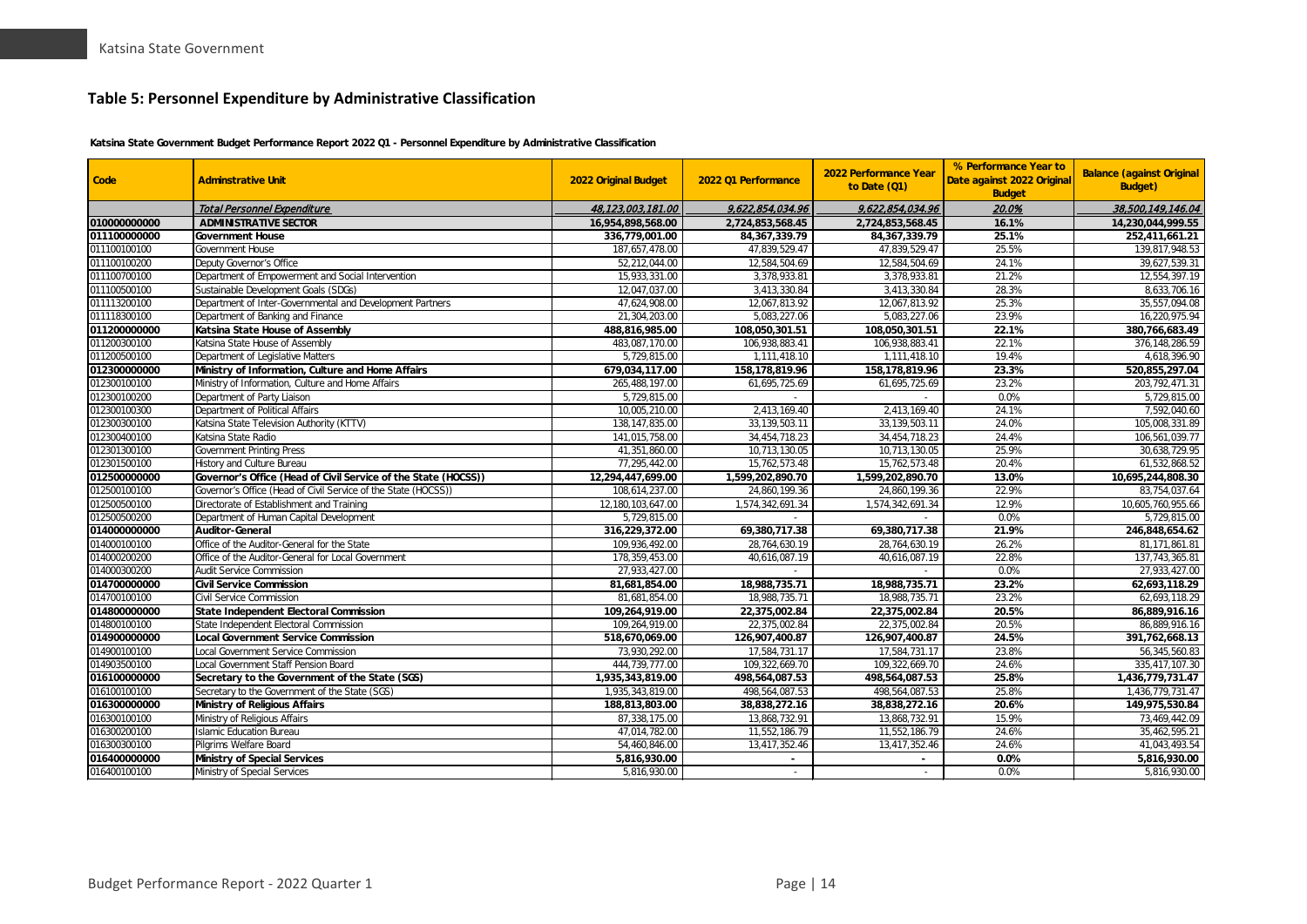| Code         | <b>Adminstrative Unit</b>                                           | 2022 Original Budget | 2022 Q1 Performance         | 2022 Performance Year<br>to Date (Q1) | % Performance Year to<br>Date against 2022 Original<br><b>Budget</b> | <b>Balance (against Original</b><br><b>Budget</b> ) |
|--------------|---------------------------------------------------------------------|----------------------|-----------------------------|---------------------------------------|----------------------------------------------------------------------|-----------------------------------------------------|
| 020000000000 | <b>ECONOMIC SECTOR</b>                                              | 2,364,315,492.00     | 571,471,866.80              | 571,471,866.80                        | 24.2%                                                                | 1,792,843,625.20                                    |
| 021500000000 | Ministry of Agriculture and Natural Resources                       | 958,876,617.00       | 229,698,327.20              | 229,698,327.20                        | 24.0%                                                                | 729,178,289.80                                      |
| 021500100100 | Ministry of Agriculture and Natural Resources                       | 526,029,875.00       | 145, 198, 944. 26           | 145, 198, 944. 26                     | 27.6%                                                                | 380,830,930.74                                      |
| 021511000100 | Katsina Farmers Supply Company                                      | 71,822,257.00        | 14, 192, 898. 75            | 14, 192, 898. 75                      | 19.8%                                                                | 57,629,358.25                                       |
| 021511400100 | Katsina State Agricultural and Rural Development Authority (KTARDA) | 314,302,752.00       | 70,306,484.19               | 70,306,484.19                         | 22.4%                                                                | 243,996,267.81                                      |
| 021511500100 | Department of Livestock and Grazing Reserve                         | 46,721,733.00        | $\sim$                      |                                       | 0.0%                                                                 | 46.721.733.00                                       |
| 022000000000 | Ministry of Finance                                                 | 163,319,778.00       | 38,303,569.29               | 38,303,569.29                         | 23.5%                                                                | 125,016,208.71                                      |
| 022000100100 | Ministry of Finance                                                 | 51,272,919.00        | 10,849,452.96               | 10,849,452.96                         | 21.2%                                                                | 40,423,466.04                                       |
| 022000700100 | Office of the Accountant-General                                    | 112,046,859.00       | 27,454,116.33               | 27,454,116.33                         | 24.5%                                                                | 84,592,742.67                                       |
| 023800000000 | Ministry of Budget and Economic Planning                            | 47,580,450.00        | 11,272,772.11               | 11,272,772.11                         | 23.7%                                                                | 36, 307, 677.89                                     |
| 023800100100 | Ministry of Budget and Economic Planning                            | 41,880,804.00        | 11,272,772.11               | 11,272,772.11                         | 26.9%                                                                | 30,608,031.89                                       |
| 023800400100 | Katsina State Bureau of Statistics                                  | 5,699,646.00         |                             |                                       | 0.0%                                                                 | 5,699,646.00                                        |
| 022200000000 | Ministry of Commerce, Industry and Tourism                          | 95,744,438.00        | 26,769,159.53               | 26,769,159.53                         | 28.0%                                                                | 68,975,278.47                                       |
| 022200100100 | Ministry of Commerce, Industry and Tourism                          | 84,586,388.00        | 23,027,549.53               | 23,027,549.53                         | 27.2%                                                                | 61,558,838.47                                       |
| 022200200100 | <b>Investment Promotion Agency</b>                                  | 5,428,235.00         | 3,741,610.00                | 3,741,610.00                          | 68.9%                                                                | 1,686,625.00                                        |
| 022205300100 | Department of Market Development                                    | 5,729,815.00         |                             |                                       | 0.0%                                                                 | 5,729,815.00                                        |
| 026000000000 | Ministry of Lands and Survey                                        | 142,110,346.00       | 33,736,336.67               | 33,736,336.67                         | 23.7%                                                                | 108,374,009.33                                      |
| 026000100100 | Ministry of Lands and Survey                                        | 65,694,396.00        | 16,372,220.91               | 16,372,220.91                         | 24.9%                                                                | 49,322,175.09                                       |
| 026001000100 | Katsina State Urban and Regional Planning Board (KURPB)             | 43,057,573.00        | 9,503,977.33                | 9,503,977.33                          | 22.1%                                                                | 33,553,595.67                                       |
| 026000200100 | Office of the Surveyor-General                                      | 33,358,377.00        | 7,860,138.43                | 7,860,138.43                          | 23.6%                                                                | 25,498,238.57                                       |
| 022700000000 | Department of Labour and Productivity                               | 16,459,630.00        |                             |                                       | 0.0%                                                                 | 16,459,630.00                                       |
| 022700100100 | Department of Labour and Productivity                               | 5,729,815.00         | $\mathcal{L}_{\mathcal{A}}$ |                                       | 0.0%                                                                 | 5,729,815.00                                        |
| 022700500100 | Department of Employment Promotion                                  | 10,729,815.00        |                             |                                       | 0.0%                                                                 | 10,729,815.00                                       |
| 022800000000 | Ministry of Science, Technology and Innovation                      | 305,354,568.00       | 79,405,595.41               | 79,405,595.41                         | 26.0%                                                                | 225,948,972.59                                      |
| 022800100100 | Ministry of Science, Technology and Innovation                      | 87,845,028.00        | 22,950,430.58               | 22,950,430.58                         | 26.1%                                                                | 64,894,597.42                                       |
| 022800700100 | Katsina State Institute of Technology and Management (KTSITM)       | 217,509,540.00       | 56,455,164.83               | 56,455,164.83                         | 26.0%                                                                | 161,054,375.17                                      |
| 023100000000 | Department of Power and Energy                                      | 56,396,628.00        | 13,251,440.33               | 13,251,440.33                         | 23.5%                                                                | 43, 145, 187. 67                                    |
| 023100100100 | Department of Power and Energy                                      | 13,359,513.00        | 2,845,372.41                | 2,845,372.41                          | 21.3%                                                                | 10,514,140.59                                       |
| 023100300100 | Rural Electrification Board (REB)                                   | 43,037,115.00        | 10,406,067.92               | 10,406,067.92                         | 24.2%                                                                | 32,631,047.08                                       |
| 023300000000 | Ministry of Resource Development                                    | 30,016,936.00        | 6,922,440.20                | 6.922.440.20                          | 23.1%                                                                | 23.094.495.80                                       |
| 023300100100 | Ministry of Resource Development                                    | 30,016,936.00        | 6,922,440.20                | 6,922,440.20                          | 23.1%                                                                | 23,094,495.80                                       |
| 023400000000 | Ministry of Works, Housing and Transport                            | 388,479,241.00       | 93,000,044.42               | 93,000,044.42                         | 23.9%                                                                | 295,479,196.58                                      |
| 023400100100 | Ministry of Works, Housing and Transport                            | 281,237,250.00       | 66,526,596.94               | 66,526,596.94                         | 23.7%                                                                | 214,710,653.06                                      |
| 023400400100 | Katsina State Road Maintenance Management Agency (KASROMA)          | 73,786,646.00        | 18,475,325.77               | 18,475,325.77                         | 25.0%                                                                | 55,311,320.23                                       |
| 023400500100 | Katsina State Housing Authority                                     | 33,455,345.00        | 7,998,121.71                | 7,998,121.71                          | 23.9%                                                                | 25,457,223.29                                       |
| 025200000000 | Ministry of Water Resources                                         | 159,976,860.00       | 39,112,181.64               | 39,112,181.64                         | 24.4%                                                                | 120,864,678.36                                      |
| 025200100100 | Ministry of Water Resources                                         | 71,483,999.00        | 16, 165, 455. 77            | 16, 165, 455. 77                      | 22.6%                                                                | 55,318,543.23                                       |
| 025210300100 | Rural Water Supply and Sanitation Agency (RUWASSA)                  | 54,534,302.00        | 15,026,967.79               | 15,026,967.79                         | 27.6%                                                                | 39,507,334.21                                       |
| 025210400100 | Department of Rural and Semi-Urban Water Supply                     | 33,958,559.00        | 7,919,758.08                | 7,919,758.08                          | 23.3%                                                                | 26.038.800.92                                       |
| 030000000000 | <b>LAW &amp; JUSTICE SECTOR</b>                                     | 1,668,213,235.00     | 406,171,675.04              | 406,171,675.04                        | 24.3%                                                                | 1,262,041,559.96                                    |
| 031800000000 | Judicial Service Commission                                         | 1,532,386,537.00     | 375,226,936.59              | 375,226,936.59                        | 24.5%                                                                | 1,157,159,600.41                                    |
| 031801100100 | Judicial Service Commission                                         | 65,361,909.00        | 14,514,212.72               | 14,514,212.72                         | 22.2%                                                                | 50,847,696.28                                       |
| 031805100100 | <b>High Court of Justice</b>                                        | 1,283,701,730.00     | 315,013,157.40              | 315,013,157.40                        | 24.5%                                                                | 968,688,572.60                                      |
| 031805300100 | Sharia Court of Appeal                                              | 152,978,737.00       | 38,028,261.07               | 38,028,261.07                         | 24.9%                                                                | 114,950,475.93                                      |
| 031805400100 | Sharia Commission                                                   | 30,344,161.00        | 7,671,305.40                | 7,671,305.40                          | 25.3%                                                                | 22,672,855.60                                       |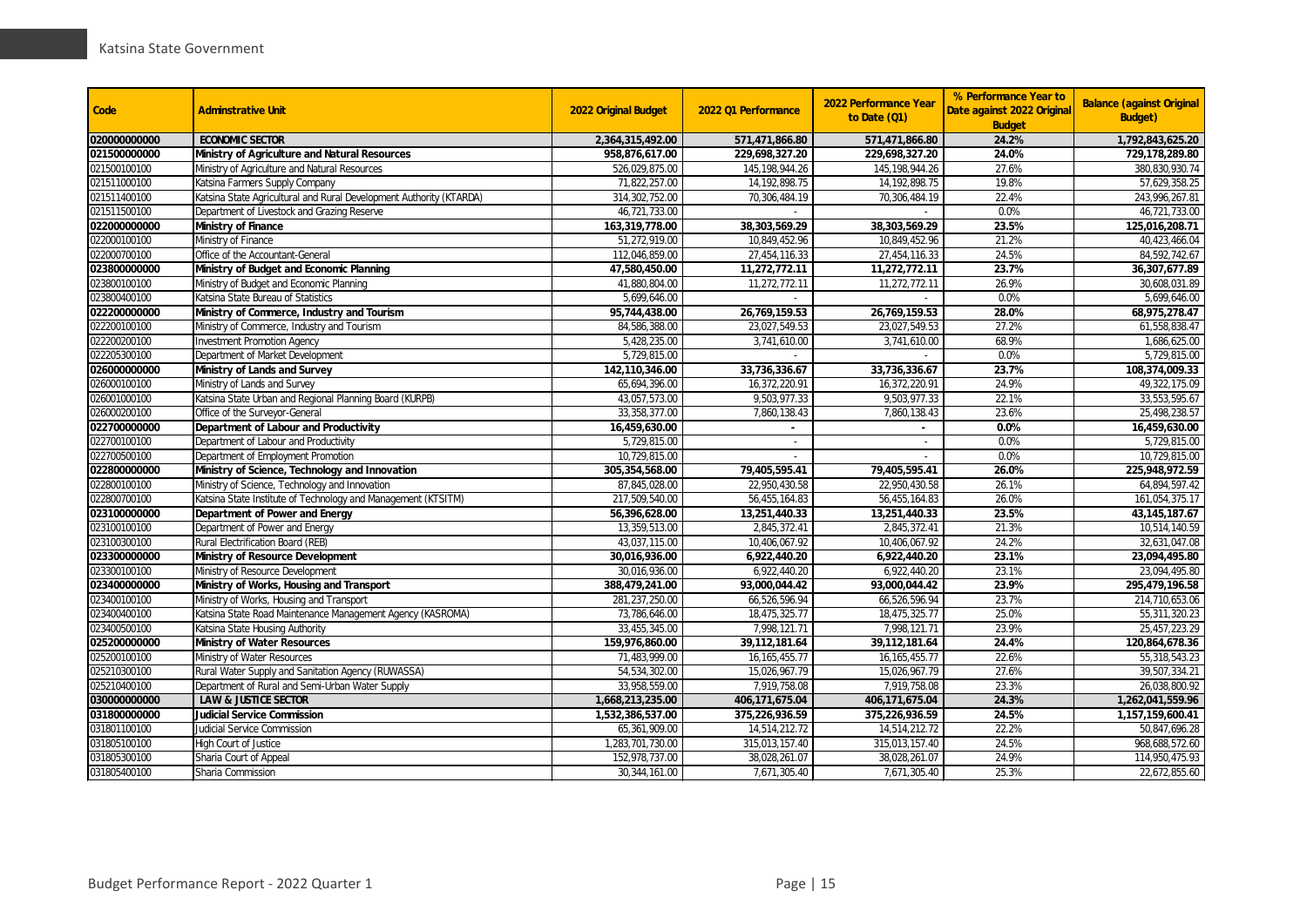| Code         | <b>Adminstrative Unit</b>                                   | 2022 Original Budget | 2022 Q1 Performance | 2022 Performance Year<br>to Date (Q1) | % Performance Year to<br>Date against 2022 Original<br><b>Budget</b> | <b>Balance (against Original</b><br><b>Budget</b> ) |
|--------------|-------------------------------------------------------------|----------------------|---------------------|---------------------------------------|----------------------------------------------------------------------|-----------------------------------------------------|
| 032600000000 | <b>Ministry of Justice</b>                                  | 135.826.698.00       | 30.944.738.45       | 30.944.738.45                         | 22.8%                                                                | 104,881,959.55                                      |
| 032600100100 | Ministry of Justice                                         | 135,826,698.00       | 30,944,738.45       | 30,944,738.45                         | 22.8%                                                                | 104,881,959.55                                      |
| 050000000000 | <b>SOCIAL SECTOR</b>                                        | 27,135,575,886.00    | 5,920,356,924.67    | 5,920,356,924.67                      | 21.8%                                                                | 21,215,218,961.33                                   |
| 051400000000 | <b>Ministry of Women Affairs</b>                            | 348.628.768.00       | 87.922.741.40       | 87.922.741.40                         | 25.2%                                                                | 260.706.026.60                                      |
| 051400100100 | Ministry of Women Affairs                                   | 59,518,909.00        | 14,975,889.05       | 14,975,889.05                         | 25.2%                                                                | 44,543,019.95                                       |
| 051400100200 | Department of Girl Child Education and Child Development    | 45,246,401.00        | 11,672,562.70       | 11,672,562.70                         | 25.8%                                                                | 33,573,838.30                                       |
| 051400200100 | Department of Skills Acquisition and Vocational Training    | 243,863,458.00       | 61,274,289.65       | 61,274,289.65                         | 25.1%                                                                | 182,589,168.35                                      |
| 051700000000 | Ministry of Education                                       | 17,940,334,267.00    | 3,734,804,121.66    | 3,734,804,121.66                      | 20.8%                                                                | 14,205,530,145.34                                   |
| 051700100100 | Ministry of Education                                       | 7,180,081,032.00     | 1,923,354,707.39    | 1,923,354,707.39                      | 26.8%                                                                | 5,256,726,324.61                                    |
| 051700100200 | Department of Higher Education                              | 24,186,497.00        | 5,576,707.84        | 5,576,707.84                          | 23.1%                                                                | 18,609,789.16                                       |
| 051700300100 | State Universal Basic Education Board                       | 2,091,887,410.00     | 55,214,339.41       | 55,214,339.41                         | 2.6%                                                                 | 2,036,673,070.59                                    |
| 051700800100 | Katsina State Library Board                                 | 159,187,081.00       | 37,651,358.33       | 37,651,358.33                         | 23.7%                                                                | 121,535,722.67                                      |
| 051701000100 | Agency for Mass Education                                   | 201,685,463.00       | 49,397,846.77       | 49,397,846.77                         | 24.5%                                                                | 152,287,616.23                                      |
| 051701700100 | Dr Yusufu Bala Usman College, Daura                         | 405,392,666.00       | 99,786,427.23       | 99,786,427.23                         | 24.6%                                                                | 305,606,238.77                                      |
| 051701800100 | Hassan Usman Katsina Polytechnic                            | 1,630,064,831.00     | 400,842,349.27      | 400,842,349.27                        | 24.6%                                                                | 1,229,222,481.73                                    |
| 051701900100 | Isa Kaita College of Education, Dutsin-Ma                   | 978,752,807.00       | 249,256,022.58      | 249,256,022.58                        | 25.5%                                                                | 729,496,784.42                                      |
| 051702100100 | Umaru Musa Yaradua University, Katsina                      | 3,854,204,905.00     | 554,293,627.46      | 554,293,627.46                        | 14.4%                                                                | 3,299,911,277.54                                    |
| 051702900100 | Mathematical Improvement Project                            | 35,030,012.00        | 8,229,689.86        | 8,229,689.86                          | 23.5%                                                                | 26,800,322.14                                       |
| 051705300100 | Science and Technical Education Board                       | 1,273,153,386.00     | 324,058,952.99      | 324,058,952.99                        | 25.5%                                                                | 949,094,433.01                                      |
| 051705400100 | Teachers Service Board                                      | 63,242,965.00        | 17,310,646.27       | 17,310,646.27                         | 27.4%                                                                | 45,932,318.73                                       |
| 051705600100 | Katsina State Scholarship Board                             | 43,465,212.00        | 9,831,446.26        | 9,831,446.26                          | 22.6%                                                                | 33,633,765.74                                       |
| 056400000000 | Ministry for Rural Development                              | 106,208,908.00       | 24,771,851.87       | 24,771,851.87                         | 23.3%                                                                | 81,437,056.13                                       |
| 056400100100 | Ministry for Rural Development                              | 106,208,908.00       | 24,771,851.87       | 24,771,851.87                         | 23.3%                                                                | 81.437.056.13                                       |
| 052100000000 | Ministry of Health                                          | 7,857,679,267.00     | 1,913,310,878.89    | 1,913,310,878.89                      | 24.3%                                                                | 5,944,368,388.11                                    |
| 052100100100 | Ministry of Health                                          | 103,847,673.00       | 24,733,181.76       | 24,733,181.76                         | 23.8%                                                                | 79,114,491.24                                       |
| 052100200100 | Contributory Health Care Management Agency                  | 43,558,672.00        | 7,915,677.66        | 7,915,677.66                          | 18.2%                                                                | 35,642,994.34                                       |
| 052100300100 | State Primary Health Care Agency                            | 467,899,240.00       | 111,701,170.37      | 111,701,170.37                        | 23.9%                                                                | 356,198,069.63                                      |
| 052110200100 | Hospital Services Management Board                          | 6,432,214,658.00     | 1,572,719,313.14    | 1,572,719,313.14                      | 24.5%                                                                | 4,859,495,344.86                                    |
| 052110400100 | College of Nursing and Midwifery                            | 277,989,045.00       | 69,326,865.73       | 69,326,865.73                         | 24.9%                                                                | 208,662,179.27                                      |
| 052110600100 | College of Health Sciences                                  | 365,548,200.00       | 89,304,093.58       | 89,304,093.58                         | 24.4%                                                                | 276,244,106.42                                      |
| 052111300100 | Department of Drugs, Narcotics and Human Trafficking        | 28,087,533.00        | 6,857,609.43        | 6,857,609.43                          | 24.4%                                                                | 21,229,923.57                                       |
| 052111300200 | Drugs and Medical Supply Agency                             | 64,792,556.00        | 13,263,768.46       | 13,263,768.46                         | 20.5%                                                                | 51,528,787.54                                       |
| 052111600200 | Katsina State Agency for the Control of AIDS (KATSACA)      | 73,741,690.00        | 17,489,198.76       | 17,489,198.76                         | 23.7%                                                                | 56,252,491.24                                       |
| 053500000000 | Ministry of Environment                                     | 278,985,691.00       | 67,755,031.19       | 67,755,031.19                         | 24.3%                                                                | 211,230,659.81                                      |
| 053500100100 | Ministry of Environment                                     | 38,351,590.00        | 8,781,831.22        | 8,781,831.22                          | 22.9%                                                                | 29,569,758.78                                       |
| 053501600100 | State Environmental Protection and Sanitation Agency (SEPA) | 240,634,101.00       | 58,973,199.97       | 58,973,199.97                         | 24.5%                                                                | 181,660,901.03                                      |
| 055100000000 | Ministry for Local Government and Chieftaincy Affairs       | 126,401,313.00       | 25,296,615.97       | 25,296,615.97                         | 20.0%                                                                | 101,104,697.03                                      |
| 055100100100 | Ministry for Local Government and Chieftaincy Affairs       | 102,214,716.00       | 24,509,780.08       | 24,509,780.08                         | 24.0%                                                                | 77,704,935.92                                       |
| 055100300100 | Department of Community Development                         | 24,186,597.00        | 786,835.89          | 786,835.89                            | 3.3%                                                                 | 23,399,761.11                                       |
| 053900000000 | Ministry of Sports and Social Development                   | 477,337,672.00       | 66,495,683.69       | 66,495,683.69                         | 13.9%                                                                | 410,841,988.31                                      |
| 053900100100 | Ministry of Sports and Social Development                   | 351,966,349.00       | 37,563,777.62       | 37,563,777.62                         | 10.7%                                                                | 314,402,571.38                                      |
| 053900200100 | Department of Youth Development                             | 33,338,044.00        | 7,459,751.34        | 7,459,751.34                          | 22.4%                                                                | 25,878,292.66                                       |
| 053900300100 | Katsina State Sports Council                                | 72,480,418.00        | 16,466,619.39       | 16,466,619.39                         | 22.7%                                                                | 56,013,798.61                                       |
| 053900400100 | State Emergency Management Agency (SEMA)                    | 19,552,861.00        | 5,005,535.34        | 5,005,535.34                          | 25.6%                                                                | 14,547,325.66                                       |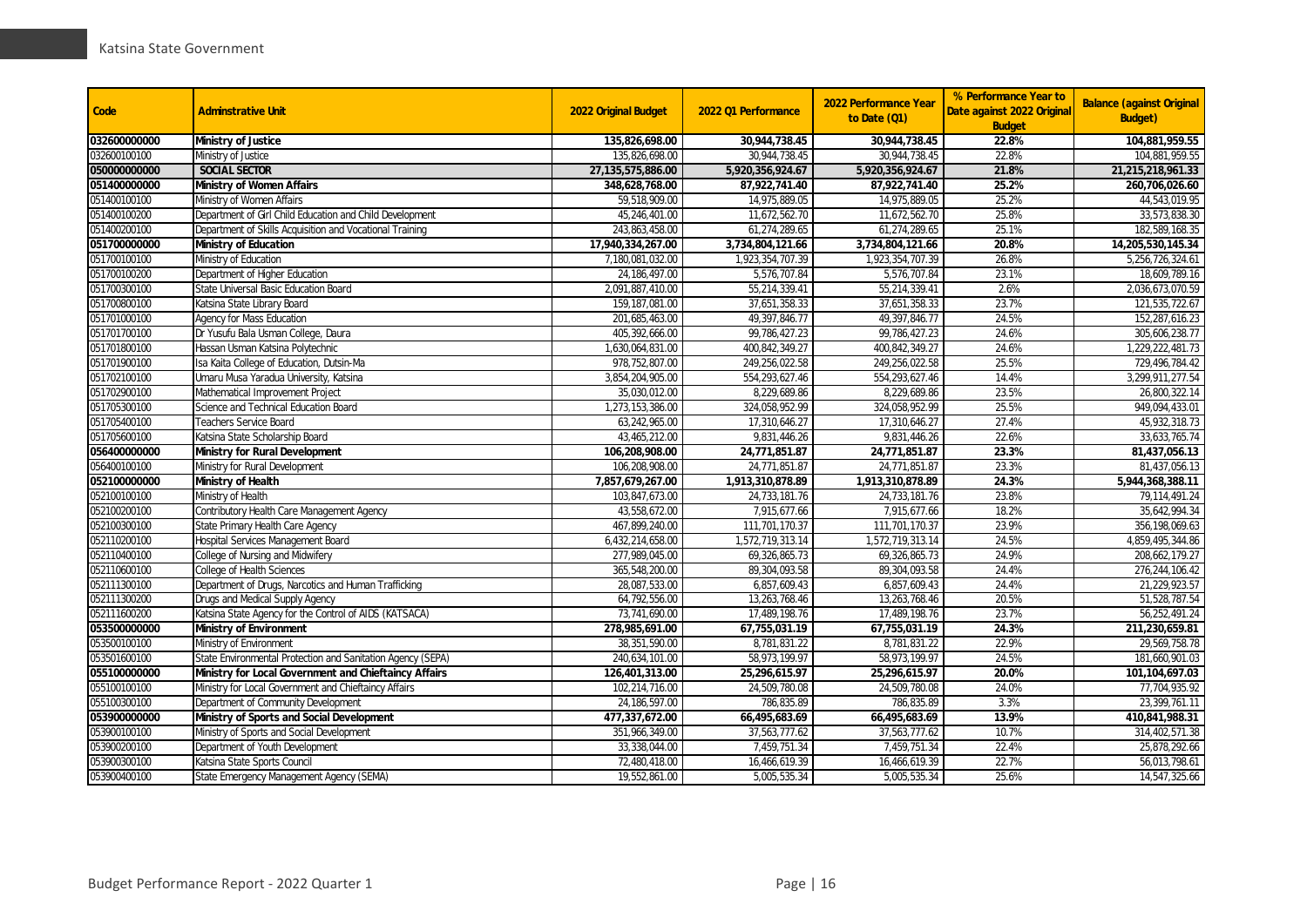#### **Table 6: Overhead Expenditure by Administrative Classification**

#### **Katsina State Government Budget Performance Report 2022 Q1 - Overhead Expenditure by Administrative Classification**

<span id="page-17-0"></span>

| Code         | <b>Adminstrative Unit</b>                                      | 2022 Original Budget | 2022 Q1<br><b>Performance</b> | 2022 Performance<br>Year to Date (Q1) | % Performance Year to<br>Date against 2022<br><b>Original Budget</b> | <b>Balance (against</b><br><b>Original Budget)</b> |
|--------------|----------------------------------------------------------------|----------------------|-------------------------------|---------------------------------------|----------------------------------------------------------------------|----------------------------------------------------|
|              | <b>Total Overhead Expenditure</b>                              | 20,762,853,595.00    | 3,607,154,502.57              | 3,607,154,502.57                      | 17.4%                                                                | 17,155,699,092.43                                  |
| 010000000000 | <b>ADMINISTRATIVE SECTOR</b>                                   | 12,664,043,362.00    | 1,954,618,697.75              | 1,954,618,697.75                      | 15.4%                                                                | 10,709,424,664.25                                  |
| 011100000000 | <b>Government House</b>                                        | 8,150,834,214.00     | 999,669,475.58                | 999,669,475.58                        | 12.3%                                                                | 7,151,164,738.42                                   |
| 011100100100 | <b>Government House</b>                                        | 7,298,075,000.00     | 809,860,334.54                | 809,860,334.54                        | 11.1%                                                                | 6,488,214,665.46                                   |
| 011100100200 | Deputy Governor's Office                                       | 493,117,764.00       | 124,240,642.40                | 124,240,642.40                        | 25.2%                                                                | 368,877,121.60                                     |
| 011100700100 | Department of Empowerment and Social Intervention              | 7,104,840.00         | 2,305,860.00                  | 2,305,860.00                          | 32.5%                                                                | 4,798,980.00                                       |
| 011101000100 | State Bureau of Public Procurement                             | 108,150,000.00       | 16,613,994.00                 | 16,613,994.00                         | 15.4%                                                                | 91,536,006.00                                      |
| 011100500100 | Sustainable Development Goals (SDGs)                           | 2,843,292.00         | 710,823.00                    | 710,823.00                            | 25.0%                                                                | 2,132,469.00                                       |
| 011101300100 | Office of the Special Adviser Security                         | 31,680,000.00        | 1,920,000.00                  | 1,920,000.00                          | 6.1%                                                                 | 29,760,000.00                                      |
| 011113200100 | Department of Inter-Governmental and Development Partners      | 201,959,454.00       | 42.939.657.64                 | 42.939.657.64                         | 21.3%                                                                | 159.019.796.36                                     |
| 011118300100 | Department of Banking and Finance                              | 7,903,864.00         | 1,078,164.00                  | 1,078,164.00                          | 13.6%                                                                | 6,825,700.00                                       |
| 011200000000 | Katsina State House of Assembly                                | 2,760,215,340.00     | 706,341,316.00                | 706,341,316.00                        | 25.6%                                                                | 2,053,874,024.00                                   |
| 011200300100 | Katsina State House of Assembly                                | 2,754,832,176.00     | 704,995,525.00                | 704,995,525.00                        | 25.6%                                                                | 2,049,836,651.00                                   |
| 011200500100 | Department of Legislative Matters                              | 5,383,164.00         | 1,345,791.00                  | 1,345,791.00                          | 25.0%                                                                | 4,037,373.00                                       |
| 012300000000 | Ministry of Information, Culture and Home Affairs              | 806,110,751.00       | 131, 166, 439. 40             | 131, 166, 439. 40                     | 16.3%                                                                | 674,944,311.60                                     |
| 012300100100 | Ministry of Information, Culture and Home Affairs              | 512,284,785.00       | 91,979,013.40                 | 91,979,013.40                         | 18.0%                                                                | 420,305,771.60                                     |
| 012300100200 | Department of Party Liaison                                    | 4,978,444.00         | 1,182,111.00                  | 1,182,111.00                          | 23.7%                                                                | 3,796,333.00                                       |
| 012300100300 | Department of Political Affairs                                | 258,924,060.00       | 30,955,455.00                 | 30,955,455.00                         | 12.0%                                                                | 227,968,605.00                                     |
| 012300300100 | Katsina State Television Authority (KTTV)                      | 7,282,936.00         | 2,720,734.00                  | 2,720,734.00                          | 37.4%                                                                | 4,562,202.00                                       |
| 012300400100 | Katsina State Radio                                            | 5,739,252.00         | 1,434,813.00                  | 1,434,813.00                          | 25.0%                                                                | 4,304,439.00                                       |
| 012301300100 | <b>Government Printing Press</b>                               | 6,027,948.00         | 1,506,987.00                  | 1.506.987.00                          | 25.0%                                                                | 4.520.961.00                                       |
| 012301500100 | History and Culture Bureau                                     | 10,873,326.00        | 1,387,326.00                  | 1,387,326.00                          | 12.8%                                                                | 9,486,000.00                                       |
| 012500000000 | Governor's Office (Head of Civil Service of the State (HOCSS)) | 237,927,309.00       | 54,321,993.52                 | 54,321,993.52                         | 22.8%                                                                | 183,605,315.48                                     |
| 012500100100 | Governor's Office (Head of Civil Service of the State (HOCSS)) | 104,950,736.00       | 23,529,257.52                 | 23,529,257.52                         | 22.4%                                                                | 81,421,478.48                                      |
| 012500500100 | Directorate of Establishment and Training                      | 127,348,573.00       | 29,385,736.00                 | 29,385,736.00                         | 23.1%                                                                | 97.962.837.00                                      |
| 012500500200 | Department of Human Capital Development                        | 5,628,000.00         | 1,407,000.00                  | 1,407,000.00                          | 25.0%                                                                | 4,221,000.00                                       |
| 014000000000 | <b>Auditor-General</b>                                         | 73,875,760.00        | 16,696,417.00                 | 16,696,417.00                         | 22.6%                                                                | 57,179,343.00                                      |
| 014000100100 | Office of the Auditor-General for the State                    | 53,488,276.00        | 12,293,293.00                 | 12,293,293.00                         | 23.0%                                                                | 41,194,983.00                                      |
| 014000200200 | Office of the Auditor-General for Local Government             | 14,387,484.00        | 2,903,121.00                  | 2,903,121.00                          | 20.2%                                                                | 11,484,363.00                                      |
| 014000300200 | <b>Audit Service Commission</b>                                | 6,000,000.00         | 1,500,003.00                  | 1,500,003.00                          | 25.0%                                                                | 4,499,997.00                                       |
| 014700000000 | <b>Civil Service Commission</b>                                | 10,047,912.00        | 1,374,228.00                  | 1,374,228.00                          | 13.7%                                                                | 8,673,684.00                                       |
| 014700100100 | Civil Service Commission                                       | 10,047,912.00        | 1,374,228.00                  | 1,374,228.00                          | 13.7%                                                                | 8,673,684.00                                       |
| 014800000000 | <b>State Independent Electoral Commission</b>                  | 22,458,096.00        | 2,298,104.00                  | 2,298,104.00                          | 10.2%                                                                | 20,159,992.00                                      |
| 014800100100 | State Independent Electoral Commission                         | 22,458,096.00        | 2,298,104.00                  | 2,298,104.00                          | 10.2%                                                                | 20,159,992.00                                      |
| 014900000000 | <b>Local Government Service Commission</b>                     | 6,276,584.00         | 1,263,024.00                  | 1,263,024.00                          | 20.1%                                                                | 5,013,560.00                                       |
| 014900100100 | Local Government Service Commission                            | 3,694,424.00         | 617,484.00                    | 617,484.00                            | 16.7%                                                                | 3,076,940.00                                       |
| 014903500100 | Local Government Staff Pension Board                           | 2,582,160.00         | 645,540.00                    | 645,540.00                            | 25.0%                                                                | 1,936,620.00                                       |
| 016100000000 | Secretary to the Government of the State (SGS)                 | 563,811,172.00       | 35,284,688.25                 | 35,284,688.25                         | 6.3%                                                                 | 528,526,483.75                                     |
| 016100100100 | Secretary to the Government of the State (SGS)                 | 563,811,172.00       | 35,284,688.25                 | 35,284,688.25                         | 6.3%                                                                 | 528,526,483.75                                     |
| 016300000000 | Ministry of Religious Affairs                                  | 21,675,824.00        | 4,477,762.00                  | 4,477,762.00                          | 20.7%                                                                | 17,198,062.00                                      |
| 016300100100 | Ministry of Religious Affairs                                  | 11,895,320.00        | 2,140,134.00                  | 2,140,134.00                          | 18.0%                                                                | 9,755,186.00                                       |
| 016300200100 | <b>Islamic Education Bureau</b>                                | 8,473,236.00         | 2,010,811.00                  | 2,010,811.00                          | 23.7%                                                                | 6,462,425.00                                       |
| 016300300100 | Pilgrims Welfare Board                                         | 1,307,268.00         | 326,817.00                    | 326,817.00                            | 25.0%                                                                | 980,451.00                                         |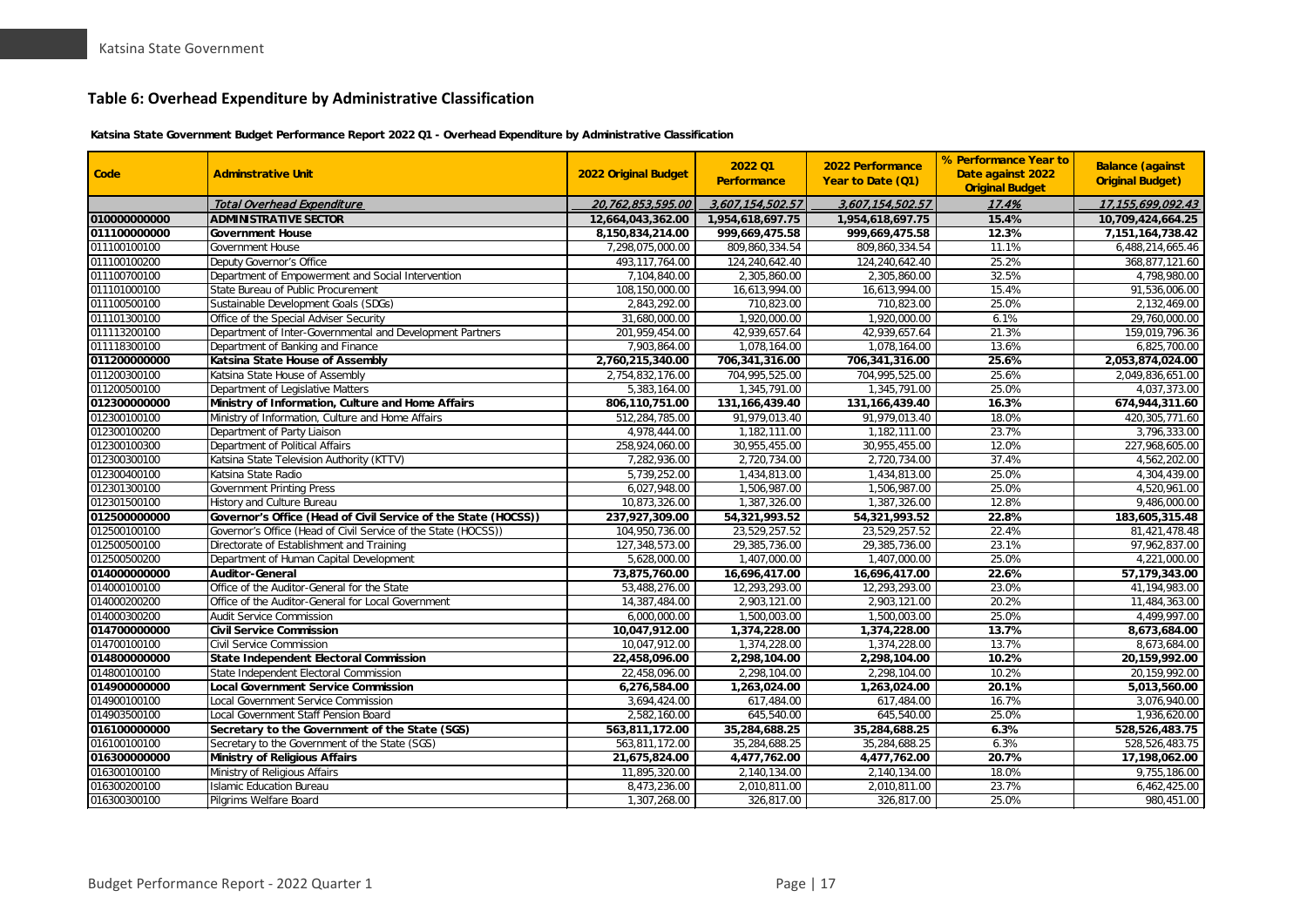|              |                                                                     |                      | 2022 01                           | 2022 Performance                  | % Performance Year to           | <b>Balance (against</b>           |
|--------------|---------------------------------------------------------------------|----------------------|-----------------------------------|-----------------------------------|---------------------------------|-----------------------------------|
| Code         | <b>Adminstrative Unit</b>                                           | 2022 Original Budget | <b>Performance</b>                | Year to Date (Q1)                 | Date against 2022               | <b>Original Budget)</b>           |
| 016400000000 | Ministry of Special Services                                        | 10,810,400.00        | 1,725,250.00                      | 1,725,250.00                      | <b>Original Budget</b><br>16.0% |                                   |
| 016400100100 | Ministry of Special Services                                        | 10,810,400.00        | 1,725,250.00                      | 1,725,250.00                      | 16.0%                           | 9,085,150.00<br>9,085,150.00      |
| 020000000000 | <b>ECONOMIC SECTOR</b>                                              |                      |                                   |                                   | 25.1%                           |                                   |
| 021500000000 | Ministry of Agriculture and Natural Resources                       | 3,740,631,173.00     | 937, 123, 156.82<br>10,357,529.00 | 937, 123, 156.82<br>10,357,529.00 | 19.0%                           | 2,803,508,016.18<br>44,197,464.00 |
|              |                                                                     | 54,554,993.00        |                                   |                                   |                                 |                                   |
| 021500100100 | Ministry of Agriculture and Natural Resources                       | 22,371,864.00        | 4,450,466.00                      | 4,450,466.00                      | 19.9%                           | 17,921,398.00                     |
| 021511000100 | Katsina Farmers Supply Company                                      | 4,059,305.00         | 764,826.00                        | 764,826.00                        | 18.8%                           | 3,294,479.00                      |
| 021511400100 | Katsina State Agricultural and Rural Development Authority (KTARDA) | 9,780,084.00         | 2,445,021.00                      | 2,445,021.00                      | 25.0%                           | 7,335,063.00                      |
| 021511500100 | Department of Livestock and Grazing Reserve                         | 18,343,740.00        | 2,697,216.00                      | 2,697,216.00                      | 14.7%                           | 15,646,524.00                     |
| 022000000000 | <b>Ministry of Finance</b>                                          | 2,515,013,588.00     | 605,739,928.82                    | 605,739,928.82                    | 24.1%                           | 1,909,273,659.18                  |
| 022000100100 | Ministry of Finance                                                 | 87,858,588.00        | 20,191,517.00                     | 20,191,517.00                     | 23.0%                           | 67,667,071.00                     |
| 022000700100 | Office of the Accountant-General                                    | 2,427,155,000.00     | 585,548,411.82                    | 585,548,411.82                    | 24.1%                           | 1,841,606,588.18                  |
| 023800000000 | Ministry of Budget and Economic Planning                            | 155,470,000.00       | 15,142,500.00                     | 15,142,500.00                     | 9.7%                            | 140,327,500.00                    |
| 023800100100 | Ministry of Budget and Economic Planning                            | 146,020,000.00       | 13,155,000.00                     | 13,155,000.00                     | 9.0%                            | 132,865,000.00                    |
| 023800400100 | Katsina State Bureau of Statistics                                  | 9,450,000.00         | 1,987,500.00                      | 1,987,500.00                      | 21.0%                           | 7,462,500.00                      |
| 022200000000 | Ministry of Commerce, Industry and Tourism                          | 44,181,638.00        | 5,544,766.00                      | 5,544,766.00                      | 12.5%                           | 38,636,872.00                     |
| 022200100100 | Ministry of Commerce, Industry and Tourism                          | 31,565,906.00        | 2,640,835.00                      | 2,640,835.00                      | 8.4%                            | 28,925,071.00                     |
| 022200200100 | <b>Investment Promotion Agency</b>                                  | 6,000,000.00         | 1,249,998.00                      | 1,249,998.00                      | 20.8%                           | 4,750,002.00                      |
| 022205300100 | Department of Market Development                                    | 6,615,732.00         | 1,653,933.00                      | 1,653,933.00                      | 25.0%                           | 4,961,799.00                      |
| 026000000000 | Ministry of Lands and Survey                                        | 26,882,647.00        | 6,907,792.00                      | 6,907,792.00                      | 25.7%                           | 19,974,855.00                     |
| 026000100100 | Ministry of Lands and Survey                                        | 18,243,968.00        | 6,044,992.00                      | 6,044,992.00                      | 33.1%                           | 12,198,976.00                     |
| 026001000100 | Katsina State Urban and Regional Planning Board (KURPB)             | 5,187,472.00         |                                   |                                   | 0.0%                            | 5,187,472.00                      |
| 026000200100 | Office of the Surveyor-General                                      | 3,451,207.00         | 862,800.00                        | 862,800.00                        | 25.0%                           | 2,588,407.00                      |
| 022700000000 | Department of Labour and Productivity                               | 99,767,044.00        | 20,545,281.00                     | 20,545,281.00                     | 20.6%                           | 79,221,763.00                     |
| 022700100100 | Department of Labour and Productivity                               | 18,410,000.00        | 2,747,020.00                      | 2,747,020.00                      | 14.9%                           | 15,662,980.00                     |
| 022700500100 | Department of Employment Promotion                                  | 81,357,044.00        | 17,798,261.00                     | 17,798,261.00                     | 21.9%                           | 63,558,783.00                     |
| 022800000000 | Ministry of Science, Technology and Innovation                      | 79,243,155.00        | 17,379,822.00                     | 17,379,822.00                     | 21.9%                           | 61,863,333.00                     |
| 022800100100 | Ministry of Science, Technology and Innovation                      | 26,077,388.00        | 5,911,848.00                      | 5,911,848.00                      | 22.7%                           | 20,165,540.00                     |
| 022800700100 | Katsina State Institute of Technology and Management (KTSITM)       | 53, 165, 767.00      | 11,467,974.00                     | 11,467,974.00                     | 21.6%                           | 41,697,793.00                     |
| 023100000000 | Department of Power and Energy                                      | 7,788,276.00         | 1,789,572.00                      | 1,789,572.00                      | 23.0%                           | 5,998,704.00                      |
| 023100100100 | Department of Power and Energy                                      | 4,288,236.00         | 982,062.00                        | 982,062.00                        | 22.9%                           | 3,306,174.00                      |
| 023100300100 | Rural Electrification Board (REB)                                   | 3,500,040.00         | 807,510.00                        | 807,510.00                        | 23.1%                           | 2,692,530.00                      |
| 023300000000 | Ministry of Resource Development                                    | 33,161,532.00        | 5,985,383.00                      | 5,985,383.00                      | 18.0%                           | 27,176,149.00                     |
| 023300100100 | Ministry of Resource Development                                    | 33, 161, 532.00      | 5,985,383.00                      | 5,985,383.00                      | 18.0%                           | 27,176,149.00                     |
| 023400000000 | Ministry of Works, Housing and Transport                            | 166,408,720.00       | 36,890,177.00                     | 36,890,177.00                     | 22.2%                           | 129,518,543.00                    |
| 023400100100 | Ministry of Works, Housing and Transport                            | 8,282,628.00         | 2,070,657.00                      | 2,070,657.00                      | 25.0%                           | 6,211,971.00                      |
| 023400400100 | Katsina State Road Maintenance Management Agency (KASROMA)          | 151,277,172.00       | 33,957,293.00                     | 33,957,293.00                     | 22.4%                           | 117,319,879.00                    |
| 023400500100 | Katsina State Housing Authority                                     | 6,848,920.00         | 862,227.00                        | 862,227.00                        | 12.6%                           | 5,986,693.00                      |
| 025200000000 | Ministry of Water Resources                                         | 558,159,580.00       | 210,840,406.00                    | 210,840,406.00                    | 37.8%                           | 347,319,174.00                    |
| 025200100100 | Ministry of Water Resources                                         | 546,660,504.00       | 208,772,626.00                    | 208,772,626.00                    | 38.2%                           | 337,887,878.00                    |
| 025210300100 | Rural Water Supply and Sanitation Agency (RUWASSA)                  | 4,129,776.00         | 1,032,444.00                      | 1,032,444.00                      | 25.0%                           | 3,097,332.00                      |
| 025210400100 | Department of Rural and Semi-Urban Water Supply                     | 7.369.300.00         | 1,035,336.00                      | 1,035,336.00                      | 14.0%                           | 6,333,964.00                      |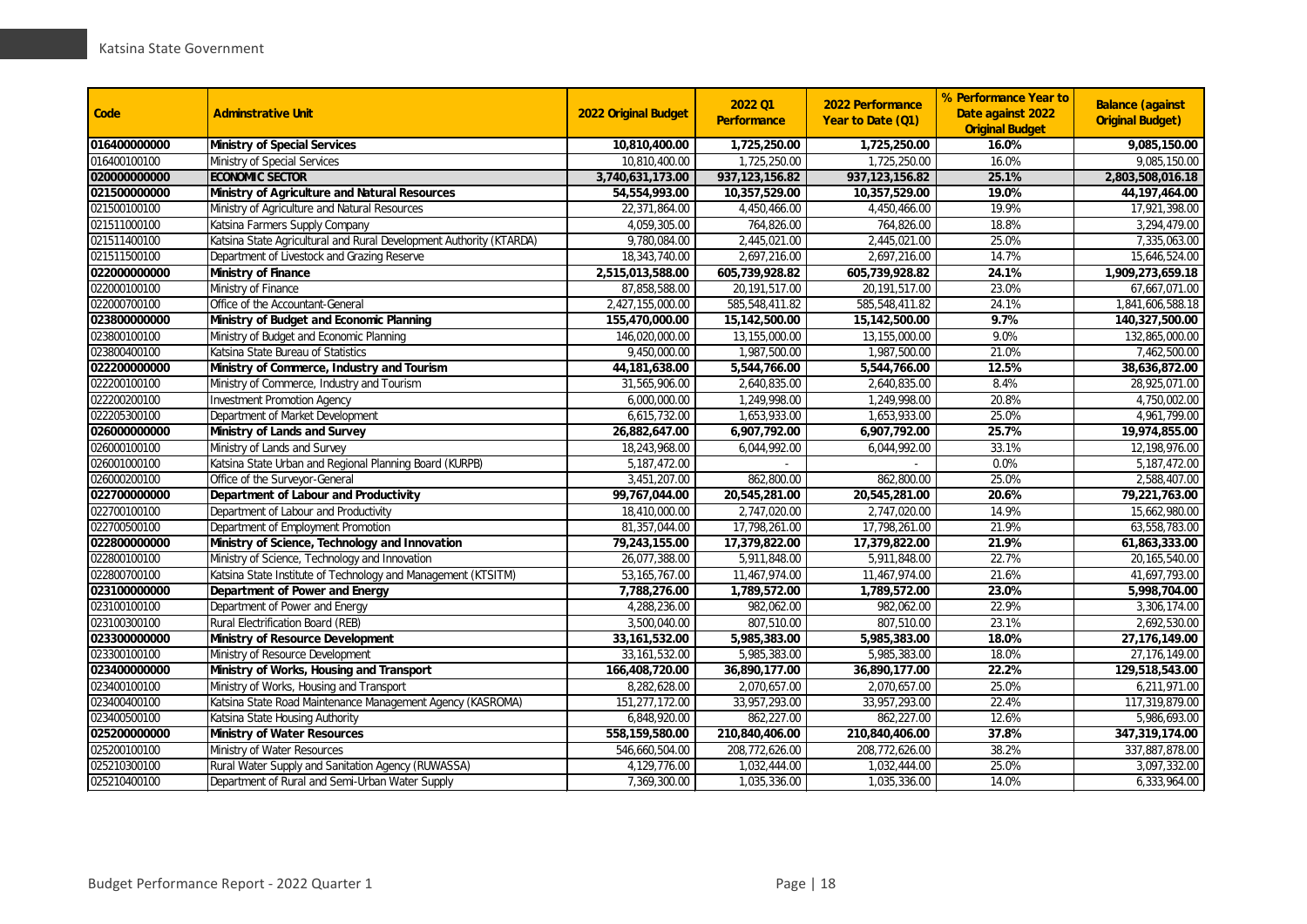|              |                                                             |                      | 2022 01            | 2022 Performance  | % Performance Year to                       | <b>Balance (against</b> |
|--------------|-------------------------------------------------------------|----------------------|--------------------|-------------------|---------------------------------------------|-------------------------|
| Code         | <b>Adminstrative Unit</b>                                   | 2022 Original Budget | <b>Performance</b> | Year to Date (Q1) | Date against 2022<br><b>Original Budget</b> | <b>Original Budget)</b> |
| 030000000000 | <b>LAW &amp; JUSTICE SECTOR</b>                             | 1,576,695,753.00     | 173,410,588.00     | 173,410,588.00    | 11.0%                                       | 1,403,285,165.00        |
| 031800000000 | <b>Judicial Service Commission</b>                          | 524,539,753.00       | 162,741,590.00     | 162,741,590.00    | 31.0%                                       | 361,798,163.00          |
| 031801100100 | Judicial Service Commission                                 | 36,930,175.00        | 4,632,541.00       | 4,632,541.00      | 12.5%                                       | 32,297,634.00           |
| 031805100100 | <b>High Court of Justice</b>                                | 362.050.000.00       | 121,046,666.00     | 121.046.666.00    | 33.4%                                       | 241.003.334.00          |
| 031805300100 | Sharia Court of Appeal                                      | 107,943,130.00       | 22,158,273.00      | 22,158,273.00     | 20.5%                                       | 85,784,857.00           |
| 031805400100 | Sharia Commission                                           | 17,616,448.00        | 14,904,110.00      | 14,904,110.00     | 84.6%                                       | 2,712,338.00            |
| 032600000000 | Ministry of Justice                                         | 1,052,156,000.00     | 10,668,998.00      | 10,668,998.00     | 1.0%                                        | 1,041,487,002.00        |
| 032600100100 | Ministry of Justice                                         | 1,052,156,000.00     | 10,668,998.00      | 10,668,998.00     | 1.0%                                        | 1,041,487,002.00        |
| 050000000000 | <b>SOCIAL SECTOR</b>                                        | 2,781,483,307.00     | 542.002.060.00     | 542.002.060.00    | 19.5%                                       | 2,239,481,247.00        |
| 051400000000 | Ministry of Women Affairs                                   | 74,109,337.00        | 16,188,372.00      | 16,188,372.00     | 21.8%                                       | 57,920,965.00           |
| 051400100100 | Ministry of Women Affairs                                   | 10,425,076.00        | 2,239,269.00       | 2,239,269.00      | 21.5%                                       | 8,185,807.00            |
| 051400100200 | Department of Girl Child Education and Child Development    | 43,698,788.00        | 8,549,697.00       | 8,549,697.00      | 19.6%                                       | 35,149,091.00           |
| 051400200100 | Department of Skills Acquisition and Vocational Training    | 19,985,473.00        | 5,399,406.00       | 5,399,406.00      | 27.0%                                       | 14,586,067.00           |
| 051700000000 | Ministry of Education                                       | 1,690,594,096.00     | 321,462,163.00     | 321,462,163.00    | 19.0%                                       | 1,369,131,933.00        |
| 051700100100 | Ministry of Education                                       | 680,726,570.00       | 174,459,469.00     | 174,459,469.00    | 25.6%                                       | 506,267,101.00          |
| 051700100200 | Department of Higher Education                              | 29,486,375.00        | 1,998,093.00       | 1,998,093.00      | 6.8%                                        | 27,488,282.00           |
| 051700300100 | State Universal Basic Education Board                       | 58,597,591.00        | 14,086,980.00      | 14,086,980.00     | 24.0%                                       | 44,510,611.00           |
| 051700800100 | Katsina State Library Board                                 | 2,845,116.00         | 237,093.00         | 237,093.00        | 8.3%                                        | 2,608,023.00            |
| 051701000100 | Agency for Mass Education                                   | 5,083,584.00         | 663,396.00         | 663,396.00        | 13.0%                                       | 4,420,188.00            |
| 051701700100 | Dr Yusufu Bala Usman College, Daura                         | 12,899,280.00        | 3,224,820.00       | 3,224,820.00      | 25.0%                                       | 9,674,460.00            |
| 051701800100 | Hassan Usman Katsina Polytechnic                            | 28,128,732.00        | 6,357,183.00       | 6,357,183.00      | 22.6%                                       | 21,771,549.00           |
| 051701900100 | Isa Kaita College of Education, Dutsin-Ma                   | 16,009,200.00        | 4,002,300.00       | 4,002,300.00      | 25.0%                                       | 12,006,900.00           |
| 051702100100 | Umaru Musa Yaradua University, Katsina                      | 122.747.892.00       | 24,119,985.00      | 24,119,985.00     | 19.7%                                       | 98,627,907.00           |
| 051702900100 | Mathematical Improvement Project                            | 5,324,652.00         | 931,161.00         | 931,161.00        | 17.5%                                       | 4,393,491.00            |
| 051705300100 | Science and Technical Education Board                       | 708,789,396.00       | 86,967,756.00      | 86, 967, 756.00   | 12.3%                                       | 621,821,640.00          |
| 051705400100 | Teachers Service Board                                      | 10,163,144.00        | 1,965,786.00       | 1,965,786.00      | 19.3%                                       | 8,197,358.00            |
| 051705600100 | Katsina State Scholarship Board                             | 9,792,564.00         | 2,448,141.00       | 2,448,141.00      | 25.0%                                       | 7,344,423.00            |
| 056400000000 | Ministry for Rural Development                              | 19,372,200.00        | 1,843,050.00       | 1,843,050.00      | 9.5%                                        | 17,529,150.00           |
| 056400100100 | Ministry for Rural Development                              | 19,372,200.00        | 1,843,050.00       | 1,843,050.00      | 9.5%                                        | 17,529,150.00           |
| 052100000000 | Ministry of Health                                          | 465,961,824.00       | 94,207,762.00      | 94,207,762.00     | 20.2%                                       | 371,754,062.00          |
| 052100100100 | Ministry of Health                                          | 15,461,864.00        | 3,587,964.00       | 3,587,964.00      | 23.2%                                       | 11,873,900.00           |
| 052100200100 | Contributory Health Care Management Agency                  | 7.805.244.00         | 1,234,581.00       | 1,234,581.00      | 15.8%                                       | 6,570,663.00            |
| 052100300100 | State Primary Health Care Agency                            | 56,450,212.00        | 13,862,553.00      | 13,862,553.00     | 24.6%                                       | 42,587,659.00           |
| 052110200100 | Hospital Services Management Board                          | 141,230,300.00       | 35,307,567.00      | 35,307,567.00     | 25.0%                                       | 105,922,733.00          |
| 052110400100 | College of Nursing and Midwifery                            | 10,088,564.00        | 2,055,630.00       | 2,055,630.00      | 20.4%                                       | 8,032,934.00            |
| 052110600100 | College of Health Sciences                                  | 11,432,529.00        | 2,498,133.00       | 2,498,133.00      | 21.9%                                       | 8,934,396.00            |
| 052111300100 | Department of Drugs, Narcotics and Human Trafficking        | 150,762,492.00       | 33,690,223.00      | 33,690,223.00     | 22.3%                                       | 117,072,269.00          |
| 052111300200 | Drugs and Medical Supply Agency                             | 2,204,448.00         | 551,112.00         | 551,112.00        | 25.0%                                       | 1,653,336.00            |
| 052111600200 | Katsina State Agency for the Control of AIDS (KATSACA)      | 70,526,171.00        | 1,419,999.00       | 1,419,999.00      | 2.0%                                        | 69,106,172.00           |
| 053500000000 | Ministry of Environment                                     | 9,781,740.00         | 1,942,635.00       | 1,942,635.00      | 19.9%                                       | 7,839,105.00            |
| 053500100100 | Ministry of Environment                                     | 5,067,396.00         | 1,064,049.00       | 1,064,049.00      | 21.0%                                       | 4,003,347.00            |
| 053501600100 | State Environmental Protection and Sanitation Agency (SEPA) | 4,714,344.00         | 878,586.00         | 878,586.00        | 18.6%                                       | 3,835,758.00            |
| 055100000000 | Ministry for Local Government and Chieftaincy Affairs       | 11,732,852.00        | 2,125,713.00       | 2,125,713.00      | 18.1%                                       | 9,607,139.00            |
| 055100100100 | Ministry for Local Government and Chieftaincy Affairs       | 6,853,952.00         | 1,213,488.00       | 1,213,488.00      | 17.7%                                       | 5,640,464.00            |
| 055100300100 | Department of Community Development                         | 4,878,900.00         | 912,225.00         | 912,225.00        | 18.7%                                       | 3,966,675.00            |
| 053900000000 | Ministry of Sports and Social Development                   | 509,931,258.00       | 104,232,365.00     | 104,232,365.00    | 20.4%                                       | 405,698,893.00          |
| 053900100100 | Ministry of Sports and Social Development                   | 377,934,324.00       | 78,369,082.00      | 78,369,082.00     | 20.7%                                       | 299,565,242.00          |
| 053900200100 | Department of Youth Development                             | 9,246,735.00         | 1,367,145.00       | 1,367,145.00      | 14.8%                                       | 7,879,590.00            |
| 053900300100 | Katsina State Sports Council                                | 96,419,988.00        | 23,268,459.00      | 23,268,459.00     | 24.1%                                       | 73, 151, 529.00         |
| 053900400100 | State Emergency Management Agency (SEMA)                    | 26,330,211.00        | 1,227,679.00       | 1,227,679.00      | 4.7%                                        | 25,102,532.00           |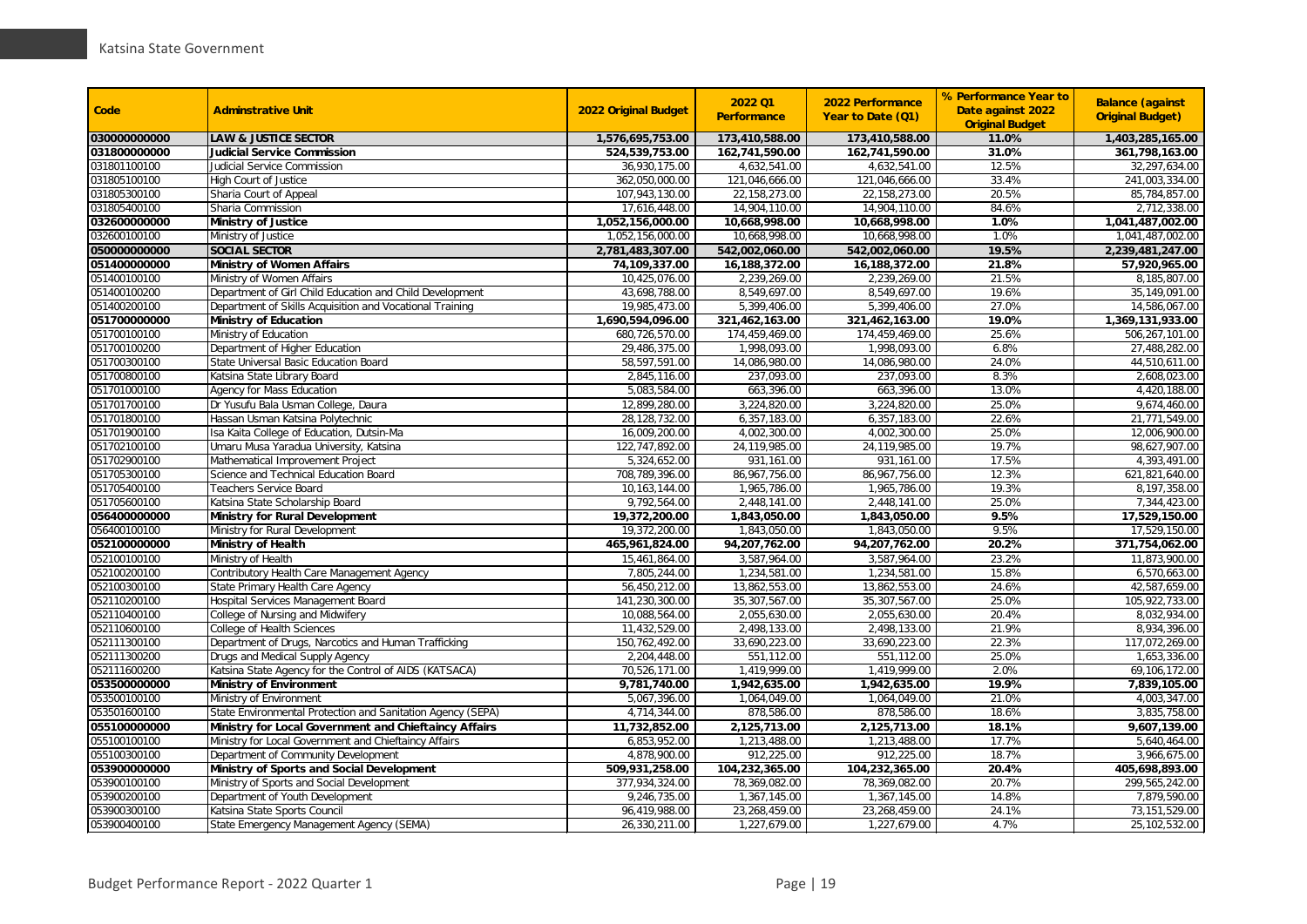### **Table 7: Capital Expenditure by Administrative Classification**

**Katsina State Government Budget Performance Report 2022 Q1 - Capital Expenditure by Administrative Classification**

<span id="page-20-0"></span>

| Code         | <b>Adminstrative Unit</b>                                      | 2022 Original Budget | 2022 Q1 Performance      | 2022 Performance Year<br>to Date (Q1) | % Performance Year to<br>Date against 2022 Original<br><b>Budget</b> | <b>Balance (against Original</b><br><b>Budget</b> ) |
|--------------|----------------------------------------------------------------|----------------------|--------------------------|---------------------------------------|----------------------------------------------------------------------|-----------------------------------------------------|
|              | <b>Total Capital Expenditure</b>                               | 223,184,660,602.00   | 13,326,729,420.24        | 13,326,729,420.24                     | 6.0%                                                                 | 209,857,931,181.76                                  |
| 010000000000 | <b>ADMINISTRATIVE SECTOR</b>                                   | 12,974,438,158.00    | 1,008,186,947.51         | 1,008,186,947.51                      | 7.8%                                                                 | 11,966,251,210.49                                   |
| 011100000000 | <b>Covernment House</b>                                        | 4,757,950,000.00     | 28, 167, 103.51          | 28, 167, 103.51                       | 0.6%                                                                 | 4,729,782,896.49                                    |
| 011100700100 | Department of Empowerment and Social Intervention              | 1,442,950,000.00     |                          |                                       | 0.0%                                                                 | 1,442,950,000.00                                    |
| 011101000100 | State Bureau of Public Procurement                             | 100,000,000.00       |                          |                                       | 0.0%                                                                 | 100,000,000.00                                      |
| 011100500100 | Sustainable Development Goals (SDGs)                           | 800,000,000.00       | $\overline{a}$           |                                       | 0.0%                                                                 | 800,000,000.00                                      |
| 011113200100 | Department of Inter-Governmental and Development Partners      | 1,825,000,000.00     | 28, 167, 103.51          | 28, 167, 103.51                       | 1.5%                                                                 | 1,796,832,896.49                                    |
| 011118300100 | Department of Banking and Finance                              | 590,000,000.00       |                          |                                       | 0.0%                                                                 | 590,000,000.00                                      |
| 011200000000 | Katsina State House of Assembly                                | 1,887,000,000.00     | 514,250,000.00           | 514,250,000.00                        | 27.3%                                                                | 1,372,750,000.00                                    |
| 011200300100 | Katsina State House of Assembly                                | 1.887.000.000.00     | 514,250,000.00           | 514,250,000.00                        | 27.3%                                                                | 1,372,750,000.00                                    |
| 012300000000 | Ministry of Information, Culture and Home Affairs              | 893,368,702.00       | 43,419,211.00            | 43,419,211.00                         | 4.9%                                                                 | 849,949,491.00                                      |
| 012300100100 | Ministry of Information, Culture and Home Affairs              | 242,000,000.00       | 8,740,000.00             | 8,740,000.00                          | 3.6%                                                                 | 233,260,000.00                                      |
| 012300300100 | Katsina State Television Authority (KTTV)                      | 272,005,550.00       | 1,000,000.00             | 1,000,000.00                          | 0.4%                                                                 | 271,005,550.00                                      |
| 012300400100 | Katsina State Radio                                            | 95,080,000.00        | 33,679,211.00            | 33,679,211.00                         | 35.4%                                                                | 61,400,789.00                                       |
| 012301300100 | <b>Government Printing Press</b>                               | 17,500,000.00        |                          |                                       | 0.0%                                                                 | 17,500,000.00                                       |
| 012301500100 | History and Culture Bureau                                     | 266,783,152.00       |                          |                                       | 0.0%                                                                 | 266,783,152.00                                      |
| 012500000000 | Governor's Office (Head of Civil Service of the State (HOCSS)) | 1,901,984,358.00     | 94,618,950.00            | 94,618,950.00                         | 5.0%                                                                 | 1,807,365,408.00                                    |
| 012500100100 | Governor's Office (Head of Civil Service of the State (HOCSS)) | 1.350.000.000.00     | 93.506.950.00            | 93.506.950.00                         | 6.9%                                                                 | 1.256.493.050.00                                    |
| 012500500100 | Directorate of Establishment and Training                      | 468,984,358.00       | 150,000.00               | 150,000.00                            | 0.0%                                                                 | 468,834,358.00                                      |
| 012500500200 | Department of Human Capital Development                        | 83,000,000.00        | 962,000.00               | 962,000.00                            | 1.2%                                                                 | 82,038,000.00                                       |
| 014000000000 | <b>Auditor-General</b>                                         | 388,627,535.00       | 63,635,683.00            | 63,635,683.00                         | 16.4%                                                                | 324,991,852.00                                      |
| 014000100100 | Office of the Auditor-General for the State                    | 211,337,578.00       | 63,635,683.00            | 63,635,683.00                         | 30.1%                                                                | 147,701,895.00                                      |
| 014000200200 | Office of the Auditor-General for Local Government             | 96,439,957.00        |                          |                                       | 0.0%                                                                 | 96,439,957.00                                       |
| 014000300200 | <b>Audit Service Commission</b>                                | 80,850,000.00        | $\overline{a}$           |                                       | 0.0%                                                                 | 80,850,000.00                                       |
| 014700000000 | <b>Civil Service Commission</b>                                | 15,000,000.00        |                          |                                       | 0.0%                                                                 | 15,000,000.00                                       |
| 014700100100 | <b>Civil Service Commission</b>                                | 15,000,000.00        |                          |                                       | 0.0%                                                                 | 15,000,000.00                                       |
| 014800000000 | <b>State Independent Electoral Commission</b>                  | 410,000,000.00       | 179,946,000.00           | 179,946,000.00                        | 43.9%                                                                | 230,054,000.00                                      |
| 014800100100 | State Independent Electoral Commission                         | 410,000,000.00       | 179,946,000.00           | 179,946,000.00                        | 43.9%                                                                | 230,054,000.00                                      |
| 014900000000 | <b>Local Covernment Service Commission</b>                     | 315,098,563.00       |                          |                                       | 0.0%                                                                 | 315,098,563.00                                      |
| 014900100100 | Local Government Service Commission                            | 295,350,378.00       | $\overline{\phantom{a}}$ |                                       | 0.0%                                                                 | 295,350,378.00                                      |
| 014903500100 | Local Government Staff Pension Board                           | 19,748,185.00        |                          |                                       | 0.0%                                                                 | 19,748,185.00                                       |
| 016100000000 | Secretary to the Government of the State (SGS)                 | 2,100,409,000.00     | 24,000,000.00            | 24,000,000.00                         | 1.1%                                                                 | 2,076,409,000.00                                    |
| 016100100100 | Secretary to the Government of the State (SGS)                 | 2,100,409,000.00     | 24,000,000.00            | 24,000,000.00                         | 1.1%                                                                 | 2,076,409,000.00                                    |
| 016300000000 | Ministry of Religious Affairs                                  | 305,000,000.00       | 60,150,000.00            | 60,150,000.00                         | 19.7%                                                                | 244,850,000.00                                      |
| 016300100100 | Ministry of Religious Affairs                                  | 205,000,000.00       | 60,150,000.00            | 60,150,000.00                         | 29.3%                                                                | 144,850,000.00                                      |
| 016300200100 | <b>Islamic Education Bureau</b>                                | 100,000,000.00       | $\overline{\phantom{a}}$ |                                       | 0.0%                                                                 | 100,000,000.00                                      |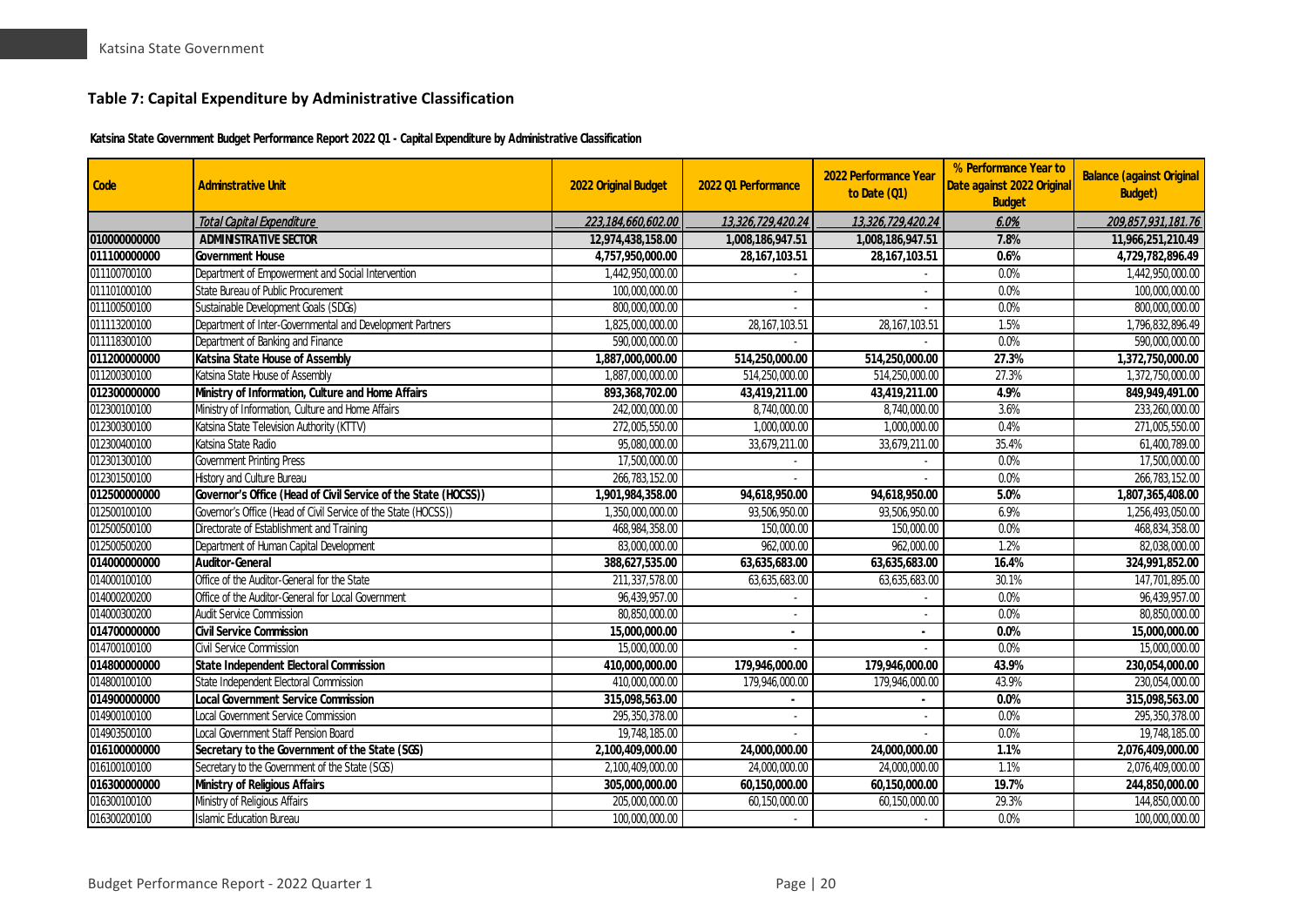| Code         | <b>Adminstrative Unit</b>                                           | 2022 Original Budget | 2022 Q1 Performance         | 2022 Performance Year<br>to Date (Q1) | % Performance Year to<br>Date against 2022 Original<br><b>Budget</b> | <b>Balance (against Original</b><br><b>Budget</b> ) |
|--------------|---------------------------------------------------------------------|----------------------|-----------------------------|---------------------------------------|----------------------------------------------------------------------|-----------------------------------------------------|
| 020000000000 | <b>ECONOMIC SECTOR</b>                                              | 108,232,403,952.00   | 5,040,469,418.73            | 5,040,469,418.73                      | 4.7%                                                                 | 103, 191, 934, 533. 27                              |
| 021500000000 | Ministry of Agriculture and Natural Resources                       | 20,547,911,332.00    | 1,092,563,096.08            | 1,092,563,096.08                      | 5.3%                                                                 | 19,455,348,235.92                                   |
| 021500100100 | Ministry of Agriculture and Natural Resources                       | 4,647,365,204.00     | 225,432,729.53              | 225,432,729.53                        | 4.9%                                                                 | 4,421,932,474.47                                    |
| 021511000100 | Katsina Farmers Supply Company                                      | 3,050,000,000.00     | 425,371,940.63              | 425,371,940.63                        | 13.9%                                                                | 2,624,628,059.37                                    |
| 021511400100 | Katsina State Agricultural and Rural Development Authority (KTARDA) | 3,805,546,128.00     | 82,369,925.92               | 82,369,925.92                         | 2.2%                                                                 | 3,723,176,202.08                                    |
| 021511500100 | Department of Livestock and Grazing Reserve                         | 9,045,000,000.00     | 359,388,500.00              | 359,388,500.00                        | 4.0%                                                                 | 8,685,611,500.00                                    |
| 022000000000 | Ministry of Finance                                                 | 8,317,587,168.00     | 1,294,556,544.65            | 1,294,556,544.65                      | 15.6%                                                                | 7,023,030,623.35                                    |
| 022000100100 | Ministry of Finance                                                 | 6,347,587,168.00     | 1,294,556,544.65            | 1,294,556,544.65                      | 20.4%                                                                | 5,053,030,623.35                                    |
| 022000700100 | Office of the Accountant-General                                    | 1,970,000,000.00     |                             |                                       | 0.0%                                                                 | 1,970,000,000.00                                    |
| 023800000000 | Ministry of Budget and Economic Planning                            | 1,894,743,500.00     | 10,340,000.00               | 10,340,000.00                         | 0.5%                                                                 | 1,884,403,500.00                                    |
| 023800100100 | Ministry of Budget and Economic Planning                            | 1,874,000,000.00     | 6,000,000.00                | 6,000,000.00                          | 0.3%                                                                 | 1,868,000,000.00                                    |
| 023800400100 | Katsina State Bureau of Statistics                                  | 20,743,500.00        | 4,340,000.00                | 4,340,000.00                          | 20.9%                                                                | 16,403,500.00                                       |
| 022200000000 | Ministry of Commerce, Industry and Tourism                          | 3,404,125,679.00     | 21,210,500.00               | 21,210,500.00                         | 0.6%                                                                 | 3,382,915,179.00                                    |
| 022200100100 | Ministry of Commerce, Industry and Tourism                          | 415,000,000.00       | 10,315,500.00               | 10,315,500.00                         | 2.5%                                                                 | 404,684,500.00                                      |
| 022200200100 | <b>Investment Promotion Agency</b>                                  | 1,861,587,500.00     | 7,977,000.00                | 7,977,000.00                          | 0.4%                                                                 | 1,853,610,500.00                                    |
| 022205300100 | Department of Market Development                                    | 1,127,538,179.00     | 2,918,000.00                | 2,918,000.00                          | 0.3%                                                                 | 1,124,620,179.00                                    |
| 026000000000 | Ministry of Lands and Survey                                        | 2,301,000,000.00     | 120,347,904.50              | 120,347,904.50                        | 5.2%                                                                 | 2,180,652,095.50                                    |
| 026000100100 | Ministry of Lands and Survey                                        | 2,210,000,000.00     | 120,347,904.50              | 120,347,904.50                        | 5.4%                                                                 | 2,089,652,095.50                                    |
| 026001000100 | Katsina State Urban and Regional Planning Board (KURPB)             | 50,000,000.00        |                             |                                       | 0.0%                                                                 | 50,000,000.00                                       |
| 026000200100 | Office of the Surveyor-General                                      | 41,000,000.00        | $\mathcal{L}_{\mathcal{A}}$ | $\sim$                                | 0.0%                                                                 | 41,000,000.00                                       |
| 022800000000 | Ministry of Science, Technology and Innovation                      | 1,176,657,925.00     | 139,120,650.00              | 139,120,650.00                        | 11.8%                                                                | 1,037,537,275.00                                    |
| 022800100100 | Ministry of Science, Technology and Innovation                      | 440,815,948.00       | 135,367,500.00              | 135,367,500.00                        | 30.7%                                                                | 305,448,448.00                                      |
| 022800700100 | Katsina State Institute of Technology and Management (KTSITM)       | 735,841,977.00       | 3,753,150.00                | 3,753,150.00                          | 0.5%                                                                 | 732,088,827.00                                      |
| 023100000000 | Department of Power and Energy                                      | 3,855,376,896.00     | 370,227,223.98              | 370,227,223.98                        | 9.6%                                                                 | 3,485,149,672.02                                    |
| 023100100100 | Department of Power and Energy                                      | 125.554.800.00       |                             |                                       | 0.0%                                                                 | 125,554,800.00                                      |
| 023100300100 | Rural Electrification Board (REB)                                   | 3,729,822,096.00     | 370,227,223.98              | 370, 227, 223.98                      | 9.9%                                                                 | 3,359,594,872.02                                    |
| 023300000000 | Ministry of Resource Development                                    | 848,000,000.00       | 14,798,600.00               | 14,798,600.00                         | 1.7%                                                                 | 833,201,400.00                                      |
| 023300100100 | Ministry of Resource Development                                    | 848,000,000.00       | 14,798,600.00               | 14,798,600.00                         | 1.7%                                                                 | 833,201,400.00                                      |
| 023400000000 | Ministry of Works, Housing and Transport                            | 27,248,227,783.00    | 1,337,317,790.33            | 1,337,317,790.33                      | 4.9%                                                                 | 25,910,909,992.67                                   |
| 023400100100 | Ministry of Works, Housing and Transport                            | 23,976,212,240.00    | 873,317,790.33              | 873,317,790.33                        | 3.6%                                                                 | 23, 102, 894, 449.67                                |
| 023400400100 | Katsina State Road Maintenance Management Agency (KASROMA)          | 2,825,388,992.00     | 464,000,000.00              | 464,000,000.00                        | 16.4%                                                                | 2,361,388,992.00                                    |
| 023400500100 | Katsina State Housing Authority                                     | 446,626,551.00       |                             |                                       | 0.0%                                                                 | 446,626,551.00                                      |
| 025200000000 | Ministry of Water Resources                                         | 38,638,773,669.00    | 639,987,109.19              | 639,987,109.19                        | 1.7%                                                                 | 37,998,786,559.81                                   |
| 025200100100 | Ministry of Water Resources                                         | 31,754,576,537.00    | 615,711,284.03              | 615,711,284.03                        | 1.9%                                                                 | 31, 138, 865, 252. 97                               |
| 025210300100 | Rural Water Supply and Sanitation Agency (RUWASSA)                  | 4,174,866,675.00     |                             |                                       | 0.0%                                                                 | 4,174,866,675.00                                    |
| 025210400100 | Department of Rural and Semi-Urban Water Supply                     | 2,709,330,457.00     | 24,275,825.16               | 24,275,825.16                         | 0.9%                                                                 | 2,685,054,631.84                                    |
| 030000000000 | <b>LAW &amp; JUSTICE SECTOR</b>                                     | 1,682,350,299.00     | 527,321,606.65              | 527,321,606.65                        | 31.3%                                                                | 1,155,028,692.35                                    |
| 031800000000 | <b>Judicial Service Commission</b>                                  | 1,541,099,049.00     | 504,189,856.65              | 504,189,856.65                        | 32.7%                                                                | 1,036,909,192.35                                    |
| 031801100100 | Judicial Service Commission                                         | 57,500,000.00        | 1,875,000.00                | 1,875,000.00                          | 3.3%                                                                 | 55,625,000.00                                       |
| 031805100100 | High Court of Justice                                               | 1,110,001,131.00     | 372,675,169.65              | 372,675,169.65                        | 33.6%                                                                | 737, 325, 961.35                                    |
| 031805300100 | Sharia Court of Appeal                                              | 362,597,918.00       | 129,639,687.00              | 129,639,687.00                        | 35.8%                                                                | 232,958,231.00                                      |
| 031805400100 | Sharia Commission                                                   | 11,000,000.00        | $\sim$                      | $\sim$                                | 0.0%                                                                 | 11,000,000.00                                       |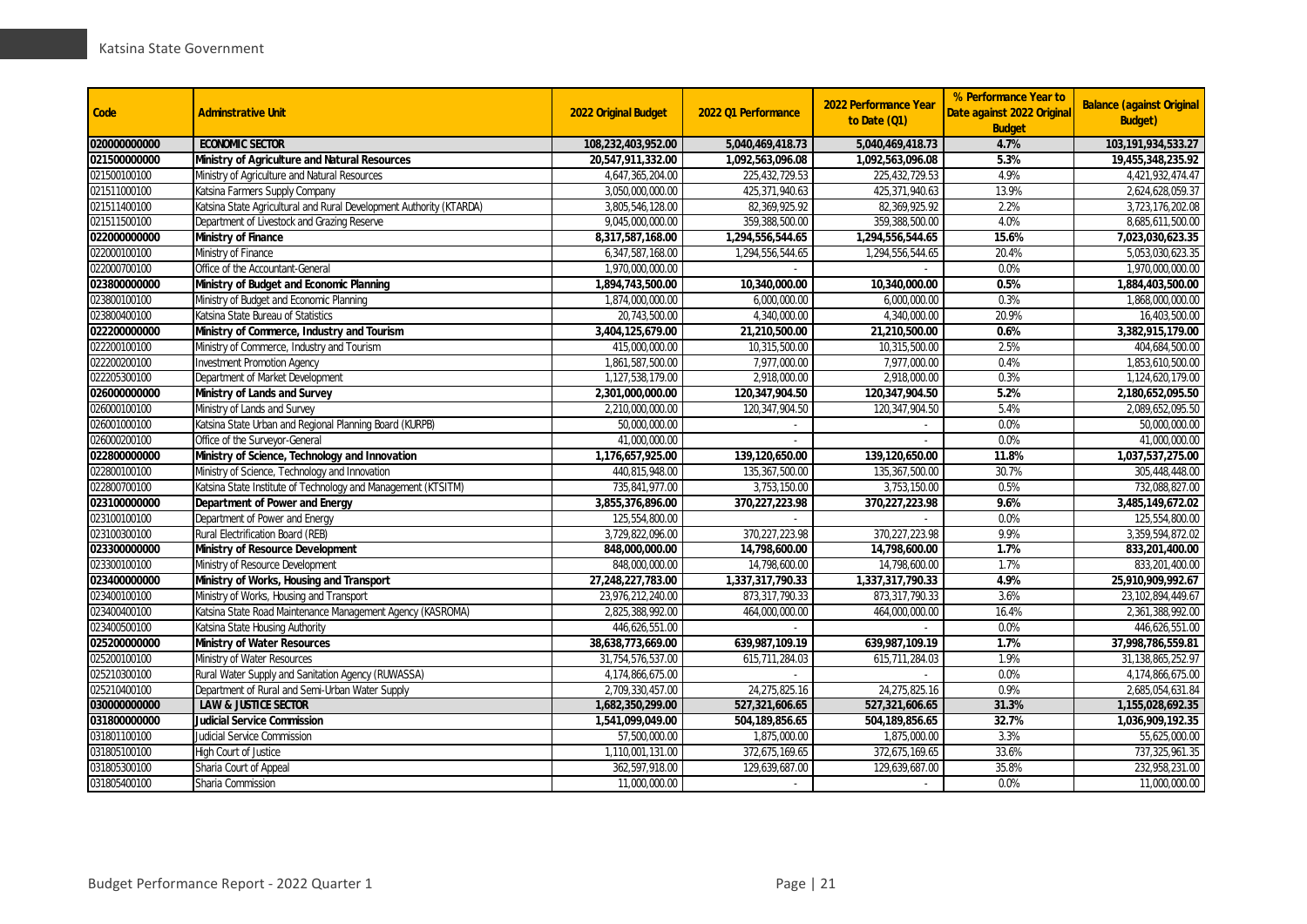| Code         | <b>Adminstrative Unit</b>                                   | 2022 Original Budget | 2022 Q1 Performance | 2022 Performance Year<br>to Date (Q1) | % Performance Year to<br>Date against 2022 Original<br><b>Budget</b> | <b>Balance (against Original</b><br><b>Budget</b> ) |
|--------------|-------------------------------------------------------------|----------------------|---------------------|---------------------------------------|----------------------------------------------------------------------|-----------------------------------------------------|
| 032600000000 | <b>Ministry of Justice</b>                                  | 141,251,250.00       | 23,131,750.00       | 23,131,750.00                         | 16.4%                                                                | 118,119,500.00                                      |
| 032600100100 | Ministry of Justice                                         | 141,251,250.00       | 23,131,750.00       | 23,131,750.00                         | 16.4%                                                                | 118,119,500.00                                      |
| 050000000000 | <b>SOCIAL SECTOR</b>                                        | 100,295,468,193.00   | 6,750,751,447.35    | 6,750,751,447.35                      | 6.7%                                                                 | 93,544,716,745.65                                   |
| 051400000000 | <b>Ministry of Women Affairs</b>                            | 1,197,064,204.00     | 94,356,013.11       | 94,356,013.11                         | 7.9%                                                                 | 1,102,708,190.89                                    |
| 051400100100 | Ministry of Women Affairs                                   | 525,950,000.00       | 8,320,500.00        | 8,320,500.00                          | 1.6%                                                                 | 517.629.500.00                                      |
| 051400100200 | Department of Girl Child Education and Child Development    | 130,400,000.00       | 50,241,469.53       | 50,241,469.53                         | 38.5%                                                                | 80,158,530.47                                       |
| 051400200100 | Department of Skills Acquisition and Vocational Training    | 540,714,204.00       | 35,794,043.58       | 35,794,043.58                         | 6.6%                                                                 | 504,920,160.42                                      |
| 051700000000 | Ministry of Education                                       | 27,761,022,269.00    | 897,242,062.56      | 897,242,062.56                        | 3.2%                                                                 | 26,863,780,206.44                                   |
| 051700100100 | Ministry of Education                                       | 17,672,404,550.00    | 536,862,433.56      | 536,862,433.56                        | 3.0%                                                                 | 17, 135, 542, 116.44                                |
| 051700100200 | Department of Higher Education                              | 1,602,511,971.00     | 161,408,165.66      | 161,408,165.66                        | 10.1%                                                                | 1,441,103,805.34                                    |
| 051700300100 | State Universal Basic Education Board                       | 5,025,052,448.00     |                     |                                       | 0.0%                                                                 | 5,025,052,448.00                                    |
| 051700800100 | Katsina State Library Board                                 | 58,886,755.00        | ÷                   |                                       | 0.0%                                                                 | 58,886,755.00                                       |
| 051701000100 | Agency for Mass Education                                   | 73,601,631.00        | 17,961,000.00       | 17,961,000.00                         | 24.4%                                                                | 55,640,631.00                                       |
| 051701700100 | Dr Yusufu Bala Usman College, Daura                         | 360,852,033.00       | ÷.                  |                                       | 0.0%                                                                 | 360,852,033.00                                      |
| 051701800100 | Hassan Usman Katsina Polytechnic                            | 195,000,000.00       | 8,230,700.00        | 8,230,700.00                          | 4.2%                                                                 | 186,769,300.00                                      |
| 051701900100 | Isa Kaita College of Education, Dutsin-Ma                   | 296,252,568.00       |                     |                                       | 0.0%                                                                 | 296,252,568.00                                      |
| 051702100100 | Umaru Musa Yaradua University, Katsina                      | 632,107,089.00       | 120,543,566.78      | 120,543,566.78                        | 19.1%                                                                | 511,563,522.22                                      |
| 051705300100 | Science and Technical Education Board                       | 1,194,353,224.00     | 47,871,836.56       | 47,871,836.56                         | 4.0%                                                                 | 1,146,481,387.44                                    |
| 051705600100 | Katsina State Scholarship Board                             | 650,000,000.00       | 4,364,360.00        | 4,364,360.00                          | 0.7%                                                                 | 645,635,640.00                                      |
| 056400000000 | Ministry for Rural Development                              | 4,900,000,000.00     | 417,695,710.69      | 417,695,710.69                        | 8.5%                                                                 | 4,482,304,289.31                                    |
| 056400100100 | Ministry for Rural Development                              | 4,900,000,000.00     | 417,695,710.69      | 417,695,710.69                        | 8.5%                                                                 | 4,482,304,289.31                                    |
| 052100000000 | Ministry of Health                                          | 31,337,981,103.00    | 142,490,912.75      | 142,490,912.75                        | 0.5%                                                                 | 31,195,490,190.25                                   |
| 052100100100 | Ministry of Health                                          | 21,270,196,564.00    | 17,821,869.00       | 17,821,869.00                         | 0.1%                                                                 | 21,252,374,695.00                                   |
| 052100200100 | Contributory Health Care Management Agency                  | 3,562,415,735.00     |                     |                                       | 0.0%                                                                 | 3,562,415,735.00                                    |
| 052100300100 | State Primary Health Care Agency                            | 3,044,185,802.00     | 20,528,903.75       | 20,528,903.75                         | 0.7%                                                                 | 3,023,656,898.25                                    |
| 052110200100 | Hospital Services Management Board                          | 619,790,000.00       | 104,140,140.00      | 104,140,140.00                        | 16.8%                                                                | 515,649,860.00                                      |
| 052110400100 | College of Nursing and Midwifery                            | 700,000,000.00       |                     |                                       | 0.0%                                                                 | 700,000,000.00                                      |
| 052110600100 | College of Health Sciences                                  | 400,000,000.00       |                     |                                       | 0.0%                                                                 | 400,000,000.00                                      |
| 052111300100 | Department of Drugs, Narcotics and Human Trafficking        | 120,000,000.00       | $\sim$              | $\sim$                                | 0.0%                                                                 | 120,000,000.00                                      |
| 052111300200 | Drugs and Medical Supply Agency                             | 490,829,876.00       | $\sim$              | $\blacksquare$                        | 0.0%                                                                 | 490,829,876.00                                      |
| 052111600200 | Katsina State Agency for the Control of AIDS (KATSACA)      | 1,130,563,126.00     |                     |                                       | 0.0%                                                                 | 1,130,563,126.00                                    |
| 053500000000 | Ministry of Environment                                     | 33,092,117,965.00    | 5,018,497,824.28    | 5,018,497,824.28                      | 15.2%                                                                | 28,073,620,140.72                                   |
| 053500100100 | Ministry of Environment                                     | 32,085,000,000.00    | 4,978,497,824.28    | 4,978,497,824.28                      | 15.5%                                                                | 27,106,502,175.72                                   |
| 053501600100 | State Environmental Protection and Sanitation Agency (SEPA) | 1,007,117,965.00     | 40,000,000.00       | 40,000,000.00                         | 4.0%                                                                 | 967,117,965.00                                      |
| 055100000000 | Ministry for Local Government and Chieftaincy Affairs       | 269,950,342.00       | 5,636,000.00        | 5,636,000.00                          | 2.1%                                                                 | 264,314,342.00                                      |
| 055100100100 | Ministry for Local Government and Chieftaincy Affairs       | 99.975.285.00        |                     |                                       | 0.0%                                                                 | 99,975,285.00                                       |
| 055100300100 | Department of Community Development                         | 169,975,057.00       | 5,636,000.00        | 5,636,000.00                          | 3.3%                                                                 | 164,339,057.00                                      |
| 053900000000 | Ministry of Sports and Social Development                   | 1,737,332,310.00     | 174,832,923.96      | 174,832,923.96                        | 10.1%                                                                | 1,562,499,386.04                                    |
| 053900100100 | Ministry of Sports and Social Development                   | 1,120,332,310.00     | 119,211,388.96      | 119,211,388.96                        | 10.6%                                                                | 1,001,120,921.04                                    |
| 053900200100 | Department of Youth Development                             | 120,000,000.00       | 8,281,735.00        | 8,281,735.00                          | 6.9%                                                                 | 111,718,265.00                                      |
| 053900300100 | Katsina State Sports Council                                | 47,000,000.00        | 30,989,800.00       | 30,989,800.00                         | 65.9%                                                                | 16,010,200.00                                       |
| 053900400100 | State Emergency Management Agency (SEMA)                    | 450,000,000.00       | 16,350,000.00       | 16,350,000.00                         | 3.6%                                                                 | 433,650,000.00                                      |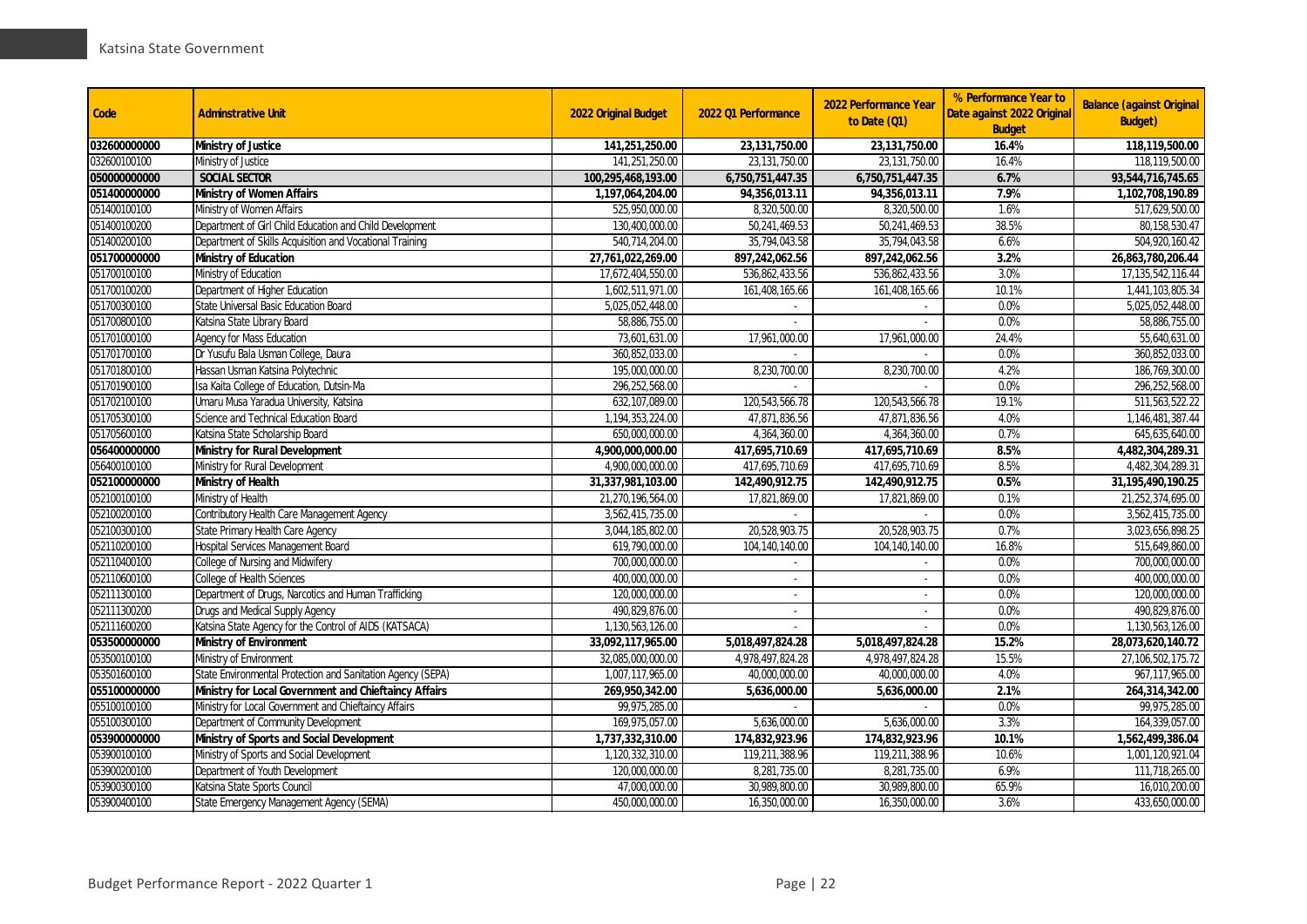#### **Table 8: Other Expenditure by Administrative Classification**

#### **Katsina State Government Budget Performance Report 2022 Q1 - Other Expenditure by Administrative Classification**

<span id="page-23-0"></span>

| Code         | <b>Adminstrative Unit</b>                                     | 2022 Original Budget | 2022 Q1 Performance | 2022 Performance Year<br>to Date (Q1) | % Performance Year to<br>Date against 2022 Original<br><b>Budget</b> | <b>Balance (against Original</b><br><b>Budget</b> ) |
|--------------|---------------------------------------------------------------|----------------------|---------------------|---------------------------------------|----------------------------------------------------------------------|-----------------------------------------------------|
|              | <b>Total Other Expenditure</b>                                | 31,225,703,583.00    | 2,008,759,896.69    | 2,008,759,896.69                      | 6.4%                                                                 | 29,216,943,686.31                                   |
| 010000000000 | <b>ADMINISTRATIVE SECTOR</b>                                  | 1,989,723,360.00     | 61,785,499.00       | 61,785,499.00                         | 3.1%                                                                 | 1,927,937,861.00                                    |
| 011100000000 | <b>Government House</b>                                       | 882,000.00           | 220,500.00          | 220,500.00                            | 25.0%                                                                | 661.500.00                                          |
| 011100700100 | Department of Empowerment and Social Intervention             | 882,000.00           | 220,500.00          | 220,500.00                            | 25.0%                                                                | 661,500.00                                          |
| 011200000000 | Katsina State House of Assembly                               | 150,000,000.00       | 32,499,999.00       | 32,499,999.00                         | 21.7%                                                                | 117,500,001.00                                      |
| 011200300100 | Katsina State House of Assembly                               | 150,000,000.00       | 32,499,999.00       | 32,499,999.00                         | 21.7%                                                                | 117,500,001.00                                      |
| 012300000000 | Ministry of Information, Culture and Home Affairs             | 107,686,525.00       |                     |                                       | $0.0\%$                                                              | 107,686,525.00                                      |
| 012300300100 | Katsina State Television Authority (KTTV)                     | 26,000,000.00        | $\sim$              | ×.                                    | 0.0%                                                                 | 26,000,000.00                                       |
| 012300400100 | Katsina State Radio                                           | 74,300,000.00        | $\sim$              |                                       | 0.0%                                                                 | 74,300,000.00                                       |
| 012301500100 | History and Culture Bureau                                    | 7,386,525.00         | $\sim$              |                                       | 0.0%                                                                 | 7,386,525.00                                        |
| 016100000000 | Secretary to the Government of the State (SGS)                | 4,284,000.00         | $\blacksquare$      | $\blacksquare$                        | $0.0\%$                                                              | 4,284,000.00                                        |
| 016100100100 | Secretary to the Government of the State (SGS)                | 4,284,000.00         |                     |                                       | 0.0%                                                                 | 4,284,000.00                                        |
| 016300000000 | Ministry of Religious Affairs                                 | 1,724,170,835.00     | 28,390,000.00       | 28,390,000.00                         | 1.6%                                                                 | 1,695,780,835.00                                    |
| 016300200100 | <b>Islamic Education Bureau</b>                               | 2,800,000.00         |                     |                                       | 0.0%                                                                 | 2,800,000.00                                        |
| 016300300100 | Pilarims Welfare Board                                        | 1,721,370,835.00     | 28,390,000.00       | 28,390,000.00                         | 1.6%                                                                 | 1,692,980,835.00                                    |
| 016400000000 | <b>Ministry of Special Services</b>                           | 2,700,000.00         | 675,000.00          | 675,000.00                            | 25.0%                                                                | 2,025,000.00                                        |
| 016400100100 | Ministry of Special Services                                  | 2,700,000.00         | 675,000.00          | 675,000.00                            | 25.0%                                                                | 2,025,000.00                                        |
| 020000000000 | <b>ECONOMIC SECTOR</b>                                        | 26,092,314,298.00    | 1,946,231,897.69    | 1,946,231,897.69                      | 7.5%                                                                 | 24,146,082,400.31                                   |
| 022000000000 | Ministry of Finance                                           | 23,899,356,691.00    | 1,944,231,898.69    | 1,944,231,898.69                      | 8.1%                                                                 | 21.955.124.792.31                                   |
| 022000700100 | Office of the Accountant-General                              | 22,529,761,491.00    | 1,635,358,144.39    | 1,635,358,144.39                      | 7.3%                                                                 | 20,894,403,346.61                                   |
| 022000800100 | Katsina State Board of Internal Revenue (KTBIR)               | 1,369,595,200.00     | 308,873,754.30      | 308,873,754.30                        | 22.6%                                                                | 1,060,721,445.70                                    |
| 023800000000 | Ministry of Budget and Economic Planning                      | 15,000,000.00        |                     |                                       | 0.0%                                                                 | 15,000,000.00                                       |
| 023800100100 | Ministry of Budget and Economic Planning                      | 15,000,000.00        | $\sim$              | ×.                                    | 0.0%                                                                 | 15,000,000.00                                       |
| 026000000000 | Ministry of Lands and Survey                                  | 100,000,000.00       | $\blacksquare$      |                                       | $0.0\%$                                                              | 100,000,000.00                                      |
| 026001000100 | Katsina State Urban and Regional Planning Board (KURPB)       | 100,000,000.00       | $\sim$              | $\sim$                                | 0.0%                                                                 | 100,000,000.00                                      |
| 022700000000 | Department of Labour and Productivity                         | 5,000,000.00         | 500,000.00          | 500,000.00                            | 10.0%                                                                | 4,500,000.00                                        |
| 022700100100 | Department of Labour and Productivity                         | 5.000.000.00         | 500.000.00          | 500,000.00                            | 10.0%                                                                | 4.500.000.00                                        |
| 022800000000 | Ministry of Science, Technology and Innovation                | 53,845,519.00        | $\blacksquare$      |                                       | 0.0%                                                                 | 53,845,519.00                                       |
| 022800700100 | Katsina State Institute of Technology and Management (KTSITM) | 53,845,519.00        |                     |                                       | 0.0%                                                                 | 53,845,519.00                                       |
| 023400000000 | Ministry of Works, Housing and Transport                      | 1,615,067,068.00     | 1,499,999.00        | 1,499,999.00                          | 0.1%                                                                 | 1,613,567,069.00                                    |
| 023400100100 | Ministry of Works, Housing and Transport                      | 10,000,000.00        | 1.499.999.00        | 1,499,999.00                          | 15.0%                                                                | 8,500,001.00                                        |
| 023400100200 | Katsina State Transport Authority (KTSTA)                     | 1,570,217,068.00     | $\sim$              | $\sim$                                | 0.0%                                                                 | 1,570,217,068.00                                    |
| 023400400100 | Katsina State Road Maintenance Management Agency (KASROMA)    | 17,000,000.00        | $\sim$              | ٠                                     | 0.0%                                                                 | 17,000,000.00                                       |
| 023400500100 | Katsina State Housing Authority                               | 17,850,000.00        | $\sim$              |                                       | 0.0%                                                                 | 17,850,000.00                                       |
| 025200000000 | <b>Ministry of Water Resources</b>                            | 404,045,020.00       | $\sim$              |                                       | 0.0%                                                                 | 404,045,020.00                                      |
| 025200100200 | Katsina State Water Board                                     | 404,045,020.00       | $\sim$              | $\sim$                                | 0.0%                                                                 | 404,045,020.00                                      |
| 030000000000 | <b>LAW &amp; JUSTICE SECTOR</b>                               | 3,290,000.00         | 472,500.00          | 472,500.00                            | 14.4%                                                                | 2,817,500.00                                        |
| 032600000000 | Ministry of Justice                                           | 3,290,000.00         | 472,500.00          | 472,500.00                            | 14.4%                                                                | 2,817,500.00                                        |
| 032600100100 | Ministry of Justice                                           | 3,290,000.00         | 472,500.00          | 472,500.00                            | 14.4%                                                                | 2,817,500.00                                        |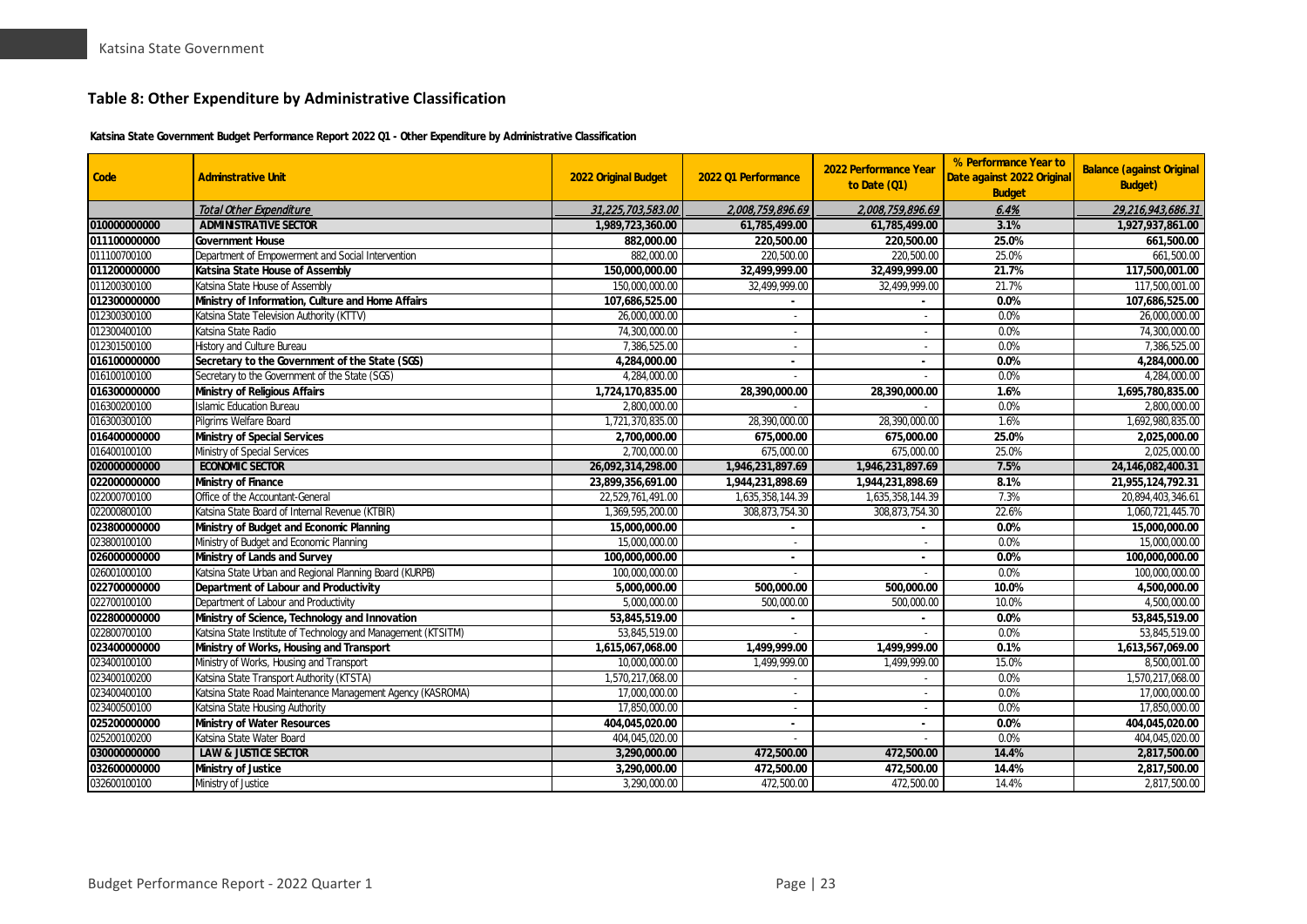| Code         | <b>Adminstrative Unit</b>                                   | <b>2022 Original Budget</b> | 2022 Q1 Performance      | 2022 Performance Year<br>to Date $(Q1)$ | % Performance Year to<br>Date against 2022 Original<br><b>Budget</b> | <b>Balance (against Original</b><br>Budget) |
|--------------|-------------------------------------------------------------|-----------------------------|--------------------------|-----------------------------------------|----------------------------------------------------------------------|---------------------------------------------|
| 050000000000 | <b>SOCIAL SECTOR</b>                                        | 3,140,375,925.00            | 270,000.00               | 270,000.00                              | 0.0%                                                                 | 3,140,105,925.00                            |
| 051400000000 | Ministry of Women Affairs                                   | 6.615.000.00                |                          |                                         | 0.0%                                                                 | 6,615,000.00                                |
| 051400200100 | Department of Skills Acquisition and Vocational Training    | 6,615,000.00                | $\overline{\phantom{a}}$ |                                         | 0.0%                                                                 | 6,615,000.00                                |
| 051700000000 | Ministry of Education                                       | 1,434,470,000.00            |                          |                                         | 0.0%                                                                 | 1,434,470,000.00                            |
| 051700100100 | Ministry of Education                                       | 38,500,000.00               | $\overline{\phantom{a}}$ |                                         | 0.0%                                                                 | 38,500,000.00                               |
| 051701700100 | Dr Yusufu Bala Usman College, Daura                         | 80,000,000.00               |                          |                                         | 0.0%                                                                 | 80,000,000.00                               |
| 051701800100 | Hassan Usman Katsina Polytechnic                            | 260,000,000.00              |                          |                                         | 0.0%                                                                 | 260,000,000.00                              |
| 051701900100 | Isa Kaita College of Education, Dutsin-Ma                   | 146,780,000.00              | $\overline{\phantom{a}}$ |                                         | 0.0%                                                                 | 146,780,000.00                              |
| 051702100100 | Umaru Musa Yaradua University, Katsina                      | 749,745,000.00              | $\overline{\phantom{a}}$ |                                         | 0.0%                                                                 | 749,745,000.00                              |
| 051705300100 | Science and Technical Education Board                       | 142,750,000.00              | $\sim$                   |                                         | 0.0%                                                                 | 142,750,000.00                              |
| 051705400100 | <b>Teachers Service Board</b>                               | 1,000,000.00                | $\sim$                   | ٠                                       | 0.0%                                                                 | 1.000.000.00                                |
| 051705600100 | Katsina State Scholarship Board                             | 15,695,000.00               |                          |                                         | 0.0%                                                                 | 15,695,000.00                               |
| 052100000000 | Ministry of Health                                          | 293,130,725.00              |                          |                                         | 0.0%                                                                 | 293,130,725.00                              |
| 052100200100 | Contributory Health Care Management Agency                  | 64,554,032.00               |                          |                                         | 0.0%                                                                 | 64,554,032.00                               |
| 052100300100 | State Primary Health Care Agency                            | 56,000,000.00               |                          |                                         | 0.0%                                                                 | 56,000,000.00                               |
| 052110200100 | Hospital Services Management Board                          | 24,102,293.00               | $\overline{\phantom{a}}$ |                                         | 0.0%                                                                 | 24,102,293.00                               |
| 052110400100 | College of Nursing and Midwifery                            | 41,275,000.00               |                          |                                         | 0.0%                                                                 | 41,275,000.00                               |
| 052110600100 | College of Health Sciences                                  | 55,935,400.00               | $\overline{\phantom{a}}$ |                                         | 0.0%                                                                 | 55,935,400.00                               |
| 052111300200 | Drugs and Medical Supply Agency                             | 45,480,000.00               |                          |                                         | 0.0%                                                                 | 45,480,000.00                               |
| 052111600200 | Katsina State Agency for the Control of AIDS (KATSACA)      | 5,784,000.00                |                          |                                         | 0.0%                                                                 | 5,784,000.00                                |
| 053500000000 | Ministry of Environment                                     | 29,200,000.00               |                          |                                         | 0.0%                                                                 | 29,200,000.00                               |
| 053501600100 | State Environmental Protection and Sanitation Agency (SEPA) | 29,200,000.00               |                          |                                         | 0.0%                                                                 | 29,200,000.00                               |
| 055100000000 | Ministry for Local Government and Chieftaincy Affairs       | 1,370,675,200.00            | 270,000.00               | 270.000.00                              | 0.0%                                                                 | 1,370,405,200.00                            |
| 055100100100 | Ministry for Local Government and Chieftaincy Affairs       | 1,369,595,200.00            |                          |                                         | 0.0%                                                                 | 1,369,595,200.00                            |
| 055100300100 | Department of Community Development                         | 1,080,000.00                | 270,000.00               | 270,000.00                              | 25.0%                                                                | 810,000.00                                  |
| 053900000000 | Ministry of Sports and Social Development                   | 6,285,000.00                |                          |                                         | $0.0\%$                                                              | 6,285,000.00                                |
| 053900100100 | Ministry of Sports and Social Development                   | 3,500,000.00                | $\overline{\phantom{a}}$ |                                         | 0.0%                                                                 | 3,500,000.00                                |
| 053900200100 | Department of Youth Development                             | 1,785,000.00                |                          |                                         | 0.0%                                                                 | 1,785,000.00                                |
| 053900300100 | Katsina State Sports Council                                | 1,000,000.00                | $\sim$                   | $\overline{\phantom{a}}$                | 0.0%                                                                 | 1,000,000.00                                |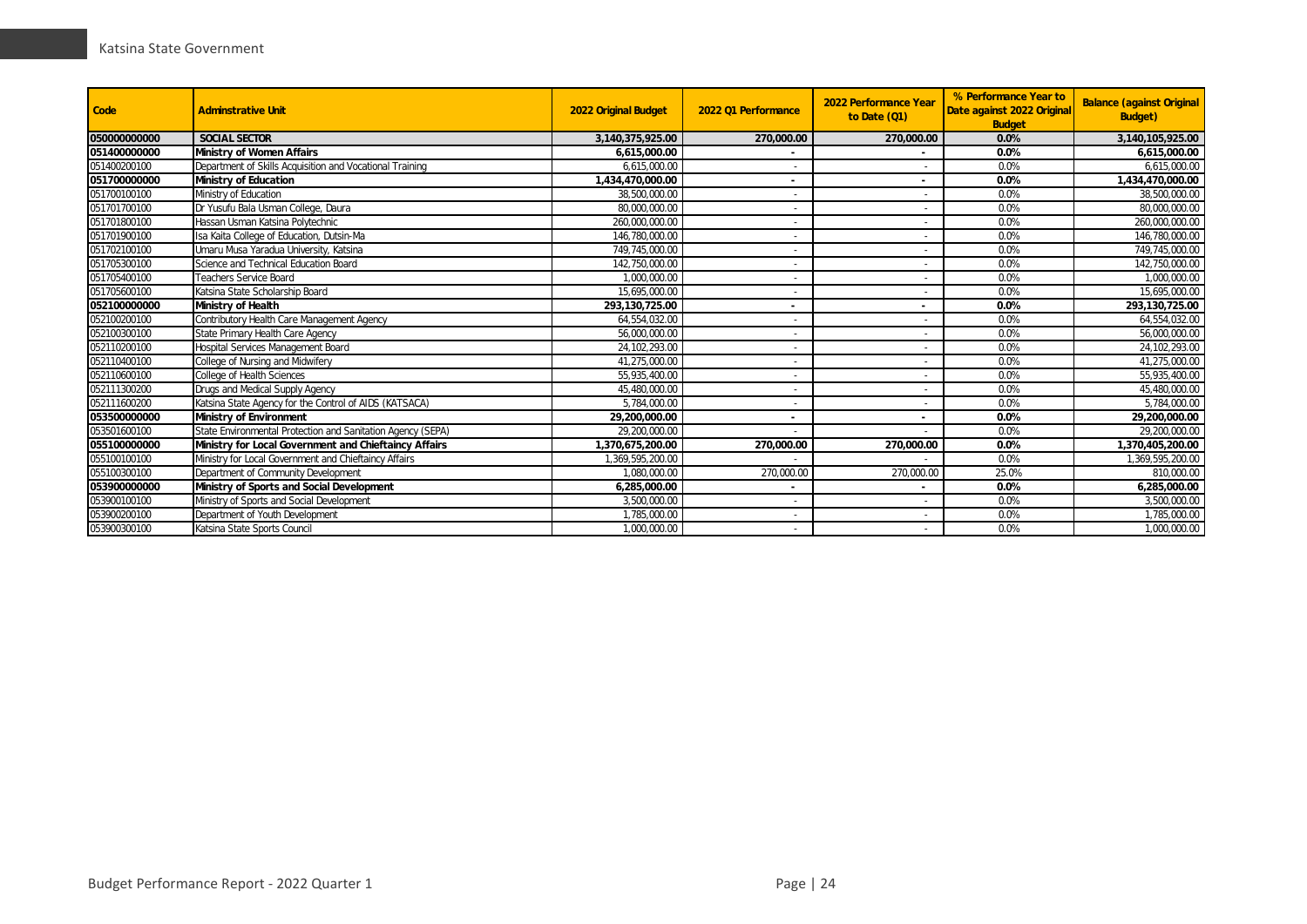## **2.E Expenditure by Economic Classification**

#### **Table 9: Total Expenditure by Economic Classification**

**Katsina State Government Budget Performance Report 2022 Q1 - Total Expenditure by Economic Classification**

<span id="page-25-1"></span><span id="page-25-0"></span>

| Code            | <b>Economic</b>                                        | 2022 Original Budget | 2022 Q1 Performance | 2022 Performance Year<br>to Date (Q1) | % Performance Year to<br>Date against 2022 Original<br><b>Budget</b> | <b>Balance (against Original</b><br><b>Budget</b> ) |
|-----------------|--------------------------------------------------------|----------------------|---------------------|---------------------------------------|----------------------------------------------------------------------|-----------------------------------------------------|
|                 | <b>Total Expenditure</b>                               | 323,296,220,961.00   | 28,565,497,854.46   | 28,565,497,854.46                     | 8.8%                                                                 | 294,730,723,106.54                                  |
|                 | <b>EXPENDITURES</b>                                    | 100.111.560.359.00   | 15.238.768.434.22   | 15.238.768.434.22                     | 15.2%                                                                | 84.872.791.924.78                                   |
| $\overline{21}$ | <b>PERSONNEL COST</b>                                  | 48,123,003,181.00    | 9,622,854,034.96    | 9,622,854,034.96                      | 20.0%                                                                | 38,500,149,146.04                                   |
| 2101            | <b>SALARY</b>                                          | 31,925,737,325.00    | 7,458,245,768.43    | 7,458,245,768.43                      | 23.4%                                                                | 24,467,491,556.57                                   |
| 210101          | <b>SALARIES AND WAGES</b>                              | 31,925,737,325.00    | 7,458,245,768.43    | 7,458,245,768.43                      | 23.4%                                                                | 24,467,491,556.57                                   |
| 21010101        | <b>SALARY</b>                                          | 27,937,329,908.00    | 7,071,171,402.37    | 7,071,171,402.37                      | 25.3%                                                                | 20,866,158,505.63                                   |
| 21010103        | CONSOLIDATED REVENUE FUND CHARGE- SALARIES             | 2,832,669,244.00     | 240,328,356.06      | 240,328,356.06                        | 8.5%                                                                 | 2,592,340,887.94                                    |
| 21010104        | <b>WAGES OF ADHOC STAFF</b>                            | 1,155,738,173.00     | 146,746,010.00      | 146,746,010.00                        | 12.7%                                                                | 1,008,992,163.00                                    |
| 2102            | ALLOWANCES AND SOCIAL CONTRIBUTION                     | 4,166,174,480.00     | 623,586,464.00      | 623,586,464.00                        | 15.0%                                                                | 3,542,588,016.00                                    |
| 210201          | <b>ALLOWANCES</b>                                      | 4,166,174,480.00     | 623,586,464.00      | 623,586,464.00                        | 15.0%                                                                | 3,542,588,016.00                                    |
| 21020101        | NON REGULAR ALLOWANCES                                 | 601,000,000.00       | 145,475,000.00      | 145,475,000.00                        | 24.2%                                                                | 455,525,000.00                                      |
| 21020104        | FURNITURE ALLOWANCE                                    | 17,500,000.00        |                     |                                       | 0.0%                                                                 | 17,500,000.00                                       |
| 21020108        | SEVERANCE ALLOWANCE                                    | 30,000,000.00        | 7,503,634.00        | 7,503,634.00                          | 25.0%                                                                | 22,496,366.00                                       |
| 21020109        | OTHER ALLOWANCES                                       | 1,867,253,160.00     | 62,035,000.00       | 62,035,000.00                         | 3.3%                                                                 | 1,805,218,160.00                                    |
| 21020110        | <b>SECURITY ALLOWANCES</b>                             | 1.632.373.320.00     | 403,430,830.00      | 403,430,830.00                        | 24.7%                                                                | 1,228,942,490.00                                    |
| 21020111        | <b>FRIDAY IMAMS ALLOWANCES</b>                         | 18,048,000.00        | 5.142.000.00        | 5,142,000.00                          | 28.5%                                                                | 12.906.000.00                                       |
| 2103            | SOCIAL BENEFITS                                        | 12,031,091,376.00    | 1,541,021,802.53    | 1,541,021,802.53                      | 12.8%                                                                | 10,490,069,573.47                                   |
| 210301          | <b>SOCIAL BENEFITS</b>                                 | 12,031,091,376.00    | 1,541,021,802.53    | 1,541,021,802.53                      | 12.8%                                                                | 10,490,069,573.47                                   |
| 21030101        | <b>GRATUITY</b>                                        | 6,000,000,000.00     | 36,435,360.36       | 36,435,360.36                         | 0.6%                                                                 | 5,963,564,639.64                                    |
| 21030102        | <b>PENSION</b>                                         | 6,000,000,000.00     | 1,504,586,442.17    | 1,504,586,442.17                      | 25.1%                                                                | 4,495,413,557.83                                    |
| 21030104        | PAYMENT OF BENEFITS TO PAST GOVERNORS/DEPUTY GOVERNORS | 31,091,376.00        | $\sim$              |                                       | 0.0%                                                                 | 31,091,376.00                                       |
| 22              | <b>OTHER RECURRENT COSTS</b>                           | 51,988,557,178.00    | 5,615,914,399.26    | 5,615,914,399.26                      | 10.8%                                                                | 46,372,642,778.74                                   |
| 2202            | <b>OVERHEAD COST</b>                                   | 20,762,853,595.00    | 3,607,154,502.57    | 3,607,154,502.57                      | 17.4%                                                                | 17,155,699,092.43                                   |
| 220201          | TRAVEL & TRANSPORT - GENERAL                           | 1,851,705,722.00     | 447,467,028.79      | 447,467,028.79                        | 24.2%                                                                | 1,404,238,693.21                                    |
| 22020101        | LOCAL TRAVEL & TRANSPORT: TRAINING                     | 94,564,831.00        | 21,645,218.15       | 21,645,218.15                         | 22.9%                                                                | 72,919,612.85                                       |
| 22020102        | LOCAL TRAVEL & TRANSPORT: OTHERS                       | 258,279,792.00       | 73,784,790.00       | 73,784,790.00                         | 28.6%                                                                | 184,495,002.00                                      |
| 22020103        | INTERNATIONAL TRAVEL & TRANSPORT: TRAINING             | 287,000,000.00       | 72,656,000.00       | 72,656,000.00                         | 25.3%                                                                | 214,344,000.00                                      |
| 22020104        | INTERNATIONAL TRAVEL & TRANSPORT: OTHERS               | 283,398,047.00       | 130,423,920.64      | 130,423,920.64                        | 46.0%                                                                | 152,974,126.36                                      |
| 22020105        | LOCAL TRAVEL & TRANSPORT: H.E.                         | 779,590,052.00       | 145,266,700.00      | 145,266,700.00                        | 18.6%                                                                | 634,323,352.00                                      |
| 22020106        | INTERNATIONAL TRAVEL & TRANSPORT: H.E.                 | 138,373,000.00       |                     |                                       | 0.0%                                                                 | 138,373,000.00                                      |
| 22020107        | STUDENT EXCHANGE TRAVELLING EXPENSES                   | 10,500,000.00        | 3,690,400.00        | 3,690,400.00                          | 35.1%                                                                | 6,809,600.00                                        |
| 220202          | <b>UTILITIES - GENERAL</b>                             | 728,031,748.00       | 219,193,703.67      | 219,193,703.67                        | 30.1%                                                                | 508,838,044.33                                      |
| 22020201        | <b>ELECTRICITY CHARGES</b>                             | 597,212,202.00       | 179,523,867.10      | 179,523,867.10                        | 30.1%                                                                | 417,688,334.90                                      |
| 22020202        | TELEPHONE CHARGES                                      | 3,026,180.00         | 756.546.00          | 756.546.00                            | 25.0%                                                                | 2,269,634.00                                        |
| 22020203        | <b>INTERNET ACCESS CHARGES</b>                         | 13,119,624.00        | 3,279,900.00        | 3,279,900.00                          | 25.0%                                                                | 9,839,724.00                                        |
| 22020204        | <b>DSTV SUBSCRIPTION CHARGES</b>                       | 540,000.00           | 135,000.00          | 135,000.00                            | 25.0%                                                                | 405,000.00                                          |
| 22020205        | <b>WATER RATES</b>                                     | 7,306,742.00         | 1,131,890.57        | 1,131,890.57                          | 15.5%                                                                | 6,174,851.43                                        |
| 22020206        | <b>SEWAGE CHARGES</b>                                  | 54,000.00            | 13,500.00           | 13,500.00                             | 25.0%                                                                | 40,500.00                                           |
| 22020210        | SOFTWARE CHARGES/ LICENCE RENEWAL                      | 1,773,000.00         | 333,000.00          | 333,000.00                            | 18.8%                                                                | 1,440,000.00                                        |
| 22020211        | STATE SECRETARIAT UTILITIES                            | 27,000,000.00        | 14,520,000.00       | 14,520,000.00                         | 53.8%                                                                | 12,480,000.00                                       |
| 22020212        | WATER BOARD (PSP)                                      | 78.000.000.00        | 19.500.000.00       | 19,500,000.00                         | 25.0%                                                                | 58,500,000.00                                       |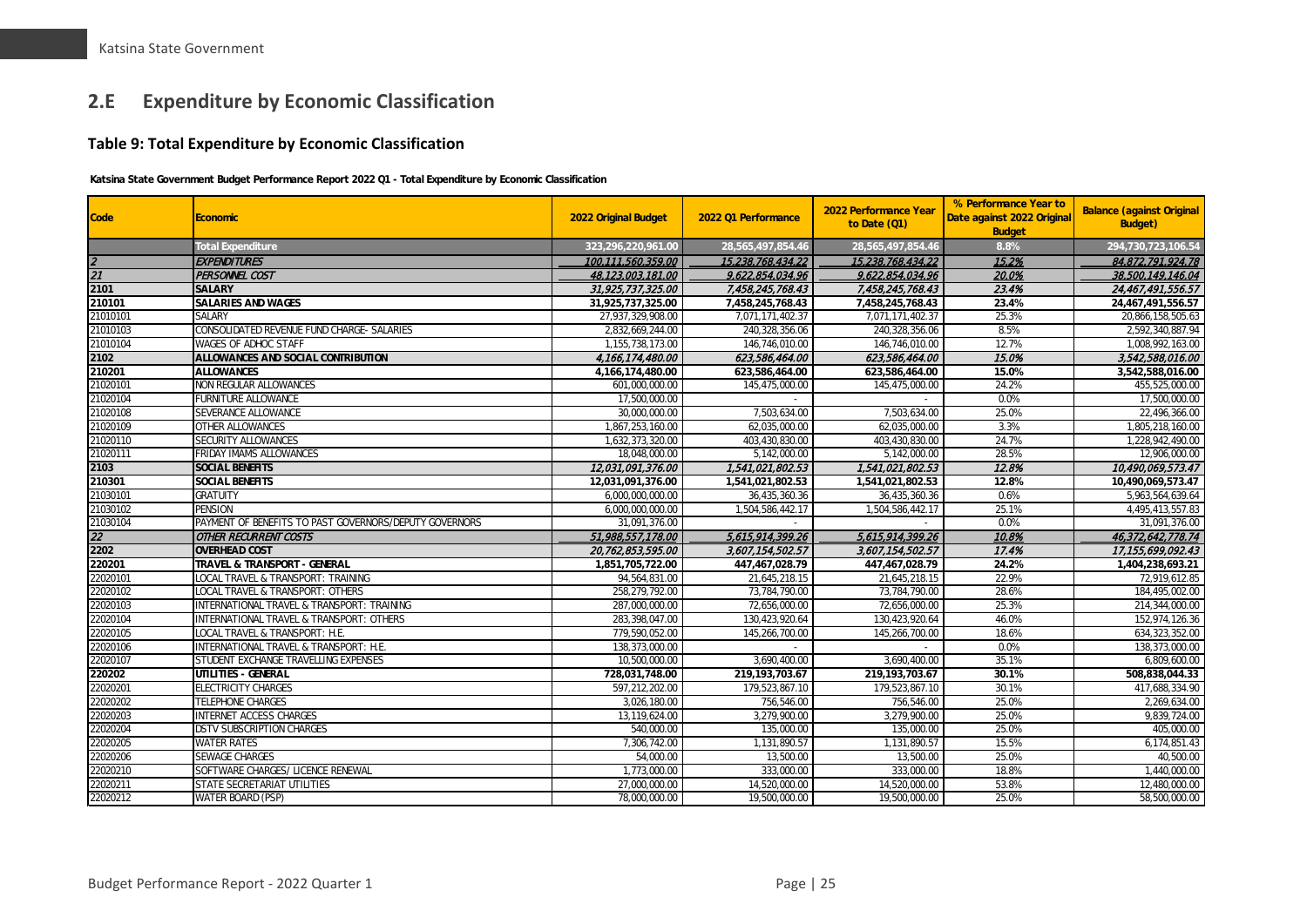| <b>Code</b> | <b>Economic</b>                                                        | 2022 Original Budget | 2022 Q1 Performance | 2022 Performance Year<br>to Date (Q1) | % Performance Year to<br>Date against 2022 Original<br><b>Budget</b> | <b>Balance (against Original</b><br><b>Budget</b> ) |
|-------------|------------------------------------------------------------------------|----------------------|---------------------|---------------------------------------|----------------------------------------------------------------------|-----------------------------------------------------|
| 220203      | <b>MATERIALS &amp; SUPPLIES - GENERAL</b>                              | 1,669,503,728.00     | 301,706,397.00      | 301,706,397.00                        | 18.1%                                                                | 1,367,797,331.00                                    |
| 22020301    | OFFICE STATIONERIES/COMPUTER CONSUMABLES                               | 116,892,051.00       | 28,244,159.00       | 28,244,159.00                         | 24.2%                                                                | 88,647,892.00                                       |
| 22020302    | <b>BOOKS</b>                                                           | 11.779.912.00        | 254.376.00          | 254.376.00                            | 2.2%                                                                 | 11,525,536.00                                       |
| 22020303    | NEWSPAPERS                                                             | 356,124.00           | 89,031.00           | 89,031.00                             | 25.0%                                                                | 267,093.00                                          |
| 22020304    | MAGAZINES & PERIODICALS                                                | 7,633,576.00         | 1,908,393.00        | 1,908,393.00                          | 25.0%                                                                | 5,725,183.00                                        |
| 22020305    | PRINTING OF NON SECURITY DOCUMENTS                                     | 55,241,484.00        | 6,249,243.00        | 6,249,243.00                          | 11.3%                                                                | 48.992.241.00                                       |
| 22020306    | PRINTING OF SECURITY DOCUMENTS                                         | 13,485,100.00        | 746,274.00          | 746,274.00                            | 5.5%                                                                 | 12,738,826.00                                       |
| 22020307    | DRUGS/LABORATORY/MEDICAL SUPPLIES                                      | 54,480,180.00        | 13,147,294.00       | 13, 147, 294.00                       | 24.1%                                                                | 41,332,886.00                                       |
| 22020308    | FIELD & CAMPING MATERIALS SUPPLIES                                     | 440,988.00           | 110,247.00          | 110,247.00                            | 25.0%                                                                | 330,741.00                                          |
| 22020309    | UNIFORMS & OTHER CLOTHING                                              | 94,361,445.00        | 11,279,065.00       | 11,279,065.00                         | 12.0%                                                                | 83,082,380.00                                       |
| 22020310    | TEACHING AIDS / INSTRUCTION MATERIALS                                  | 16,166,080.00        | 3,970,015.00        | 3,970,015.00                          | 24.6%                                                                | 12,196,065.00                                       |
| 22020311    | FOOD STUFF / CATERING MATERIALS SUPPLIES                               | 1,234,616,788.00     | 192,178,300.00      | 192,178,300.00                        | 15.6%                                                                | 1,042,438,488.00                                    |
| 22020312    | PRODUCTION, PUBLICATION AND CIRCULATION OF ANNUAL FINANCIAL STATEMENTS | 4,000,000.00         | $\sim$              |                                       | 0.0%                                                                 | 4.000.000.00                                        |
| 22020313    | PRODUCTION OF REPORTS TO PUBLIC ACCOUNTS COMMITTEE (PAC)               | 5,000,000.00         |                     |                                       | 0.0%                                                                 | 5,000,000.00                                        |
| 22020318    | DEMONSTRATION MATERIALS/CONSUMABLES                                    | 12,600,000.00        | 1,080,000.00        | 1,080,000.00                          | 8.6%                                                                 | 11,520,000.00                                       |
| 22020322    | <b>ROBES ALLOWANCES</b>                                                | 42,450,000.00        | 42,450,000.00       | 42,450,000.00                         | 100.0%                                                               |                                                     |
| 220204      | MAINTENANCE SERVICES - GENERAL                                         | 1,700,387,458.20     | 302,539,077.06      | 302,539,077.06                        | 17.8%                                                                | 1,397,848,381.14                                    |
| 22020401    | MAINTENANCE OF MOTOR VEHICLE/TRANSPORT EQUIPMENT                       | 375,260,647.00       | 87,198,686.52       | 87,198,686.52                         | 23.2%                                                                | 288,061,960.48                                      |
| 22020402    | MAINTENANCE OF OFFICE FURNITURE                                        | 20,958,184.00        | 5,239,545.00        | 5,239,545.00                          | 25.0%                                                                | 15,718,639.00                                       |
| 22020403    | MAINTENANCE OF OFFICE BUILDING / RESIDENTIAL QTRS                      | 118,299,354.00       | 26,768,441.00       | 26,768,441.00                         | 22.6%                                                                | 91,530,913.00                                       |
| 22020404    | MAINTENANCE OF OFFICE / IT EQUIPMENTS                                  | 98,020,145.00        | 23,703,936.00       | 23,703,936.00                         | 24.2%                                                                | 74,316,209.00                                       |
| 22020405    | MAINTENANCE OF PLANTS/GENERATORS                                       | 14,509,888.00        | 3,627,471.00        | 3,627,471.00                          | 25.0%                                                                | 10,882,417.00                                       |
| 22020406    | OTHER MAINTENANCE SERVICES                                             | 190,307,491.20       | 43,726,871.00       | 43,726,871.00                         | 23.0%                                                                | 146,580,620.20                                      |
| 22020410    | MAINTENANCE OF STREET LIGHTINGS                                        | 120,000,000.00       | 18,818,000.00       | 18,818,000.00                         | 15.7%                                                                | 101,182,000.00                                      |
| 22020411    | MAINTENANCE OF COMMUNICATION EQUIPMENT                                 | 19,723,000.00        | 4,930,749.00        | 4,930,749.00                          | 25.0%                                                                | 14,792,251.00                                       |
| 22020414    | MAINTENANCE OF BOREHOLE                                                | 1,543,500.00         | 385,875.00          | 385,875.00                            | 25.0%                                                                | 1,157,625.00                                        |
| 22020415    | MAINTENANCE OF GOVERNMENT BUILDINGS                                    | 4,410,000.00         |                     |                                       | 0.0%                                                                 | 4,410,000.00                                        |
| 22020416    | MAINTENANCE OF ZONAL/UNITS/OTHER OFFICES                               | 18,689,776.00        | 4,672,443.00        | 4,672,443.00                          | 25.0%                                                                | 14,017,333.00                                       |
| 22020417    | MAINTENANCE OF ELECTRICITY/SOLAR SYSTEM                                | 8,999,988.00         | 2.249.997.00        | 2.249.997.00                          | 25.0%                                                                | 6,749,991.00                                        |
| 22020418    | MAINTENANCE OF LIVESTOCK/FARMS                                         | 6,000,000.00         | 967.782.00          | 967,782.00                            | 16.1%                                                                | 5,032,218.00                                        |
| 22020419    | MAINTENANCE OF GRAZING ROUTES/RESERVES/PASTURE                         | 5,367,000.00         | 267,750.00          | 267,750.00                            | 5.0%                                                                 | 5,099,250.00                                        |
| 22020421    | MAINTENANCE OF WATER SCHEMES                                           | 2,500,000.00         | $\sim$              | $\sim$                                | 0.0%                                                                 | 2,500,000.00                                        |
| 22020422    | RUNNING COSTS FOR COS, PPS, SSA, & SA                                  | 109,075,000.00       | 26,970,000.00       | 26,970,000.00                         | 24.7%                                                                | 82,105,000.00                                       |
| 22020423    | JANITORIAL SERVICES                                                    | 518,000,000.00       | 44,093,635.54       | 44,093,635.54                         | 8.5%                                                                 | 473,906,364.46                                      |
| 22020425    | UPKEEP OF PFMU, MAIN ACCOUNT, DMO & FISCAL RESPONSIBILITY OFFICES      | 5,572,800.00         | 1,393,200.00        | 1,393,200.00                          | 25.0%                                                                | 4.179.600.00                                        |
| 22020427    | UPKEEP/RUNNING COST OF MUHAMMADU DIKKO STADIUM                         | 7,919,988.00         | 1,979,997.00        | 1,979,997.00                          | 25.0%                                                                | 5,939,991.00                                        |
| 22020428    | UPKEEP/RUNNING COSTS OF IDP                                            | 23,155,701.00        | 525,950.00          | 525,950.00                            | 2.3%                                                                 | 22,629,751.00                                       |
| 22020429    | UPKEEP/RUNNING COSTS OF FAMILY SUPPORT PROGRAM                         | 5,079,588.00         | 1,269,897.00        | 1,269,897.00                          | 25.0%                                                                | 3.809.691.00                                        |
| 22020430    | MULTI-PURPOSE/WOMEN/YOUTH/TRAINING CENTRES OPERATIONAL COSTS           | 14,995,408.00        | 3,748,851.00        | 3,748,851.00                          | 25.0%                                                                | 11,246,557.00                                       |
| 22020431    | STUDENTS CAMPING/EXTENSION EXPENSES                                    | 12,000,000.00        |                     |                                       | 0.0%                                                                 | 12,000,000.00                                       |
| 220205      | <b>TRAINING - GENERAL</b>                                              | 850,377,929.00       | 82,668,369.00       | 82,668,369.00                         | 9.7%                                                                 | 767,709,560.00                                      |
| 22020501    | <b>LOCAL TRAINING</b>                                                  | 376,755,798.00       | 82,418,370.00       | 82,418,370.00                         | 21.9%                                                                | 294,337,428.00                                      |
| 22020502    | INTERNATIONAL TRAINING                                                 | 196,171,000.00       |                     |                                       | 0.0%                                                                 | 196,171,000.00                                      |
| 22020503    | CONFERENCES/SEMINARS & WORKSHOP-LOCAL                                  | 276,683,875.00       | 249,999.00          | 249,999.00                            | 0.1%                                                                 | 276,433,876.00                                      |
| 22020505    | MANAGEMENT COURSES AT PUBLIC SERVICE TRAINING INSTITUTE(PSTI)          | 767,256.00           | $\sim$              |                                       | 0.0%                                                                 | 767,256.00                                          |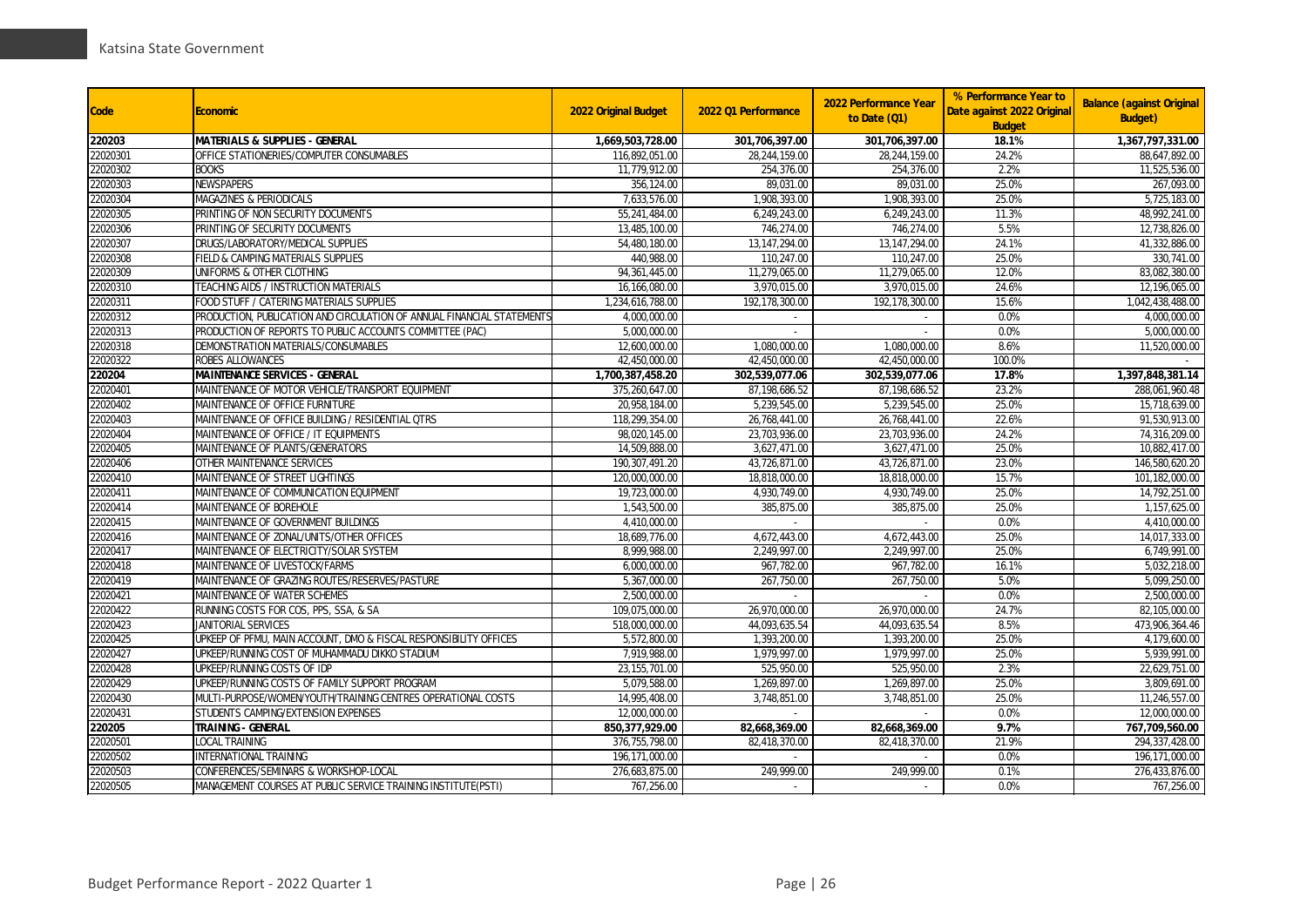| <b>Code</b> | <b>Economic</b>                              | 2022 Original Budget | 2022 Q1 Performance | 2022 Performance Year<br>to Date $(Q1)$ | % Performance Year to<br>Date against 2022 Original<br><b>Budget</b> | <b>Balance (against Original</b><br><b>Budget</b> ) |
|-------------|----------------------------------------------|----------------------|---------------------|-----------------------------------------|----------------------------------------------------------------------|-----------------------------------------------------|
| 220206      | OTHER SERVICES - GENERAL                     | 5,492,316,434.00     | 496,292,045.25      | 496,292,045.25                          | 9.0%                                                                 | 4,996,024,388.75                                    |
| 22020601    | <b>SECURITY SERVICES</b>                     | 356,205,316.00       | 14,252,300.25       | 14,252,300.25                           | 4.0%                                                                 | 341,953,015.75                                      |
| 22020602    | <b>OFFICE RENT</b>                           | 567,000.00           | 141,750.00          | 141,750.00                              | 25.0%                                                                | 425,250.00                                          |
| 22020603    | RESIDENTIAL RENT                             | 54,872,132.00        | 11,230,000.00       | 11,230,000.00                           | 20.5%                                                                | 43,642,132.00                                       |
| 22020604    | SECURITY VOTE (INCLUDING OPERATIONS)         | 5,078,758,970.00     | 470,189,741.00      | 470,189,741.00                          | 9.3%                                                                 | 4,608,569,229.00                                    |
| 22020605    | CLEANING & FUMIGATION SERVICES               | 1,913,016.00         | 478,254.00          | 478,254.00                              | 25.0%                                                                | 1,434,762.00                                        |
| 220207      | CONSULTING & PROFESSIONAL SERVICES - GENERAL | 1,672,478,205.00     | 76,410,992.00       | 76,410,992.00                           | 4.6%                                                                 | 1,596,067,213.00                                    |
| 22020701    | FINANCIAL CONSULTING                         | 9,640,000.00         |                     |                                         | 0.0%                                                                 | 9,640,000.00                                        |
| 22020702    | INFORMATION TECHNOLOGY CONSULTING            | 2,092,956.00         | $\sim$              |                                         | 0.0%                                                                 | 2,092,956.00                                        |
| 22020703    | <b>LEGAL SERVICES</b>                        | 1,009,200,000.00     | 11,415,000.00       | 11,415,000.00                           | 1.1%                                                                 | 997,785,000.00                                      |
| 22020706    | SURVEYING SERVICES                           | 307.008.00           |                     |                                         | 0.0%                                                                 | 307.008.00                                          |
| 22020707    | AGRICULTURAL CONSULTING                      | 848,484.00           | 212,121.00          | 212,121.00                              | 25.0%                                                                | 636,363.00                                          |
| 22020708    | MEDICAL CONSULTING                           | 12,000,000.00        | 5.000.000.00        | 5.000.000.00                            | 41.7%                                                                | 7,000,000.00                                        |
| 22020709    | AUDITING OF ACCOUNTS                         | 30,000,000.00        |                     |                                         | 0.0%                                                                 | 30,000,000.00                                       |
| 22020711    | <b>MEDIA RELATION SERVICES</b>               | 571, 172, 274.00     | 58,019,070.00       | 58,019,070.00                           | 10.2%                                                                | 513, 153, 204.00                                    |
| 22020712    | OTHER CONSULTING SERVICES                    | 13,847,836.00        | 927,693.00          | 927,693.00                              | 6.7%                                                                 | 12,920,143.00                                       |
| 22020713    | GUIDANCE AND COUNSELING SERVICES             | 5,217,207.00         | 699,300.00          | 699,300.00                              | 13.4%                                                                | 4,517,907.00                                        |
| 22020714    | STATE WITNESS & PREROGATIVE OF MERCY         | 17,500,000.00        |                     |                                         | 0.0%                                                                 | 17,500,000.00                                       |
| 22020716    | BUSINESS DEVELOPMENT SERVICES                | 112,452.00           | 2,811.00            | 2,811.00                                | 2.5%                                                                 | 109,641.00                                          |
| 22020717    | <b>EXTERNAL AUDIT SERVICES</b>               | 539,988.00           | 134.997.00          | 134.997.00                              | 25.0%                                                                | 404.991.00                                          |
| 220208      | FUEL & LUBRICANTS - GENERAL                  | 992,679,726.00       | 307,940,300.40      | 307,940,300.40                          | 31.0%                                                                | 684,739,425.60                                      |
| 22020801    | MOTOR VEHICLE FUEL COST                      | 344.191.130.00       | 76,269,355.40       | 76,269,355.40                           | 22.2%                                                                | 267.921.774.60                                      |
| 22020802    | OTHER TRANSPORT EQUIPMENT FUEL COST          | 1,609,200.00         | 402,300.00          | 402,300.00                              | 25.0%                                                                | 1,206,900.00                                        |
| 22020803    | PLANT / GENERATOR FUEL COST                  | 646,879,396.00       | 231,268,645.00      | 231,268,645.00                          | 35.8%                                                                | 415,610,751.00                                      |
| 220209      | FINANCIAL CHARGES - GENERAL                  | 343,871.00           | 85,965.00           | 85,965.00                               | 25.0%                                                                | 257,906.00                                          |
| 22020901    | BANK CHARGES (OTHER THAN INTEREST)           | 343,871.00           | 85,965.00           | 85,965.00                               | 25.0%                                                                | 257,906.00                                          |
| 220210      | <b>MISCELLANEOUS EXPENSES GENERAL</b>        | 5,805,028,773.80     | 1,372,850,624.40    | 1,372,850,624.40                        | 23.6%                                                                | 4,432,178,149.40                                    |
| 22021001    | REFRESHMENT & MEALS                          | 396,991,494.00       | 95,971,339.00       | 95,971,339.00                           | 24.2%                                                                | 301,020,155.00                                      |
| 22021002    | HONORARIUM & SITTING ALLOWANCE               | 243,993,795.20       | 79,901,450.00       | 79,901,450.00                           | 32.7%                                                                | 164,092,345.20                                      |
| 22021003    | PUBLICITY & ADVERTISEMENTS                   | 635,560,553.60       | 97,962,354.40       | 97,962,354.40                           | 15.4%                                                                | 537,598,199.20                                      |
| 22021004    | MEDICAL EXPENSES-LOCAL                       | 135,467,976.00       | 72,000,000.00       | 72,000,000.00                           | 53.1%                                                                | 63,467,976.00                                       |
| 22021006    | POSTAGES & COURIER SERVICES                  | 14,732,584.00        | 1,863,144.00        | 1,863,144.00                            | 12.6%                                                                | 12,869,440.00                                       |
| 22021007    | <b>WELFARE PACKAGES</b>                      | 107,637,008.00       | 23,685,997.00       | 23,685,997.00                           | 22.0%                                                                | 83,951,011.00                                       |
| 22021008    | SUBSCRIPTION TO PROFESSIONAL BODIES          | 56,155,602.00        | 21,071,464.00       | 21,071,464.00                           | 37.5%                                                                | 35,084,138.00                                       |
| 22021009    | SPORTING ACTIVITIES                          | 66,292,464.00        | 22,236,582.00       | 22,236,582.00                           | 33.5%                                                                | 44,055,882.00                                       |
| 22021010    | DIRECT TEACHING & LABORATORY COST            | 7,470,000.00         | 1,867,500.00        | 1,867,500.00                            | 25.0%                                                                | 5,602,500.00                                        |
| 22021011    | RECRUITMENT AND APPOINTMENT (SERVICE WIDE)   | 75,000,000.00        | 16,416,500.00       | 16,416,500.00                           | 21.9%                                                                | 58,583,500.00                                       |
| 22021014    | ANNUAL BUDGET EXPENSES & ADMINISTRATION      | 150,000,000.00       | 40,000,000.00       | 40,000,000.00                           | 26.7%                                                                | 110.000.000.00                                      |
| 22021020    | ELECTION-LOGISTICS SUPPORT                   | 29,280,000.00        | 1,167,500.00        | 1,167,500.00                            | 4.0%                                                                 | 28,112,500.00                                       |
| 22021042    | RECURRENT ADJUSTMENT                         | 806,750,000.00       | 197,318,993.00      | 197,318,993.00                          | 24.5%                                                                | 609,431,007.00                                      |
| 22021050    | MEDICAL EXPENSES-INTERNATIONAL               | 80,000,000.00        | 2,436,774.00        | 2,436,774.00                            | 3.0%                                                                 | 77,563,226.00                                       |
| 22021052    | SPECIAL DAYS/CELEBRATIONS                    | 151,593,610.00       | 52,500,000.00       | 52,500,000.00                           | 34.6%                                                                | 99,093,610.00                                       |
| 22021053    | HOTEL ACCOMMODATION                          | 200,000,000.00       | $\sim$              |                                         | 0.0%                                                                 | 200,000,000.00                                      |
| 22021055    | COMPETITIONS-GENERAL                         | 27,440,334.00        | 565,188.00          | 565,188.00                              | 2.1%                                                                 | 26,875,146.00                                       |
| 22021056    | SCHOOLS EXAMINATION                          | 4,939,227.00         | 734,805.00          | 734,805.00                              | 14.9%                                                                | 4,204,422.00                                        |
| 22021058    | CONFLICT/DISPUTE MANAGEMENT                  | 60,000,000.00        |                     |                                         | 0.0%                                                                 | 60,000,000.00                                       |
| 22021060    | MONITORING AND EVALUATION                    | 104,403,828.00       | 11,949,957.00       | 11,949,957.00                           | 11.4%                                                                | 92,453,871.00                                       |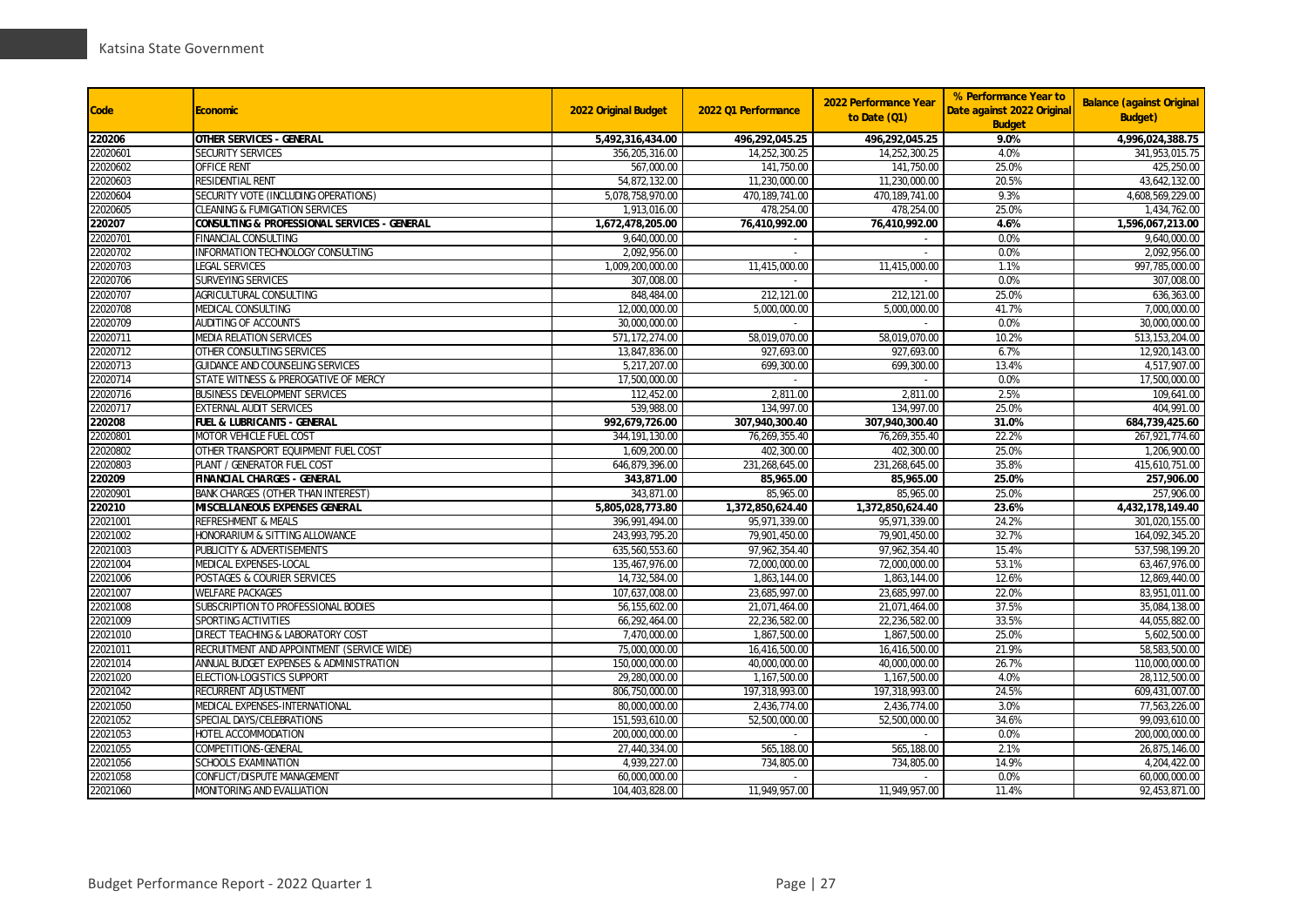| <b>Code</b> | <b>Economic</b>                                            | 2022 Original Budget | 2022 Q1 Performance | 2022 Performance Year<br>to Date (Q1) | % Performance Year to<br>Date against 2022 Original<br><b>Budget</b> | <b>Balance (against Original</b><br><b>Budget</b> ) |
|-------------|------------------------------------------------------------|----------------------|---------------------|---------------------------------------|----------------------------------------------------------------------|-----------------------------------------------------|
| 22021061    | Valedictory/Graduation /Induction/Send Forth Ceremonies    | 8,259,976.00         | 314,994.00          | 314,994.00                            | 3.8%                                                                 | 7,944,982.00                                        |
| 22021062    | Summits/Trade Fair                                         | 10,000,000.00        | 1,100,000.00        | 1,100,000.00                          | 11.0%                                                                | 8,900,000.00                                        |
| 22021065    | <b>Quality Assurance Services</b>                          | 75,833,879.00        | 18,819,419.00       | 18,819,419.00                         | 24.8%                                                                | 57,014,460.00                                       |
| 22021066    | INTERPRETOR ALLOWANCE                                      | 1,800,000.00         | 450,000.00          | 450,000.00                            | 25.0%                                                                | 1,350,000.00                                        |
| 22021067    | SPONSOR OF DA'AWA/TAFSIR PROGRAMME                         | 13,500,000.00        | 10,000,000.00       | 10,000,000.00                         | 74.1%                                                                | 3,500,000.00                                        |
| 22021068    | JOINT TASK FORCE OPERATION                                 | 25,000,000.00        | 7,730,000.00        | 7,730,000.00                          | 30.9%                                                                | 17,270,000.00                                       |
| 22021069    | INTELLIGENCE SOURCING                                      | 15,000,000.00        | $\sim$              | $\sim$                                | 0.0%                                                                 | 15,000,000.00                                       |
| 22021070    | SCHOOLS RUNNING COSTS                                      | 94,985,215.00        | 49,387,167.00       | 49,387,167.00                         | 52.0%                                                                | 45,598,048.00                                       |
| 22021071    | YOUTH VANGUARD STIPEND                                     | 525,600,000.00       | 151,800,000.00      | 151,800,000.00                        | 28.9%                                                                | 373,800,000.00                                      |
| 22021072    | COMMITTEE EXPENSES                                         | 883,080,000.00       | 220,249,072.00      | 220,249,072.00                        | 24.9%                                                                | 662,830,928.00                                      |
| 22021073    | REPATRIATION EXPENSES                                      | 840,000.00           | 210,000.00          | 210,000.00                            | 25.0%                                                                | 630,000.00                                          |
| 22021074    | PLAYERS TRAINING AND DEVIANT ALLOWANCE                     | 8,000,000.00         | 2,010,000.00        | 2,010,000.00                          | 25.1%                                                                | 5,990,000.00                                        |
| 22021075    | MAINTENANCE OF STATE FOOTBALL TEAM                         | 300,000,000.00       | 66,487,000.00       | 66,487,000.00                         | 22.2%                                                                | 233,513,000.00                                      |
| 22021076    | UPKEPING OF SOCIAL DEVELOPMENT TRAINING CENTERS            | 810,390.00           | 202,599.00          | 202,599.00                            | 25.0%                                                                | 607.791.00                                          |
| 22021077    | REMAND/REHAB/REFORMATORY CENTRES RUNNING COSTS             | 65,119,992.00        | 12.043.497.00       | 12.043.497.00                         | 18.5%                                                                | 53.076.495.00                                       |
| 22021078    | CHILDREN/DESTITUTE HOME                                    | 10,000,000.00        | 1,749,999.00        | 1,749,999.00                          | 17.5%                                                                | 8,250,001.00                                        |
| 22021080    | MULTI-PURPOSE/YOUTH/TRAINING CENTRES OPERATIONAL COSTS     | 20,411,129.00        | 4.187.211.00        | 4,187,211.00                          | 20.5%                                                                | 16,223,918.00                                       |
| 22021081    | ACCREDITATION/ REACCREDITATION                             | 29,694,317.00        |                     |                                       | 0.0%                                                                 | 29,694,317.00                                       |
| 22021082    | <b>EMERGENCY OUTBREAK CONTROL</b>                          | 5,670,000.00         | 1,417,500.00        | 1,417,500.00                          | 25.0%                                                                | 4,252,500.00                                        |
| 22021089    | COMMUNITY OUTREACH/POLITICAL ACTIVITIES                    | 170,000,000.00       | 30.000.000.00       | 30.000.000.00                         | 17.6%                                                                | 140,000,000.00                                      |
| 22021090    | CONTACT ON DIASPORA AFFAIRS/MATTERS                        | 45,000,000.00        | 18,239,600.00       | 18,239,600.00                         | 40.5%                                                                | 26,760,400.00                                       |
| 22021091    | <b>INSPECTION &amp; VERIFICATION</b>                       | 37,922,400.00        | 13,434,602.00       | 13,434,602.00                         | 35.4%                                                                | 24,487,798.00                                       |
| 22021092    | <b>GENERAL LABOUR EXPENSES</b>                             | 882,000.00           | 280,500.00          | 280,500.00                            | 31.8%                                                                | 601,500.00                                          |
| 22021093    | <b>CABINET EXPENSES</b>                                    | 2,160,000.00         | 358,000.00          | 358,000.00                            | 16.6%                                                                | 1,802,000.00                                        |
| 22021095    | NYSC/SUPPORTING STAFF ALLOWANCES                           | 22,983,488.00        | 5,746,167.00        | 5,746,167.00                          | 25.0%                                                                | 17,237,321.00                                       |
| 22021096    | SHARIA IMPLEMENTATION, ZAKKAT & WAQAF EXPENSES             | 1,935,000.00         | 483,750.00          | 483,750.00                            | 25.0%                                                                | 1,451,250.00                                        |
| 22021097    | NACOFED & FAAC EXPENSES                                    | 76,832,512.00        | 16,500,000.00       | 16,500,000.00                         | 21.5%                                                                | 60,332,512.00                                       |
| 2204        | <b>GRANTS AND CONTRIBUTIONS GENERAL</b>                    | 4,697,576,857.00     | 134,990,998.00      | 134,990,998.00                        | 2.9%                                                                 | 4,562,585,859.00                                    |
| 220401      | <b>LOCAL GRANTS AND CONTRIBUTIONS</b>                      | 4,697,576,857.00     | 134,990,998.00      | 134,990,998.00                        | 2.9%                                                                 | 4,562,585,859.00                                    |
| 22040105    | GRANTS TO GOVERNMENT OWNED AGENCIES/COMPANIES - CURRENT    | 42,784,000.00        |                     |                                       | 0.0%                                                                 | 42.784.000.00                                       |
| 22040109    | <b>GRANTS TO COMMUNITIES/NGOS</b>                          | 535,367,000.00       | 117,028,499.00      | 117,028,499.00                        | 21.9%                                                                | 418,338,501.00                                      |
| 22040110    | <b>GRANTS TO ACADEMIC INSTITUTIONS</b>                     | 8,015,000.00         |                     |                                       | 0.0%                                                                 | 8,015,000.00                                        |
| 22040114    | <b>GRANTS TO LABOUR/INDUSTRIAL UNIONS</b>                  | 5,000,000.00         | 500,000.00          | 500,000.00                            | 10.0%                                                                | 4,500,000.00                                        |
| 22040117    | Retained Earnings of Academic Institutions and Parastatals | 3,862,440,857.00     |                     |                                       | 0.0%                                                                 | 3,862,440,857.00                                    |
| 22040118    | Grant to Special Courts/Tribunals                          | 1,890,000.00         | 472,500.00          | 472,500.00                            | 25.0%                                                                | 1,417,500.00                                        |
| 22040119    | <b>GRANT TO KATSROTA</b>                                   | 10,000,000.00        | 1,499,999.00        | 1,499,999.00                          | 15.0%                                                                | 8,500,001.00                                        |
| 22040121    | CONTRIBUTION TO NYSC                                       | 231,000,000.00       | 15,220,000.00       | 15,220,000.00                         | 6.6%                                                                 | 215,780,000.00                                      |
| 22040122    | RUNNING COST OF SDTC KTN                                   | 1,080,000.00         | 270,000.00          | 270,000.00                            | 25.0%                                                                | 810,000.00                                          |
| 2205        | <b>SUBSIDIES GENERAL</b>                                   | 1,885,390,835.00     | 28,390,000.00       | 28,390,000.00                         | 1.5%                                                                 | 1,857,000,835.00                                    |
| 220501      | SUBSIDY TO PUBLIC/PUBLIC INSTITUTIONS                      | 1,885,390,835.00     | 28,390,000.00       | 28,390,000.00                         | 1.5%                                                                 | 1,857,000,835.00                                    |
| 22050105    | <b>EDUCATION SUBSIDY</b>                                   | 181,250,000.00       |                     |                                       | 0.0%                                                                 | 181,250,000.00                                      |
| 22050108    | RELIGIOUS PILGRIMAGE SUBSIDY                               | 1,704,140,835.00     | 28,390,000.00       | 28,390,000.00                         | 1.7%                                                                 | 1,675,750,835.00                                    |
| 2206        | <b>PUBLIC DEBT CHARGES</b>                                 | 21,898,761,491.00    | 1,536,505,144.39    | 1,536,505,144.39                      | 7.0%                                                                 | 20,362,256,346.61                                   |
| 220603      | <b>FOREIGN PRINCIPAL</b>                                   | 1,623,761,491.00     | 176,028,006.62      | 176,028,006.62                        | 10.8%                                                                | 1,447,733,484.38                                    |
| 22060301    | FOREIGN PRINCIPLE - TREASURY BILL/LONG TERM BORROWINGS     | 1,623,761,491.00     | 176,028,006.62      | 176,028,006.62                        | 10.8%                                                                | 1,447,733,484.38                                    |
| 220604      | <b>DOMESTIC PRINCIPAL</b>                                  | 20,275,000,000.00    | 1,360,477,137.77    | 1,360,477,137.77                      | 6.7%                                                                 | 18,914,522,862.23                                   |
| 22060401    | DOMESTIC PRINCIPLE - TREASURY BILL/LONG TERM BORROWINGS    | 20.275.000.000.00    | 1,360,477,137.77    | 1,360,477,137.77                      | 6.7%                                                                 | 18,914,522,862.23                                   |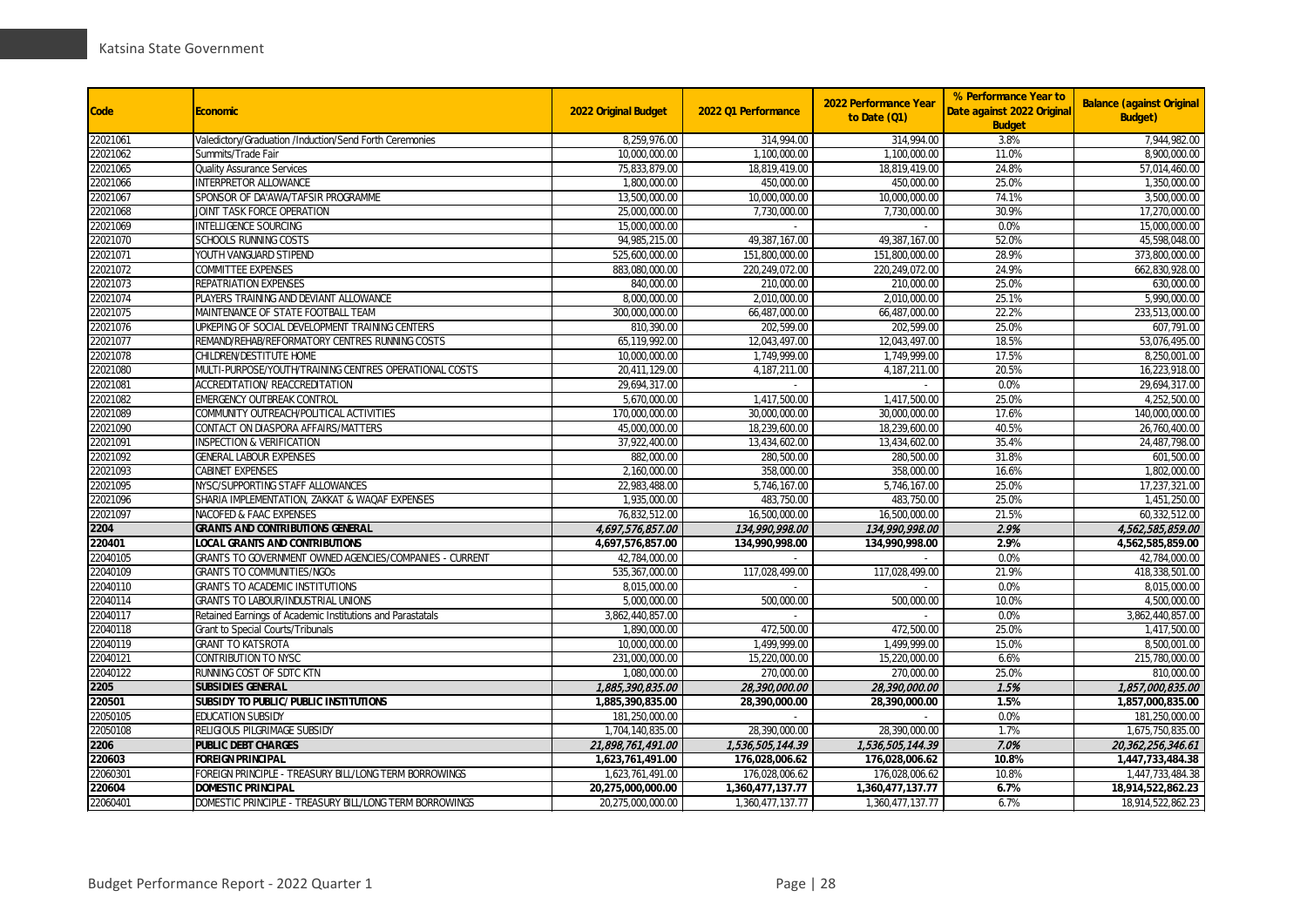|                                  |                                                              |                       |                          | 2022 Performance Year | % Performance Year to                       | <b>Balance (against Original</b> |
|----------------------------------|--------------------------------------------------------------|-----------------------|--------------------------|-----------------------|---------------------------------------------|----------------------------------|
| <b>Code</b>                      | <b>Economic</b>                                              | 2022 Original Budget  | 2022 Q1 Performance      | to Date (Q1)          | Date against 2022 Original<br><b>Budget</b> | <b>Budget</b> )                  |
| 2207                             | <b>TRANSFERS-PAYMENT</b>                                     | 2,739,190,400.00      | 308,873,754.30           | 308,873,754.30        | 11.3%                                       | 2,430,316,645.70                 |
| 220701                           | TRANSFER TO FUND RECURRENT EXPENDITURE-PAYMENT               | 2,739,190,400.00      | 308,873,754.30           | 308,873,754.30        | 11.3%                                       | 2,430,316,645.70                 |
| 22070103                         | PAYMENT OF SHARE OF STATE IGR TO LOCAL GOVERNMENTS (10% IGR) | 1,369,595,200.00      |                          |                       | 0.0%                                        | 1,369,595,200.00                 |
| 22070106                         | TRANSFER TO INTERNAL REVENUE SERVICES                        | 1,369,595,200.00      | 308,873,754.30           | 308,873,754.30        | 22.6%                                       | 1,060,721,445.70                 |
| 2208                             | TRANSFERS-PAYMENT TO INDIVIDUALS                             | 4,784,000.00          | $\sim$                   |                       | 0.0%                                        | 4,784,000.00                     |
| 220801                           | TRANSFERS-PAYMENT TO INDIVIDUALS                             | 4,784,000.00          | $\overline{\phantom{a}}$ | $\sim$                | 0.0%                                        | 4,784,000.00                     |
| 22080102                         | TRANSFERS-PAYMENT TO AGED/VULNERABLE GROUP                   | 4,784,000.00          |                          |                       | 0.0%                                        | 4,784,000.00                     |
|                                  | <b>ASSETS (CAPITAL EXPENDITURE)</b>                          | 223.184.660.602.00    | 13.326.729.420.24        | 13.326.729.420.24     | 6.0%                                        | 209.857.931.181.76               |
|                                  | <b>NON-CURRENT (FIXED) ASSETS</b>                            | 223,184,660,602.00    | 13,326,729,420.24        | 13,326,729,420.24     | 6.0%                                        | 209,857,931,181.76               |
| $\frac{3}{32}$ $\frac{32}{3201}$ | FIXED ASSETS - PROPERTY, PLANT & EQUIPMENT                   | 194, 167, 462, 488.00 | 11,463,371,031.73        | 11,463,371,031.73     | 5.9%                                        | 182,704,091,456.27               |
| 320101                           | <b>LAND &amp; BUILDING - GENERAL</b>                         | 53,865,060,153.00     | 2,099,911,445.25         | 2,099,911,445.25      | 3.9%                                        | 51,765,148,707.75                |
| 32010101                         | LAND & BUILDINGS - ADMINISTRATIVE                            | 3,774,371,360.00      | 598,986,517.91           | 598,986,517.91        | 15.9%                                       | 3,175,384,842.09                 |
| 32010102                         | LAND & BUILDINGS - RESIDENTIAL                               | 1,398,911,955.00      | 204,779,695.01           | 204,779,695.01        | 14.6%                                       | 1,194,132,259.99                 |
| 32010104                         | OTHER STORAGE FACILITIES                                     | 2,294,704,876.00      |                          |                       | 0.0%                                        | 2.294.704.876.00                 |
| 32010150                         | LAND & BUILDINGS - HOSPITALS                                 | 6,894,307,051.00      | 149,696,829.00           | 149,696,829.00        | 2.2%                                        | 6,744,610,222.00                 |
| 32010151                         | LAND & BUILDINGS - SCHOOLS                                   | 25,379,839,134.00     | 683,970,511.81           | 683,970,511.81        | 2.7%                                        | 24,695,868,622.19                |
| 32010152                         | LAND & BUILDINGS - LIBRARIES                                 | 213,562,923.00        | 47,871,836.56            | 47,871,836.56         | 22.4%                                       | 165,691,086.44                   |
| 32010153                         | LAND & BUILDINGS - SPORTING FACILTIES                        | 805,308,040.00        | 57,409,554.96            | 57,409,554.96         | 7.1%                                        | 747,898,485.04                   |
| 32010154                         | LAND & BUILDINGS - MARKETS/PARKS                             | 3,282,538,179.00      | 2,918,000.00             | 2,918,000.00          | 0.1%                                        | 3,279,620,179.00                 |
| 32010155                         | LAND & BUILDINGS - AGRICULTURAL FACILITIES                   | 9,803,000,000.00      | 354,278,500.00           | 354,278,500.00        | 3.6%                                        | 9,448,721,500.00                 |
| 32010156                         | LAND & BUILDINGS - STUDIO/WORKSHOP                           | 18,516,635.00         |                          |                       | 0.0%                                        | 18,516,635.00                    |
| 320102                           | <b>INFRASTRUCTURE - GENERAL</b>                              | 108,676,752,405.00    | 7,888,837,810.53         | 7,888,837,810.53      | 7.3%                                        | 100,787,914,594.47               |
| 32010202                         | <b>ROADS &amp; BRIDGES</b>                                   | 28,463,013,732.00     | 1,555,394,206.95         | 1,555,394,206.95      | 5.5%                                        | 26,907,619,525.05                |
| 32010205                         | ZOOS, PARKS & RESERVES                                       | 80,000,000.00         | 18,260,860.00            | 18,260,860.00         | 22.8%                                       | 61,739,140.00                    |
| 32010206                         | SECURITY INSTALLATIONS/ EQUIPMENT                            | 669,660,129.00        | 150.000.00               | 150.000.00            | 0.0%                                        | 669,510,129.00                   |
| 32010207                         | ELECTRICITY TRANSMISSION NETWORK                             | 3,793,502,586.00      | 370,227,223.98           | 370,227,223.98        | 9.8%                                        | 3,423,275,362.02                 |
| 32010208                         | WATER DISTRIBUTION NETWORK                                   | 31,335,225,998.00     | 622,956,109.19           | 622,956,109.19        | 2.0%                                        | 30,712,269,888.81                |
| 32010209                         | SEWAGE/ DRAINAGE NETWORK                                     | 30,625,001,131.00     | 4,546,747,824.28         | 4,546,747,824.28      | 14.8%                                       | 26,078,253,306.72                |
| 32010210                         | <b>DAMS</b>                                                  | 3.990.930.996.00      | 159,259,164.44           | 159,259,164.44        | 4.0%                                        | 3,831,671,831.56                 |
| 32010211                         | SPECIALISED RESEARCH EQUIPMENT (E.G. SATELLITE)              | 1,781,534,000.00      | 66,146,711.00            | 66,146,711.00         | 3.7%                                        | 1,715,387,289.00                 |
| 32010212                         | <b>MONUMENTS</b>                                             | 20.000.000.00         |                          |                       | 0.0%                                        | 20.000.000.00                    |
| 32010213                         | <b>HERITAGE ASSETS</b>                                       | 125,225,000.00        | $\sim$                   |                       | 0.0%                                        | 125,225,000.00                   |
| 32010214                         | BOREHOLES & OTHER WATER FACILITIES                           | 6,748,727,368.00      | 409,695,710.69           | 409,695,710.69        | 6.1%                                        | 6,339,031,657.31                 |
| 32010215                         | WASTE DISPOSAL EQUIPMENTS                                    | 738,931,465.00        | 40,000,000.00            | 40,000,000.00         | 5.4%                                        | 698,931,465.00                   |
| 32010251                         | TRAFFIC /STREET LIGHTS                                       | 300,000,000.00        | 100,000,000.00           | 100,000,000.00        | 33.3%                                       | 200,000,000.00                   |
| 32010252                         | ROAD SIGNS & FURNITURE                                       | 5,000,000.00          | $\sim$                   |                       | 0.0%                                        | 5,000,000.00                     |
| 320103                           | PLANT & MACHINERY - GENERAL                                  | 1,009,340,120.00      | 179,953,600.00           | 179,953,600.00        | 17.8%                                       | 829,386,520.00                   |
| 32010302                         | <b>INDUSTRIAL EQUIPMENT</b>                                  | 50,000,000.00         | 14,798,600.00            | 14,798,600.00         | 29.6%                                       | 35,201,400.00                    |
| 32010304                         | POWER PLANTS                                                 | 105,000,000.00        | 50,000,000.00            | 50,000,000.00         | 47.6%                                       | 55,000,000.00                    |
| 32010305                         | POWER GENERATING SETS                                        | 854,340,120.00        | 115,155,000.00           | 115,155,000.00        | 13.5%                                       | 739,185,120.00                   |
| 320104                           | <b>FIXED ASSETS - GENERAL</b>                                | 1,265,000,000.00      | 107,700,000.00           | 107,700,000.00        | 8.5%                                        | 1,157,300,000.00                 |
| 32010405                         | <b>MOTOR VEHICLES</b>                                        | 1,265,000,000.00      | 107,700,000.00           | 107,700,000.00        | 8.5%                                        | 1,157,300,000.00                 |
| 320105                           | <b>OFFICE EQUIPMENT - GENERAL</b>                            | 2,153,260,081.00      | 180,109,248.00           | 180,109,248.00        | 8.4%                                        | 1,973,150,833.00                 |
| 32010501                         | <b>COMPUTERS</b>                                             | 190,805,368.00        |                          |                       | 0.0%                                        | 190,805,368.00                   |
| 32010502                         | <b>PRINTERS</b>                                              | 19,500,000.00         | 7,000,000.00             | 7,000,000.00          | 35.9%                                       | 12,500,000.00                    |
| 32010508                         | <b>PROJECTORS</b>                                            | 2,000,000.00          | $\sim$                   |                       | 0.0%                                        | 2,000,000.00                     |
| 32010550                         | ROUTERS/SWITCHES                                             | 45,000,000.00         | $\sim$                   | $\sim$                | 0.0%                                        | 45,000,000.00                    |
| 32010553                         | NETWORKING DEVICES/PERIPHERALS                               | 53.078.829.00         | $\sim$                   |                       | 0.0%                                        | 53.078.829.00                    |
| 32010555                         | <b>OTHER EQUIPMENTS</b>                                      | 1,842,875,884.00      | 173,109,248.00           | 173.109.248.00        | 9.4%                                        | 1,669,766,636.00                 |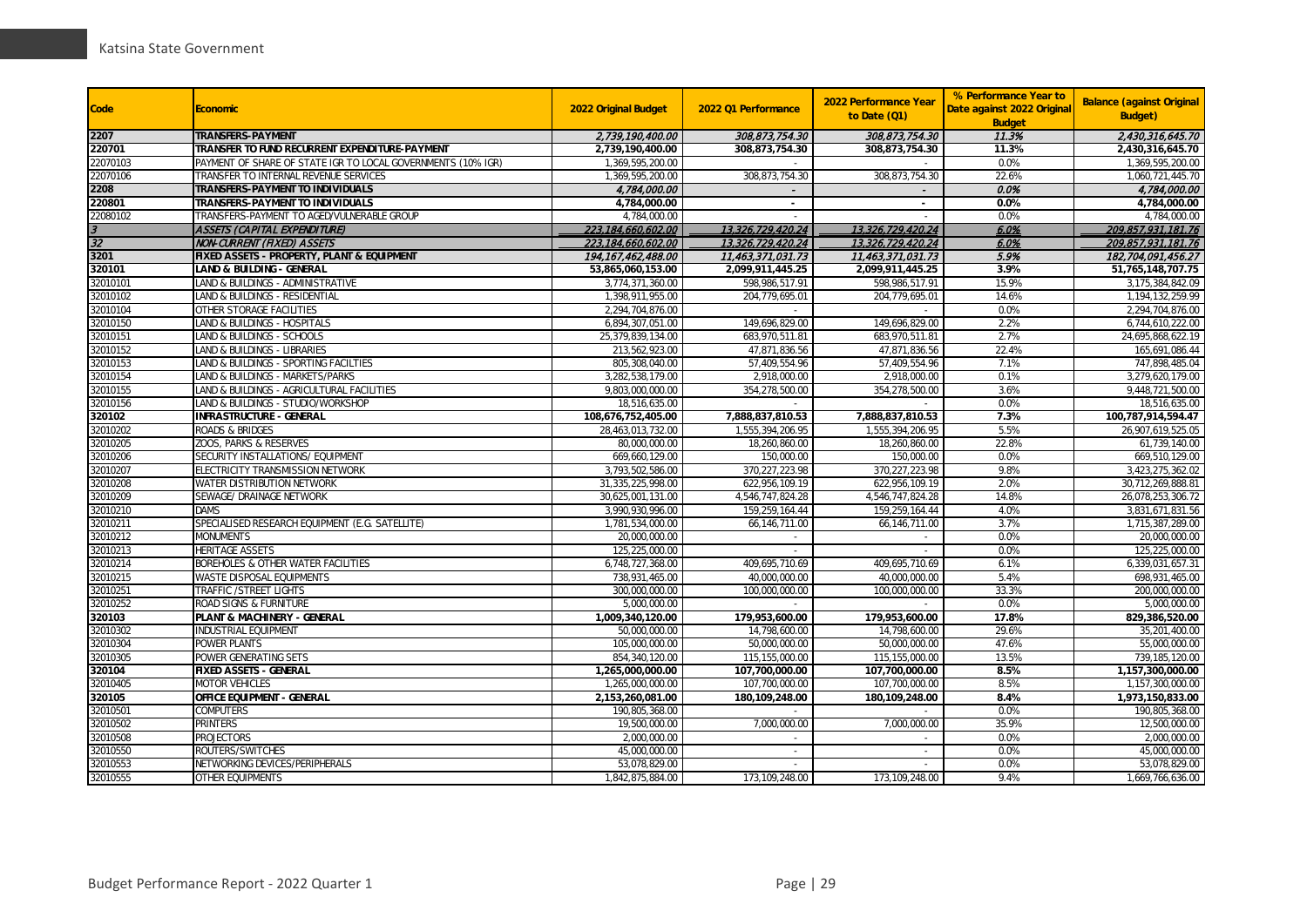| <b>Code</b> | Economic                                                       | 2022 Original Budget | 2022 Q1 Performance | 2022 Performance Year<br>to Date (Q1) | % Performance Year to<br>Date against 2022 Original<br><b>Budget</b> | <b>Balance (against Original</b><br><b>Budget</b> ) |
|-------------|----------------------------------------------------------------|----------------------|---------------------|---------------------------------------|----------------------------------------------------------------------|-----------------------------------------------------|
| 320106      | <b>FURNITURE &amp; FITTINGS - GENERAL</b>                      | 925,226,989.00       | 161,362,560.00      | 161,362,560.00                        | 17.4%                                                                | 763,864,429.00                                      |
| 32010601    | <b>CHAIRS</b>                                                  | 255,226,989.00       | 56,362,560.00       | 56.362.560.00                         | 22.1%                                                                | 198,864,429.00                                      |
| 32010602    | <b>TABLES</b>                                                  | 155,000,000.00       |                     |                                       | 0.0%                                                                 | 155,000,000.00                                      |
| 32010603    | SAFES/ FILE CABINETS/ CUPBOARDS                                | 410,000,000.00       |                     |                                       | 0.0%                                                                 | 410,000,000.00                                      |
| 32010652    | <b>OFFICE FURNITURE</b>                                        | 105,000,000.00       | 105,000,000.00      | 105,000,000.00                        | 100.0%                                                               |                                                     |
| 320107      | SERVICE CONCESSION ASSETS (PPP)-GENERAL                        | 10,000,000.00        |                     |                                       | 0.0%                                                                 | 10,000,000.00                                       |
| 32010701    | SERVICE CONCESSION ASSETS (PPP)                                | 10,000,000.00        |                     |                                       | 0.0%                                                                 | 10,000,000.00                                       |
| 320108      | LEASED ASSETS-FINANCE LEASE                                    | 730,000,000.00       | 17,928,720.00       | 17,928,720.00                         | 2.5%                                                                 | 712,071,280.00                                      |
| 32010801    | <b>LEASED ASSETS</b>                                           | 730,000,000.00       | 17,928,720.00       | 17,928,720.00                         | 2.5%                                                                 | 712,071,280.00                                      |
| 320109      | <b>SPECIALISED ASSETS-GENERAL</b>                              | 25.032.822.740.00    | 827,567,647.95      | 827,567,647.95                        | 3.3%                                                                 | 24,205,255,092.05                                   |
| 32010904    | LABORATORY/MEDICAL EOUIPMENTS                                  | 16,623,874,486.00    | 79,625,140.00       | 79,625,140.00                         | 0.5%                                                                 | 16,544,249,346.00                                   |
| 32010935    | AGRICULTURAL EQUIPMENTS                                        | 5,584,911,332.00     | 460,854,940.63      | 460,854,940.63                        | 8.3%                                                                 | 5,124,056,391.37                                    |
| 32010936    | EDUCATIONAL MATERIALS/EQUIPMENTS                               | 2,824,036,922.00     | 287,087,567.32      | 287,087,567.32                        | 10.2%                                                                | 2,536,949,354.68                                    |
| 320110      | <b>ASSETS-UNDER-CONSTRUCTION</b>                               | 500,000,000.00       |                     |                                       | 0.0%                                                                 | 500,000,000.00                                      |
| 32011001    | ASSETS-UNDER-CONSTRUCTION                                      | 500.000.000.00       |                     |                                       | 0.0%                                                                 | 500,000,000.00                                      |
| 3202        | <b>INVESTMENT PROPERTY</b>                                     | 2,946,250,007.00     |                     |                                       | 0.0%                                                                 | 2,946,250,007.00                                    |
| 320201      | <b>INVESTMENT - LAND &amp; BUILDING - GENERAL</b>              | 2,946,250,007.00     |                     |                                       | 0.0%                                                                 | 2,946,250,007.00                                    |
| 32020101    | LAND & BUILDINGS - ADMINISTRATIVE INVESTMENT PROPERTY          | 38,000,000.00        |                     |                                       | 0.0%                                                                 | 38,000,000.00                                       |
| 32020102    | LAND & BUILDINGS - RESIDENTIAL INVESTMENT PROPERTY             | 446,626,551.00       |                     |                                       | 0.0%                                                                 | 446,626,551.00                                      |
| 32020104    | OTHER STORAGE FACILITIES INVESTMENT PROPERTY                   | 38.250.000.00        | $\sim$              |                                       | 0.0%                                                                 | 38.250.000.00                                       |
| 32020150    | LAND & BUILDINGS - HOSPITALS INVESTMENT PROPERTY               | 1,673,373,456.00     |                     |                                       | 0.0%                                                                 | 1,673,373,456.00                                    |
| 32020155    | LAND & BUILDINGS - AGRICULTURAL FACILITIES INVESTMENT PROPERTY | 750,000,000.00       |                     |                                       | 0.0%                                                                 | 750,000,000.00                                      |
| 3203        | <b>INTANGIBLE ASSETS</b>                                       | 26,070,948,107.00    | 1,863,358,388.51    | 1,863,358,388.51                      | 7.1%                                                                 | 24,207,589,718.49                                   |
| 320301      | <b>INTANGIBLE ASSETS</b>                                       | 26,070,948,107.00    | 1,863,358,388.51    | 1,863,358,388.51                      | 7.1%                                                                 | 24,207,589,718.49                                   |
| 32030101    | <b>GOODWILL (ACQUIRED)</b>                                     | 88,000,000.00        |                     |                                       | 0.0%                                                                 | 88,000,000.00                                       |
| 32030104    | <b>TRADE MARK</b>                                              | 20,000,000.00        |                     |                                       | 0.0%                                                                 | 20,000,000.00                                       |
| 32030105    | <b>FRANCHISE</b>                                               | 570,000,000.00       |                     |                                       | 0.0%                                                                 | 570,000,000.00                                      |
| 32030109    | <b>RESEARCH &amp; DEVELOPMENT</b>                              | 17,440,910,939.00    | 671.810.976.86      | 671,810,976.86                        | 3.9%                                                                 | 16,769,099,962.14                                   |
| 32030110    | <b>BROADCAST RIGHTS</b>                                        | 4,000,000.00         | 1,000,000.00        | 1,000,000.00                          | 25.0%                                                                | 3,000,000.00                                        |
| 32030150    | <b>CONTINGENCY</b>                                             | 5,992,587,168.00     | 1,186,650,411.65    | 1,186,650,411.65                      | 19.8%                                                                | 4,805,936,756.35                                    |
| 32030151    | <b>SOFTWARE</b>                                                | 1,955,450,000.00     | 3,897,000.00        | 3,897,000.00                          | 0.2%                                                                 | 1,951,553,000.00                                    |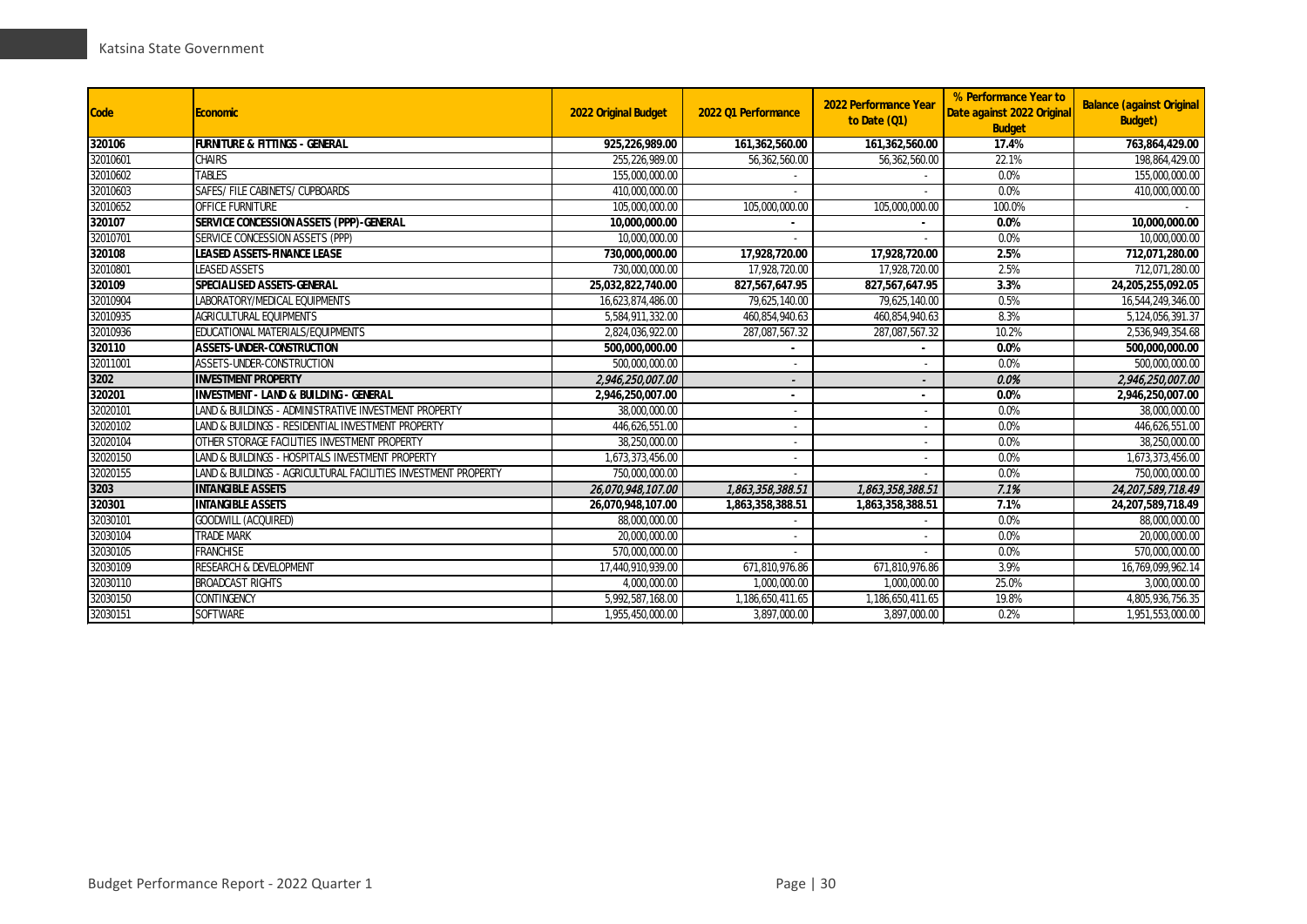## **2.F Expenditure by Function**

#### **Table 10: Total Expenditure by Function**

**Katsina State Government Budget Performance Report 2022 Q1 - Total Expenditure by Functional Classification**

<span id="page-31-1"></span><span id="page-31-0"></span>

| Code  | <b>Function</b>                                                       | 2022 Original Budget | 2022 Q1 Performance | 2022 Performance Year<br>to Date (Q1) | % Performance Year to<br>Date against 2022 Original<br><b>Budget</b> | <b>Balance (against Original</b><br><b>Budget</b> ) |
|-------|-----------------------------------------------------------------------|----------------------|---------------------|---------------------------------------|----------------------------------------------------------------------|-----------------------------------------------------|
|       | <b>Total Expenditure</b>                                              | 323,296,220,961.00   | 28.565.497.854.46   | 28,565,497,854.46                     | 8.8%                                                                 | 294,730,723,106.54                                  |
| 701   | <b>General Public Service</b>                                         | 62,897,123,667.00    | 7,591,891,690.37    | 7,591,891,690.37                      | 12.1%                                                                | 55,305,231,976.63                                   |
| 7011  | Executive & Legislative Organ, Financial Affairs and External Affairs | 27,009,239,585.00    | 4,852,126,239.05    | 4,852,126,239.05                      | 18.0%                                                                | 22, 157, 113, 345. 95                               |
| 70111 | Executive Organ and Legislative Organs                                | 13,348,774,611.00    | 2,357,586,627.61    | 2,357,586,627.61                      | 17.7%                                                                | 10,991,187,983.39                                   |
| 70112 | <b>Financial and Fiscal Affairs</b>                                   | 13,660,464,974.00    | 2,494,539,611.44    | 2,494,539,611.44                      | 18.3%                                                                | 11, 165, 925, 362.56                                |
| 7013  | <b>General Services</b>                                               | 12,997,344,169.00    | 956,587,315.26      | 956,587,315.26                        | 7.4%                                                                 | 12,040,756,853.74                                   |
| 70131 | <b>General Personnel Services</b>                                     | 2,963,629,653.00     | 248,065,233.57      | 248,065,233.57                        | 8.4%                                                                 | 2,715,564,419.43                                    |
| 70132 | Overall Planning and Statistical Services                             | 2,927,684,279.00     | 40,879,425.95       | 40,879,425.95                         | 1.4%                                                                 | 2,886,804,853.05                                    |
| 70133 | <b>Other General Services</b>                                         | 7,106,030,237.00     | 667,642,655.74      | 667,642,655.74                        | 9.4%                                                                 | 6,438,387,581.26                                    |
| 7016  | <b>General Public Services N.E.C</b>                                  | 991,778,422.00       | 246,672,991.67      | 246,672,991.67                        | 24.9%                                                                | 745,105,430.33                                      |
| 70161 | General Public Services N.E.C                                         | 991,778,422.00       | 246,672,991.67      | 246,672,991.67                        | 24.9%                                                                | 745, 105, 430.33                                    |
| 7017  | <b>Public Debt Transactions</b>                                       | 21,898,761,491.00    | 1,536,505,144.39    | 1,536,505,144.39                      | 7.0%                                                                 | 20,362,256,346.61                                   |
| 70171 | <b>Public Debt Transactions</b>                                       | 21,898,761,491.00    | 1,536,505,144.39    | 1,536,505,144.39                      | 7.0%                                                                 | 20,362,256,346.61                                   |
| 703   | <b>Public Order and Safety</b>                                        | 4,930,549,287.00     | 1,107,376,369.69    | 1,107,376,369.69                      | 22.5%                                                                | 3,823,172,917.31                                    |
| 7033  | <b>Justice &amp; Law Courts</b>                                       | 4,930,549,287.00     | 1,107,376,369.69    | 1,107,376,369.69                      | 22.5%                                                                | 3,823,172,917.31                                    |
| 70331 | Justice & Law Courts                                                  | 4,930,549,287.00     | 1,107,376,369.69    | 1,107,376,369.69                      | 22.5%                                                                | 3,823,172,917.31                                    |
| 704   | <b>Economic Affairs</b>                                               | 59,563,102,843.00    | 3,267,496,090.42    | 3,267,496,090.42                      | 5.5%                                                                 | 56,295,606,752.58                                   |
| 7041  | General Economic, Commercial and Labour Affairs                       | 4,257,617,637.00     | 62,054,816.59       | 62,054,816.59                         | 1.5%                                                                 | 4,195,562,820.41                                    |
| 70411 | General Economic and Commercial Affairs                               | 4,257,617,637.00     | 62,054,816.59       | 62,054,816.59                         | 1.5%                                                                 | 4,195,562,820.41                                    |
| 7042  | Agriculture, Forestry, Fishing and Hunting                            | 21,561,342,942.00    | 1,332,618,952.28    | 1,332,618,952.28                      | 6.2%                                                                 | 20,228,723,989.72                                   |
| 70421 | Agriculture                                                           | 12,451,277,469.00    | 970,533,236.28      | 970,533,236.28                        | 7.8%                                                                 | 11,480,744,232.72                                   |
| 70422 | Forestry                                                              | 9,110,065,473.00     | 362,085,716.00      | 362,085,716.00                        | 4.0%                                                                 | 8,747,979,757.00                                    |
| 7043  | <b>Fuel and Energy</b>                                                | 3,919,561,800.00     | 385,268,236.31      | 385,268,236.31                        | 9.8%                                                                 | 3,534,293,563.69                                    |
| 70435 | Electricity                                                           | 3,919,561,800.00     | 385,268,236.31      | 385,268,236.31                        | 9.8%                                                                 | 3,534,293,563.69                                    |
| 7044  | Mining, Manufacturing and Construction                                | 911.178.468.00       | 27,706,423.20       | 27.706.423.20                         | 3.0%                                                                 | 883,472,044.80                                      |
| 70441 | State Support to Mining Resources other than mineral fuels            | 911,178,468.00       | 27.706.423.20       | 27,706,423.20                         | 3.0%                                                                 | 883,472,044.80                                      |
| 7045  | <b>Transport</b>                                                      | 28,913,401,996.00    | 1,459,847,662.04    | 1,459,847,662.04                      | 5.0%                                                                 | 27,453,554,333.96                                   |
| 70451 | Road Transport                                                        | 28,913,401,996.00    | 1,459,847,662.04    | 1,459,847,662.04                      | 5.0%                                                                 | 27,453,554,333.96                                   |
| 705   | <b>Environmental Protection</b>                                       | 33,410,085,396.00    | 5,088,195,490.47    | 5,088,195,490.47                      | 15.2%                                                                | 28,321,889,905.53                                   |
| 7051  | <b>Waste Management</b>                                               | 1,281,666,410.00     | 99,851,785.97       | 99,851,785.97                         | 7.8%                                                                 | 1,181,814,624.03                                    |
| 70511 | Waste Management                                                      | 1,281,666,410.00     | 99,851,785.97       | 99,851,785.97                         | 7.8%                                                                 | 1,181,814,624.03                                    |
| 7056  | <b>Environmental Protection NE.C.</b>                                 | 32,128,418,986.00    | 4,988,343,704.50    | 4,988,343,704.50                      | 15.5%                                                                | 27,140,075,281.50                                   |
| 70561 | Environmental Protection N.E.C                                        | 32,128,418,986.00    | 4,988,343,704.50    | 4,988,343,704.50                      | 15.5%                                                                | 27,140,075,281.50                                   |
| 706   | <b>Housing and Community Amenities</b>                                | 49,439,949,199.00    | 1,529,825,959.35    | 1,529,825,959.35                      | 3.1%                                                                 | 47,910,123,239.65                                   |
| 7061  | <b>Housing Development</b>                                            | 2,876,528,764.00     | 160,348,404.55      | 160,348,404.55                        | 5.6%                                                                 | 2,716,180,359.45                                    |
| 70611 | <b>Housing Development</b>                                            | 2,876,528,764.00     | 160,348,404.55      | 160,348,404.55                        | 5.6%                                                                 | 2,716,180,359.45                                    |
| 7062  | <b>Community Development</b>                                          | 6,802,465,306.00     | 479,537,857.97      | 479,537,857.97                        | 7.0%                                                                 | 6,322,927,448.03                                    |
| 70621 | <b>Community Development</b>                                          | 6,802,465,306.00     | 479,537,857.97      | 479,537,857.97                        | 7.0%                                                                 | 6,322,927,448.03                                    |
| 7063  | <b>Water Supply</b>                                                   | 39,760,955,129.00    | 889,939,696.83      | 889,939,696.83                        | 2.2%                                                                 | 38,871,015,432.17                                   |
| 70631 | <b>Water Supply</b>                                                   | 39,760,955,129.00    | 889,939,696.83      | 889,939,696.83                        | 2.2%                                                                 | 38,871,015,432.17                                   |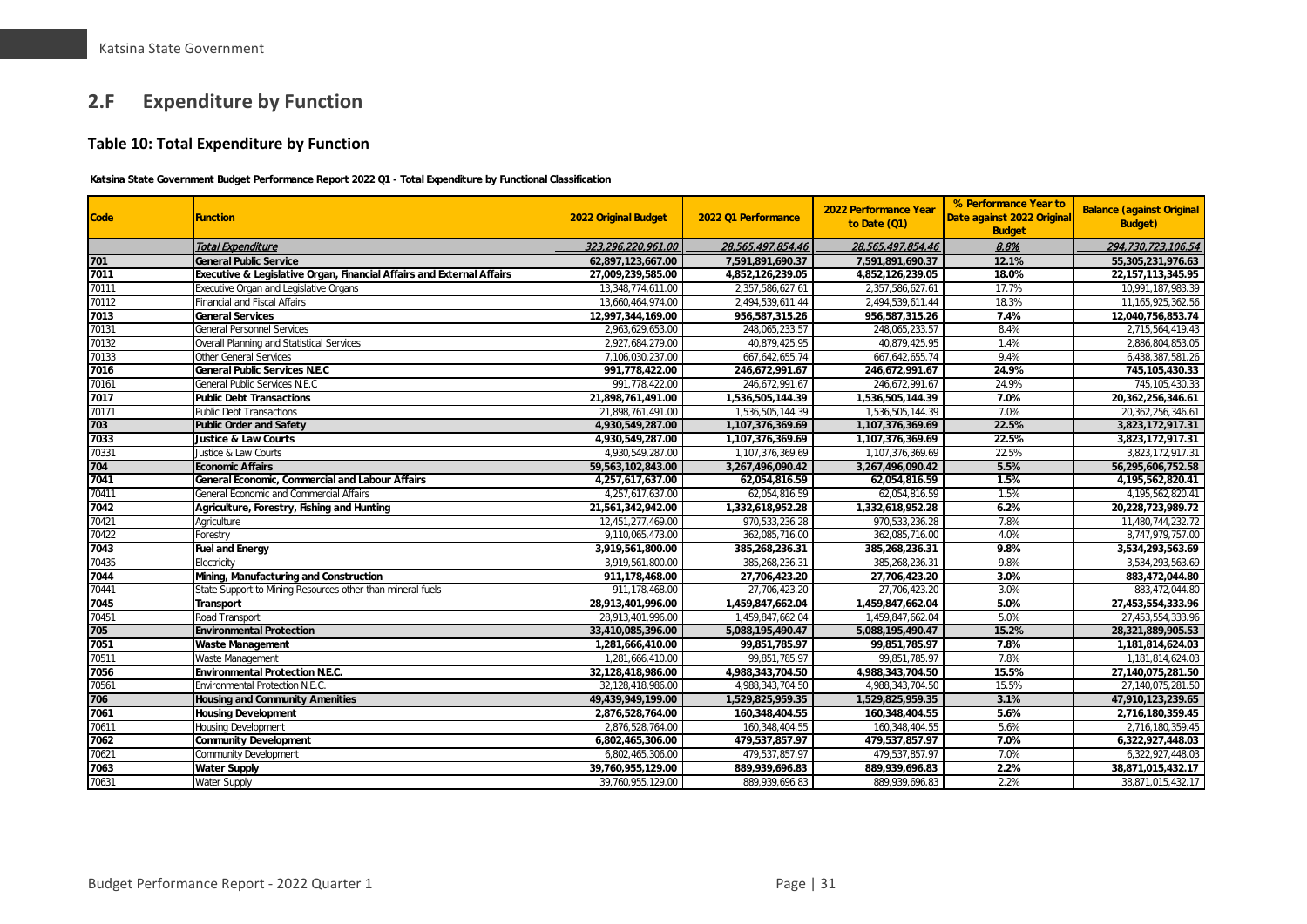| Code  | <b>Function</b>                               | 2022 Original Budget | 2022 Q1 Performance | 2022 Performance Year<br>to Date (Q1) | % Performance Year to<br>Date against 2022 Original<br><b>Budget</b> | <b>Balance (against Original</b><br><b>Budget</b> ) |
|-------|-----------------------------------------------|----------------------|---------------------|---------------------------------------|----------------------------------------------------------------------|-----------------------------------------------------|
| 707   | Health                                        | 38,011,764,577.00    | 1,982,465,354.90    | 1,982,465,354.90                      | 5.2%                                                                 | 36,029,299,222.10                                   |
| 7071  | Medical Products, Appliances and Equipment    | 603,306,880.00       | 13,814,880.46       | 13,814,880.46                         | 2.3%                                                                 | 589,491,999.54                                      |
| 70711 | <b>Pharmaceutical Products</b>                | 603,306,880.00       | 13,814,880.46       | 13,814,880.46                         | 2.3%                                                                 | 589,491,999.54                                      |
| 7072  | <b>Outpatient Services</b>                    | 150,762,492.00       | 33,690,223.00       | 33,690,223.00                         | 22.3%                                                                | 117,072,269.00                                      |
| 70722 | <b>Specialized Medical Services</b>           | 150,762,492.00       | 33,690,223.00       | 33,690,223.00                         | 22.3%                                                                | 117,072,269.00                                      |
| 7073  | <b>Hospital Services</b>                      | 8,130,677,258.00     | 1,730,861,982.14    | 1,730,861,982.14                      | 21.3%                                                                | 6,399,815,275.86                                    |
| 70731 | <b>General Hospital Services</b>              | 8,130,677,258.00     | 1,730,861,982.14    | 1,730,861,982.14                      | 21.3%                                                                | 6,399,815,275.86                                    |
| 7074  | <b>Public Health Services</b>                 | 29,127,017,947.00    | 204,098,269.30      | 204,098,269.30                        | 0.7%                                                                 | 28,922,919,677.70                                   |
| 70741 | <b>Public Health Services</b>                 | 29,127,017,947.00    | 204,098,269.30      | 204,098,269.30                        | 0.7%                                                                 | 28,922,919,677.70                                   |
| 708   | Recreation, Culture and Religion              | 6,358,568,399.00     | 722,375,898.30      | 722,375,898.30                        | 11.4%                                                                | 5,636,192,500.70                                    |
| 7081  | <b>Recreational and Sporting Services</b>     | 2,070,633,389.00     | 305,869,126.97      | 305,869,126.97                        | 14.8%                                                                | 1,764,764,262.03                                    |
| 70811 | Recreational and Sporting Services            | 2,070,633,389.00     | 305,869,126.97      | 305,869,126.97                        | 14.8%                                                                | 1,764,764,262.03                                    |
| 7082  | <b>Cultural Services</b>                      | 362,338,445.00       | 17,149,899.48       | 17,149,899.48                         | 4.7%                                                                 | 345, 188, 545.52                                    |
| 70821 | <b>Cultural Services</b>                      | 362,338,445.00       | 17,149,899.48       | 17,149,899.48                         | 4.7%                                                                 | 345, 188, 545.52                                    |
| 7083  | <b>Broadcasting and Publishing Services</b>   | 1,844,224,121.00     | 281,063,835.48      | 281,063,835.48                        | 15.2%                                                                | 1,563,160,285.52                                    |
| 70831 | Broadcasting and Publishing Services          | 1,844,224,121.00     | 281,063,835.48      | 281,063,835.48                        | 15.2%                                                                | 1,563,160,285.52                                    |
| 7084  | <b>Religious and Other Community Services</b> | 2,081,372,444.00     | 118,293,036.37      | 118,293,036.37                        | 5.7%                                                                 | 1,963,079,407.63                                    |
| 70841 | Religious and Other Community Services        | 2,081,372,444.00     | 118,293,036.37      | 118,293,036.37                        | 5.7%                                                                 | 1,963,079,407.63                                    |
| 709   | Education                                     | 52,394,710,626.00    | 5,363,664,001.73    | 5,363,664,001.73                      | 10.2%                                                                | 47,031,046,624.27                                   |
| 7091  | Pre-Primary and Primary Education             | 7,175,537,449.00     | 69,301,319.41       | 69,301,319.41                         | 1.0%                                                                 | 7,106,236,129.59                                    |
| 70912 | <b>Primary Education</b>                      | 7,175,537,449.00     | 69,301,319.41       | 69,301,319.41                         | 1.0%                                                                 | 7,106,236,129.59                                    |
| 7092  | <b>Secondary Education</b>                    | 3,393,452,115.00     | 478,174,977.82      | 478,174,977.82                        | 14.1%                                                                | 2,915,277,137.18                                    |
| 70922 | Senior Secondary                              | 3,393,452,115.00     | 478,174,977.82      | 478,174,977.82                        | 14.1%                                                                | 2,915,277,137.18                                    |
| 7094  | <b>Tertiary Education</b>                     | 14,999,338,234.00    | 1,888,646,773.22    | 1,888,646,773.22                      | 12.6%                                                                | 13,110,691,460.78                                   |
| 70941 | First Stage of Tertiary Education             | 6,808,387,009.00     | 757,615,414.45      | 757,615,414.45                        | 11.1%                                                                | 6,050,771,594.55                                    |
| 70942 | Second Stage of Tertiary Education            | 8,190,951,225.00     | 1,131,031,358.77    | 1,131,031,358.77                      | 13.8%                                                                | 7,059,919,866.23                                    |
| 7095  | Education Not Definable by Level              | 438,658,696.00       | 81,585,240.56       | 81,585,240.56                         | 18.6%                                                                | 357,073,455.44                                      |
| 70951 | Education Not Definable by Level              | 438,658,696.00       | 81,585,240.56       | 81,585,240.56                         | 18.6%                                                                | 357,073,455.44                                      |
| 7096  | <b>Subsidiary Services to Education</b>       | 26, 166, 805, 180.00 | 2,808,067,239.39    | 2,808,067,239.39                      | 10.7%                                                                | 23,358,737,940.61                                   |
| 70961 | Subsidiary Services to Education              | 26, 166, 805, 180.00 | 2,808,067,239.39    | 2,808,067,239.39                      | 10.7%                                                                | 23,358,737,940.61                                   |
| 7097  | <b>R&amp;D Education</b>                      | 220,918,952.00       | 37,888,451.33       | 37,888,451.33                         | 17.2%                                                                | 183,030,500.67                                      |
| 70971 | R&D Education                                 | 220,918,952.00       | 37,888,451.33       | 37,888,451.33                         | 17.2%                                                                | 183,030,500.67                                      |
| 710   | Social Protection                             | 16,290,366,967.00    | 1,912,206,999.23    | 1,912,206,999.23                      | 11.7%                                                                | 14,378,159,967.77                                   |
| 7102  | Old Age                                       | 12,444,739,777.00    | 1,650,344,472.23    | 1,650,344,472.23                      | 13.3%                                                                | 10,794,395,304.77                                   |
| 71021 | Old Age                                       | 12,444,739,777.00    | 1,650,344,472.23    | 1,650,344,472.23                      | 13.3%                                                                | 10,794,395,304.77                                   |
| 7104  | <b>Family and Children</b>                    | 815,239,174.00       | 95,999,387.28       | 95,999,387.28                         | 11.8%                                                                | 719,239,786.72                                      |
| 71041 | Family and Children                           | 815,239,174.00       | 95,999,387.28       | 95,999,387.28                         | 11.8%                                                                | 719,239,786.72                                      |
| 7105  | <b>Unemployment</b>                           | 1,067,634,773.00     | 137,374,631.57      | 137,374,631.57                        | 12.9%                                                                | 930,260,141.43                                      |
| 71051 | Unemployment                                  | 1,067,634,773.00     | 137,374,631.57      | 137,374,631.57                        | 12.9%                                                                | 930,260,141.43                                      |
| 7107  | Social Exclusion N. E. C                      | 1,962,753,243.00     | 28,488,508.15       | 28,488,508.15                         | 1.5%                                                                 | 1,934,264,734.85                                    |
| 71071 | Social Exclusion N. E. C                      | 1,962,753,243.00     | 28,488,508.15       | 28,488,508.15                         | 1.5%                                                                 | 1,934,264,734.85                                    |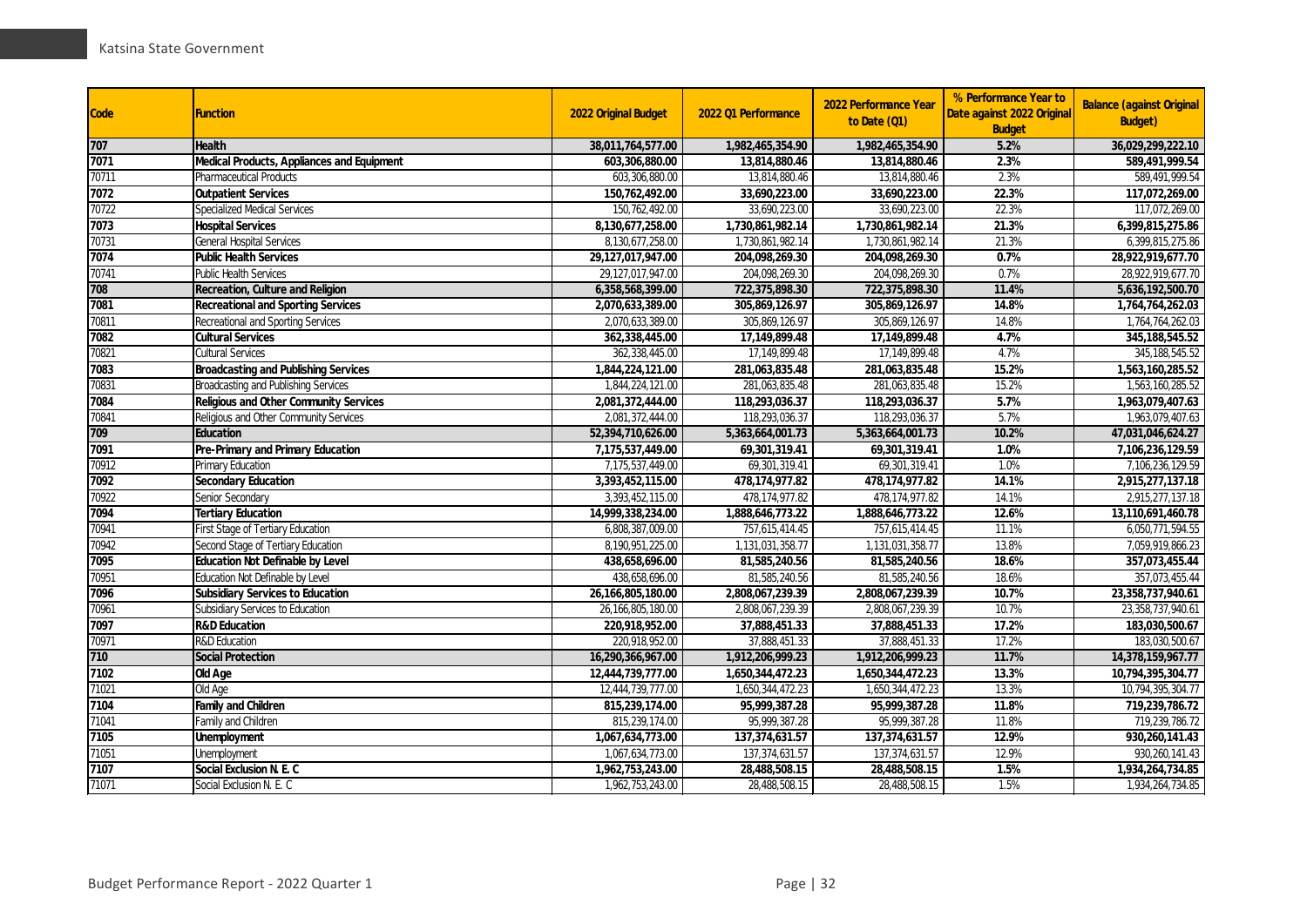#### **Table 11: Personnel Expenditure by Function**

**Katsina State Government Budget Performance Report 2022 Q1 - Personnel Expenditure by Functional Classification**

<span id="page-33-0"></span>

| Code  | <b>Function</b>                                                       | 2022 Original Budget | 2022 Q1 Performance | 2022 Performance Year<br>to Date (Q1) | % Performance Year to<br>Date against 2022 Original<br><b>Budget</b> | <b>Balance (against Original</b><br><b>Budget</b> ) |
|-------|-----------------------------------------------------------------------|----------------------|---------------------|---------------------------------------|----------------------------------------------------------------------|-----------------------------------------------------|
|       | <b>Total Personnel Expenditure</b>                                    | 48,123,003,181.00    | 9,622,854,034.96    | 9,622,854,034.96                      | 20.0%                                                                | 38,500,149,146.04                                   |
| 701   | <b>General Public Service</b>                                         | 3,883,982,720.00     | 928,663,799.35      | 928,663,799.35                        | 23.9%                                                                | 2,955,318,920.65                                    |
| 7011  | Executive & Legislative Organ, Financial Affairs and External Affairs | 1,180,302,230.00     | 276,158,622.34      | 276,158,622.34                        | 23.4%                                                                | 904,143,607.66                                      |
| 70111 | Executive Organ and Legislative Organs                                | 728,686,507.00       | 168,474,335.67      | 168,474,335.67                        | 23.1%                                                                | 560,212,171.33                                      |
| 70112 | <b>Financial and Fiscal Affairs</b>                                   | 451,615,723.00       | 107,684,286.67      | 107,684,286.67                        | 23.8%                                                                | 343,931,436.33                                      |
| 7013  | <b>General Services</b>                                               | 2,550,593,013.00     | 620,859,395.34      | 620,859,395.34                        | 24.3%                                                                | 1,929,733,617.66                                    |
| 70131 | <b>General Personnel Services</b>                                     | 477,993,272.00       | 94,754,555.05       | 94,754,555.05                         | 19.8%                                                                | 383,238,716.95                                      |
| 70132 | Overall Planning and Statistical Services                             | 59,627,487.00        | 14,686,102.95       | 14,686,102.95                         | 24.6%                                                                | 44,941,384.05                                       |
| 70133 | <b>Other General Services</b>                                         | 2,012,972,254.00     | 511,418,737.34      | 511,418,737.34                        | 25.4%                                                                | 1,501,553,516.66                                    |
| 7016  | <b>General Public Services N.E.C</b>                                  | 153,087,477.00       | 31,645,781.67       | 31,645,781.67                         | 20.7%                                                                | 121,441,695.33                                      |
| 70161 | General Public Services N.E.C                                         | 153,087,477.00       | 31,645,781.67       | 31,645,781.67                         | 20.7%                                                                | 121,441,695.33                                      |
| 703   | Public Order and Safety                                               | 1,668,213,235.00     | 406,171,675.04      | 406,171,675.04                        | 24.3%                                                                | 1,262,041,559.96                                    |
| 7033  | <b>Justice &amp; Law Courts</b>                                       | 1.668.213.235.00     | 406,171,675.04      | 406.171.675.04                        | 24.3%                                                                | 1,262,041,559.96                                    |
| 70331 | Justice & Law Courts                                                  | 1,668,213,235.00     | 406,171,675.04      | 406,171,675.04                        | 24.3%                                                                | 1,262,041,559.96                                    |
| 704   | <b>Economic Affairs</b>                                               | 1,523,092,533.00     | 366,726,517.03      | 366,726,517.03                        | 24.1%                                                                | 1,156,366,015.97                                    |
| 7041  | General Economic, Commercial and Labour Affairs                       | 122,778,456.00       | 31,852,386.59       | 31,852,386.59                         | 25.9%                                                                | 90,926,069.41                                       |
| 70411 | General Economic and Commercial Affairs                               | 122,778,456.00       | 31,852,386.59       | 31,852,386.59                         | 25.9%                                                                | 90,926,069.41                                       |
| 7042  | Agriculture, Forestry, Fishing and Hunting                            | 958,876,617.00       | 229,698,327.20      | 229,698,327.20                        | 24.0%                                                                | 729,178,289.80                                      |
| 70421 | Agriculture                                                           | 912,154,884.00       | 229,698,327.20      | 229,698,327.20                        | 25.2%                                                                | 682,456,556.80                                      |
| 70422 | Forestry                                                              | 46,721,733.00        |                     |                                       | 0.0%                                                                 | 46,721,733.00                                       |
| 7043  | <b>Fuel and Energy</b>                                                | 56,396,628.00        | 13,251,440.33       | 13,251,440.33                         | 23.5%                                                                | 43,145,187.67                                       |
| 70435 | Electricity                                                           | 56,396,628.00        | 13,251,440.33       | 13,251,440.33                         | 23.5%                                                                | 43, 145, 187. 67                                    |
| 7044  | Mining, Manufacturing and Construction                                | 30,016,936.00        | 6,922,440.20        | 6,922,440.20                          | 23.1%                                                                | 23,094,495.80                                       |
| 70441 | State Support to Mining Resources other than mineral fuels            | 30,016,936.00        | 6,922,440.20        | 6,922,440.20                          | 23.1%                                                                | 23,094,495.80                                       |
| 7045  | <b>Transport</b>                                                      | 355,023,896.00       | 85,001,922.71       | 85,001,922.71                         | 23.9%                                                                | 270,021,973.29                                      |
| 70451 | Road Transport                                                        | 355,023,896.00       | 85,001,922.71       | 85,001,922.71                         | 23.9%                                                                | 270,021,973.29                                      |
| 705   | <b>Environmental Protection</b>                                       | 278,985,691.00       | 67,755,031.19       | 67,755,031.19                         | 24.3%                                                                | 211,230,659.81                                      |
| 7051  | <b>Waste Management</b>                                               | 240,634,101.00       | 58,973,199.97       | 58,973,199.97                         | 24.5%                                                                | 181,660,901.03                                      |
| 70511 | Waste Management                                                      | 240,634,101.00       | 58,973,199.97       | 58,973,199.97                         | 24.5%                                                                | 181,660,901.03                                      |
| 7056  | <b>Environmental Protection N.E.C.</b>                                | 38,351,590.00        | 8,781,831.22        | 8,781,831.22                          | 22.9%                                                                | 29,569,758.78                                       |
| 70561 | Environmental Protection N.E.C.                                       | 38,351,590.00        | 8,781,831.22        | 8,781,831.22                          | 22.9%                                                                | 29,569,758.78                                       |
| 706   | Housing and Community Amenities                                       | 543,966,175.00       | 130,128,271.97      | 130,128,271.97                        | 23.9%                                                                | 413,837,903.03                                      |
| 7061  | <b>Housing Development</b>                                            | 132,508,118.00       | 32,230,481.05       | 32,230,481.05                         | 24.3%                                                                | 100,277,636.95                                      |
| 70611 | <b>Housing Development</b>                                            | 132,508,118.00       | 32,230,481.05       | 32,230,481.05                         | 24.3%                                                                | 100,277,636.95                                      |
| 7062  | <b>Community Development</b>                                          | 251,481,197.00       | 58,785,609.28       | 58,785,609.28                         | 23.4%                                                                | 192,695,587.72                                      |
| 70621 | <b>Community Development</b>                                          | 251,481,197.00       | 58,785,609.28       | 58,785,609.28                         | 23.4%                                                                | 192,695,587.72                                      |
| 7063  | <b>Water Supply</b>                                                   | 159,976,860.00       | 39,112,181.64       | 39,112,181.64                         | 24.4%                                                                | 120,864,678.36                                      |
| 70631 | <b>Water Supply</b>                                                   | 159.976.860.00       | 39,112,181.64       | 39,112,181.64                         | 24.4%                                                                | 120,864,678.36                                      |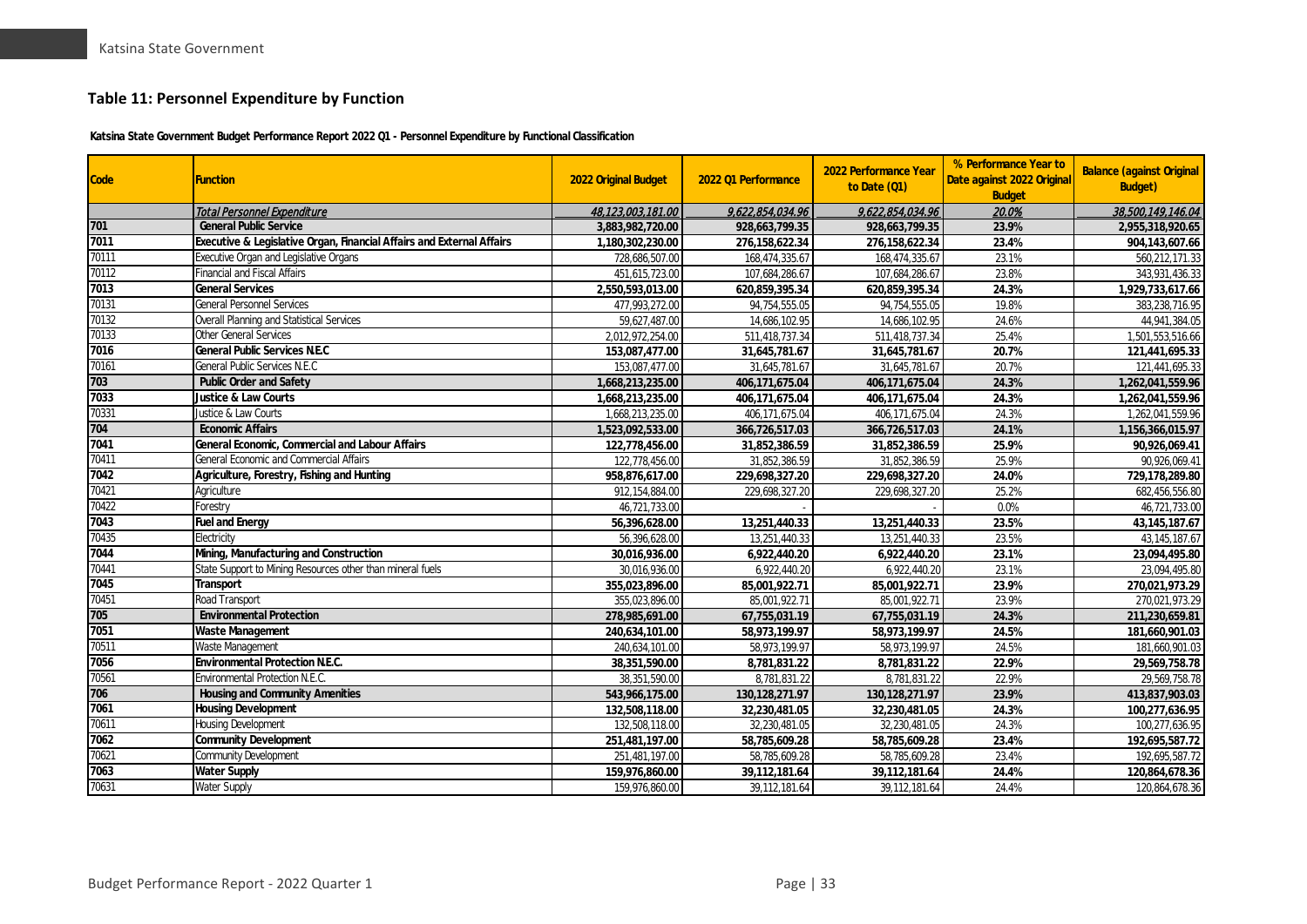| Code  | <b>Function</b>                               | 2022 Original Budget | 2022 Q1 Performance | 2022 Performance Year<br>to Date (Q1) | % Performance Year to<br>Date against 2022 Original<br><b>Budget</b> | <b>Balance (against Original</b><br><b>Budget</b> ) |
|-------|-----------------------------------------------|----------------------|---------------------|---------------------------------------|----------------------------------------------------------------------|-----------------------------------------------------|
| 707   | Health                                        | 7,186,054,489.00     | 1,747,822,310.15    | 1,747,822,310.15                      | 24.3%                                                                | 5,438,232,178.85                                    |
| 7071  | Medical Products, Appliances and Equipment    | 64,792,556.00        | 13,263,768.46       | 13,263,768.46                         | 20.5%                                                                | 51,528,787.54                                       |
| 70711 | Pharmaceutical Products                       | 64,792,556.00        | 13,263,768.46       | 13,263,768.46                         | 20.5%                                                                | 51,528,787.54                                       |
| 7073  | <b>Hospital Services</b>                      | 6,432,214,658.00     | 1,572,719,313.14    | 1,572,719,313.14                      | 24.5%                                                                | 4,859,495,344.86                                    |
| 70731 | General Hospital Services                     | 6,432,214,658.00     | 1,572,719,313.14    | 1,572,719,313.14                      | 24.5%                                                                | 4,859,495,344.86                                    |
| 7074  | <b>Public Health Services</b>                 | 689,047,275.00       | 161,839,228.55      | 161,839,228.55                        | 23.5%                                                                | 527,208,046.45                                      |
| 70741 | <b>Public Health Services</b>                 | 689,047,275.00       | 161,839,228.55      | 161,839,228.55                        | 23.5%                                                                | 527,208,046.45                                      |
| 708   | Recreation, Culture and Religion              | 1,229,544,880.00     | 237,082,132.94      | 237,082,132.94                        | 19.3%                                                                | 992,462,747.06                                      |
| 7081  | <b>Recreational and Sporting Services</b>     | 424,446,767.00       | 54,030,397.01       | 54,030,397.01                         | 12.7%                                                                | 370,416,369.99                                      |
| 70811 | Recreational and Sporting Services            | 424,446,767.00       | 54,030,397.01       | 54,030,397.01                         | 12.7%                                                                | 370,416,369.99                                      |
| 7082  | <b>Cultural Services</b>                      | 77,295,442.00        | 15,762,573.48       | 15,762,573.48                         | 20.4%                                                                | 61,532,868.52                                       |
| 70821 | <b>Cultural Services</b>                      | 77,295,442.00        | 15,762,573.48       | 15,762,573.48                         | 20.4%                                                                | 61,532,868.52                                       |
| 7083  | Broadcasting and Publishing Services          | 586,003,650.00       | 140,003,077.08      | 140,003,077.08                        | 23.9%                                                                | 446,000,572.92                                      |
| 70831 | Broadcasting and Publishing Services          | 586,003,650.00       | 140,003,077.08      | 140,003,077.08                        | 23.9%                                                                | 446,000,572.92                                      |
| 7084  | <b>Religious and Other Community Services</b> | 141,799,021.00       | 27,286,085.37       | 27,286,085.37                         | 19.2%                                                                | 114,512,935.63                                      |
| 70841 | Religious and Other Community Services        | 141,799,021.00       | 27,286,085.37       | 27,286,085.37                         | 19.2%                                                                | 114,512,935.63                                      |
| 709   | Education                                     | 18,936,240,862.00    | 3,984,392,863.17    | 3,984,392,863.17                      | 21.0%                                                                | 14,951,847,998.83                                   |
| 7091  | Pre-Primary and Primary Education             | 2,091,887,410.00     | 55,214,339.41       | 55,214,339.41                         | 2.6%                                                                 | 2,036,673,070.59                                    |
| 70912 | <b>Primary Education</b>                      | 2,091,887,410.00     | 55,214,339.41       | 55,214,339.41                         | 2.6%                                                                 | 2,036,673,070.59                                    |
| 7092  | <b>Secondary Education</b>                    | 1,336,396,351.00     | 341,369,599.26      | 341,369,599.26                        | 25.5%                                                                | 995,026,751.74                                      |
| 70922 | Senior Secondary                              | 1,336,396,351.00     | 341,369,599.26      | 341,369,599.26                        | 25.5%                                                                | 995,026,751.74                                      |
| 7094  | <b>Tertiary Education</b>                     | 7,797,113,703.00     | 1,534,672,704.78    | 1,534,672,704.78                      | 19.7%                                                                | 6,262,440,998.22                                    |
| 70941 | First Stage of Tertiary Education             | 2,269,378,755.00     | 569,705,281.79      | 569,705,281.79                        | 25.1%                                                                | 1,699,673,473.21                                    |
| 70942 | Second Stage of Tertiary Education            | 5,527,734,948.00     | 964, 967, 422. 99   | 964, 967, 422. 99                     | 17.5%                                                                | 4,562,767,525.01                                    |
| 7095  | Education Not Definable by Level              | 248,700,245.00       | 60,950,033.56       | 60,950,033.56                         | 24.5%                                                                | 187,750,211.44                                      |
| 70951 | Education Not Definable by Level              | 248,700,245.00       | 60,950,033.56       | 60,950,033.56                         | 24.5%                                                                | 187,750,211.44                                      |
| 7096  | Subsidiary Services to Education              | 7,302,956,072.00     | 1,954,534,827.83    | 1,954,534,827.83                      | 26.8%                                                                | 5,348,421,244.17                                    |
| 70961 | Subsidiary Services to Education              | 7,302,956,072.00     | 1,954,534,827.83    | 1,954,534,827.83                      | 26.8%                                                                | 5,348,421,244.17                                    |
| 7097  | <b>R&amp;D</b> Education                      | 159,187,081.00       | 37,651,358.33       | 37,651,358.33                         | 23.7%                                                                | 121,535,722.67                                      |
| 70971 | <b>R&amp;D Education</b>                      | 159,187,081.00       | 37,651,358.33       | 37,651,358.33                         | 23.7%                                                                | 121,535,722.67                                      |
| 710   | <b>Social Protection</b>                      | 12,872,922,596.00    | 1,754,111,434.12    | 1,754,111,434.12                      | 13.6%                                                                | 11,118,811,161.88                                   |
| 7102  | Old Age                                       | 12,444,739,777.00    | 1,650,344,472.23    | 1,650,344,472.23                      | 13.3%                                                                | 10,794,395,304.77                                   |
| 71021 | Old Age                                       | 12,444,739,777.00    | 1,650,344,472.23    | 1,650,344,472.23                      | 13.3%                                                                | 10,794,395,304.77                                   |
| 7104  | <b>Family and Children</b>                    | 104,765,310.00       | 26,648,451.75       | 26,648,451.75                         | 25.4%                                                                | 78,116,858.25                                       |
| 71041 | Family and Children                           | 104,765,310.00       | 26,648,451.75       | 26,648,451.75                         | 25.4%                                                                | 78,116,858.25                                       |
| 7105  | <b>Unemployment</b>                           | 287,931,317.00       | 68,734,040.99       | 68,734,040.99                         | 23.9%                                                                | 219,197,276.01                                      |
| 71051 | Unemployment                                  | 287,931,317.00       | 68,734,040.99       | 68,734,040.99                         | 23.9%                                                                | 219, 197, 276.01                                    |
| 7107  | Social Exclusion N. E. C                      | 35,486,192.00        | 8,384,469.15        | 8,384,469.15                          | 23.6%                                                                | 27,101,722.85                                       |
| 71071 | Social Exclusion N. E. C                      | 35,486,192.00        | 8,384,469.15        | 8,384,469.15                          | 23.6%                                                                | 27, 101, 722.85                                     |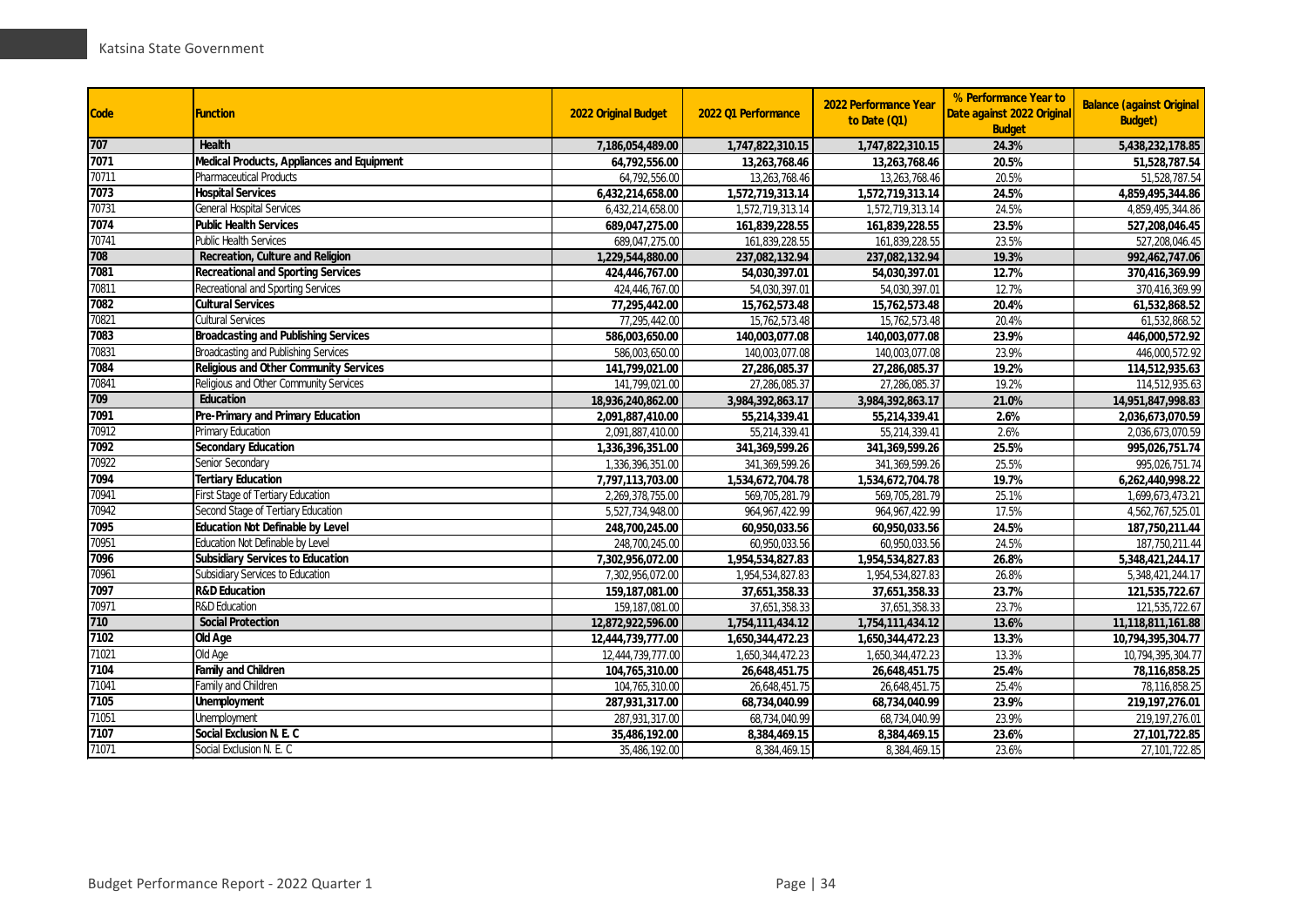#### **Table 12: Overhead Expenditure by Function**

**Katsina State Government Budget Performance Report 2022 Q1 - Overhead Expenditure by Functional Classification**

<span id="page-35-0"></span>

| <b>Code</b> | <b>Function</b>                                                       | 2022 Original Budget | 2022 Q1 Performance | 2022 Performance Year<br>to Date (Q1) | % Performance Year to<br>Date against 2022 Original<br><b>Budget</b> | <b>Balance (against Original</b><br><b>Budget</b> ) |
|-------------|-----------------------------------------------------------------------|----------------------|---------------------|---------------------------------------|----------------------------------------------------------------------|-----------------------------------------------------|
|             | <b>Total Overhead Expenditure</b>                                     | 20.762.853.595.00    | 3,607,154,502.57    | 3,607,154,502.57                      | 17.4%                                                                | 17,155,699,092.43                                   |
| 701         | <b>General Public Service</b>                                         | 14,773,295,075.00    | 2,470,862,712.17    | 2,470,862,712.17                      | 16.7%                                                                | 12.302.432.362.83                                   |
| 7011        | Executive & Legislative Organ, Financial Affairs and External Affairs | 13,165,977,452.00    | 2,263,298,635.76    | 2,263,298,635.76                      | 17.2%                                                                | 10,902,678,816.24                                   |
| 70111       | Executive Organ and Legislative Organs                                | 10,583,088,104.00    | 1,642,362,292.94    | 1,642,362,292.94                      | 15.5%                                                                | 8,940,725,811.06                                    |
| 70112       | <b>Financial and Fiscal Affairs</b>                                   | 2,582,889,348.00     | 620,936,342.82      | 620,936,342.82                        | 24.0%                                                                | 1,961,953,005.18                                    |
| 7013        | <b>General Services</b>                                               | 1,318,374,863.00     | 172,482,866.41      | 172,482,866.41                        | 13.1%                                                                | 1,145,891,996.59                                    |
| 70131       | <b>General Personnel Services</b>                                     | 270,451,645.00       | 59, 153, 728.52     | 59, 153, 728.52                       | 21.9%                                                                | 211,297,916.48                                      |
| 70132       | Overall Planning and Statistical Services                             | 158,313,292.00       | 15,853,323.00       | 15,853,323.00                         | 10.0%                                                                | 142,459,969.00                                      |
| 70133       | <b>Other General Services</b>                                         | 889,609,926.00       | 97,475,814.89       | 97,475,814.89                         | 11.0%                                                                | 792,134,111.11                                      |
| 7016        | <b>General Public Services N.E.C</b>                                  | 288,942,760.00       | 35,081,210.00       | 35,081,210.00                         | 12.1%                                                                | 253,861,550.00                                      |
| 70161       | General Public Services N.E.C                                         | 288,942,760.00       | 35,081,210.00       | 35,081,210.00                         | 12.1%                                                                | 253,861,550.00                                      |
| 703         | <b>Public Order and Safety</b>                                        | 1,576,695,753.00     | 173,410,588.00      | 173,410,588.00                        | 11.0%                                                                | 1,403,285,165.00                                    |
| 7033        | <b>Justice &amp; Law Courts</b>                                       | 1.576.695.753.00     | 173,410,588.00      | 173,410,588.00                        | 11.0%                                                                | 1,403,285,165.00                                    |
| 70331       | Justice & Law Courts                                                  | 1,576,695,753.00     | 173,410,588.00      | 173,410,588.00                        | 11.0%                                                                | 1,403,285,165.00                                    |
| 704         | <b>Economic Affairs</b>                                               | 312,778,103.00       | 62,190,364.00       | 62,190,364.00                         | 19.9%                                                                | 250,587,739.00                                      |
| 7041        | General Economic, Commercial and Labour Affairs                       | 57,713,502.00        | 8,029,930.00        | 8,029,930.00                          | 13.9%                                                                | 49,683,572.00                                       |
| 70411       | General Economic and Commercial Affairs                               | 57,713,502.00        | 8,029,930.00        | 8,029,930.00                          | 13.9%                                                                | 49,683,572.00                                       |
| 7042        | Agriculture, Forestry, Fishing and Hunting                            | 54,554,993.00        | 10,357,529.00       | 10,357,529.00                         | 19.0%                                                                | 44,197,464.00                                       |
| 70421       | Agriculture                                                           | 36,211,253.00        | 7,660,313.00        | 7,660,313.00                          | 21.2%                                                                | 28,550,940.00                                       |
| 70422       | Forestry                                                              | 18,343,740.00        | 2,697,216.00        | 2,697,216.00                          | 14.7%                                                                | 15,646,524.00                                       |
| 7043        | <b>Fuel and Energy</b>                                                | 7,788,276.00         | 1,789,572.00        | 1,789,572.00                          | 23.0%                                                                | 5,998,704.00                                        |
| 70435       | Electricity                                                           | 7,788,276.00         | 1,789,572.00        | 1,789,572.00                          | 23.0%                                                                | 5,998,704.00                                        |
| 7044        | Mining, Manufacturing and Construction                                | 33,161,532.00        | 5,985,383.00        | 5,985,383.00                          | 18.0%                                                                | 27,176,149.00                                       |
| 70441       | State Support to Mining Resources other than mineral fuels            | 33,161,532.00        | 5,985,383.00        | 5,985,383.00                          | 18.0%                                                                | 27,176,149.00                                       |
| 7045        | <b>Transport</b>                                                      | 159,559,800.00       | 36,027,950.00       | 36,027,950.00                         | 22.6%                                                                | 123,531,850.00                                      |
| 70451       | Road Transport                                                        | 159,559,800.00       | 36,027,950.00       | 36,027,950.00                         | 22.6%                                                                | 123,531,850.00                                      |
| 705         | <b>Environmental Protection</b>                                       | 9,781,740.00         | 1,942,635.00        | 1,942,635.00                          | 19.9%                                                                | 7,839,105.00                                        |
| 7051        | <b>Waste Management</b>                                               | 4,714,344.00         | 878.586.00          | 878,586.00                            | 18.6%                                                                | 3,835,758.00                                        |
| 70511       | Waste Management                                                      | 4,714,344.00         | 878,586.00          | 878,586.00                            | 18.6%                                                                | 3,835,758.00                                        |
| 7056        | <b>Environmental Protection N.E.C.</b>                                | 5,067,396.00         | 1,064,049.00        | 1,064,049.00                          | 21.0%                                                                | 4,003,347.00                                        |
| 70561       | Environmental Protection N.E.C.                                       | 5,067,396.00         | 1,064,049.00        | 1,064,049.00                          | 21.0%                                                                | 4,003,347.00                                        |
| 706         | Housing and Community Amenities                                       | 618,117,299.00       | 221,666,963.00      | 221,666,963.00                        | 35.9%                                                                | 396,450,336.00                                      |
| 7061        | <b>Housing Development</b>                                            | 28,544,095.00        | 7,770,019.00        | 7,770,019.00                          | 27.2%                                                                | 20,774,076.00                                       |
| 70611       | <b>Housing Development</b>                                            | 28,544,095.00        | 7,770,019.00        | 7,770,019.00                          | 27.2%                                                                | 20,774,076.00                                       |
| 7062        | <b>Community Development</b>                                          | 31,413,624.00        | 3,056,538.00        | 3,056,538.00                          | 9.7%                                                                 | 28,357,086.00                                       |
| 70621       | Community Development                                                 | 31,413,624.00        | 3,056,538.00        | 3,056,538.00                          | 9.7%                                                                 | 28,357,086.00                                       |
| 7063        | <b>Water Supply</b>                                                   | 558,159,580.00       | 210,840,406.00      | 210,840,406.00                        | 37.8%                                                                | 347,319,174.00                                      |
| 70631       | <b>Water Supply</b>                                                   | 558,159,580.00       | 210,840,406.00      | 210,840,406.00                        | 37.8%                                                                | 347,319,174.00                                      |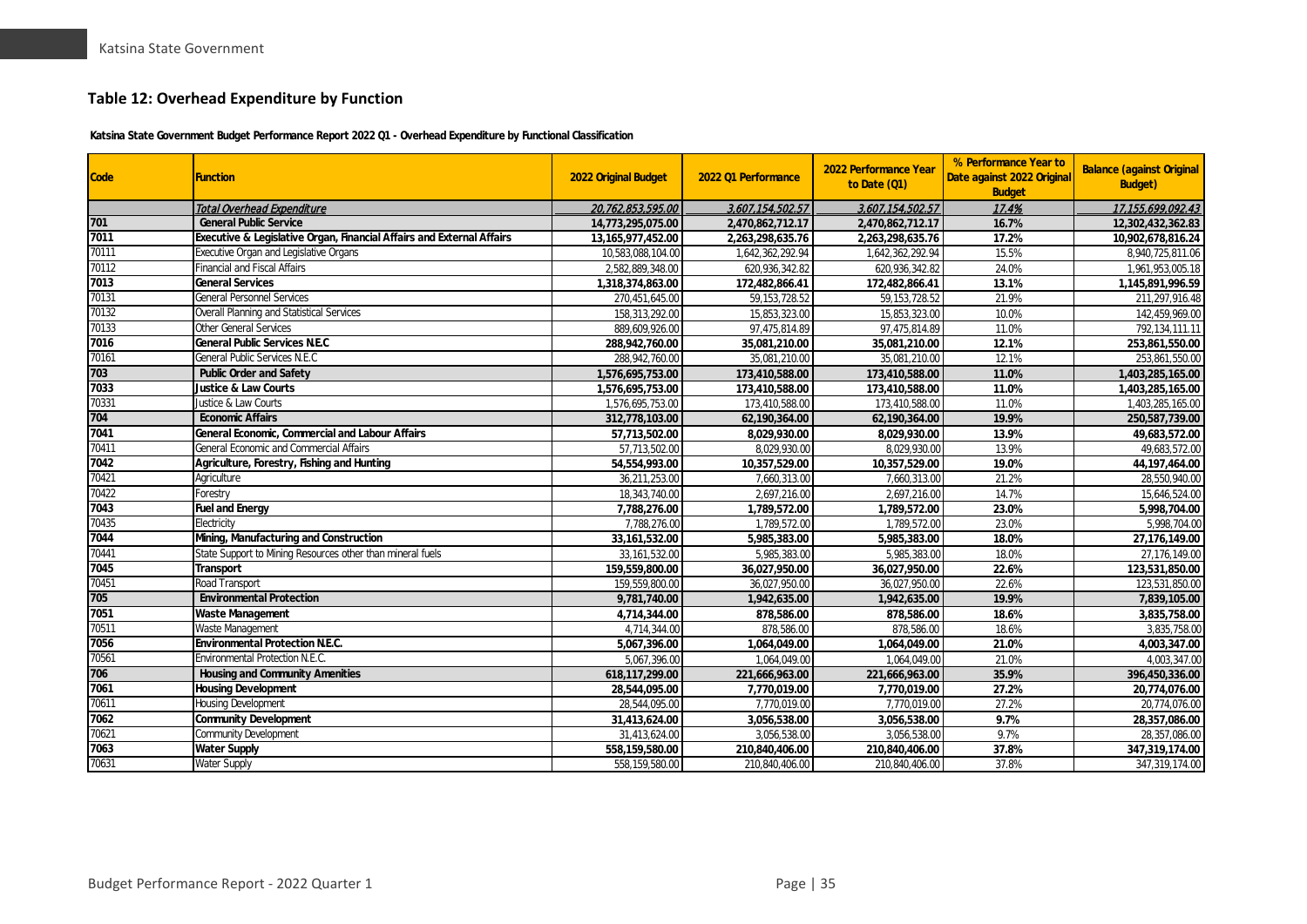| Code  | <b>Function</b>                               | <b>2022 Original Budget</b> | 2022 Q1 Performance | <b>2022 Performance Year</b><br>to Date (Q1) | % Performance Year to<br>Date against 2022 Original<br><b>Budget</b> | <b>Balance (against Original</b><br><b>Budget</b> ) |
|-------|-----------------------------------------------|-----------------------------|---------------------|----------------------------------------------|----------------------------------------------------------------------|-----------------------------------------------------|
| 707   | Health                                        | 455,873,260.00              | 92,152,132.00       | 92,152,132.00                                | 20.2%                                                                | 363,721,128.00                                      |
| 7071  | Medical Products, Appliances and Equipment    | 2.204.448.00                | 551.112.00          | 551.112.00                                   | 25.0%                                                                | 1.653.336.00                                        |
| 70711 | <b>Pharmaceutical Products</b>                | 2,204,448.00                | 551,112.00          | 551,112.00                                   | 25.0%                                                                | 1,653,336.00                                        |
| 7072  | <b>Outpatient Services</b>                    | 150,762,492.00              | 33,690,223.00       | 33,690,223.00                                | 22.3%                                                                | 117,072,269.00                                      |
| 70722 | <b>Specialized Medical Services</b>           | 150,762,492.00              | 33,690,223.00       | 33.690.223.00                                | 22.3%                                                                | 117,072,269.00                                      |
| 7073  | <b>Hospital Services</b>                      | 152,662,829.00              | 37,805,700.00       | 37,805,700.00                                | 24.8%                                                                | 114,857,129.00                                      |
| 70731 | <b>General Hospital Services</b>              | 152,662,829.00              | 37,805,700.00       | 37,805,700.00                                | 24.8%                                                                | 114,857,129.00                                      |
| 7074  | <b>Public Health Services</b>                 | 150,243,491.00              | 20,105,097.00       | 20,105,097.00                                | 13.4%                                                                | 130,138,394.00                                      |
| 70741 | <b>Public Health Services</b>                 | 150,243,491.00              | 20,105,097.00       | 20,105,097.00                                | 13.4%                                                                | 130,138,394.00                                      |
| 708   | Recreation, Culture and Religion              | 1.029.765.147.00            | 203, 133, 365.40    | 203, 133, 365.40                             | 19.7%                                                                | 826,631,781.60                                      |
| 7081  | <b>Recreational and Sporting Services</b>     | 474,354,312.00              | 101,637,541.00      | 101,637,541.00                               | 21.4%                                                                | 372,716,771.00                                      |
| 70811 | Recreational and Sporting Services            | 474,354,312.00              | 101,637,541.00      | 101,637,541.00                               | 21.4%                                                                | 372,716,771.00                                      |
| 7082  | <b>Cultural Services</b>                      | 10,873,326.00               | 1,387,326.00        | 1,387,326.00                                 | 12.8%                                                                | 9,486,000.00                                        |
| 70821 | <b>Cultural Services</b>                      | 10,873,326.00               | 1,387,326.00        | 1,387,326.00                                 | 12.8%                                                                | 9.486.000.00                                        |
| 7083  | <b>Broadcasting and Publishing Services</b>   | 531,334,921.00              | 97,641,547.40       | 97,641,547.40                                | 18.4%                                                                | 433,693,373.60                                      |
| 70831 | Broadcasting and Publishing Services          | 531,334,921.00              | 97,641,547.40       | 97,641,547.40                                | 18.4%                                                                | 433,693,373.60                                      |
| 7084  | <b>Religious and Other Community Services</b> | 13,202,588.00               | 2,466,951.00        | 2,466,951.00                                 | 18.7%                                                                | 10,735,637.00                                       |
| 70841 | Religious and Other Community Services        | 13,202,588.00               | 2,466,951.00        | 2,466,951.00                                 | 18.7%                                                                | 10,735,637.00                                       |
| 709   | Education                                     | 1,788,399,051.00            | 342,908,426.00      | 342,908,426.00                               | 19.2%                                                                | 1,445,490,625.00                                    |
| 7091  | Pre-Primary and Primary Education             | 58.597.591.00               | 14.086.980.00       | 14.086.980.00                                | 24.0%                                                                | 44,510,611.00                                       |
| 70912 | <b>Primary Education</b>                      | 58,597,591.00               | 14,086,980.00       | 14,086,980.00                                | 24.0%                                                                | 44,510,611.00                                       |
| 7092  | <b>Secondary Education</b>                    | 718,952,540.00              | 88,933,542.00       | 88,933,542.00                                | 12.4%                                                                | 630,018,998.00                                      |
| 70922 | Senior Secondary                              | 718.952.540.00              | 88,933,542.00       | 88.933.542.00                                | 12.4%                                                                | 630,018,998.00                                      |
| 7094  | <b>Tertiary Education</b>                     | 282.318.374.00              | 55.674.126.00       | 55.674.126.00                                | 19.7%                                                                | 226,644,248.00                                      |
| 70941 | First Stage of Tertiary Education             | 121,649,186.00              | 22,748,817.00       | 22,748,817.00                                | 18.7%                                                                | 98,900,369.00                                       |
| 70942 | Second Stage of Tertiary Education            | 160,669,188.00              | 32,925,309.00       | 32,925,309.00                                | 20.5%                                                                | 127,743,879.00                                      |
| 7095  | <b>Education Not Definable by Level</b>       | 13,556,820.00               | 2,674,207.00        | 2,674,207.00                                 | 19.7%                                                                | 10,882,613.00                                       |
| 70951 | Education Not Definable by Level              | 13,556,820.00               | 2.674.207.00        | 2,674,207.00                                 | 19.7%                                                                | 10,882,613.00                                       |
| 7096  | <b>Subsidiary Services to Education</b>       | 712.128.610.00              | 181.302.478.00      | 181.302.478.00                               | 25.5%                                                                | 530.826.132.00                                      |
| 70961 | Subsidiary Services to Education              | 712,128,610.00              | 181,302,478.00      | 181,302,478.00                               | 25.5%                                                                | 530,826,132.00                                      |
| 7097  | <b>R&amp;D</b> Education                      | 2,845,116.00                | 237.093.00          | 237,093.00                                   | 8.3%                                                                 | 2,608,023.00                                        |
| 70971 | R&D Education                                 | 2.845.116.00                | 237.093.00          | 237,093.00                                   | 8.3%                                                                 | 2,608,023.00                                        |
| 710   | <b>Social Protection</b>                      | 198,148,167.00              | 38.887.317.00       | 38.887.317.00                                | 19.6%                                                                | 159.260.850.00                                      |
| 7104  | <b>Family and Children</b>                    | 54,123,864.00               | 10,788,966.00       | 10,788,966.00                                | 19.9%                                                                | 43,334,898.00                                       |
| 71041 | Family and Children                           | 54,123,864.00               | 10,788,966.00       | 10,788,966.00                                | 19.9%                                                                | 43,334,898.00                                       |
| 7105  | Unemployment                                  | 110,589,252.00              | 24,564,812.00       | 24,564,812.00                                | 22.2%                                                                | 86,024,440.00                                       |
| 71051 | Unemployment                                  | 110,589,252.00              | 24.564.812.00       | 24.564.812.00                                | 22.2%                                                                | 86,024,440.00                                       |
| 7107  | Social Exclusion N. E. C                      | 33,435,051.00               | 3,533,539.00        | 3,533,539.00                                 | 10.6%                                                                | 29,901,512.00                                       |
| 71071 | Social Exclusion N. E. C                      | 33,435,051.00               | 3,533,539.00        | 3,533,539.00                                 | 10.6%                                                                | 29,901,512.00                                       |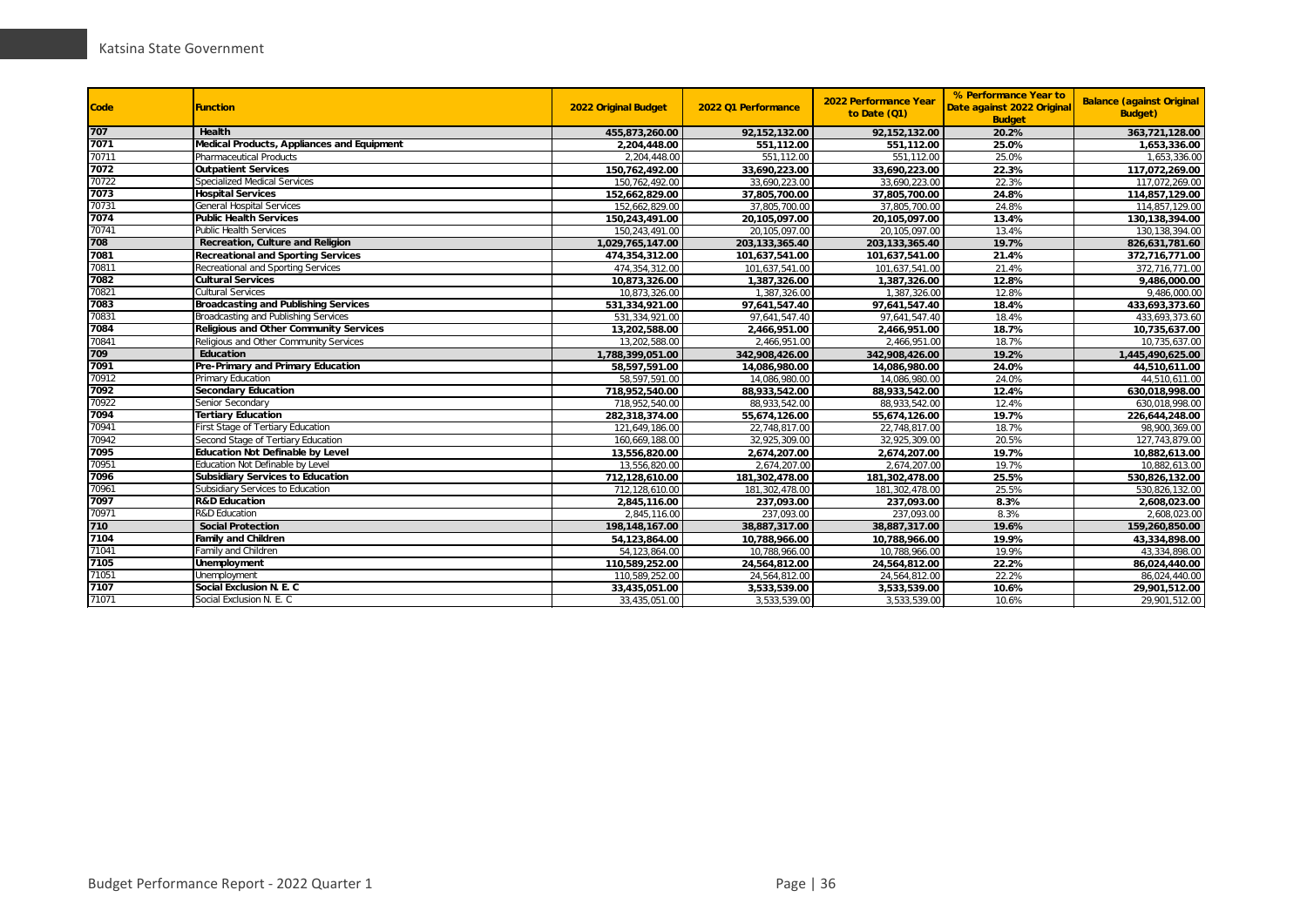### **Table 13: Capital Expenditure by Function**

**Katsina State Government Budget Performance Report 2022 Q1 - Capital Expenditure by Functional Classification**

<span id="page-37-0"></span>

| Code  | Function                                                              | 2022 Original Budget | 2022 Q1 Performance | 2022 Performance Year<br>to Date (Q1) | % Performance Year to<br>Date against 2022 Original<br><b>Budget</b> | <b>Balance (against Original</b><br><b>Budget</b> ) |
|-------|-----------------------------------------------------------------------|----------------------|---------------------|---------------------------------------|----------------------------------------------------------------------|-----------------------------------------------------|
|       | <b>Total Capital Expenditure</b>                                      | 223,184,660,602.00   | 13,326,729,420.24   | 13,326,729,420.24                     | 6.0%                                                                 | 209,857,931,181.76                                  |
| 701   | <b>General Public Service</b>                                         | 20,162,425,181.00    | 2,214,188,281.16    | 2,214,188,281.16                      | 11.0%                                                                | 17,948,236,899.84                                   |
| 7011  | Executive & Legislative Organ, Financial Affairs and External Affairs | 10,512,364,703.00    | 1,872,442,227.65    | 1,872,442,227.65                      | 17.8%                                                                | 8,639,922,475.35                                    |
| 70111 | Executive Organ and Legislative Organs                                | 1,887,000,000.00     | 514,250,000.00      | 514,250,000.00                        | 27.3%                                                                | 1,372,750,000.00                                    |
| 70112 | <b>Financial and Fiscal Affairs</b>                                   | 8,625,364,703.00     | 1,358,192,227.65    | 1,358,192,227.65                      | 15.7%                                                                | 7,267,172,475.35                                    |
| 7013  | <b>General Services</b>                                               | 9,100,312,293.00     | 161,800,053.51      | 161,800,053.51                        | 1.8%                                                                 | 8,938,512,239.49                                    |
| 70131 | General Personnel Services                                            | 2,210,184,736.00     | 93,656,950.00       | 93,656,950.00                         | 4.2%                                                                 | 2,116,527,786.00                                    |
| 70132 | Overall Planning and Statistical Services                             | 2,694,743,500.00     | 10,340,000.00       | 10,340,000.00                         | 0.4%                                                                 | 2,684,403,500.00                                    |
| 70133 | <b>Other General Services</b>                                         | 4,195,384,057.00     | 57,803,103.51       | 57,803,103.51                         | 1.4%                                                                 | 4,137,580,953.49                                    |
| 7016  | <b>General Public Services N.E.C</b>                                  | 549,748,185.00       | 179,946,000.00      | 179,946,000.00                        | 32.7%                                                                | 369,802,185.00                                      |
| 70161 | General Public Services N.E.C                                         | 549,748,185.00       | 179,946,000.00      | 179,946,000.00                        | 32.7%                                                                | 369,802,185.00                                      |
| 703   | <b>Public Order and Safety</b>                                        | 1,682,350,299.00     | 527,321,606.65      | 527.321.606.65                        | 31.3%                                                                | 1,155,028,692.35                                    |
| 7033  | <b>Justice &amp; Law Courts</b>                                       | 1,682,350,299.00     | 527,321,606.65      | 527,321,606.65                        | 31.3%                                                                | 1,155,028,692.35                                    |
| 70331 | Justice & Law Courts                                                  | 1,682,350,299.00     | 527,321,606.65      | 527,321,606.65                        | 31.3%                                                                | 1,155,028,692.35                                    |
| 704   | <b>Economic Affairs</b>                                               | 56,130,015,139.00    | 2,837,079,210.39    | 2,837,079,210.39                      | 5.1%                                                                 | 53,292,935,928.61                                   |
| 7041  | General Economic, Commercial and Labour Affairs                       | 4,077,125,679.00     | 22,172,500.00       | 22,172,500.00                         | 0.5%                                                                 | 4,054,953,179.00                                    |
| 70411 | General Economic and Commercial Affairs                               | 4,077,125,679.00     | 22,172,500.00       | 22,172,500.00                         | 0.5%                                                                 | 4,054,953,179.00                                    |
| 7042  | Agriculture, Forestry, Fishing and Hunting                            | 20,547,911,332.00    | 1,092,563,096.08    | 1,092,563,096.08                      | 5.3%                                                                 | 19,455,348,235.92                                   |
| 70421 | Agriculture                                                           | 11,502,911,332.00    | 733,174,596.08      | 733,174,596.08                        | 6.4%                                                                 | 10,769,736,735.92                                   |
| 70422 | Forestry                                                              | 9,045,000,000.00     | 359,388,500.00      | 359,388,500.00                        | 4.0%                                                                 | 8,685,611,500.00                                    |
| 7043  | <b>Fuel and Energy</b>                                                | 3,855,376,896.00     | 370,227,223.98      | 370,227,223.98                        | 9.6%                                                                 | 3,485,149,672.02                                    |
| 70435 | Electricity                                                           | 3.855.376.896.00     | 370.227.223.98      | 370.227.223.98                        | 9.6%                                                                 | 3.485.149.672.02                                    |
| 7044  | Mining, Manufacturing and Construction                                | 848,000,000.00       | 14,798,600.00       | 14,798,600.00                         | 1.7%                                                                 | 833,201,400.00                                      |
| 70441 | State Support to Mining Resources other than mineral fuels            | 848,000,000.00       | 14,798,600.00       | 14,798,600.00                         | 1.7%                                                                 | 833,201,400.00                                      |
| 7045  | <b>Transport</b>                                                      | 26,801,601,232.00    | 1,337,317,790.33    | 1,337,317,790.33                      | 5.0%                                                                 | 25,464,283,441.67                                   |
| 70451 | Road Transport                                                        | 26,801,601,232.00    | 1,337,317,790.33    | 1,337,317,790.33                      | 5.0%                                                                 | 25,464,283,441.67                                   |
| 705   | <b>Environmental Protection</b>                                       | 33,092,117,965.00    | 5,018,497,824.28    | 5,018,497,824.28                      | 15.2%                                                                | 28,073,620,140.72                                   |
| 7051  | <b>Waste Management</b>                                               | 1,007,117,965.00     | 40,000,000.00       | 40,000,000.00                         | 4.0%                                                                 | 967,117,965.00                                      |
| 70511 | Waste Management                                                      | 1,007,117,965.00     | 40,000,000.00       | 40,000,000.00                         | 4.0%                                                                 | 967,117,965.00                                      |
| 7056  | <b>Environmental Protection N.E.C.</b>                                | 32,085,000,000.00    | 4,978,497,824.28    | 4,978,497,824.28                      | 15.5%                                                                | 27,106,502,175.72                                   |
| 70561 | Environmental Protection N.E.C                                        | 32,085,000,000.00    | 4,978,497,824.28    | 4,978,497,824.28                      | 15.5%                                                                | 27,106,502,175.72                                   |
| 706   | Housing and Community Amenities                                       | 46,386,375,505.00    | 1,178,030,724.38    | 1,178,030,724.38                      | 2.5%                                                                 | 45,208,344,780.62                                   |
| 7061  | <b>Housing Development</b>                                            | 2,697,626,551.00     | 120,347,904.50      | 120,347,904.50                        | 4.5%                                                                 | 2,577,278,646.50                                    |
| 70611 | <b>Housing Development</b>                                            | 2,697,626,551.00     | 120,347,904.50      | 120, 347, 904.50                      | 4.5%                                                                 | 2,577,278,646.50                                    |
| 7062  | <b>Community Development</b>                                          | 5,049,975,285.00     | 417,695,710.69      | 417,695,710.69                        | 8.3%                                                                 | 4,632,279,574.31                                    |
| 70621 | <b>Community Development</b>                                          | 5,049,975,285.00     | 417,695,710.69      | 417,695,710.69                        | 8.3%                                                                 | 4,632,279,574.31                                    |
| 7063  | <b>Water Supply</b>                                                   | 38,638,773,669.00    | 639,987,109.19      | 639,987,109.19                        | 1.7%                                                                 | 37,998,786,559.81                                   |
| 70631 | Water Supply                                                          | 38,638,773,669.00    | 639,987,109.19      | 639,987,109.19                        | 1.7%                                                                 | 37,998,786,559.81                                   |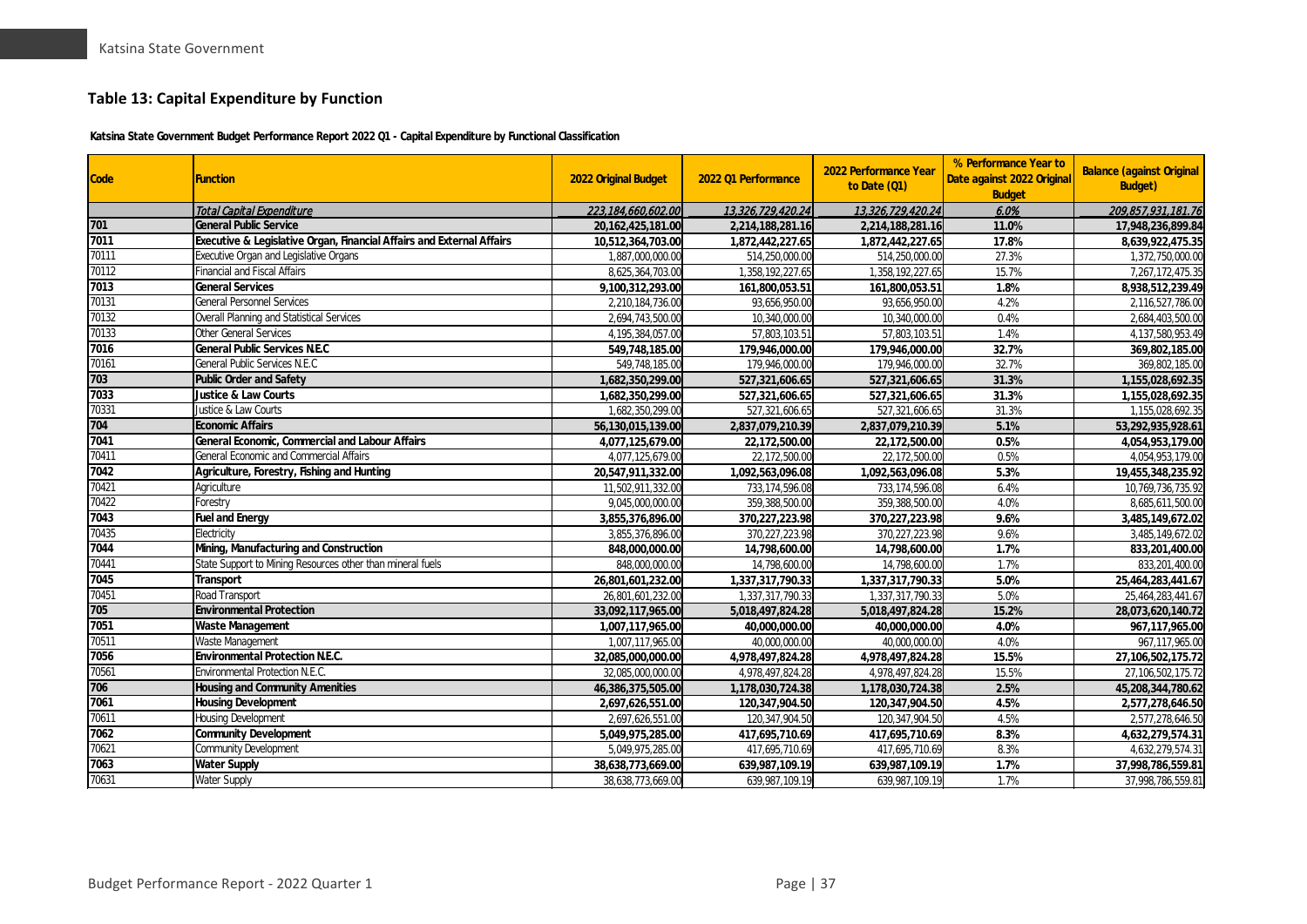| <b>Code</b> | <b>Function</b>                             | 2022 Original Budget | 2022 Q1 Performance | 2022 Performance Year<br>to Date (Q1) | % Performance Year to<br>Date against 2022 Original<br><b>Budget</b> | <b>Balance (against Original</b><br><b>Budget</b> ) |
|-------------|---------------------------------------------|----------------------|---------------------|---------------------------------------|----------------------------------------------------------------------|-----------------------------------------------------|
| 707         | <b>Health</b>                               | 30,117,981,103.00    | 142,490,912.75      | 142,490,912.75                        | 0.5%                                                                 | 29,975,490,190.25                                   |
| 7071        | Medical Products, Appliances and Equipment  | 490,829,876.00       |                     |                                       | 0.0%                                                                 | 490,829,876.00                                      |
| 70711       | <b>Pharmaceutical Products</b>              | 490,829,876.00       |                     |                                       | 0.0%                                                                 | 490,829,876.00                                      |
| 7073        | <b>Hospital Services</b>                    | 1,465,762,078.00     | 120,336,969.00      | 120,336,969.00                        | 8.2%                                                                 | 1,345,425,109.00                                    |
| 70731       | <b>General Hospital Services</b>            | 1,465,762,078.00     | 120,336,969.00      | 120,336,969.00                        | 8.2%                                                                 | 1,345,425,109.00                                    |
| 7074        | <b>Public Health Services</b>               | 28, 161, 389, 149.00 | 22, 153, 943. 75    | 22, 153, 943. 75                      | 0.1%                                                                 | 28,139,235,205.25                                   |
| 70741       | <b>Public Health Services</b>               | 28, 161, 389, 149.00 | 22, 153, 943. 75    | 22, 153, 943. 75                      | 0.1%                                                                 | 28, 139, 235, 205. 25                               |
| 708         | Recreation, Culture and Religion            | 2,265,701,012.00     | 253,770,399.96      | 253,770,399.96                        | 11.2%                                                                | 2,011,930,612.04                                    |
| 7081        | <b>Recreational and Sporting Services</b>   | 1,167,332,310.00     | 150,201,188.96      | 150,201,188.96                        | 12.9%                                                                | 1,017,131,121.04                                    |
| 70811       | Recreational and Sporting Services          | 1,167,332,310.00     | 150,201,188.96      | 150,201,188.96                        | 12.9%                                                                | 1,017,131,121.04                                    |
| 7082        | <b>Cultural Services</b>                    | 266,783,152.00       |                     |                                       | 0.0%                                                                 | 266,783,152.00                                      |
| 70821       | <b>Cultural Services</b>                    | 266,783,152.00       |                     |                                       | 0.0%                                                                 | 266,783,152.00                                      |
| 7083        | <b>Broadcasting and Publishing Services</b> | 626,585,550.00       | 43,419,211.00       | 43,419,211.00                         | 6.9%                                                                 | 583,166,339.00                                      |
| 70831       | Broadcasting and Publishing Services        | 626,585,550.00       | 43,419,211.00       | 43,419,211.00                         | 6.9%                                                                 | 583,166,339.00                                      |
| 7084        | Religious and Other Community Services      | 205,000,000.00       | 60,150,000.00       | 60,150,000.00                         | 29.3%                                                                | 144,850,000.00                                      |
| 70841       | Religious and Other Community Services      | 205,000,000.00       | 60,150,000.00       | 60,150,000.00                         | 29.3%                                                                | 144,850,000.00                                      |
| 709         | Education                                   | 30,137,680,194.00    | 1,036,362,712.56    | 1,036,362,712.56                      | 3.4%                                                                 | 29, 101, 317, 481.44                                |
| 7091        | Pre-Primary and Primary Education           | 5,025,052,448.00     |                     |                                       | 0.0%                                                                 | 5,025,052,448.00                                    |
| 70912       | Primary Education                           | 5,025,052,448.00     |                     |                                       | 0.0%                                                                 | 5,025,052,448.00                                    |
| 7092        | <b>Secondary Education</b>                  | 1,194,353,224.00     | 47,871,836.56       | 47,871,836.56                         | 4.0%                                                                 | 1,146,481,387.44                                    |
| 70922       | Senior Secondary                            | 1,194,353,224.00     | 47,871,836.56       | 47,871,836.56                         | 4.0%                                                                 | 1,146,481,387.44                                    |
| 7094        | <b>Tertiary Education</b>                   | 5,572,565,638.00     | 298,299,942.44      | 298,299,942.44                        | 5.4%                                                                 | 5,274,265,695.56                                    |
| 70941       | First Stage of Tertiary Education           | 4,095,458,549.00     | 165, 161, 315.66    | 165, 161, 315.66                      | 4.0%                                                                 | 3,930,297,233.34                                    |
| 70942       | Second Stage of Tertiary Education          | 1,477,107,089.00     | 133, 138, 626. 78   | 133, 138, 626. 78                     | 9.0%                                                                 | 1,343,968,462.22                                    |
| 7095        | Education Not Definable by Level            | 173,601,631.00       | 17,961,000.00       | 17,961,000.00                         | 10.3%                                                                | 155,640,631.00                                      |
| 70951       | Education Not Definable by Level            | 173,601,631.00       | 17,961,000.00       | 17,961,000.00                         | 10.3%                                                                | 155,640,631.00                                      |
| 7096        | <b>Subsidiary Services to Education</b>     | 18,113,220,498.00    | 672,229,933.56      | 672,229,933.56                        | 3.7%                                                                 | 17,440,990,564.44                                   |
| 70961       | Subsidiary Services to Education            | 18,113,220,498.00    | 672,229,933.56      | 672,229,933.56                        | 3.7%                                                                 | 17,440,990,564.44                                   |
| 7097        | <b>R&amp;D</b> Education                    | 58,886,755.00        |                     |                                       | 0.0%                                                                 | 58,886,755.00                                       |
| 70971       | R&D Education                               | 58,886,755.00        |                     |                                       | 0.0%                                                                 | 58,886,755.00                                       |
| 710         | <b>Social Protection</b>                    | 3,210,014,204.00     | 118,987,748.11      | 118,987,748.11                        | 3.7%                                                                 | 3,091,026,455.89                                    |
| 7104        | <b>Family and Children</b>                  | 656,350,000.00       | 58,561,969.53       | 58,561,969.53                         | 8.9%                                                                 | 597,788,030.47                                      |
| 71041       | Family and Children                         | 656,350,000.00       | 58,561,969.53       | 58,561,969.53                         | 8.9%                                                                 | 597,788,030.47                                      |
| 7105        | <b>Unemployment</b>                         | 660,714,204.00       | 44,075,778.58       | 44,075,778.58                         | 6.7%                                                                 | 616,638,425.42                                      |
| 71051       | Unemployment                                | 660,714,204.00       | 44,075,778.58       | 44,075,778.58                         | 6.7%                                                                 | 616,638,425.42                                      |
| 7107        | Social Exclusion N. E. C                    | 1,892,950,000.00     | 16,350,000.00       | 16,350,000.00                         | 0.9%                                                                 | 1,876,600,000.00                                    |
| 71071       | Social Exclusion N. E. C                    | 1,892,950,000.00     | 16,350,000.00       | 16,350,000.00                         | 0.9%                                                                 | 1,876,600,000.00                                    |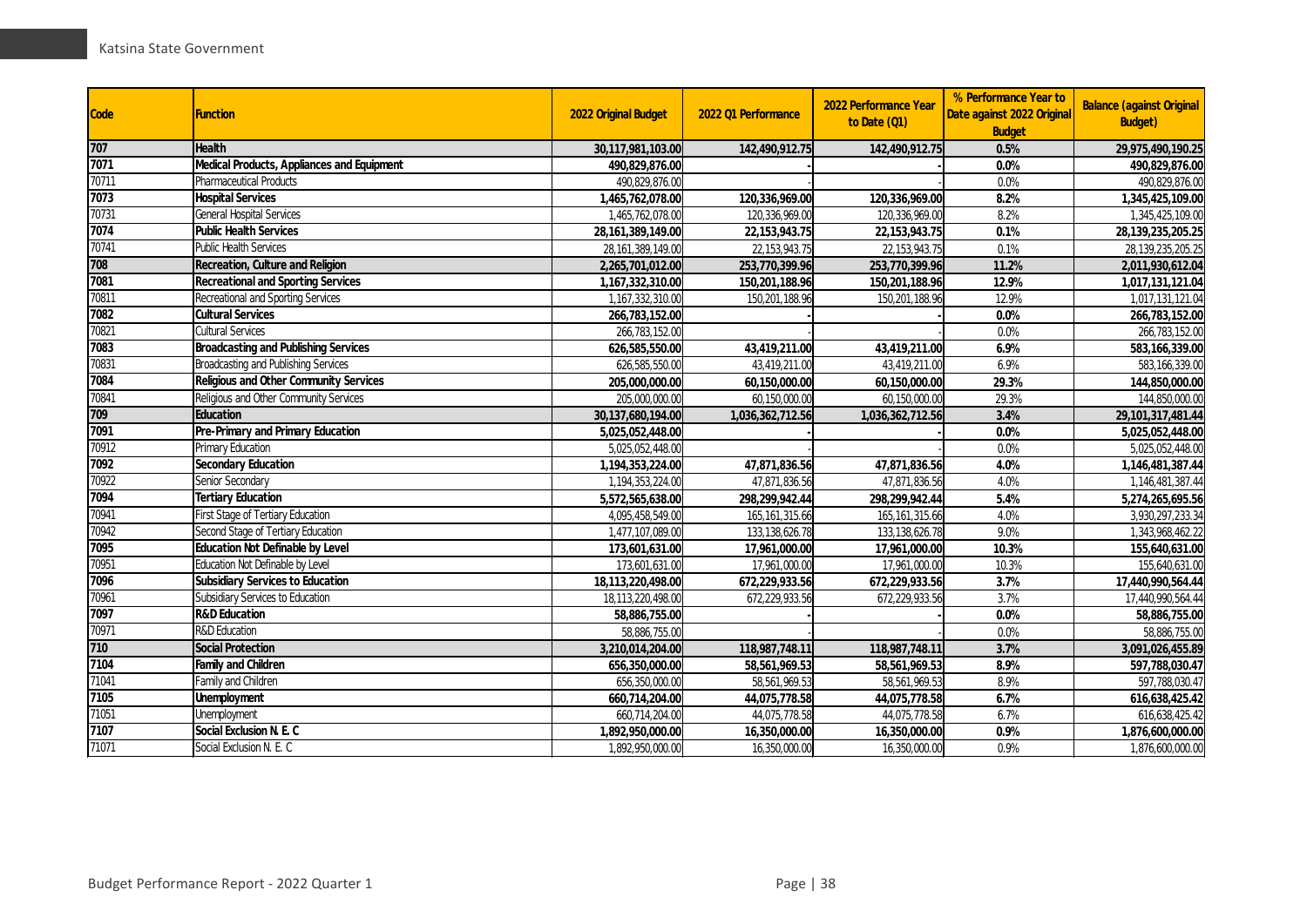#### **Table 14: Other Expenditure by Function**

**Katsina State Government Budget Performance Report 2022 Q1 - Other Expenditure by Functional Classification**

<span id="page-39-0"></span>

| Code  | <b>Function</b>                                                       | 2022 Original Budget | 2022 Q1 Performance | 2022 Performance Year<br>to Date (Q1) | % Performance Year to<br>Date against 2022 Original<br><b>Budget</b> | <b>Balance (against Original</b><br>Budget) |
|-------|-----------------------------------------------------------------------|----------------------|---------------------|---------------------------------------|----------------------------------------------------------------------|---------------------------------------------|
|       | <b>Total Other Expenditure</b>                                        | 31,225,703,583.00    | 2,008,759,896.69    | 2,008,759,896.69                      | 5.9%                                                                 | 31,956,134,086.31                           |
| 701   | <b>General Public Service</b>                                         | 24,077,420,691.00    | 1,978,176,897.69    | 1,978,176,897.69                      | 7.8%                                                                 | 23,468,838,993.31                           |
| 7011  | Executive & Legislative Organ, Financial Affairs and External Affairs | 2,150,595,200.00     | 440,226,753.30      | 440,226,753.30                        | 12.5%                                                                | 3,079,963,646.70                            |
| 70111 | Executive Organ and Legislative Organs                                | 150,000,000.00       | 32,499,999.00       | 32,499,999.00                         | 21.7%                                                                | 117,500,001.00                              |
| 70112 | <b>Financial and Fiscal Affairs</b>                                   | 2,000,595,200.00     | 407,726,754.30      | 407,726,754.30                        | 12.1%                                                                | 2,962,463,645.70                            |
| 7013  | <b>General Services</b>                                               | 28,064,000.00        | 1,445,000.00        | 1,445,000.00                          | 5.1%                                                                 | 26,619,000.00                               |
| 70131 | <b>General Personnel Services</b>                                     | 5,000,000.00         | 500,000.00          | 500,000.00                            | 10.0%                                                                | 4,500,000.00                                |
| 70132 | <b>Overall Planning and Statistical Services</b>                      | 15,000,000.00        |                     |                                       | 0.0%                                                                 | 15,000,000.00                               |
| 70133 | <b>Other General Services</b>                                         | 8,064,000.00         | 945,000.00          | 945,000.00                            | 11.7%                                                                | 7,119,000.00                                |
| 7017  | <b>Public Debt Transactions</b>                                       | 21,898,761,491.00    | 1,536,505,144.39    | 1,536,505,144.39                      | 7.0%                                                                 | 20,362,256,346.61                           |
| 70171 | <b>Public Debt Transactions</b>                                       | 21,898,761,491.00    | 1,536,505,144.39    | 1,536,505,144.39                      | 7.0%                                                                 | 20,362,256,346.61                           |
| 703   | <b>Public Order and Safety</b>                                        | 3,290,000.00         | 472,500.00          | 472,500.00                            | 14.4%                                                                | 2,817,500.00                                |
| 7033  | Justice & Law Courts                                                  | 3,290,000.00         | 472,500.00          | 472,500.00                            | 14.4%                                                                | 2,817,500.00                                |
| 70331 | Justice & Law Courts                                                  | 3,290,000.00         | 472,500.00          | 472,500.00                            | 14.4%                                                                | 2,817,500.00                                |
| 704   | <b>Economic Affairs</b>                                               | 1,597,217,068.00     | 1,499,999.00        | 1,499,999.00                          | 0.1%                                                                 | 1,595,717,069.00                            |
| 7045  | <b>Transport</b>                                                      | 1,597,217,068.00     | 1,499,999.00        | 1,499,999.00                          | 0.1%                                                                 | 1,595,717,069.00                            |
| 70451 | Road Transport                                                        | 1,597,217,068.00     | 1,499,999.00        | 1,499,999.00                          | 0.1%                                                                 | 1,595,717,069.00                            |
| 705   | <b>Environmental Protection</b>                                       | 29,200,000.00        |                     |                                       | 0.0%                                                                 | 29,200,000.00                               |
| 7051  | <b>Waste Management</b>                                               | 29,200,000.00        |                     |                                       | 0.0%                                                                 | 29,200,000.00                               |
| 70511 | Waste Management                                                      | 29,200,000.00        |                     |                                       | 0.0%                                                                 | 29,200,000.00                               |
| 706   | <b>Housing and Community Amenities</b>                                | 1,891,490,220.00     |                     |                                       | 0.0%                                                                 | 3,261,085,420.00                            |
| 7061  | <b>Housing Development</b>                                            | 17,850,000.00        |                     |                                       | 0.0%                                                                 | 17,850,000.00                               |
| 70611 | <b>Housing Development</b>                                            | 17,850,000.00        |                     | $\overline{\phantom{a}}$              | 0.0%                                                                 | 17,850,000.00                               |
| 7062  | <b>Community Development</b>                                          | 1,469,595,200.00     |                     |                                       | 0.0%                                                                 | 2,839,190,400.00                            |
| 70621 | <b>Community Development</b>                                          | 1,469,595,200.00     |                     |                                       | 0.0%                                                                 | 2,839,190,400.00                            |
| 7063  | <b>Water Supply</b>                                                   | 404,045,020.00       |                     | $\blacksquare$                        | 0.0%                                                                 | 404,045,020.00                              |
| 70631 | <b>Water Supply</b>                                                   | 404,045,020.00       |                     |                                       | 0.0%                                                                 | 404,045,020.00                              |
| 707   | Health                                                                | 251,855,725.00       |                     |                                       | 0.0%                                                                 | 251,855,725.00                              |
| 7071  | Medical Products, Appliances and Equipment                            | 45,480,000.00        |                     |                                       | 0.0%                                                                 | 45,480,000.00                               |
| 70711 | <b>Pharmaceutical Products</b>                                        | 45,480,000.00        |                     |                                       | 0.0%                                                                 | 45,480,000.00                               |
| 7073  | <b>Hospital Services</b>                                              | 80,037,693.00        |                     |                                       | 0.0%                                                                 | 80,037,693.00                               |
| 70731 | <b>General Hospital Services</b>                                      | 80,037,693.00        |                     |                                       | 0.0%                                                                 | 80,037,693.00                               |
| 7074  | <b>Public Health Services</b>                                         | 126,338,032.00       |                     |                                       | 0.0%                                                                 | 126,338,032.00                              |
| 70741 | <b>Public Health Services</b>                                         | 126,338,032.00       |                     |                                       | 0.0%                                                                 | 126,338,032.00                              |
| 708   | Recreation, Culture and Religion                                      | 1,833,557,360.00     | 28,390,000.00       | 28,390,000.00                         | 1.5%                                                                 | 1,805,167,360.00                            |
| 7081  | <b>Recreational and Sporting Services</b>                             | 4,500,000.00         |                     |                                       | 0.0%                                                                 | 4,500,000.00                                |
| 70811 | Recreational and Sporting Services                                    | 4,500,000.00         |                     |                                       | 0.0%                                                                 | 4,500,000.00                                |
| 7082  | <b>Cultural Services</b>                                              | 7,386,525.00         |                     |                                       | 0.0%                                                                 | 7,386,525.00                                |
| 70821 | <b>Cultural Services</b>                                              | 7,386,525.00         |                     |                                       | 0.0%                                                                 | 7,386,525.00                                |
| 7083  | <b>Broadcasting and Publishing Services</b>                           | 100,300,000.00       |                     |                                       | 0.0%                                                                 | 100,300,000.00                              |
| 70831 | Broadcasting and Publishing Services                                  | 100,300,000.00       |                     |                                       | 0.0%                                                                 | 100,300,000.00                              |